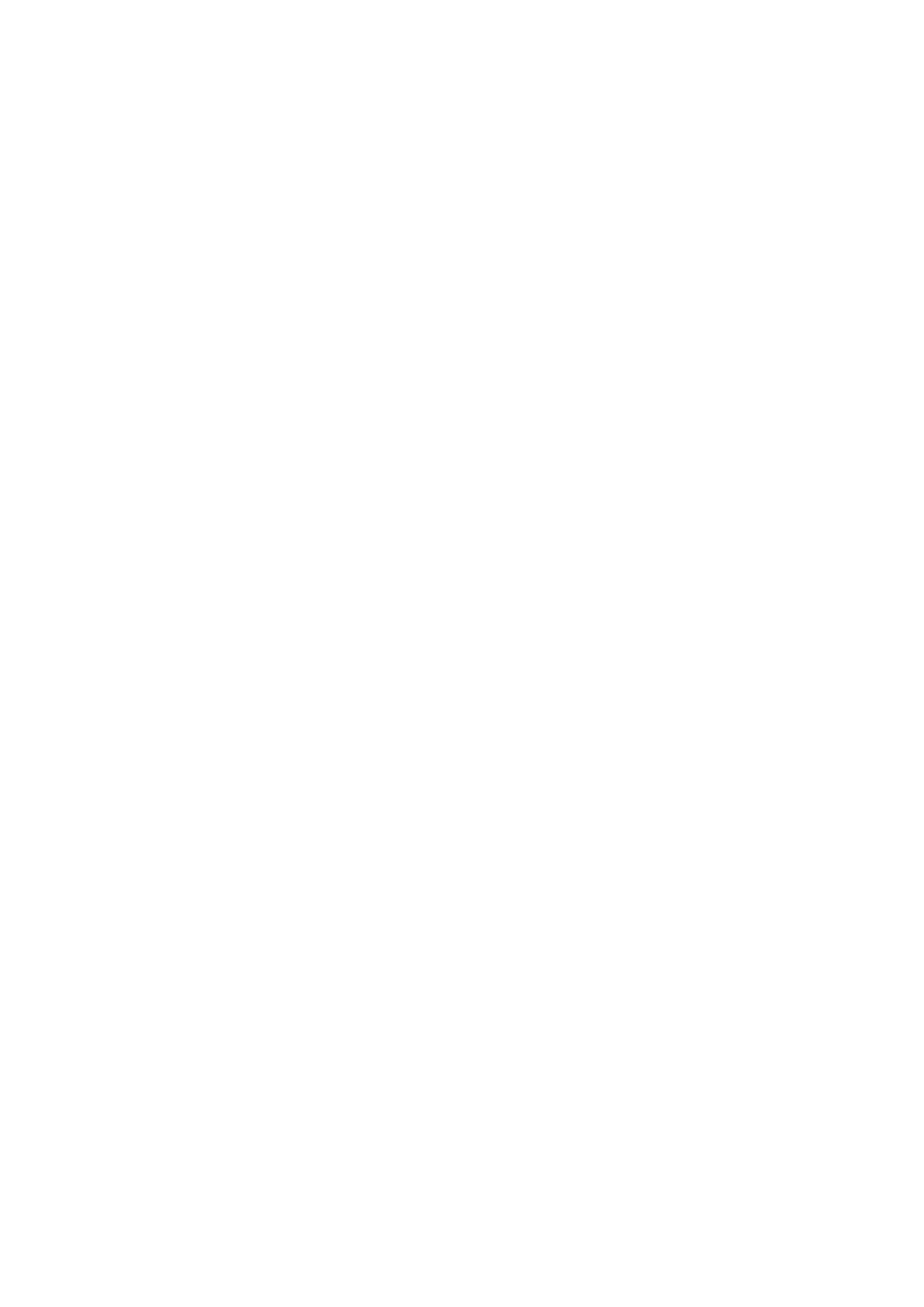# **CONTENTS**

|                                                                        | Page |
|------------------------------------------------------------------------|------|
|                                                                        | 283  |
| ORGANISATION OF THE MEETING AND ADOPTION OF THE AGENDA                 | 283  |
|                                                                        | 284  |
|                                                                        | 284  |
|                                                                        | 284  |
|                                                                        | 284  |
|                                                                        | 285  |
| Catch and effort data for toothfish fisheries in waters adjacent       |      |
|                                                                        | 286  |
|                                                                        | 286  |
|                                                                        | 287  |
| PREPARATION FOR ASSESSMENTS AND ASSESSMENT TIMETABLE                   | 288  |
|                                                                        | 288  |
|                                                                        | 289  |
| D. eleginoides northern South Sandwich Islands (Subarea 48.4 North)    | 289  |
| Dissostichus spp. southern South Sandwich Islands (Subarea 48.4 South) | 289  |
|                                                                        | 290  |
| C. gunnari Heard and McDonald Islands (Division 58.5.2)                | 290  |
|                                                                        | 290  |
|                                                                        | 291  |
|                                                                        | 292  |
|                                                                        | 292  |
|                                                                        | 294  |
|                                                                        | 298  |
|                                                                        | 298  |
|                                                                        | 299  |
|                                                                        | 300  |
|                                                                        | 300  |
|                                                                        | 301  |
|                                                                        | 304  |
|                                                                        | 306  |
|                                                                        | 308  |
|                                                                        | 308  |
|                                                                        | 309  |
|                                                                        | 311  |
|                                                                        | 312  |
|                                                                        | 312  |
|                                                                        | 312  |
| Dissostichus spp. South Sandwich Islands (Subarea 48.4)                | 312  |
|                                                                        | 313  |
| Dissostichus eleginoides Kerguelen Islands (Division 58.5.1)           | 314  |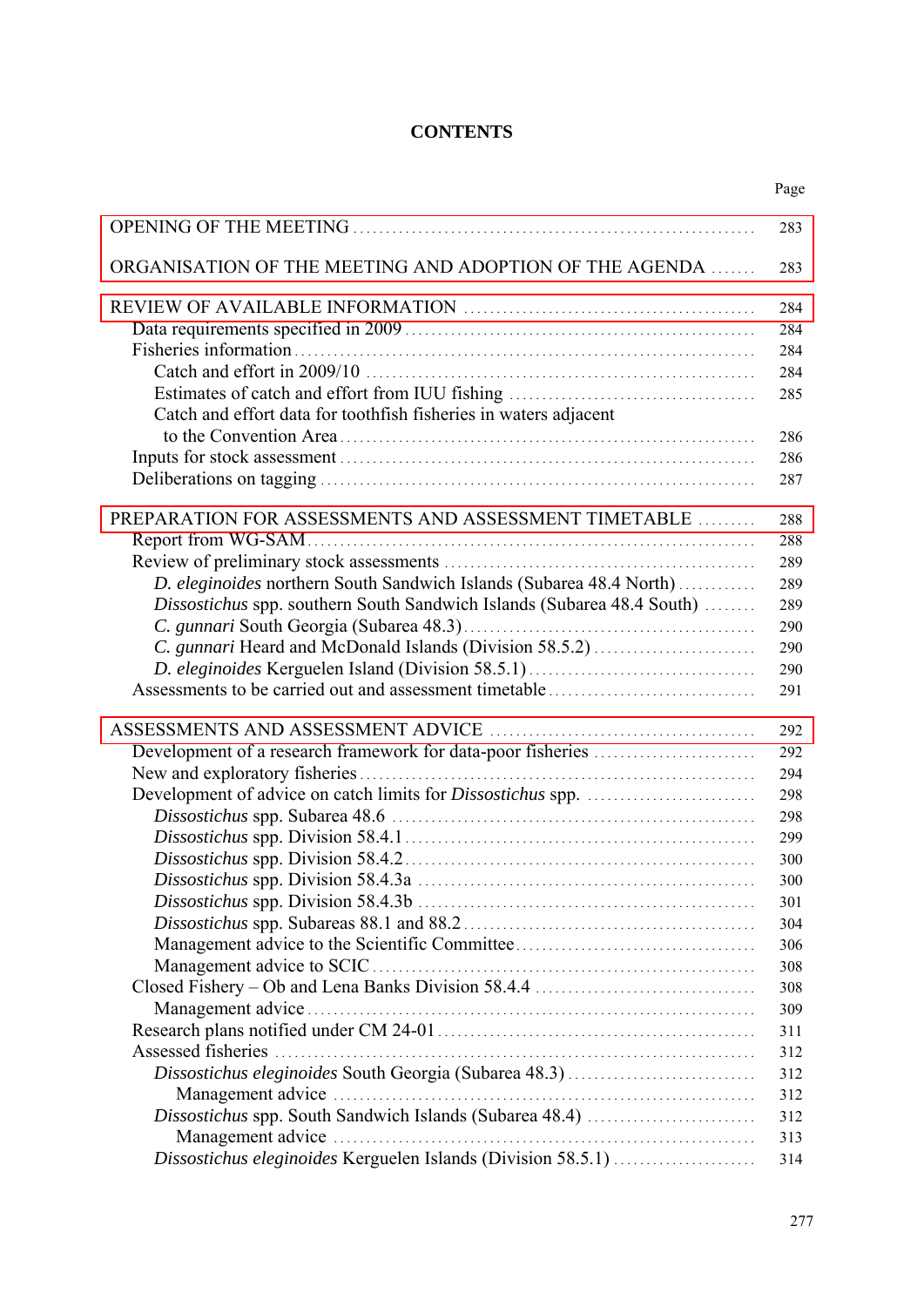|                                                                            | 314 |
|----------------------------------------------------------------------------|-----|
|                                                                            | 314 |
|                                                                            | 315 |
|                                                                            | 315 |
|                                                                            | 315 |
| Dissostichus eleginoides Prince Edward and Marion Islands                  |     |
|                                                                            | 315 |
| Management advice for D. eleginoides at Prince Edward                      |     |
| and Marion Islands (Subareas 58.6 and 58.7) inside the EEZ                 | 316 |
| Management advice for <i>D. eleginoides</i> at Prince Edward Islands       |     |
| (Subareas 58.6 and 58.7 and Division 58.4.4) outside the EEZ $\ldots$      | 316 |
| Champsocephalus gunnari South Georgia (Subarea 48.3)                       | 316 |
|                                                                            | 317 |
| Champsocephalus gunnari Heard Island (Division 58.5.2)                     | 317 |
|                                                                            | 317 |
|                                                                            | 318 |
| Antarctic Peninsula (Subarea 48.1) and South Orkney Islands (Subarea 48.2) | 318 |
|                                                                            | 318 |
|                                                                            | 318 |
|                                                                            | 319 |
|                                                                            |     |
|                                                                            | 319 |
|                                                                            | 319 |
|                                                                            | 319 |
|                                                                            | 320 |
|                                                                            | 321 |
|                                                                            | 321 |
|                                                                            | 321 |
|                                                                            |     |
|                                                                            | 321 |
|                                                                            | 321 |
|                                                                            | 322 |
|                                                                            | 323 |
|                                                                            | 323 |
|                                                                            | 324 |
| Focused data collection for macrourids across the Convention Area          | 325 |
|                                                                            | 326 |
|                                                                            | 326 |
|                                                                            | 326 |
|                                                                            | 327 |
| Papers submitted to WG-FSA-10 with relevance to by-catch                   | 327 |
|                                                                            | 327 |
| EVALUATION OF THREATS ARISING FROM IUU ACTIVITIES                          | 327 |
|                                                                            |     |
| BIOLOGY, ECOLOGY AND DEMOGRAPHY OF TARGET                                  |     |
|                                                                            | 328 |
|                                                                            | 328 |
|                                                                            | 328 |
|                                                                            | 328 |
|                                                                            | 328 |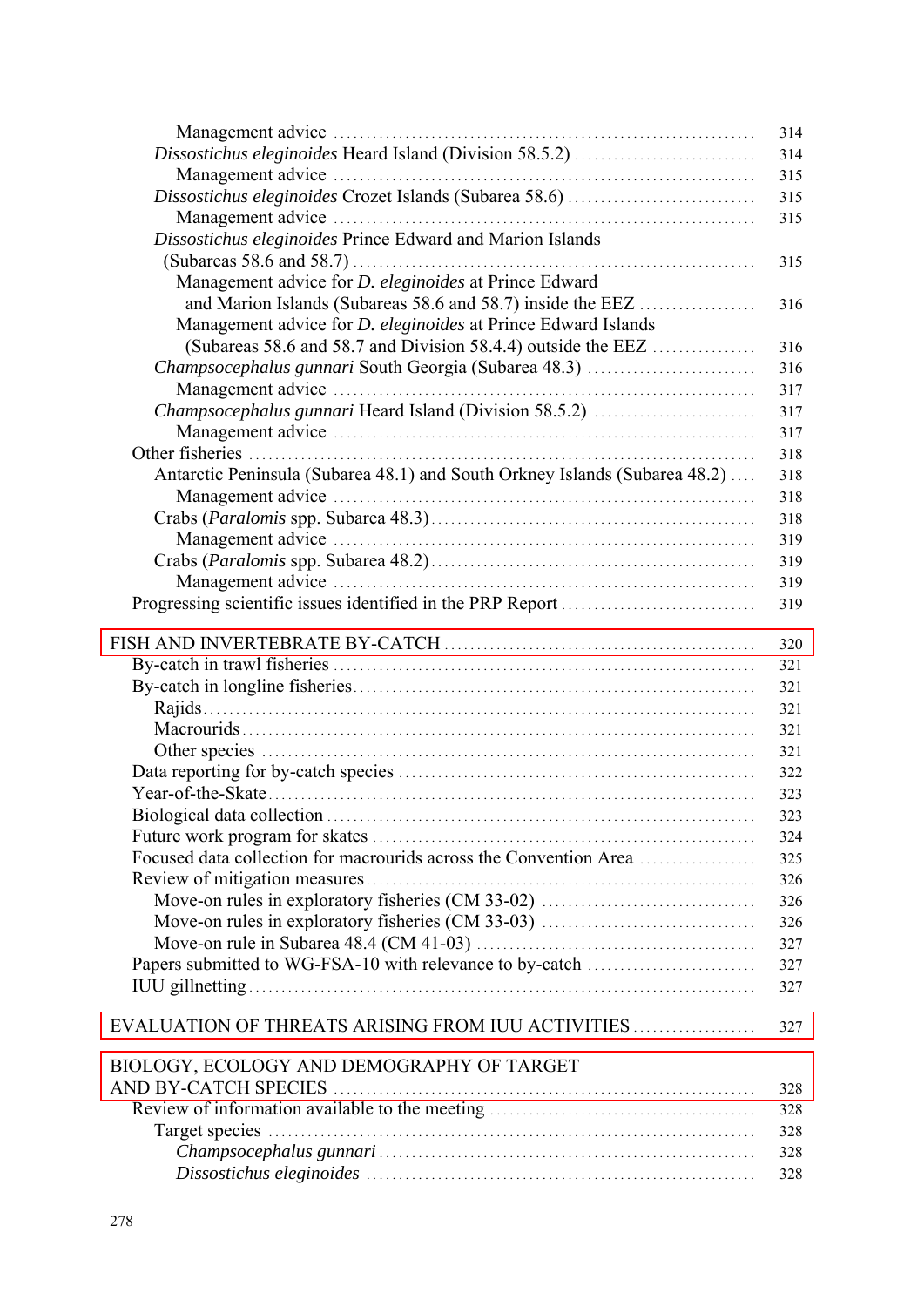|                                                                 | 329 |
|-----------------------------------------------------------------|-----|
|                                                                 | 329 |
|                                                                 | 329 |
|                                                                 | 330 |
|                                                                 | 330 |
|                                                                 | 331 |
|                                                                 |     |
|                                                                 | 332 |
|                                                                 | 332 |
|                                                                 | 332 |
|                                                                 | 334 |
|                                                                 | 335 |
|                                                                 | 335 |
|                                                                 | 337 |
|                                                                 | 338 |
|                                                                 | 338 |
|                                                                 | 338 |
|                                                                 | 339 |
| Report on Bottom Fisheries and Vulnerable Marine Ecosystems     | 339 |
|                                                                 | 339 |
|                                                                 | 342 |
|                                                                 | 342 |
| SCHEME OF INTERNATIONAL SCIENTIFIC OBSERVATION                  | 342 |
|                                                                 | 344 |
|                                                                 | 344 |
|                                                                 | 344 |
|                                                                 | 345 |
|                                                                 | 345 |
|                                                                 |     |
|                                                                 | 347 |
| Independent review of the Secretariat's Data Management Systems | 347 |
|                                                                 | 347 |
|                                                                 | 347 |
|                                                                 | 347 |
|                                                                 |     |
|                                                                 | 349 |
|                                                                 | 349 |
|                                                                 | 349 |
|                                                                 | 351 |
|                                                                 |     |
|                                                                 | 374 |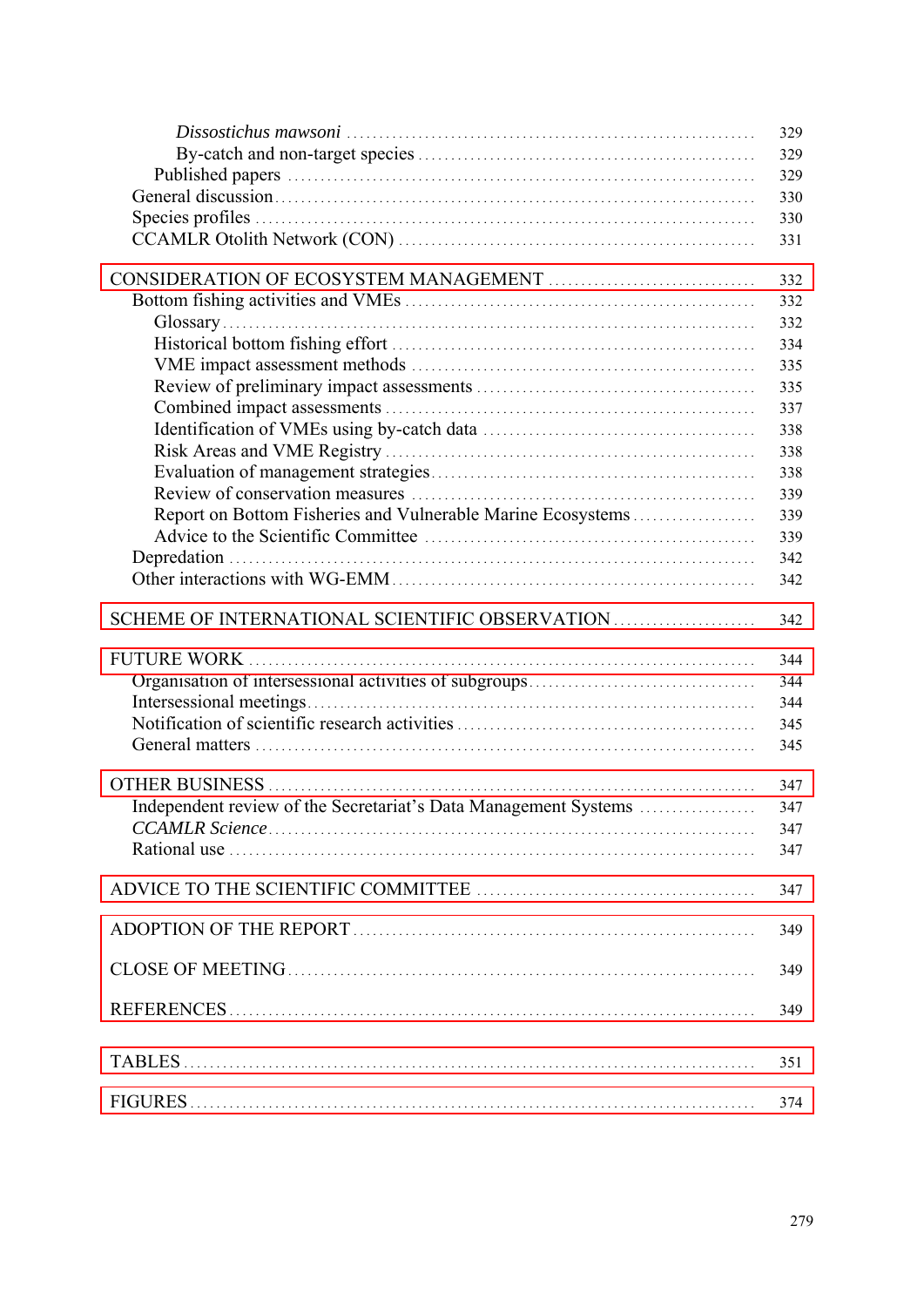|                    |                                                                                                                          | 377 |
|--------------------|--------------------------------------------------------------------------------------------------------------------------|-----|
|                    |                                                                                                                          | 384 |
|                    |                                                                                                                          | 386 |
|                    | APPENDIX D: Draft revised Conservation Measure 22-06, Annex A                                                            | 392 |
|                    | APPENDIX $E^1$ : Report on Bottom Fisheries and Vulnerable Marine Ecosystems                                             |     |
|                    | APPENDIX F: Fishery Report: Exploratory fishery for Dissostichus spp.<br>in Subarea 48.6                                 |     |
|                    | APPENDIX G: Fishery Report: Exploratory fishery for <i>Dissostichus</i> spp.<br>in Division 58.4.1                       |     |
|                    | APPENDIX H: Fishery Report: Exploratory fishery for <i>Dissostichus</i> spp.<br>in Division 58.4.2                       |     |
| <b>APPENDIX I:</b> | Fishery Report: Exploratory fishery for <i>Dissostichus</i> spp.<br>in Division 58.4.3a                                  |     |
| <b>APPENDIX J:</b> | Fishery Report: Exploratory fishery for <i>Dissostichus</i> spp.<br>in Division 58.4.3b                                  |     |
|                    | APPENDIX K: Fishery Report: Exploratory fishery for <i>Dissostichus</i> spp.<br>in Subareas 88.1 and 88.2                |     |
|                    | APPENDIX L: Fishery Report: Closed fishery for <i>Dissostichus</i> spp.<br>in Divisions 58.4.4a and 58.4.4b              |     |
|                    | APPENDIX M: Fishery Report: Dissostichus eleginoides<br>South Georgia (Subarea 48.3)                                     |     |
|                    | APPENDIX N: Fishery Report: Dissostichus eleginoides and Dissostichus mawsoni<br>South Sandwich Islands (Subarea 48.4)   |     |
|                    | APPENDIX O: Fishery Report: Dissostichus eleginoides<br>Kerguelen Islands (Division 58.5.1)                              |     |
| <b>APPENDIX P:</b> | Fishery Report: Dissostichus eleginoides<br>Heard Island (Division 58.5.2)                                               |     |
|                    | APPENDIX Q: Fishery Report: Dissostichus eleginoides<br>Crozet Island inside the French EEZ (Subarea 58.6)               |     |
|                    | APPENDIX R: Fishery Report: Dissostichus eleginoides<br>Prince Edward Islands South African EEZ (Subareas 58.6 and 58.7) |     |
|                    |                                                                                                                          |     |

 $\frac{1}{1}$  Appendices E to T are published only in electronic format (www.ccamlr.org/pu/e/e\_pubs/fr/drt.htm).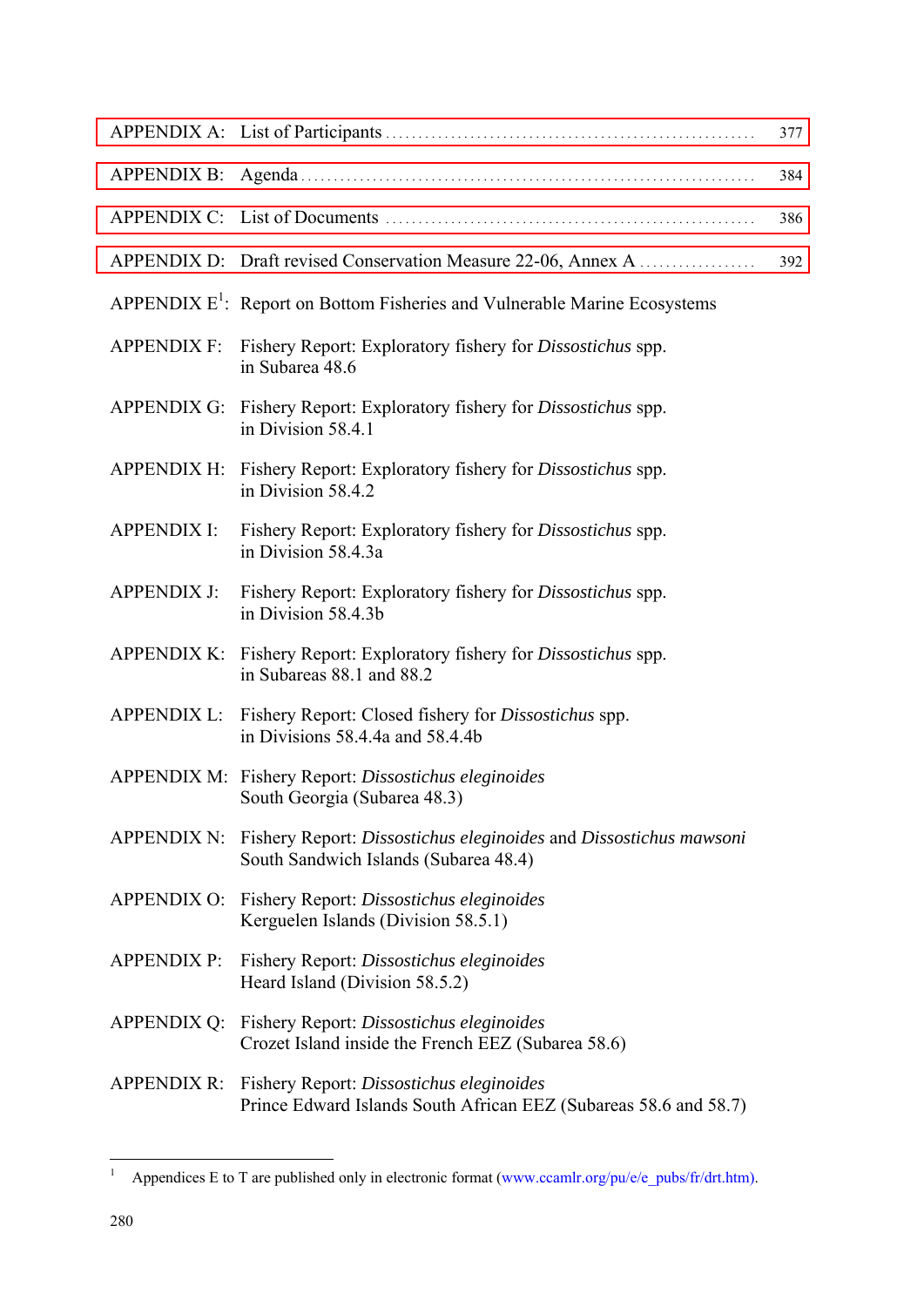- APPENDIX S: Fishery Report: *Champsocephalus gunnari*  South Georgia (Subarea 48.3)
- APPENDIX T: Fishery Report: *Champsocephalus gunnari*  Heard Island (Division 58.5.2)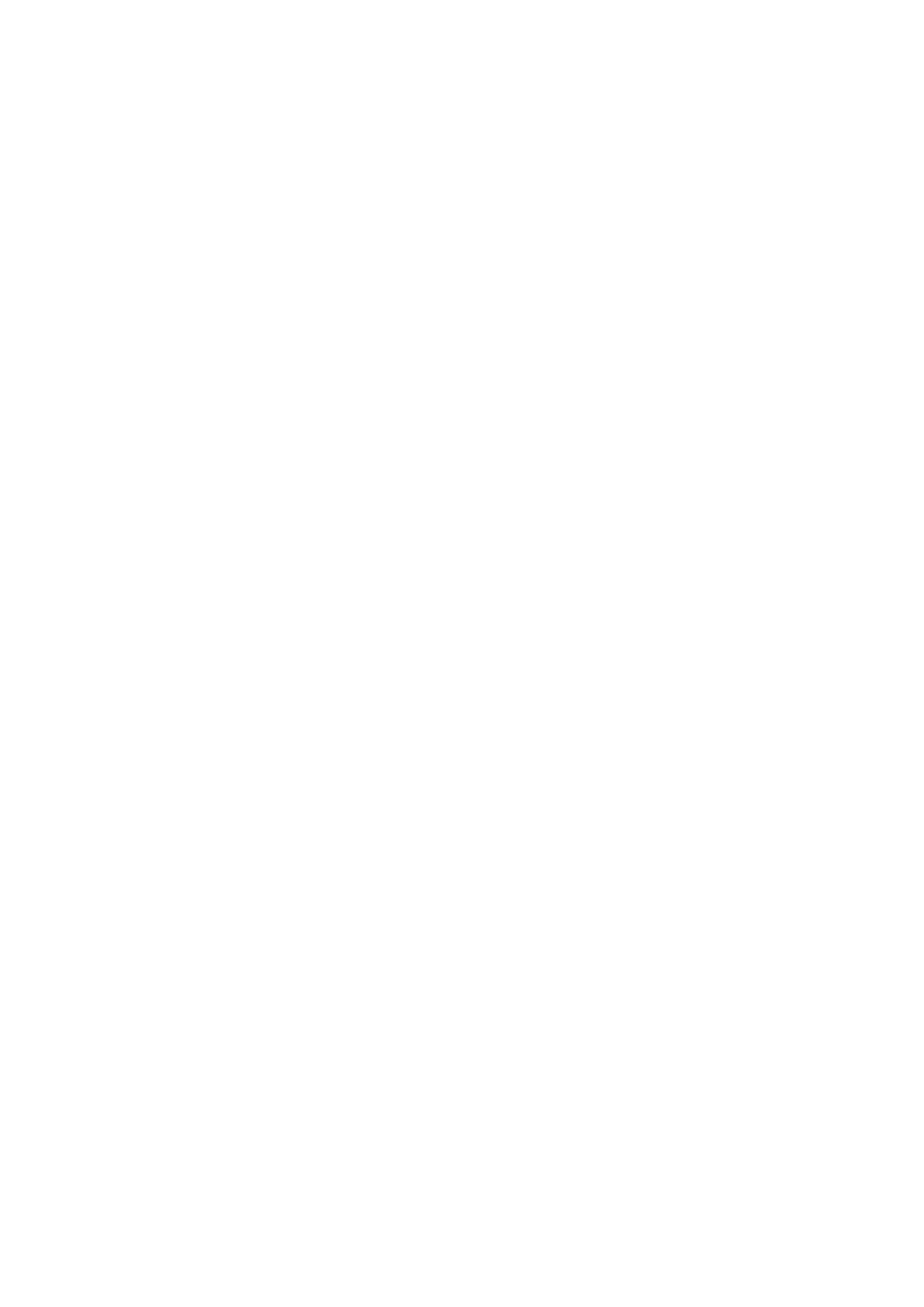### **REPORT OF THE WORKING GROUP ON FISH STOCK ASSESSMENT** (Hobart, Australia, 11 to 22 October 2010)

OPENING OF THE MEETING

1.1 The meeting of WG-FSA was held in Hobart, Australia, from 11 to 22 October 2010. The Convener, Dr C. Jones (USA), opened the meeting and welcomed participants (Appendix A). Mr A. Wright (Executive Secretary) extended his welcome and wished the meeting success in its current round of deliberations.

### ORGANISATION OF THE MEETING AND ADOPTION OF THE AGENDA

2.1 The agenda of the meeting was discussed and adopted without change (Appendix B). It was agreed to focus discussions on bottom fishing activities and VMEs (subitem 9.1) during the first week of the meeting.

2.2 Documents submitted to the meeting are listed in Appendix C. While the report has few references to the contributions of individuals and co-authors, the Working Group thanked all the authors for their valuable contributions to the work presented to the meeting.

2.3 Paragraphs dealing with advice to the Scientific Committee and its working groups have been highlighted. A list of these paragraphs is provided in Item 13.

2.4 The report was prepared by the Working Group participants.

2.5 Selected components of WG-FSA's work were developed intersessionally and during the meeting by the following subgroups:

- Subgroup on Assessments (coordinator: Mr A. Dunn, New Zealand);
- Subgroup on New and Exploratory Fisheries (coordinator: Dr S. Hanchet, New Zealand);
- Subgroup on By-catch (coordinators: Mr J. Fenaughty, New Zealand, and Dr R. Mitchell, UK);
- Subgroup on Biology and Ecology (coordinators: Drs M. Belchier, UK and L. Pshenichnov, Ukraine);
- Subgroup on Tagging (coordinator: Dr D. Agnew, UK and Scientific Committee Chair);
- Subgroup on the Scientific Observer Program (coordinators: Dr R. Leslie, South Africa and Mr J. Roberts, UK);
- Subgroup on VMEs and Ecosystem Management (coordinators: Drs A. Constable Australia and B. Sharp, New Zealand).

2.6 The information used in developing the assessments is provided in the Fishery Reports (Appendices F to T). These reports will be published on the CCAMLR website [\(www.ccamlr.org](http://www.ccamlr.org/) – go to 'Publications', see 'Fishery Reports').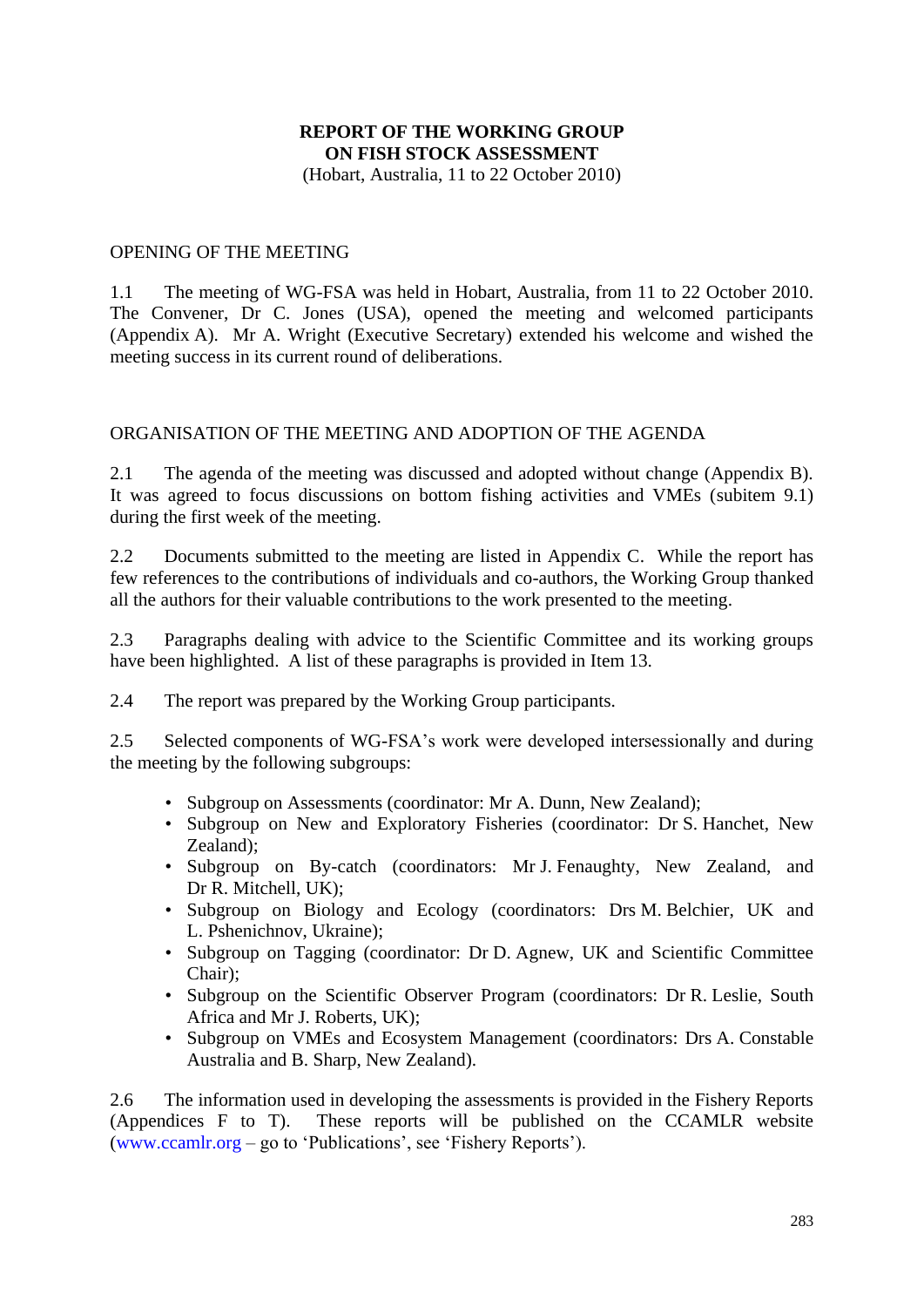### <span id="page-9-0"></span>REVIEW OF AVAILABLE INFORMATION

Data requirements specified in 2009

3.1 Since WG-FSA-09 the Secretariat has further developed procedures, databases and data forms at the request of the Commission and the Scientific Committee and its working groups, including:

- (i) development of data forms and associated guidelines, including a new form for daily catch and effort reporting in exploratory fisheries (except krill), revision of the 'CCAMLR VME Taxa Classification Guide' and associated guidelines, species list and VME sections in the catch and effort reporting forms and the fine-scale data forms, and consequential updates to database tables and entry forms (WG-FSA-10/4 Rev. 1);
- (ii) processing of fishery and observer data from 2009/10, including data from the fisheries at Prince Edward and Marion Islands (South African EEZ in Subareas 58.6 and 58.7 and Area 51), Kerguelen Islands (French EEZ in Division 58.5.1) and Crozet Islands (French EEZ in Subarea 58.6) – these data have undergone limited and preliminary validation prior to the meeting, and further validation will be conducted in the forthcoming intersessional period;
- (iii) allocation of starting positions of research hauls in the exploratory fisheries in Subareas 48.6 and 58.4 (WG-SAM-10/4; see also Item 5.1);
- (iv) updating of fishery and observer information reported in the Fishery Reports (see Item 5);
- (v) developing a proposal to commission an independent review of the Secretariat's data management systems (CCAMLR-XXIX/13; see Item 12).

3.2 The Working Group acknowledged the important role of fishing crews, scientific observers and Members in collecting and processing CCAMLR data, and the Secretariat's work in managing these data (see also Item 12).

Fisheries information

Catch and effort in 2009/10

3.3 The 2009/10 fishing season started on 1 December 2009 and will end on 30 November 2010, and fishing was still in progress in some areas. Members' fishing vessels operated in the fisheries targeting icefish (*Champsocephalus gunnari*), toothfish (*Dissostichus eleginoides* and/or *D. mawsoni*), krill (*Euphausia superba*) and crab (*Paralomis* spp.), and catches reported to 24 September 2010 are summarised in Table 1 (see also SC-CAMLR-XXIX/BG/1).

3.4 In 2009/10, the Secretariat monitored 153 catch limits for species groups (target and by-catch species) in SSRUs, SSRU groups, management areas, divisions and subareas (CCAMLR-XXIX/BG/10 Rev. 1). This included forecasting fishery closures once the catch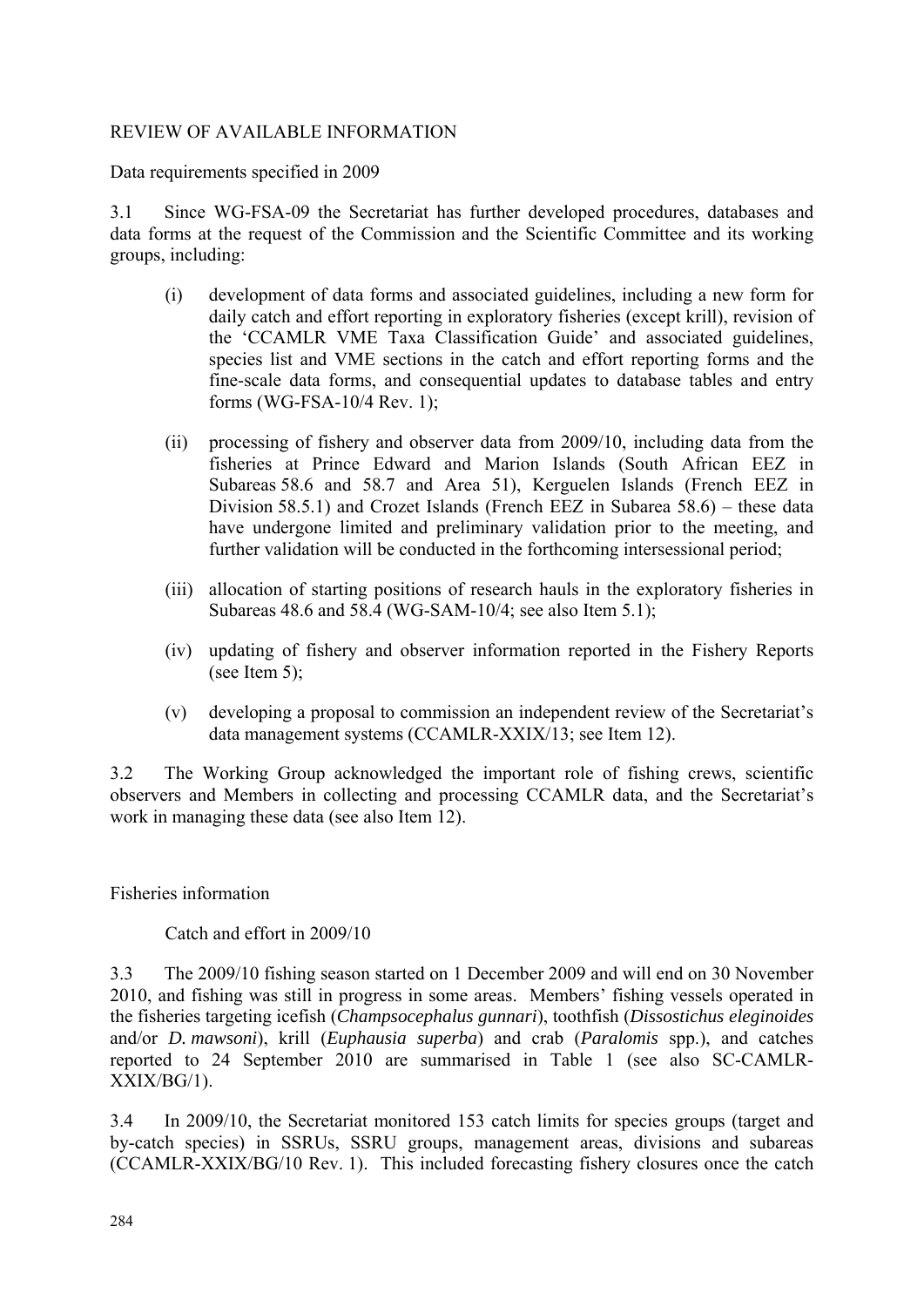of a managed species exceeded 50% of its catch limit. As of 24 September 2010, 12 fishing areas and four fisheries had been closed by the Secretariat (CCAMLR-XXIX/BG/10 Rev. 1, Table 2), and all of these closures were triggered by catches of *Dissostichus* spp. approaching their respective catch limits.

3.5 Catch limit overruns (i.e. the catch exceeded the catch limit) occurred for *D. eleginoides* in Subarea 48.3 (Management Area B: overrun 3 tonnes, total catch 100.3% of the limit) and *Dissostichus* spp. in Division 58.4.1 (SSRU E: overrun 1 tonne, total catch 103% of the limit), Division 58.4.2 (SSRU A: overrun 23 tonnes, total catch 177% of the limit; whole fishery: overrun 23 tonnes, total catch 133% of the limit), and Subarea 88.1 (SSRUs H, I and K: overrun 38 tonnes; total catch 102% of the limit; whole fishery: overrun 20 tonnes, total catch 101% of the limit).

3.6 Scientific observers appointed under the CCAMLR Scheme of International Scientific Observation were deployed on all vessels targeting finfish in the Convention Area, and some vessels targeting krill, in 2009/10 (WG-FSA-10/5 Rev. 2 and 10/8; see also Items 5 and 10).

3.7 The incidental mortality of seabirds observed in fisheries in the Convention Area in 2009/10 is summarised in Tables 2 and 3.

3.8 There was no incidental mortality of marine mammals or entanglements observed in fisheries in the Convention Area in 2009/10 (WG-FSA-10/5 Rev. 2, Tables 9 and 14).

3.9 WG-FSA-10/P1 was referred to next year's meeting of WG-IMAF where it can be considered in full.

# Estimates of catch and effort from IUU fishing

3.10 Estimates of IUU catches in the Convention Area were prepared by the Secretariat based on information submitted by 30 September 2010 (Table 4; see also WG-FSA-10/6 Rev. 1). The agreed deterministic method used to estimate IUU fishing effort was based on reports submitted by Members of sightings by surveillance operations and legal fishing vessels, and catch rates of licensed vessels. The IUU catch was allocated between *D. eleginoides* and *D. mawsoni* based on the known location of sightings of IUU activities and the proportion of each species reported in the CCAMLR database for the subareas and divisions where IUU fishing occurred (SC-CAMLR-XXVIII, Annex 5, paragraph 3.23).

3.11 The Working Group recommended that, to the extent possible (e.g. IUU fishing in Subarea 88.1 in 2007/08 which was known to have occurred in SSRU A), the allocation of IUU catch between *D. eleginoides* and *D. mawsoni* be based on the proportion of each species in the SSRUs where IUU fishing occurred.

3.12 The estimated catch history of *Dissostichus* spp. taken by IUU longlining and gillnetting activities in the Convention Area was updated using new information on estimated catch rates for gillnets (Tables 5 and 6).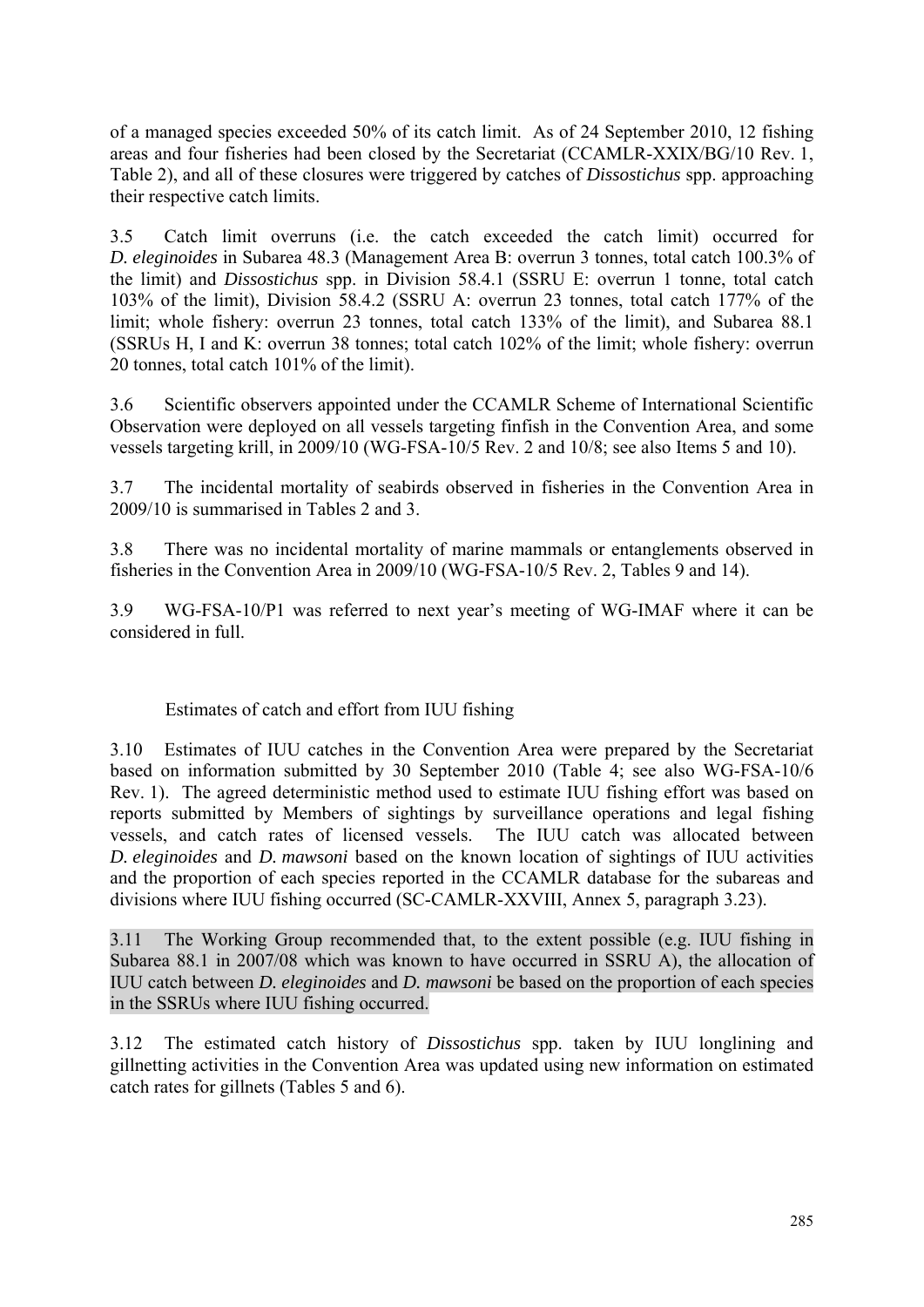3.13 The shift in IUU fishing activities, from high levels in Divisions 58.5.1 and 58.5.2 and Subareas 58.6 and 58.7 in the late 1990s and early 2000s, to Divisions 58.4.1, 58.4.2 and 58.4.3b in recent seasons was noted; IUU fishing activities appeared concentrated in Divisions 58.4.1 and 58.4.2 in 2009/10 (Table 5).

3.14 The Working Group reiterated its concern about IUU fishing and the use of gillnets in the Convention Area. The estimation of removals of toothfish and other species by gillnets is problematic and confounded by soak times and ghost fishing. Further information and approaches may be required to better document the extent of IUU fishing (see Item 7).

Catch and effort data for toothfish fisheries in waters adjacent to the Convention Area

3.15 Catches of *D. eleginoides* from fisheries outside the Convention Area, and reported in the CDS in 2008/09 and 2009/10, are summarised in Table 7. Most of the catch of *D. eleginoides* taken outside the Convention Area was from Areas 41 and 87.

Inputs for stock assessment

3.16 WG-FSA-10/12 reported on the *C. gunnari* survey in Division 58.5.2 (also referred herein as Heard and McDonald Islands) conducted during 2010. New parameters for a von Bertalanffy growth model were proposed, based on additional recent data relating age and length. This was further considered in Item 4, including whether growth rates could be changing with time.

3.17 WG-FSA-10/26 undertook a retrospective analysis of the fishing trips that would be selected for use in Subarea 88.1 and Subarea 88.2 SSRUs A and B (also referred herein as the Ross Sea) *D. mawsoni* assessment on the basis of data-quality metrics for individual trips (SC-CAMLR-XXVIII, Annex 5, paragraph 3.49). The paper examined if the same trips were selected when applying the method over successive years and concluded that application of the method resulted in a generally stable selection of trips over time. The final datasets are considered unlikely to be biased towards trips releasing tagged fish in areas most easily accessible to the fishery (and where tags might be more likely to be recovered).

3.18 WG-FSA-10/38 reported on an annual groundfish survey conducted in Subarea 48.3 in 2010. Survey design was similar to that employed for previous years, noting that sampling effort was allocated to five area and two depth strata based on respective strata CVs, but actual allocation also resulted to some degree from the logistical constraints of using a commercial survey platform. The mean biomass estimated for *C. gunnari* in 2010 increased relative to the 2009 survey estimate; a 3+ cohort remained dominant, but there was also an increase in the proportion of  $1+$  and  $2+$  age classes in the population. This increase in biomass was unexpected considering the low availability of krill to *C. gunnari* in the area in 2009 evidenced by dietary analysis. The survey also identified the first evidence since 2003/04 of toothfish recruitment at Shag Rocks, of fish 30–40 cm (putative age 2+ fish). The authors were uncertain why this cohort of fish was not evident during the 2009 survey.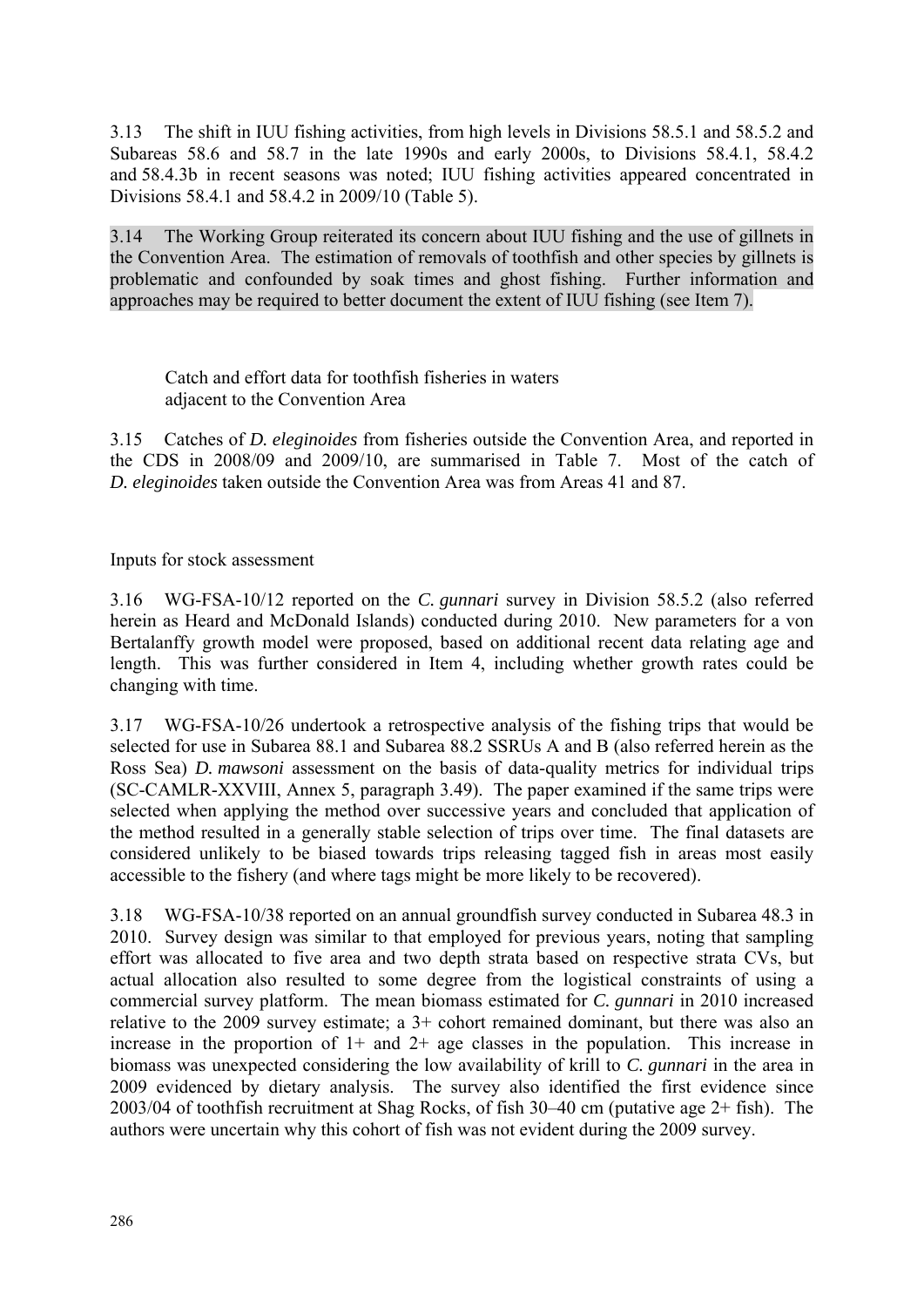3.19 WG-FSA-10/39 provided input information for the assessment of *D. eleginoides* in Subarea 48.4 North. Of particular note to the 2010 assessment, CASAL estimates a higher *L*<sup>∞</sup> (approximately 160 cm) than that currently assumed for the Subarea 48.3 population. This increased maximum size has flow-on effects to estimated productivity, however, yield estimates were quite similar to previous years.

3.20  $L_{\infty}$  in this instance is being estimated from length-frequency data, and should be validated using data from aged fish when practical. This would also address the question of whether multiple age classes might be contributing to the strong cohort recruited to the population in the early 1990s.

3.21 Catch distributions of *D. eleginoides* and *D. mawsoni* showed that *D. eleginoides* dominate catches in the northern part of Subarea 48.4 South and are likely to be part of a southern extension of the population present in Subarea 48.4 North. This split in the distributions was thought to coincide with a region of hydrographic change along the island chain. Given that two assessments are currently undertaken, one for each of the species, it would be desirable for the assessments to better account for the distributions of the species rather than adhere to the boundaries for the division as they are currently defined.

3.22 The Working Group recommended that an exploratory analysis on the extent to which separate assessments, based on the observed distributions of the species, would impact future advice to the Scientific Committee regarding the appropriateness of the location of the north– south boundary in Subarea 48.4.

3.23 WG-FSA-10/41 presented two estimation models for natural mortality (*M*) from markrecapture and age data in the Division 58.5.2 *D. eleginoides* fishery, using data from the main trawl ground and the methods described in WG-SAM-10/12. The Working Group agreed that simulations in WG-SAM-10/12 showed that the CCODE method was more robust than the BODE method, and concluded that the estimate of  $M = 0.155$  y<sup>-1</sup> from the model for *D. eleginoides* in Division 58.5.2 was a credible estimate.

3.24 The Working Group agreed that the database framework to summarise bathymetric point data presented in WG-SAM-10/18 was useful for deriving bathymetric maps, depth data, and spatially explicit polygons of specified depth ranges in a GIS framework. The database and processing methods were demonstrated for the Ross Sea, but are broadly applicable to the entire Southern Ocean.

# Deliberations on tagging

3.25 Stock assessments using mark-recapture data rely on good matching of tag recovery with release events. More than 90% of all recoveries can now be matched. Significant improvements to matching have been seen since the Secretariat started to manage the distribution of tags to vessels, as the Secretariat has developed its matching methods, and as interaction between data users, data providers and the Secretariat has improved.

3.26 The Working Group emphasised the importance of returning photos or physical tags to the Secretariat, and preferably both, to aid matching. Otoliths from tagged fish may also be returned to the Secretariat where they will be stored (see paragraph 8.24).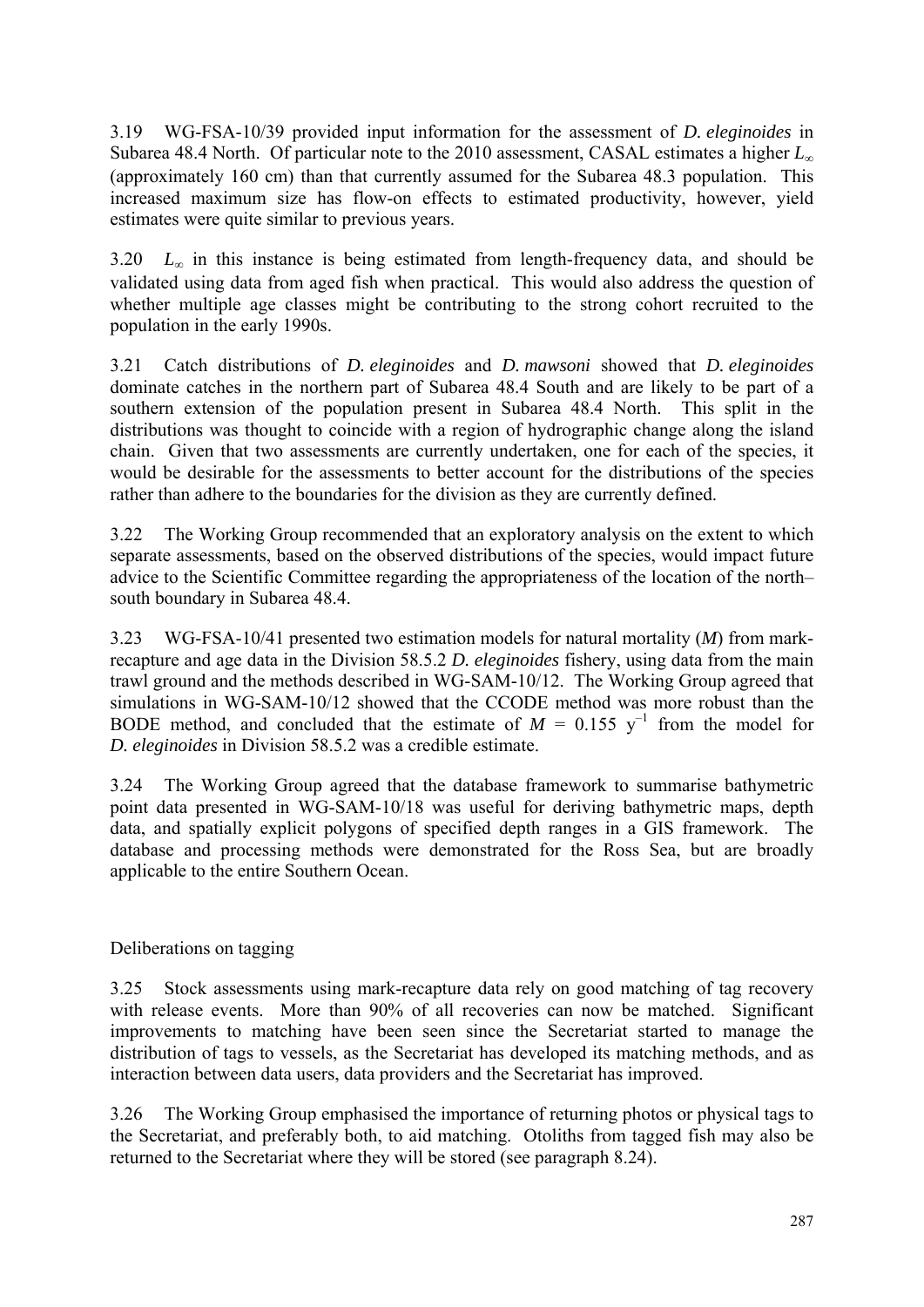<span id="page-13-0"></span>3.27 The Working Group noted that if otoliths from tagged fish could be photographed alongside the tag, this would allow for positive species identification.

3.28 Details of the tagging rates, cumulative tagging rates and tag overlap statistics for the new and exploratory fisheries for the 2009/10 season are discussed further in paragraphs 5.17 and 5.18.

3.29 All required tagging rates are currently expressed in terms of tags per tonne. Some vessels translate this into tags per number of fish, which generates very smooth cumulative tag-release plots and might generate better overlap between tag and catch length frequencies. The Working Group considered that for all current tagging programs, expressing the required rate in terms of tags per tonne should continue so as not to disturb current practices, but in future some fisheries might be better regulated in terms of tags per number of toothfish.

3.30 The Working Group reviewed the experiences with skate tagging in the second-year extension of the Year-of-the-Skate. Reports from observers indicate that application of the protocol in respect of CCAMLR-XXVII, paragraph 4.55: 'all skates should be brought on board or alongside the hauler to be correctly identified, scanned for tags and for their condition to be assessed' has been sporadic. The Working Group did not recommend a continuation of the Year-of-the-Skate, but noted that it is important to continue to scan all skates for tags. Consequently, the Working Group recommended some changes to the relevant CMs to take account of these recommendations (see paragraphs 6.26 to 6.28 for details):

CM 41-01, Annex C, paragraph 2(v). **All skates shall be brought on board or alongside the hauler to be correctly identified, scanned for tags and for their condition to be assessed. All toothfish shall be examined for the presence of tags.**  Recaptured tagged fish (i.e. fish caught that have a previously inserted tag) shall not be re-released, even if at liberty for only a short period.

3.31 The Working Group recommended that the Secretariat translate existing signs and information about the tagging program into the languages commonly spoken by the crew on board vessels active in exploratory fisheries, in addition to the CCAMLR official languages.

3.32 In using tagging data in assessments, various tag-specific parameters must be determined, such as tag-induced growth retardation, immediate post-tag mortality and tag loss. The Working Group noted that these parameters had originally been determined early in the tagging programs. Since then, significant changes have occurred to the programs, including improvements in fish handling and the expertise of observers and crew, as well as the presence of many more tags and recapture years. The Working Group recommended periodic review of these parameters to establish whether they should be adjusted for more recent tagging events compared to early tagging events.

# PREPARATION FOR ASSESSMENTS AND ASSESSMENT TIMETABLE

Report from WG-SAM

4.1 WG-SAM provided advice to WG-FSA on the following topics: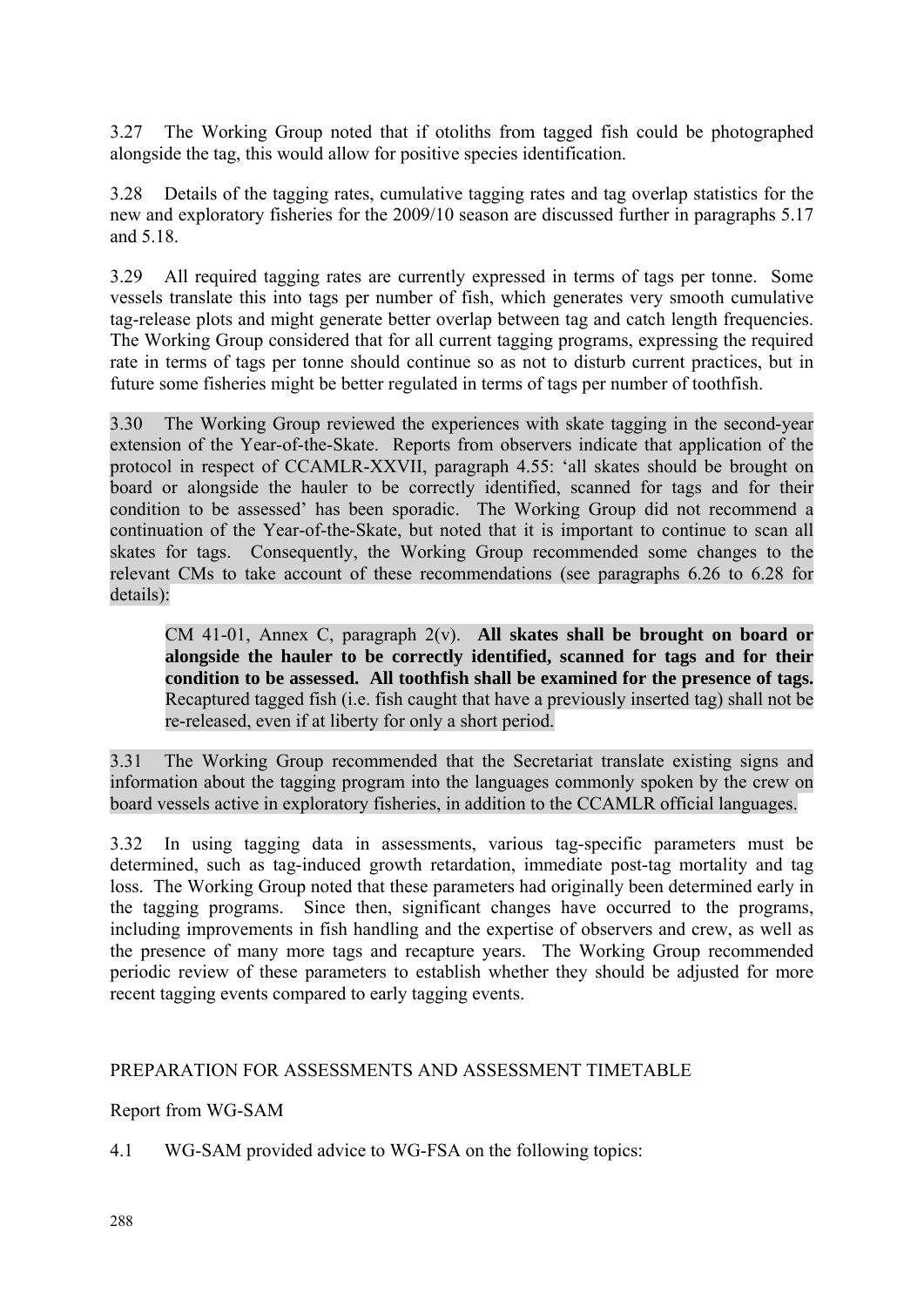- (i) strategies for data-poor fisheries for *Dissostichus* spp. (Annex 4, paragraphs 3.6, 3.9 and 3.19 to 3.26);
- (ii) harvest control rules for *C. gunnari* (Annex 4, paragraphs 3.36 and 3.37);
- (iii) VME modelling and evaluation tools (Annex 4, paragraphs 4.6, 4.7, 4.9 and 4.11);
- (iv) VME impact assessment methods (Annex 4, paragraphs 4.14 to 4.16, 4.18 and 4.19).

4.2 The Working Group agreed to consider these issues under the respective agenda items. In particular, the Working Group took note of the need to review the data collected from research hauls in exploratory toothfish fisheries (see paragraph 5.27).

Review of preliminary stock assessments

4.3 The Working Group discussed preliminary assessment papers for *D. eleginoides* and *D. mawsoni* in Subarea 48.4, and *C. gunnari* in Subarea 48.3 and Division 58.5.2, in preparation for the assessments reported under Item 5.3.

*D. eleginoides* northern South Sandwich Islands (Subarea 48.4 North)

4.4 WG-FSA-10/39 reported an updated CASAL stock assessment for the northern area of the South Sandwich Islands stock of *D. eleginoides*. The catch limit of 41 tonnes had been obtained by mid-April with a total of 232 fish tagged, for an average of 5.8 fish tagged per tonne. There were 18 tag recaptures in the 2009/10 season, with a total of 72 tags recaptured over all seasons. Catch-at-length data indicated the vulnerable biomass was predominantly composed of one large cohort that recruited in or around 1992.

4.5 The Working Group recommended that the most recent year over which relative year-class strengths were estimated be changed to 2002 rather than 2010, because that was the most recent year for which information on relative recruitment was available to the model.

4.6 Options for assessing *D. eleginoides* around Saunders Island (at the northern end of Subarea 48.4 South) were discussed. The Working Group noted that, in future, it may be more appropriate to include it in the assessment of *D. eleginoides* in Subarea 48.4 North (paragraphs 3.19 to 3.22).

*Dissostichus* spp. southern South Sandwich Islands (Subarea 48.4 South)

4.7 WG-FSA-10/40 reported on a preliminary stock assessment for the southern area of the South Sandwich Islands based on CPUE depletion analyses, CPUE and area comparisons, and results from a tagging study. The Working Group noted that the results indicated localised stock depletions, and potentially a lower stock size of *Dissostichus* spp. in the southern area than previously assumed.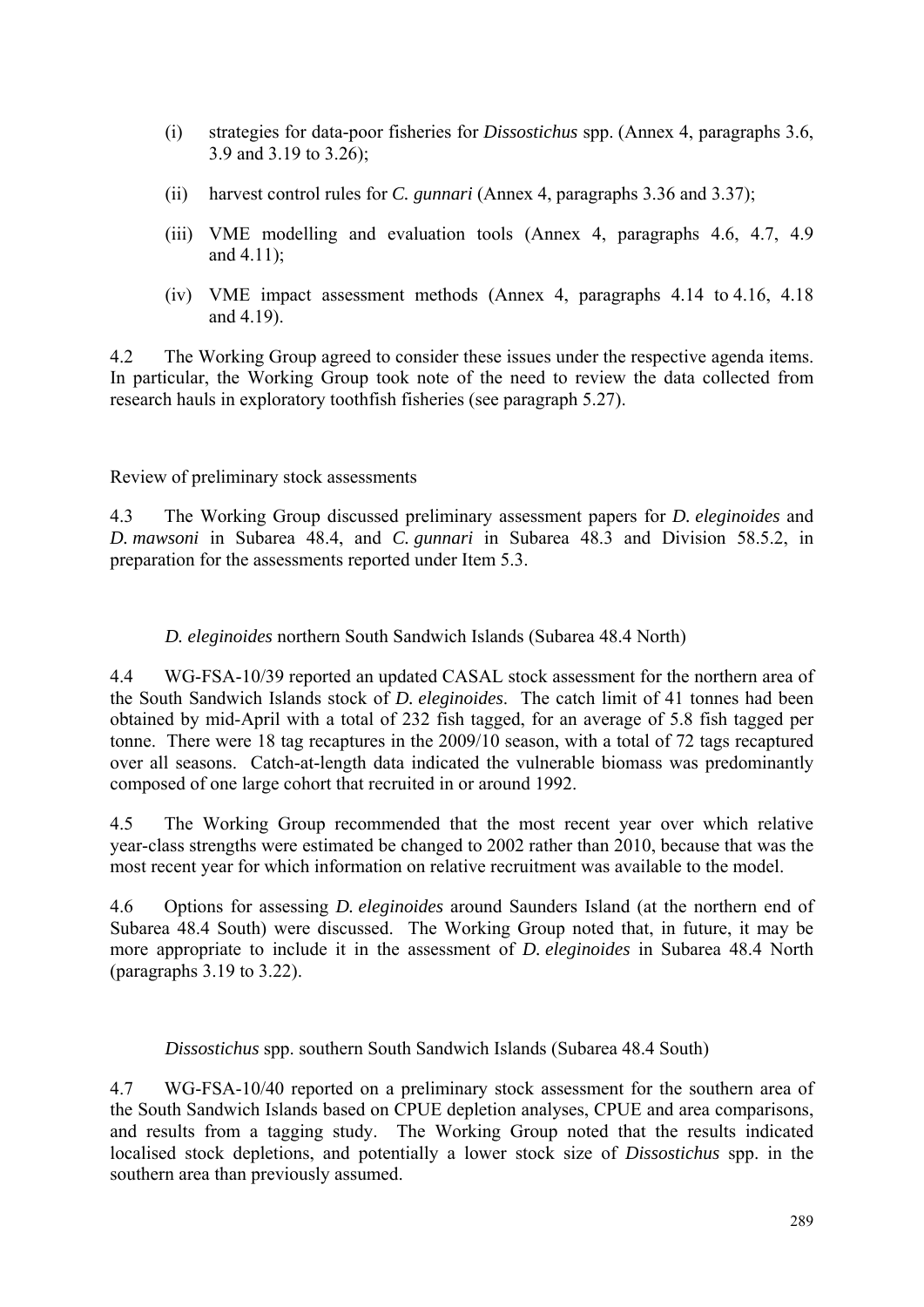# *C. gunnari* South Georgia (Subarea 48.3)

4.8 WG-FSA-10/37 reported on a length-based model as an alternative to the age-based model to estimate catch limits for *C. gunnari* in Subarea 48.3 (Annex 4, paragraphs 3.36 and 3.37). The assessment uses survey data on length densities and biomass density without the need to identify age-specific cohorts as required by the age-based model used in previous assessments.

4.9 The Working Group discussed whether using finer length bins might improve the match between length- and age-based assessments. It was agreed that changing the size of length bins might be considered in the future but would be unlikely to substantially change the model estimates.

4.10 The Working Group also agreed that boxplots of bootstrap samples of biomass estimates after a period of burn-in would be a useful method of summarising the uncertainty around these estimates.

4.11 The Working Group noted that the issue of bias in both age- and length-based assessments needs to be explored further and encouraged Members to undertake this work in the intersessional period.

# *C. gunnari* Heard and McDonald Islands (Division 58.5.2)

4.12 WG-FSA-10/12 reported on a preliminary assessment of *C. gunnari* in the Heard and McDonald Islands, using both the current and a revised growth model. The density of fish in each age class was estimated using the CMIX procedure and the estimate of yield was obtained using the GYM. A new  $2+$  cohort was detected and the paper noted that it was expected that the 2010/11 fishery will focus on this cohort.

4.13 The Working Group discussed whether the parameter estimates from the revised growth model were tracking population change in response to the environment or were due to changes in the way the CMIX method identified cohorts. Showing the data used to calculate both the new and the current growth curves was recommended.

# *D. eleginoides* Kerguelen Island (Division 58.5.1)

4.14 An outline of data available for the development of a formal stock assessment for the Kerguelen Plateau was considered. Data available include an estimate of biomass from a random stratified trawl survey in 2006, catch-at-length frequencies, CPUE time series from commercial fisheries, and tag-recapture data from 2006 to 2010.

4.15 Since 2006, 12 774 fish had been double-tagged (at a rate of one per tonne) by the fishery, and a total of 587 of these tagged fish have been recaptured. In addition, 102 tagged fish were recaptured that had been tagged in Division 58.5.2.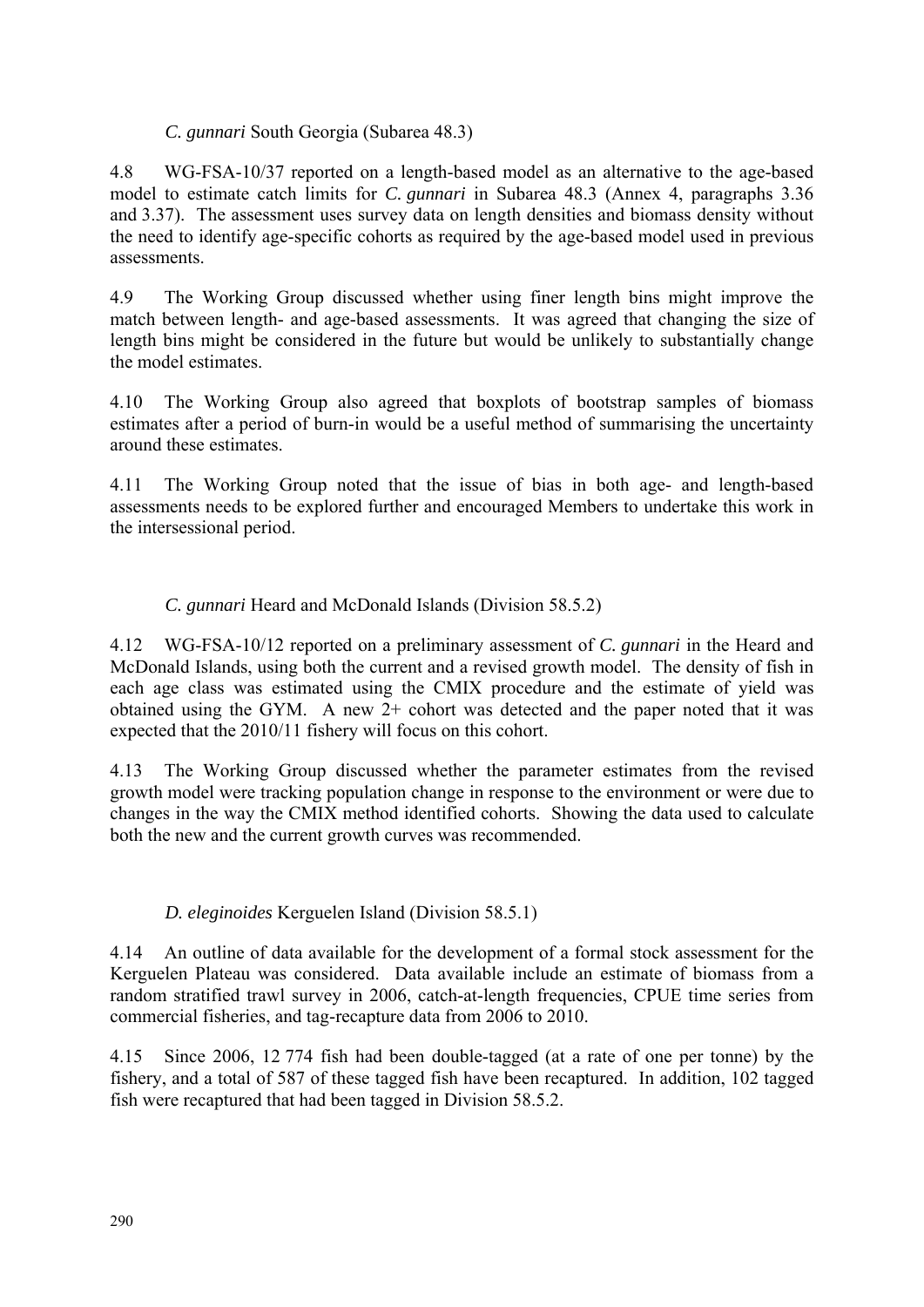4.16 The Working Group encouraged the development of an integrated assessment model and recommended that a descriptive summary of the input data, the model stock and structural assumptions, and parameter values be submitted to WG-FSA.

4.17 The Working Group encouraged Members to collaborate on the development of a stock assessment for the area.

Assessments to be carried out and assessment timetable

4.18 Assessment approaches taken for the assessed fisheries were based on the preliminary assessment submissions, issues identified during the course of WG-FSA, as well as subgroup discussions. The Working Group agreed to undertake updated assessments for the following fisheries:

- (i) *Dissostichus* spp. in Subarea 48.4 (comprising *D. eleginoides* in Subarea 48.4 North and *Dissostichus* spp. in Subarea 48.4 South);
- (ii) *C. gunnari* in Subarea 48.3;
- (iii) *C. gunnari* in Division 58.5.2.

4.19 The Working Group agreed that the assessments for *D. eleginoides* in Subarea 48.4 North will use the CASAL framework, and for *C. gunnari* will use the short-term projection approach. Specific information on input data and assessment methodologies for each assessed fishery and the review of information for the *Dissostichus* spp. experimental fishery in Subarea 48.4 South are presented in Item 5.3.

4.20 The Working Group considered the preliminary assessments for the fisheries for *C. gunnari* in Subarea 48.3 (WG-FSA-10/37) and Division 58.5.2 (WG-FSA-10/12). It was agreed that these assessments would be reviewed during the meeting and the information used to develop the management advice for these fisheries.

4.21 The Working Group reviewed the fisheries for *Dissostichus* spp. in Subareas 48.3, 88.1 and 88.2 and Division 58.5.2, and agreed, under the current arrangement for multi-year management, that no new assessments for these fisheries were necessary this year.

4.22 The Working Group did not update assessments for *D. eleginoides* fisheries in Division 58.5.1, Subarea 58.6 (Crozet) and Subareas 58.6/58.7 (Prince Edward Island).

4.23 All assessment work was undertaken by primary authors of preliminary assessments, and reviewed independently. Tasks of independent reviewers are listed in WG-FSA-06/6, paragraph 6.3. The outcomes of the assessments were reported in the Fishery Reports (Appendices F to T).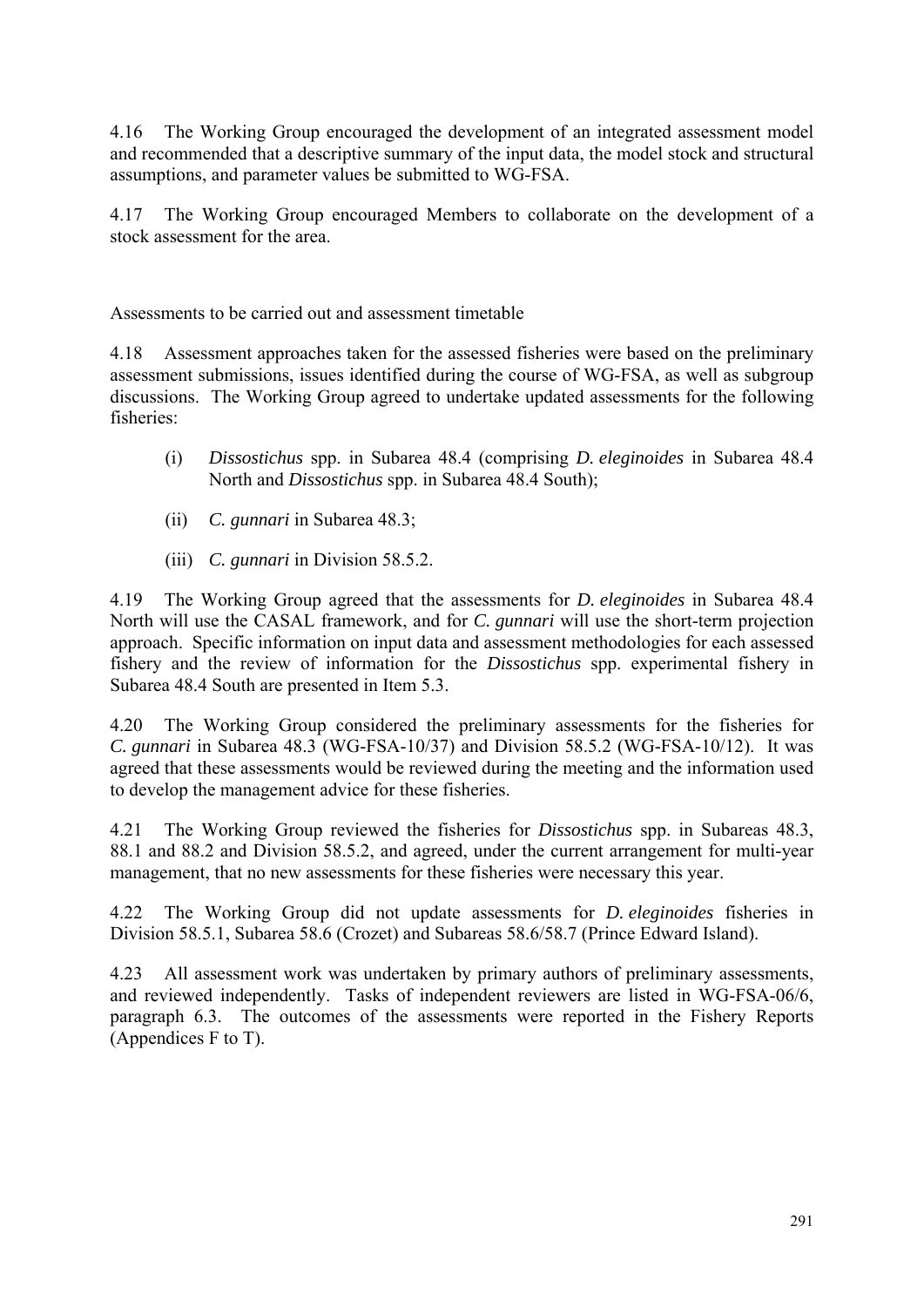# <span id="page-17-0"></span>ASSESSMENTS AND ASSESSMENT ADVICE

Development of a research framework for data-poor fisheries

5.1 The term 'data-poor fisheries' was considered by the Working Group as referring to a fishery for which a robust stock assessment that provides advice on catch limits according to CCAMLR decision rules has not been developed due to lack of information.

5.2 The Working Group recalled general principles and requirements for CCAMLR sponsored research (SC-CAMLR-XXVII, paragraphs 8.9 and 8.10), the characteristics of a well-designed research program (SC-CAMLR-XXVIII, Annex 6, paragraphs 2.34 to 2.40), and the recommendations of WG-SAM-10 for WG-FSA in assessing any research fishery design and the data requirements for a stock assessment (Annex 4, paragraphs 3.20 and 3.23).

5.3 The Working Group agreed that its objective for data-poor fisheries is to develop management advice on catch levels consistent with Article II of the CAMLR Convention. At present, robust assessments of stock status of toothfish are lacking in many areas (e.g. Subareas 48.6 and 58.4).

5.4 The Working Group identified that the system of SSRUs (open and closed areas) may need to be revised in order to improve the capacity for estimating stock status of *D. mawsoni*. This is further considered in developing research plans below when trying to identify areas of greatest importance to address specific research questions.

5.5 The Working Group recalled issues with the development of a tag-recapture-based assessment, including:

- (i) high levels of post-tagging mortality of tagged fish (e.g. the effect of depredation, or the health and condition of released fish);
- (ii) insufficient overlap in the length frequency of the tagged fish and the landed catch (i.e. the tag overlap statistic);
- (iii) insufficient overlap in the location of fish tagged and released and the location of the majority of the commercial catch;
- (iv) poor scanning (tag detection) rates;
- (v) the effect of IUU fishing on tag-based abundance estimation.
- 5.6 The Working Group recalled issues with the use of CPUE indices, including that:
	- (i) a single point index or short time series of CPUE cannot be used to estimate abundance;
	- (ii) a longer time series may reflect changes in fisher behaviour or experience rather than changes in abundance;
	- (iii) CPUE can be highly variable in areas of low abundance;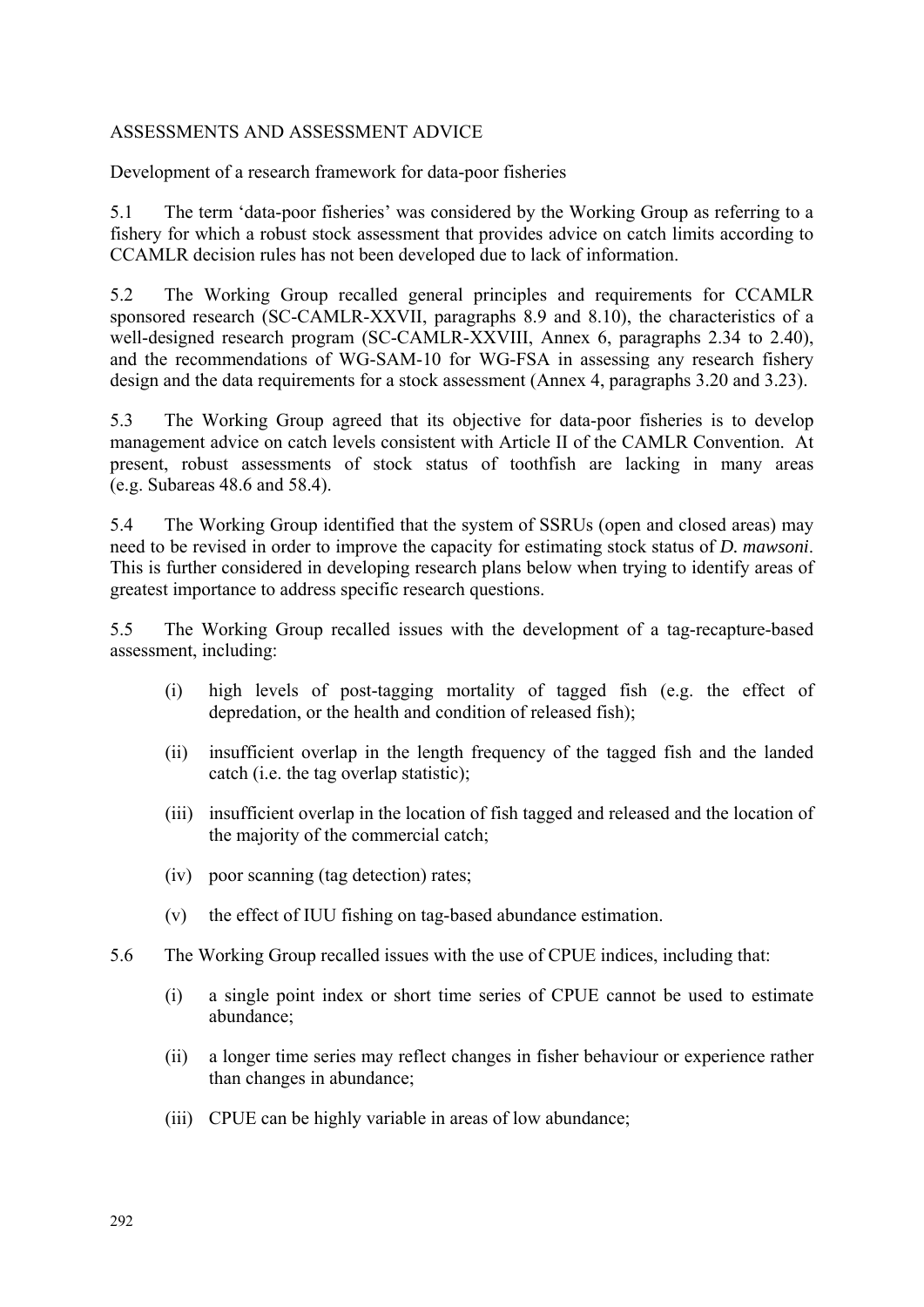- (iv) there has been insufficient overlap of vessels and types of gear (e.g. autoline, Spanish longline, or trotline), both spatially and temporally to enable standardisation of CPUE;
- (v) the performance of some types of gear (e.g. trotline) was not well understood.

5.7 The Working Group recalled that the characteristics of successful assessments included the use of well-designed experiments to develop an integrated tag-based assessment of *Dissostichus* spp. in Subarea 48.4 (SC-CAMLR-XXVIII, paragraph 4.87), and the use of a multi-national multi-year tag-based assessment for Subareas 88.1 and 88.2. In recalling these successful experiments, the Working Group agreed that concentrating tagging effort spatially was a key factor that led to the success of the tag-based assessment. Further, the Working Group noted that successful assessments in Subarea 48.3 and Division 58.5.2 have also included data collected from trawl surveys.

5.8 The Working Group noted the previous successful work to standardise survey requirements amongst CCAMLR Members, including developing standard methods for demersal fish trawl surveys (SC-CAMLR-XI, paragraph 3.20) and for acoustic surveys (SC-CAMLR-XVII, paragraphs 5.4 to 5.14).

5.9 The Working Group noted that both the ability of vessels to meet an appropriate research standard and the calibration between vessels' data would need to be considered in developing a research plan. For example, in a tagging program, the calibration would need to consider:

- (i) survivorship of fish as a result of the fishing method being used
- (ii) evaluation of the likelihood of released tagged fish being available for recapture.

5.10 The Working Group agreed that the development of a generalised work plan would assist Members in developing proposals, individually or in a multinational program, that would satisfy the CCAMLR-sponsored research principles above.

5.11 The Working Group agreed that the generalised work plan for implementing research in data-poor fisheries would be:

- 1. Define the objective and appropriate field and analytical methods. For example, sampling platforms may be longline or trawl and these may be fishery dependent or independent.
- 2. Review which areas are best candidates for spatially constrained research activity and evaluate how large the research areas need to be.
- 3. Review the best candidate designs for the spatial and temporal coverage of the research activity, including for example, areas of habitat and movement of *Dissostichus* spp.
- 4. Use the available data and information to evaluate nominated vessels and gear types for their appropriateness for use in these research activities, including for example, vessel and gear performance in producing tag-release and recapture data.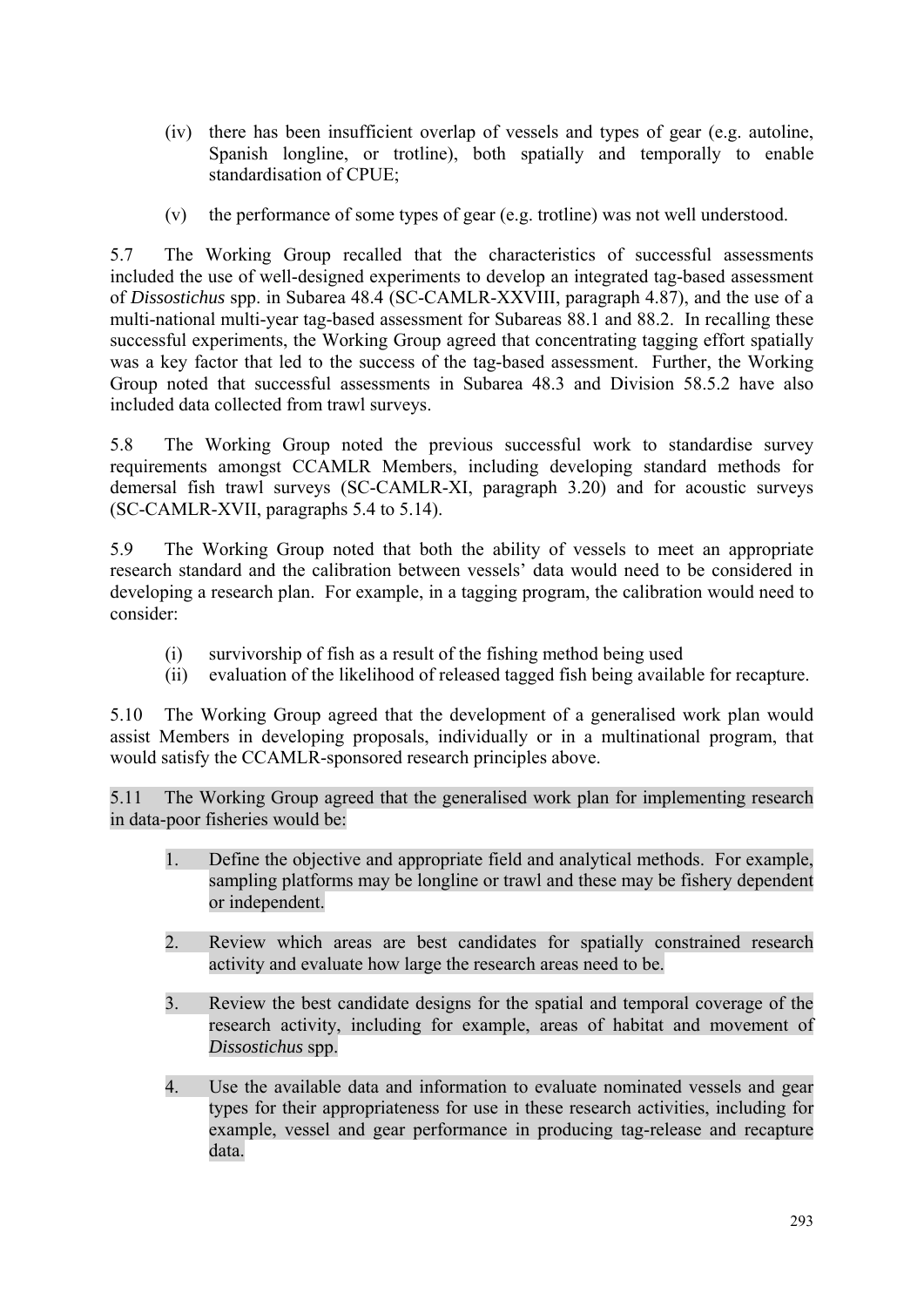- 5. Develop standard research protocols and methods for calibrating vessels and observers that would participate in the research activities. For example, the requirements could include the number of tags to be released in nominated locations, and a suitable spatial plan for distributing effort.
- 6. An evaluation of the amount of catch necessary for the research, and its consequences for the stock.
- 7. Where the research is for more than one year, undertake an annual review of the research, including a review of the performance of the research program, preliminary analyses to evaluate how well the research will meet the research objectives, and determine if adjustments are required or whether the program should cease.

5.12 The Working Group recommended that some specific elements of the work plan be considered as a high-priority focus topic for WG-SAM in the coming intersessional period according to following terms of reference:

WG-SAM focus topic: work plan for implementing research proposals for data-poor fisheries. To consider:

- (i) methods for evaluating the capability of vessels and gear types to contribute to research outcomes and for calibrating vessels and gears, including specific case studies relevant to current exploratory fisheries such as in tag-recapture programs;
- (ii) proposed research designs and data collection protocols for estimating stock status in data-poor fisheries;
- (iii) methods for assessing stock status in data-poor fisheries.

New and exploratory fisheries

5.13 Seven exploratory longline fisheries for *Dissostichus* spp. were agreed for the 2009/10 season (CMs 41-04 to 41-07 and 41-09 to 41-11), an exploratory trawl fishery for *E. superba* in Subarea 48.6 (CM 51-05), and exploratory fisheries for crab in Subareas 48.2 and 48.4 (CMs 52-02 and 52-03 respectively). Activities in these fisheries are summarised in Table 1.

5.14 Nine Members notified for exploratory longline fisheries for *Dissostichus* spp. in Subareas 48.6, 88.1 and 88.2 and Divisions 58.4.1, 58.4.2, 58.4.3a and 58.4.3b for the 2010/11 season (Table 8). Another Member (France) withdrew its notifications in Subareas 88.1 and 88.2 prior to the meeting.

5.15 The Working Group did not attempt to determine whether the notifications for exploratory fisheries satisfied the requirements of the notification procedure (CM 21-02); this, it believed, should be done by SCIC. It did, however, note that many of the notifications provided very little information on the research to be undertaken as part of the exploratory fishery.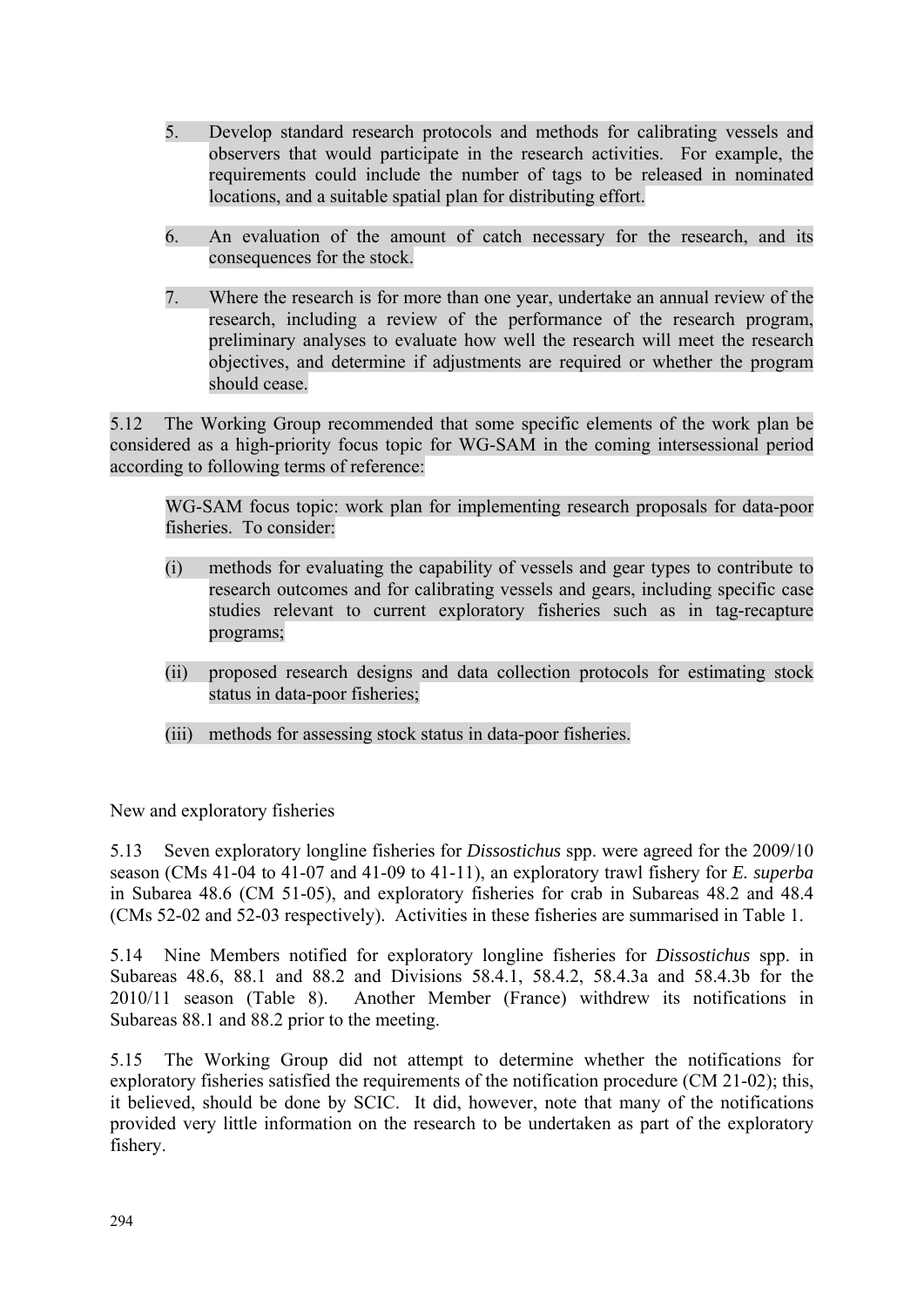5.16 Unstandardised CPUE data for *Dissostichus* spp. caught in exploratory longline fisheries between 1996/97 and 2009/10 are summarised in Table 9.

5.17 Under CM 41-01, each longline vessel fishing in exploratory fisheries for *Dissostichus* spp. in 2009/10 was required to tag and release *Dissostichus* spp. at a specified rate per tonne (Table 10). All vessels achieved the required tagging rate. Consideration of the cumulative tag-releases prepared by the Secretariat showed that in exploratory fisheries all vessels released tags continuously, at or above the required rates, throughout their fishing trips.

5.18 Length-frequency overlap statistics calculated using the approach outlined in SC-CAMLR-XXVIII, Annex 5, paragraph 5.13, showed that in all subareas/divisions except Divisions 58.4.1 and 58.4.3b, at least one vessel had achieved a high ( $\geq 60\%$ ) overlap between tag-release length frequency and catch-weighted length frequency (Table 11). Many vessels have improved their performance over the last three years, some significantly (Table 12). For example, the *Tronio* improved from 20% in 2009 to 62% in 2010 and the *Hong Jin No. 707* from 26% in 2009 to 47% in 2010. There are still some vessels whose overlap statistic is low (<30%) – *Insung No. 1* in Subarea 88.1, *Jung Woo No. 2* in Subarea 88.1 and *Jung Woo No. 3* in Subarea 88.2 – although it should be noted that the latter vessel achieved a medium overlap in the other statistical area in which it fished (Table 11). Furthermore, although *Insung No. 1* achieved a medium score for *D. eleginoides* in Subarea 48.6, it failed to tag any of the 2 404 much larger *D. mawsoni* caught in the same subarea, making it impossible to estimate a statistic. Examples of low, medium and high overlap statistics are given in Figure 1.

5.19 The Working Group recalled its advice last year (SC-CAMLR-XXVIII, Annex 5, paragraph 5.16) that tagging large numbers of small fish in these exploratory fisheries would have very limited use for the estimation of abundance. This is because it would take many years before these small fish are fully selected in the fishery. Consequently, it is extremely important that vessels strive to achieve as high an overlap as possible between length frequencies of captured and tagged fish, particularly where current overlap is low or medium (see discussion in paragraph 3.29). The marked improvement from last year is encouraging, and shows that further improvements could be made.

5.20 The Working Group agreed that some vessels showed a very low level of commitment to tagging larger toothfish and that this was having a serious impact on the efficacy of the tagging program. It also recalled that a paper had been submitted to WG-FSA in 2007 which outlined methods by which large toothfish could be tagged in good condition (WG-FSA-07/36). In noting the methods described in this paper, and paragraph 5.18 above, the Working Group agreed that there was no reason why all vessels should not be able to score a high overlap statistic in all subareas and divisions. The Working Group recommended that the issue of achieving compliance with the tagging requirements of CM 41-01, Annex C, be considered by SCIC.

5.21 Recalling its advice from last year, the Working Group again recommended that the method developed to evaluate the degree of mismatch between the length-frequency distribution of the tagged fish and that of the fish caught, as outlined in paragraphs 5.18 and 5.19, could be used to assess consistency with CM 41-01, Annex C, and referred this to SCIC for further consideration.

5.22 In the 2009/10 season, 5 289 *Dissostichus* spp. were reported to have been tagged and released in the exploratory longline fisheries (Table 13), and 305 tags were recovered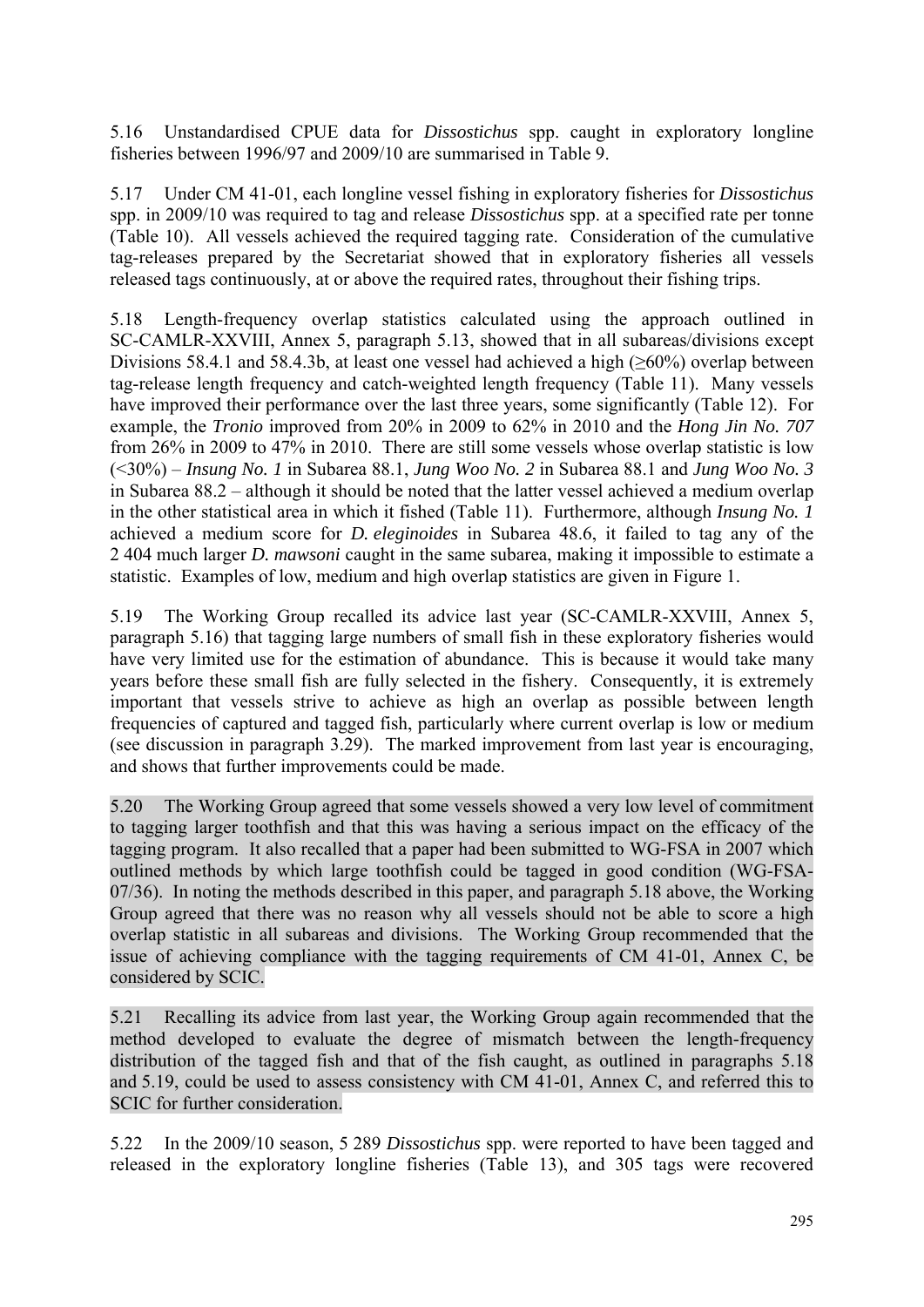(Table 14). As in previous years, most tags have been recaptured from Subareas 88.1 and 88.2. Out of a total of 11 000 tags reported to have been released in Subareas 48.6 and 58.4, there have been only 56 (0.2%) recaptures. In contrast, recapture rates of 4.2% and 7.9% have been reported for Subareas 88.1 and 88.2 respectively.

5.23 To determine whether the spatial mismatch between tags and subsequent fishing effort was a possible reason for the lack of tag-recaptures in Divisions 58.4.1, 58.4.2, 58.4.3a and 58.4.3b, the Working Group reviewed the annual distribution of tags and subsequent fishing effort in these areas (Figure 2). The results suggested a moderate overlap of where the tags were released and where the effort was subsequently carried out, suggesting that spatial overlap was not the primary problem. Despite the low level of tags recaptured from Divisions 58.4.1, 58.4.2, 58.4.3a and 58.4.3b, the program continues to provide information on the movement of tagged fish throughout Subarea 58.4.

5.24 The Working Group also noted that there were various other possible reasons for the lack of recaptures, including depredation of the tagged fish by marine mammals, release of fish in poor condition due to the capture and subsequent handling methods, and removals through IUU fishing.

5.25 Each longline vessel fishing in exploratory fisheries for *Dissostichus* spp. in Subareas 48.6 and 58.4 in 2009/10 was required to complete 10 research hauls (each comprising 3 500–5 000 hooks and separated by a distance of at least 5 n miles) on entering an SSRU in the exploratory fishery. The Secretariat allocated starting positions for research sets in the exploratory fisheries in Subareas 48.6 and 58.4 (except in Division 58.4.3b where positions were specified in CM 41-07). For each of the 12 notifying vessels, up to eight starting positions were provided for each of two fishing strata in each SSRU notified, and vessels were required to complete five research hauls in each stratum (total of 10 research hauls per SSRU); 1 133 starting positions were allocated for 84 vessel–SSRU combinations.

5.26 Three vessels fished in these exploratory fisheries in 2009/10, and deployed a total of 129 research hauls in accordance with the conservation measures and allocated positions (WG-SAM-10/4). Overall the vessels adhered to the research fishing protocol, and it was noted that:

- (i) sea-ice along the Antarctic coastline had prevented some vessels from reaching allocated positions in the continental SSRUs (e.g. 486D, 5841C and 5841G); however, the vessels were able to deploy research hauls in alternative positions determined by vessels;
- (ii) the deployment of research hauls in alternative positions determined by vessels had resulted in some hauls being set in depths greater than 2 500 m;
- (iii) some vessels did not achieve the required five hauls per stratum.

5.27 The Working Group noted that the use and implementation of research hauls had been reviewed by WG-SAM (Annex 4, paragraphs 3.5 to 3.9) and that it had provided the following comments and recommendations: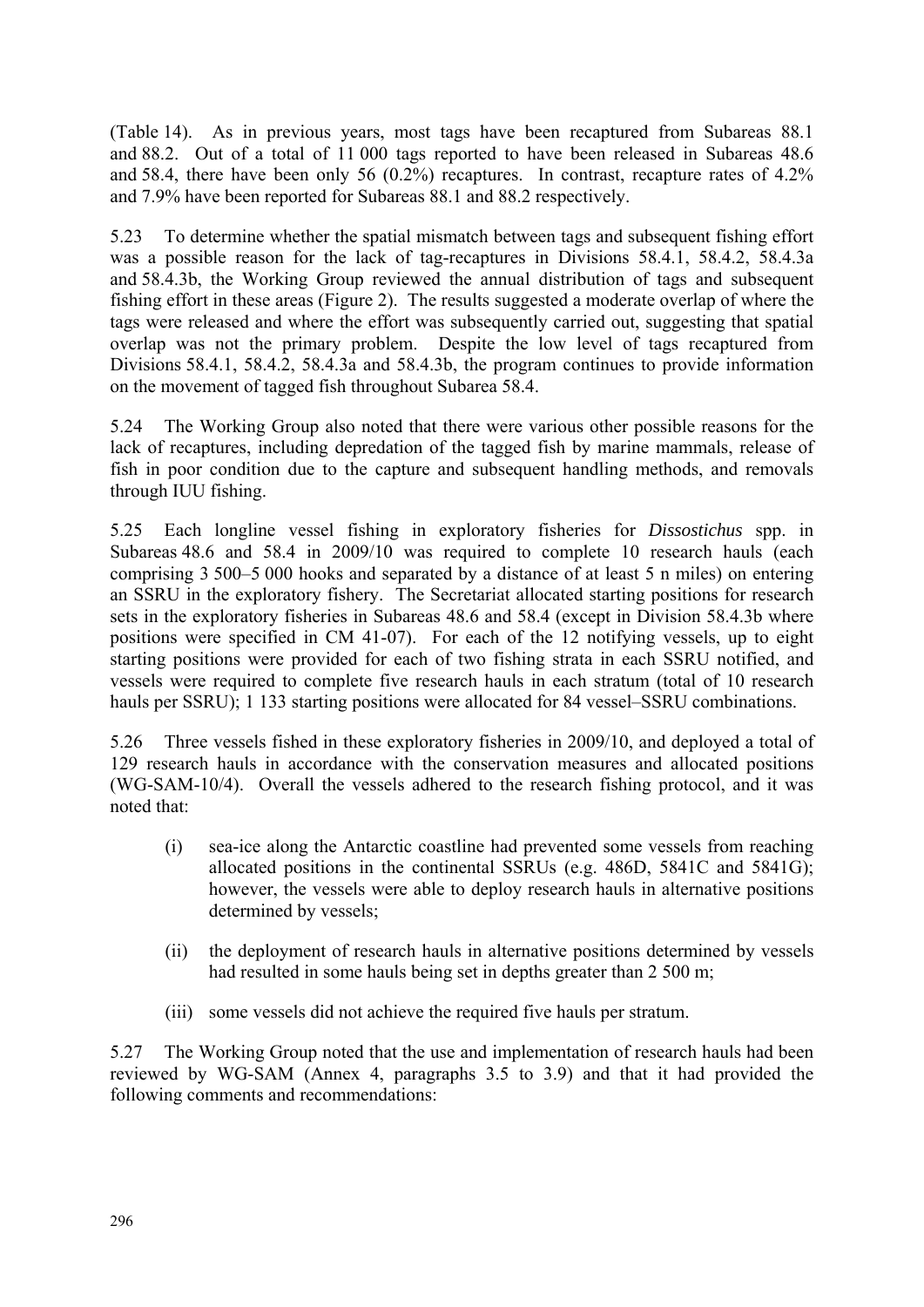- (i) Is there sufficient spatial and temporal overlap in research hauls such that a CPUE standardisation (accounting for, inter alia, the effect of vessel, gear type and line orientation to bathymetry) will be possible in the near future?
- (ii) Is there further stratification of research hauls (e.g. to account for areas where sea-ice may be a problem) required to ensure data collected during research hauls can be used to estimate abundance, distribution and population dynamics of toothfish in Subareas 48.6 and 58.4 in the near future?
- (iii) WG-SAM considered ways to alleviate fishing vessels' difficulties in reaching allocated research haul locations in ice-bound areas, and agreed that the current single allocation of starting positions could be augmented, in areas of sea-ice, by providing each vessel with up to three random lots of start positions for the required research hauls in a given SSRU.

5.28 Since 2002/03, a total of 1 654 research hauls had been made in the exploratory fisheries in Subareas 48.6 and 58.4 (Table 15), and the Working Group agreed there was likely to be sufficient data available by 2011 to review these data at its next meeting.

5.29 The issue of imposing additional fishing mortality due to research catch on a stock that may be depleted was investigated in WG-FSA-10/42 Rev. 1. The paper showed that in a simulated depleted population of *D. eleginoides*, it is possible for population status to remain depressed for several years after fishing ceases before beginning to recover, and that research catches can influence the probability of stock recovery within 20 years. The actual effects will depend on the population dynamics specified in the model, the population size, and the level of depletion assumed. The level of research catch that can influence the probability of recovery to the target biomass within 20 years can be very small  $\langle 1\%$  of total preexploitation stock biomass), and may constrain the catch needed for some research survey designs.

5.30 Length-frequency data are frequently collected from fisheries where routine stock assessments are not available. WG-FSA-10/43 assessed the utility of using length-frequency data in isolation to make robust conclusions about stock status. The paper examined lengthfrequency data and several derived indices from length data, such as mean length, 75th percentile length, and the proportion of mature fish, and how variable the relationship was with stock status. The analysis showed that interpretation of trends in length-frequency data as indicators of stock status can be misleading and should be avoided.

5.31 WG-FSA-10/32 presented a method for determining and summarising data collection requirements. The paper summarised the data collection requirements (including catch and effort data, length, sex, gonad stage sampling, tagging and VME reporting requirements) from vessels and observers currently in place in Subareas 88.1 and 88.2.

5.32 The Working Group noted that these data are collected for use in scientific research, the results of which are used to inform the Commission in achieving its goals, and welcomed the approach used in the paper of using power analyses and other quantitative methods to evaluate the relative utility of different sampling levels for each data type. The Working Group noted that there were some refinements to the method that might be taken in determining an appropriate number of samples.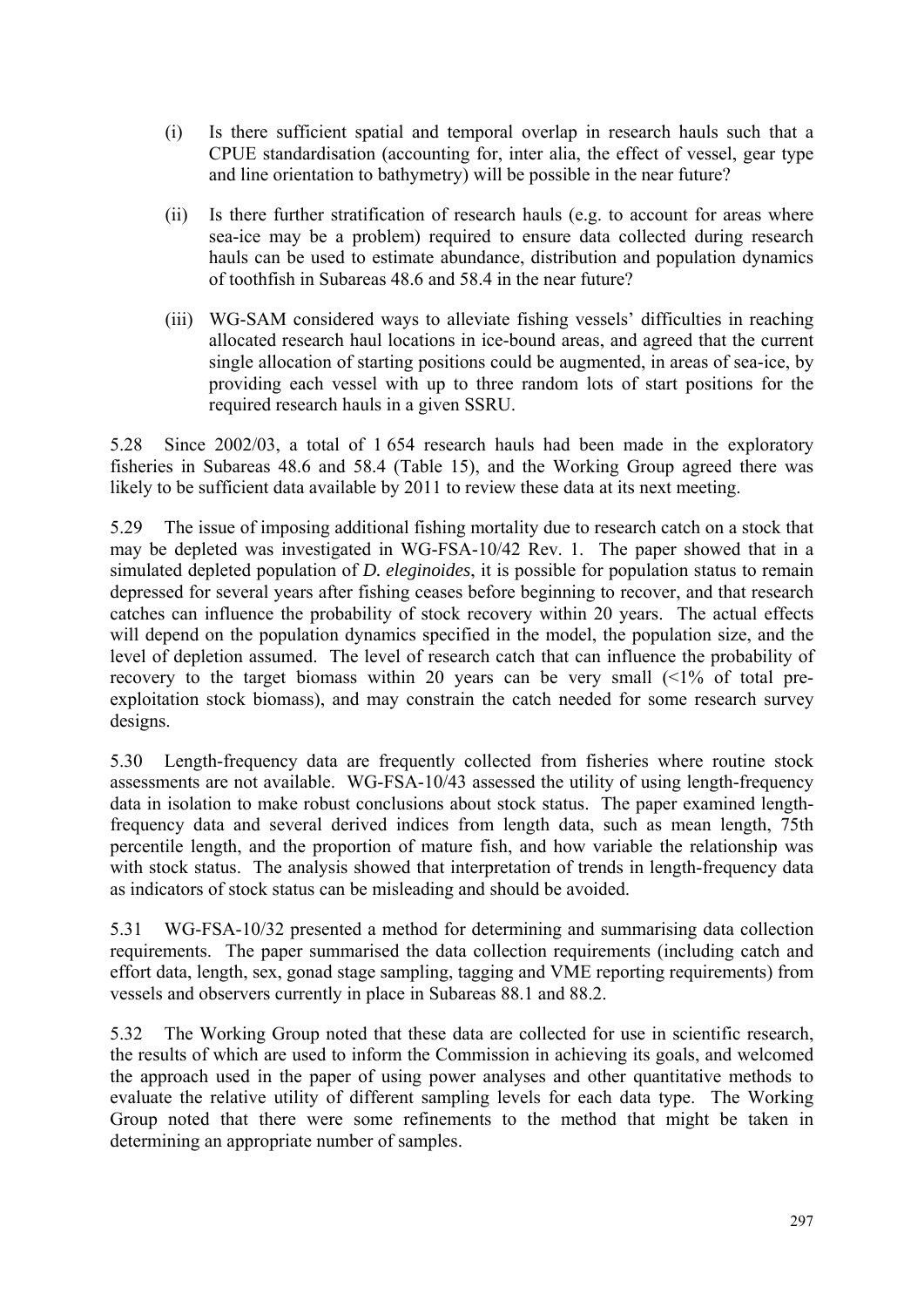5.33 The Working Group agreed that the data collection requirements presented in Table 3 of WG-FSA-10/32 provided a useful summary of the data collection requirements in Subareas 88.1 and 88.2, and that such a table would be a useful summary to have for all CCAMLR fisheries.

5.34 The Working Group recommended that the Scientific Committee request the Secretariat to prepare a table of the data collection requirements for each new and exploratory fishery that summarises the data collected, frequency of data collection (i.e. samples per thousand hooks), and the rationale for that frequency, following the format outlined in Table 16. These tables would be used by WG-FSA in 2011 to review the data collection requirements in each fishery, and would be included within the fishery reports as a description of the data collection required.

Development of advice on catch limits for *Dissostichus* spp.

# *Dissostichus* spp. Subarea 48.6

5.35 Two Members (Japan and the Republic of Korea) and three vessels fished in Subarea 48.6 SSRUs D and E in 2009/10. The precautionary catch limit for *Dissostichus* spp. was 200 tonnes north of 60°S (SSRUs A and G) and 200 tonnes south of 60°S (SSRUs B–F). Information on this fishery is summarised in Appendix F.

5.36 The combined SSRUs B, C, D, E and F were closed on 21 March 2010 (catch limit for *Dissostichus* spp.: 200 tonnes; final reported catch: 197 tonnes). The combined SSRUs A and G (catch limit for *Dissostichus* spp.: 200 tonnes; reported catch to date: 98 tonnes) are currently open and one vessel was fishing. There was no evidence of IUU fishing in 2009/10.

5.37 The number of tag-recaptures increased in Subarea 48.6 in 2009/10. However, the Working Group noted that there are still very few tag-recaptures from this subarea, and that no progress could be made on assessments of *D. eleginoides* in Subarea 48.6.

5.38 The Working Group noted that the overlap in size frequency of tagged fish with the overall size frequency of fish caught was medium for two vessels and high for one vessel which fished in 2009/10 (Table 12). It was also noted by the Working Group that one vessel which had fished in SSRUs A and G, where both species of *Dissostichus* occur, had not tagged any *D. mawsoni* (see Appendix F, Figure 3). The Working Group recommended that the issue of achieving compliance with the tagging requirements of CM 41-01, Annex C, be considered by SCIC.

5.39 Three Members (Japan, Republic of Korea and South Africa) and a total of six vessels notified their intention to fish for toothfish in Subarea 48.6 in 2010/11.

5.40 The Working Group recommended that all measures in the research and data collection plans, including the requirement to tag toothfish at the rate of three toothfish per tonne and the requirement for research hauls as used in 2009/10, be retained for the exploratory fisheries in Subarea 48.6.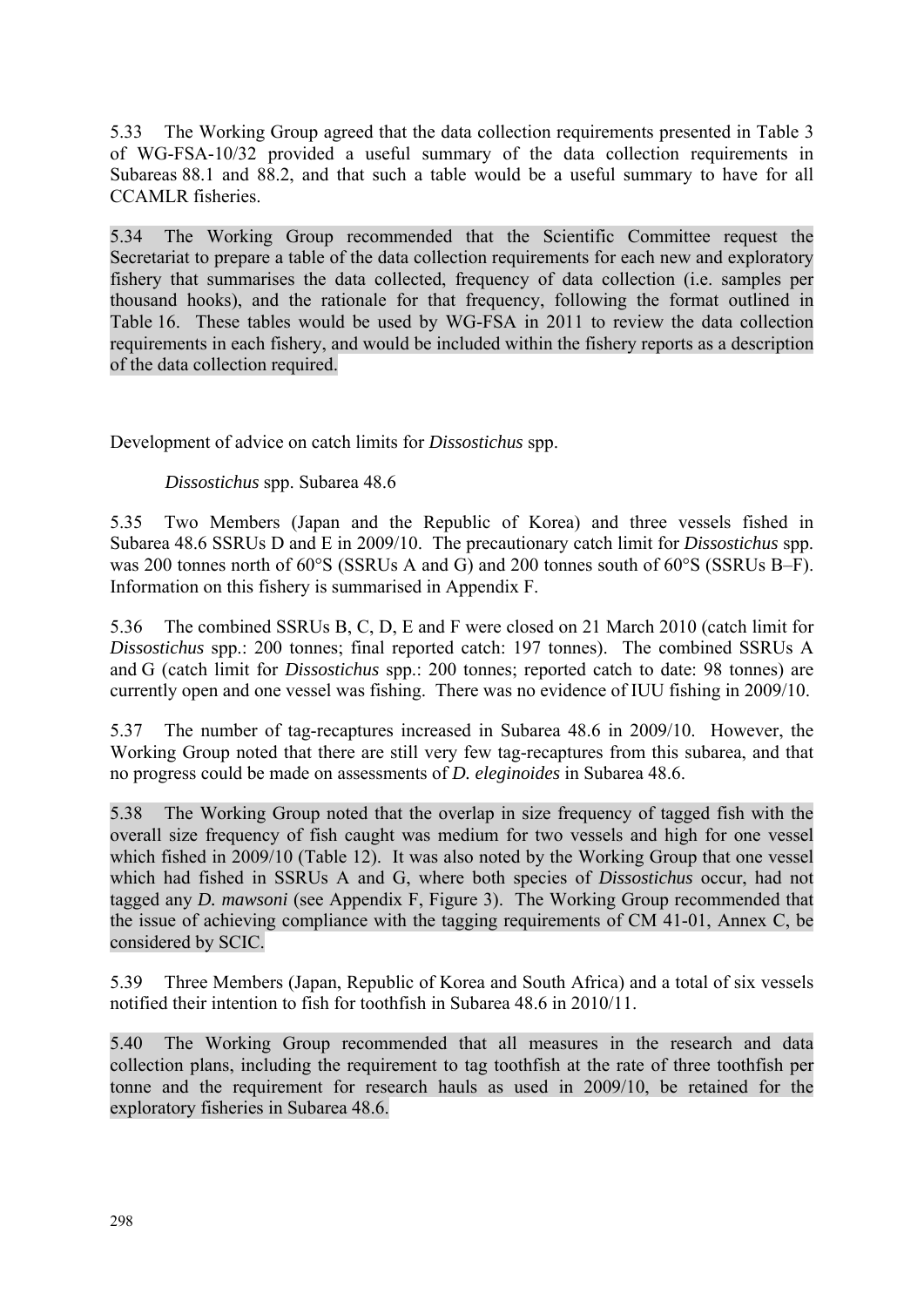5.41 The Working Group agreed that it could provide no new advice on catch limits for this subarea. It noted that a research plan was being developed which could provide advice in the future (paragraphs 5.1 to 5.12).

### *Dissostichus* spp. Division 58.4.1

5.42 Two vessels from two Members (Japan and the Republic of Korea) fished in the exploratory fishery in Division 58.4.1 in 2009/10. The precautionary catch limit for toothfish was 210 tonnes in three SSRUs (C: 100 tonnes, E: 50 tonnes and G: 60 tonnes), of which 196 tonnes were taken between 1 December 2009 and 20 February 2010. Information on this fishery is summarised in Appendix G.

5.43 High levels of IUU fishing have been reported in 2005/06 and 2006/07 and an estimated IUU catch of 910 tonnes was taken in 2009/10.

5.44 Vessels were required to tag and release *Dissostichus* spp. at a rate of three fish per tonne of green weight caught and both vessels achieved the target rate. A total of 5 012 *D. mawsoni* and 314 *D. eleginoides* have been tagged and released in Division 58.4.1, and 20 *D. mawsoni* and one *D. eleginoides* have been recaptured in that division. In 2009/10, 615 *D. mawsoni* and 12 *D. eleginoides* were tagged with three *D. mawsoni* and one *D. eleginoides* recaptured.

5.45 The Working Group noted that vessels in Division 58.4.1 had a medium level of overlap in the size frequency of tagged fish with the overall size frequency of fish caught (Table 12). The Working Group recommended that the issue of achieving compliance with the tagging requirements of CM 41-01, Annex C, be considered by SCIC.

5.46 Five Members (Japan, Republic of Korea, New Zealand, South Africa and Spain) and a total of 11 vessels notified their intention to fish for toothfish in Division 58.4.1 in 2010/11.

5.47 The Working Group recommended that all measures in the research and data collection plans, including the requirement to tag toothfish at the rate of three toothfish per tonne and the requirement for research hauls as used in 2009/10, be retained for the exploratory fisheries in Division 58.4.1.

5.48 The Working Group agreed that it could provide no new advice on catch limits for this division. It noted that a research plan was being developed which could provide advice in the future (paragraphs 5.1 to 5.12).

5.49 In progressing a research plan to develop *D. mawsoni* assessments for Division 58.4.1, the Working Group encouraged Members to collaborate in the intersessional period to progress elements of the generalised work plan (paragraphs 5.1 to 5.12). Further, the Working Group also noted that a special research area that could be investigated in this process could be the combined SSRUs F and G in Division 58.4.1. Possible canyons and submarine features in this area could be investigated for their importance to *D. mawsoni*. Research in both these SSRUs may provide an opportunity to compare the characteristics of an area with a known history of fishing with an area that has been closed over the same period.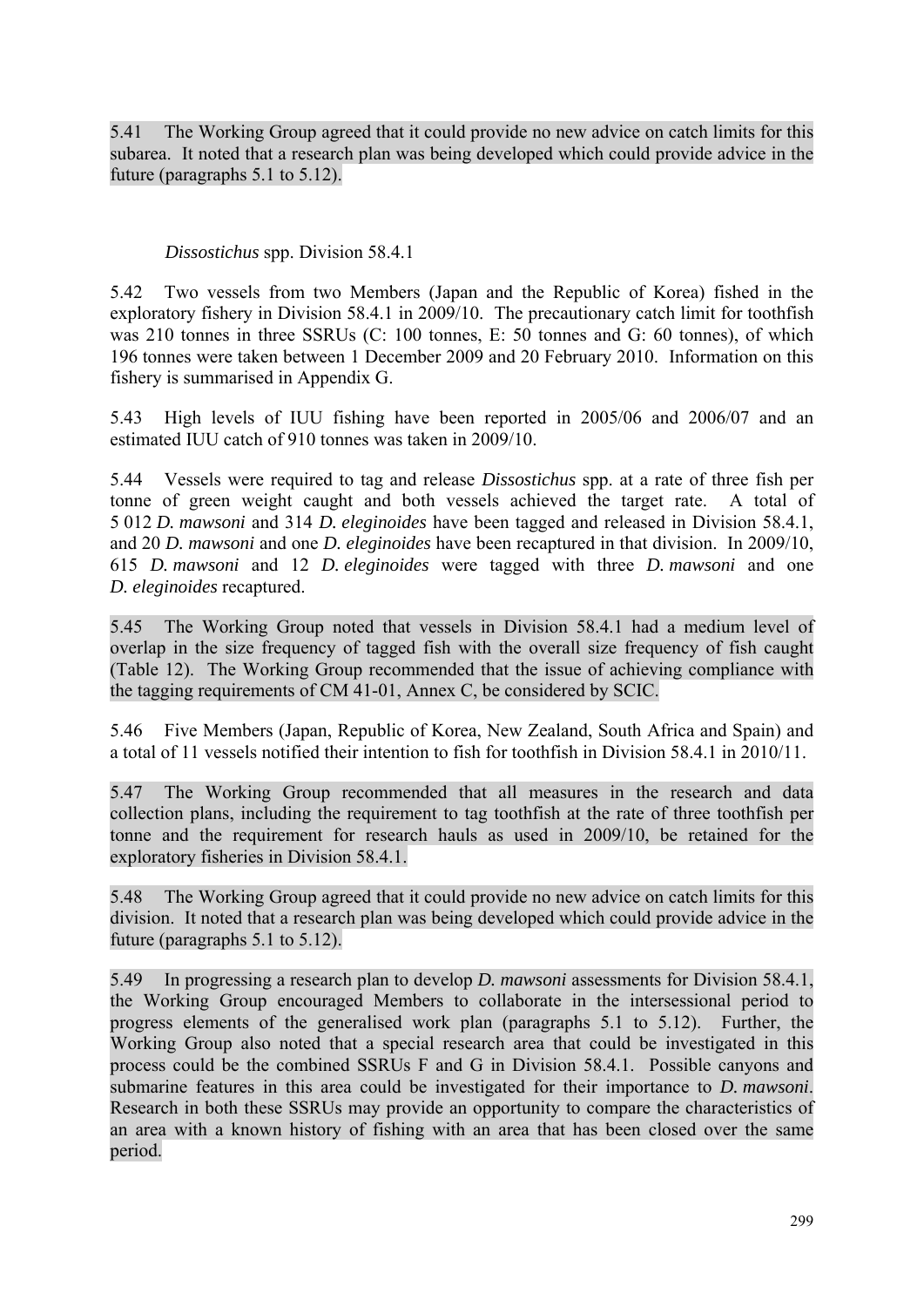### *Dissostichus* spp. Division 58.4.2

5.50 In 2009/10, the exploratory fishery for *Dissostichus* spp. in Division 58.4.2 was limited to Japanese, Korean, New Zealand, Spanish and Uruguayan vessels using longlines only. Only one Member (the Republic of Korea) fished in the division and reported a catch of 93 tonnes. SSRU E was closed on 17 February 2010 (SSRU E catch limit for *Dissostichus* spp.: 40 tonnes; final reported catch: 40 tonnes), and SSRU A and consequently the fishery was closed on 24 February 2010 (SSRU A catch limit for *Dissostichus* spp.: 30 tonnes; final reported catch: 53 tonnes). The other SSRUs (B, C and D) were closed to fishing. Information on this fishery is summarised in Appendix H.

5.51 The fishery targeted *D. mawsoni* and operated in SSRUs A and E in 2009/10. It was estimated that 432 tonnes of *D. mawsoni* were taken by IUU fishing in 2009/10.

5.52 A total of 291 toothfish were tagged and released in 2009/10 and no tagged toothfish were recaptured (Tables 13 and 14). The vessel in Division 58.4.2 achieved the target tagging rate of three tags per tonne of green weight with a high level of overlap in the size frequency of tagged fish with the overall size frequency of fish caught (Table 12).

5.53 Five Members (Japan, Republic of Korea, New Zealand, South Africa and Spain) and a total of eight vessels notified their intention to fish for toothfish in Division 58.4.2 in 2010/11.

5.54 The Working Group noted that the vessel in Division 58.4.2 achieved the target tagging rate of three tags per tonne of green weight with a high level of overlap in the size frequency of tagged fish with the overall size frequency of fish caught.

5.55 The Working Group agreed that measures in the research and data collection plans, including the requirement to tag toothfish at the rate of three toothfish per tonne and the requirement for research hauls as used in 2009/10, be retained for the exploratory fisheries in Division 58.4.2<sup>1</sup>

5.56 The Working Group agreed that it could provide no new advice on catch limits for this division. It noted that a research plan was being developed which could provide advice in the future (paragraphs 5.1 to 5.12).

5.57 In progressing a research plan to develop *D. mawsoni* assessments for Division 58.4.2, the Working Group encouraged Members to collaborate in the intersessional period to progress elements of the generalised work plan (paragraphs 5.1 to 5.12).

# *Dissostichus* spp. Division 58.4.3a

5.58 In 2009/10, the exploratory fishery for *Dissostichus* spp. in Division 58.4.3a was limited to Japanese and Korean vessels using longlines only. The precautionary catch limit for toothfish was 86 tonnes, but no vessel participated in this fishery. Information on this fishery is summarised in Appendix I.

5.59 There was no evidence of IUU fishing in 2009/10.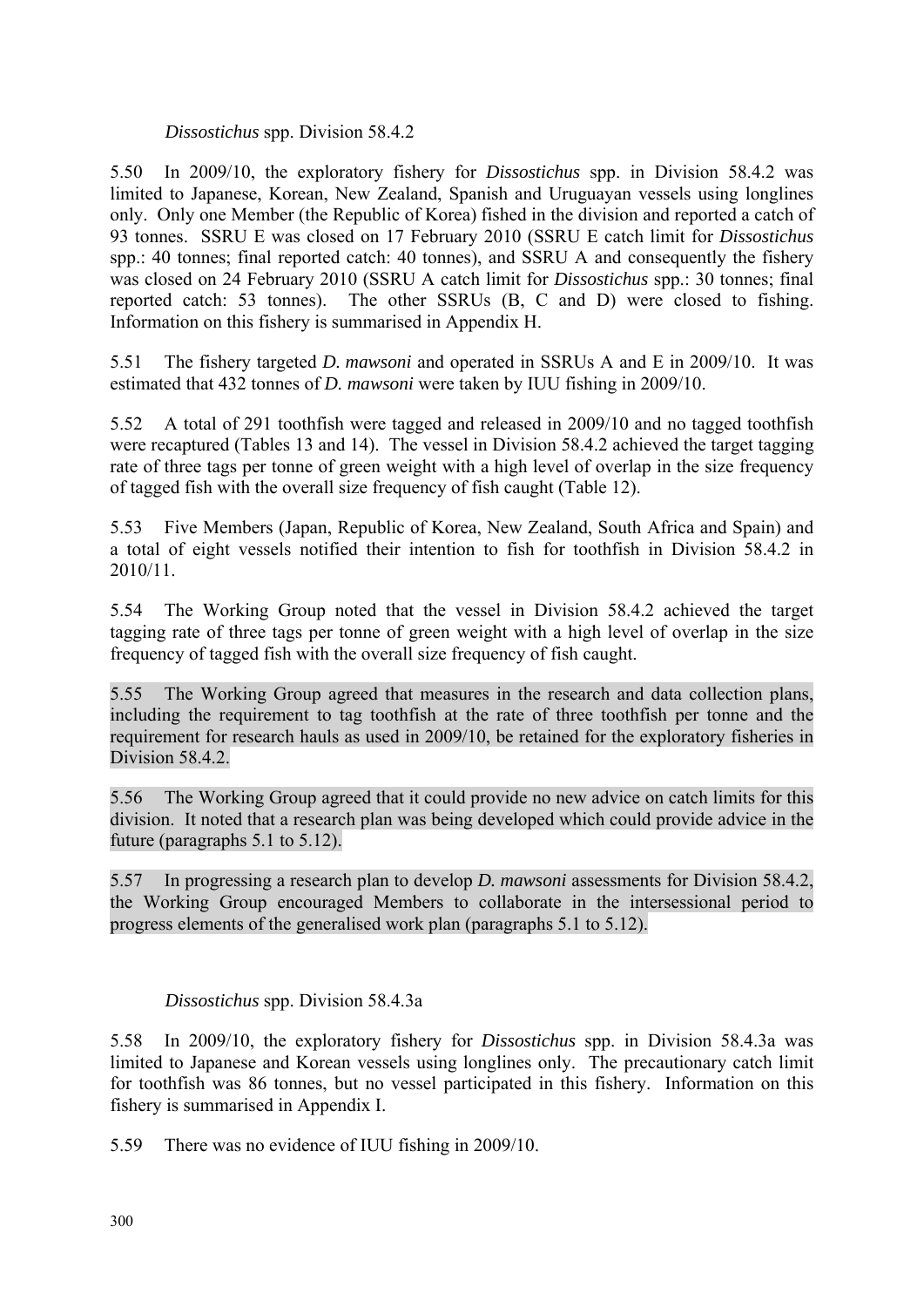5.60 No toothfish were tagged and released in 2009/10 and no tagged toothfish were recaptured during that season.

5.61 One Member (Japan) and one vessel notified their intention to fish for toothfish in Division 58.4.3a in 2010/11.

5.62 The Working Group agreed that measures in the research and data collection plans, including the requirement to tag toothfish at the rate of three toothfish per tonne and the requirement for research hauls as used in 2008/09, be retained for the exploratory fisheries in Division 58.4.3a.

5.63 The Working Group agreed that it could provide no new advice on catch limits for this division. It noted that a research plan was being developed which could provide advice in the future (paragraphs 5.1 to 5.12).

### *Dissostichus* spp. Division 58.4.3b

5.64 In 2009/10, the exploratory fishery for *Dissostichus* spp. in Division 58.4.3b was limited to research fishing conducted by Japanese, Korean, South African and Uruguayan vessels using longlines only, and no more than one vessel per country was permitted to fish at any one time. In November 2007, the division was divided into two SSRUs: A north of 60°S and B south of 60°S. In November 2008 the area north of 60°S was further subdivided into four SSRUs (A, C, D and E). The precautionary catch limit for *Dissostichus* spp. in the fishery was set to zero tonnes in each SSRU. An additional limit of 72 tonnes was set for research fishing between 1 December 2009 and 31 March 2010 within four designated sampling sectors (CM 41-07, Annex A, Figure 1). Information on this fishery is summarised in Appendix J.

5.65 In 2009/10, one Member (Japan) and one vessel participated in research fishing. The vessel operated in the southeastern sampling sector and reported a total catch of 14 tonnes of *Dissostichus* spp. (*D. eleginoides*: 2 tonnes, *D. mawsoni*: 12 tonnes).

5.66 Information on IUU activities indicated that 171 tonnes of toothfish were taken in 2009/10.

5.67 The Working Group agreed that measures in the research and data collection plans, including the requirement to tag toothfish at the rate of three toothfish per tonne and the requirement for research hauls as used in 2008/09, be retained for the exploratory fisheries in Subareas 48.6 and 58.4.

5.68 The vessel in Division 58.4.3b had only a medium level of overlap in the size frequency of tagged fish with the overall size frequency of fish caught (Table 12). The Working Group recommended that the issue of achieving compliance with the tagging requirements of CM 41-01, Annex C, be considered by SCIC.

5.69 The Working Group considered a research fishing proposal tabled by Japan during WG-FSA-10. Under the plan, research fishing is proposed to occur over a lattice of 88 equi-spaced grid points  $(7.5 \text{ n mile}^2 \text{ cell size})$ , centred on the four research areas (NW, NE, SW and SE) defined for the 2009/10 fishing season in Division 58.4.3b (also referred herein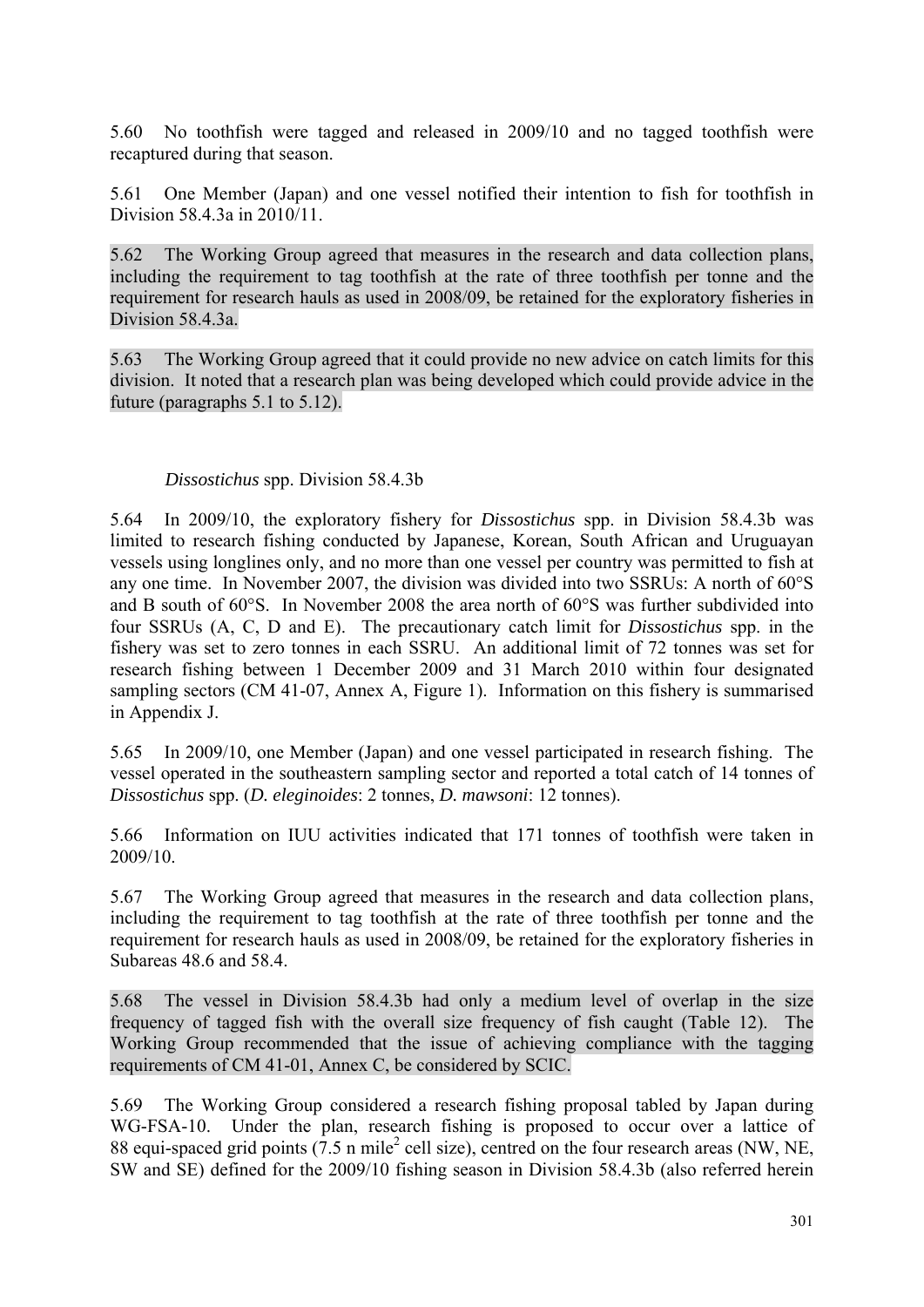as BANZARE Bank). A total catch limit of 71 tonnes was calculated using a comparative CPUE method with point parameter estimates for biomass and CPUE determined from the north of Subarea 48.4, longline CPUE rates for different fishing gears used in Division 58.4.3b and Subarea 48.4, and the assumption that the current spawning biomass is 20% of the virgin spawning biomass.

5.70 The Working Group recalled that previous analyses of fishery data, and a research longline survey undertaken across the division by Australia in 2008, have shown that the stock seems comprised of predominantly older, larger fish. The Working Group also recalled that the rapid depletion of the southern area of the division had resulted in it being closed to fishing three years after the fishery commenced, and that no smaller size classes have so far been observed in the fishery, indicating there is unlikely to be recruitment to the area. The longline survey also noted very low catch rates across the northern area of the division. The Working Group also recalled its discussion in 2009 regarding catch rates and stock status (SC-CAMLR-XXVIII, Annex 5, paragraphs 5.56 to 5.64) and the advice provided by WG-SAM-10 (Annex 4, paragraphs 3.19 to 3.26) in relation to a similar research proposal using the comparative CPUE method for Divisions 58.4.4a and 58.4.4b (also referred herein as Ob and Lena Banks) (WG-SAM-10/15). In particular, this advice notes that calculation of biomass estimates by comparative CPUE methods is underpinned by several assumptions, including similar catchability of different gear types between target and reference areas, similar size distributions of stocks between areas, and similar proportions of total biomass that are mature in both areas. The Working Group noted that some of these assumptions are known to be violated in the case of Division 58.4.3b and Subarea 48.4. For example, BANZARE Bank seems to be dominated by larger mature fish compared with Subarea 48.4, and the relationship between different longline gear types and selectivity and catch rates remains poorly understood.

5.71 The Working Group concurred with the general advice provided by WG-SAM-10 in relation to using the comparative CPUE method for estimating biomass, and provided some specific advice in the case of the 2011 research proposal by Japan to conduct research fishing on BANZARE Bank. This advice included:

- (i) The assumptions used in the calculation of available biomass, and the uncertainties associated with them, should be investigated using simulation methods (e.g. bootstrap or Monte Carlo) in order to determine credible estimates of the distribution of biomass. Such an evaluation should incorporate known variation in catch rates for different gear types within and between areas, and variation in biomass estimates from the reference area.
- (ii) Known differences in stock structure between reference and target areas should be incorporated by stratifying the calculation of available biomass by species (both *D. eleginoides* and *D. mawsoni* are found at BANZARE Bank) and by length class to account for these differences.
- (iii) The proposal currently assumes a target area of fishable seabed shallower than 1 500 m for the purposes of estimating available biomass, however, the area to be fished comprises only about half of this area. The latter area should be used for the purposes of this calculation, or the survey should be spread out to cover the entire area used to estimate biomass.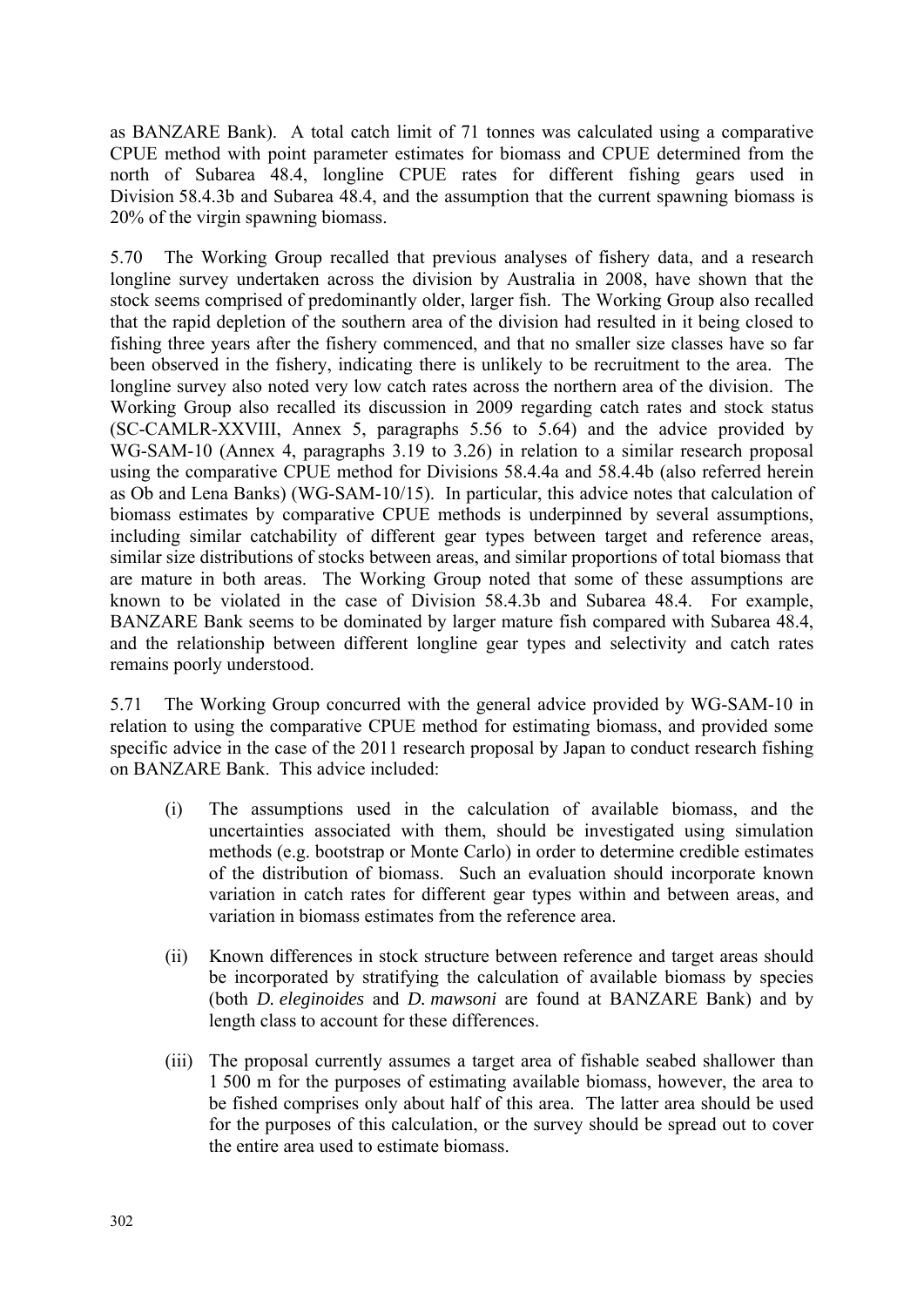- (iv) The biomass estimate determined for Subarea 48.4 arose from fishing in areas including depths greater than 1 500 m. Using this biomass for the purposes of estimating available biomass in Division 58.4.3b should account for this difference in depth structure of the fishery. For example, the biomass estimate for Subarea 48.4 could be scaled by a factor equal to the area <1 500 m divided by total area, or the biomass estimated for Division 58.4.3b should be extended to include similar fishable depth as experienced in Subarea 48.4 (with survey positions adjusted accordingly).
- (v) There is merit in repeat sampling of the same survey points over multiple time points to provide a time series of catch rate data for this area. Research fishing of the same sample points in the southeastern sector on BANZARE Bank by Japan would provide a time series of catch rate data collected by the same vessel using identical methods.
- (vi) The distribution and abundance of *Dissostichus* spp. were surveyed only in the southeastern sector by a Japanese vessel and were not clarified in the other three sectors in the 2009/10 survey. Dr K. Taki (Japan) noted the need of the consecutive survey for all four sectors.

5.72 The Working Group recalled previous advice provided by the Scientific Committee (SC-CAMLR-XXVIII, paragraph 4.165) noting the need for research plans to deliver data that would lead to stock assessments. The proposal by Japan acknowledged the need to move toward tag-based assessments, and suggested that the proposed research fishing for 2011 will lead to this objective. However, in reviewing a similar plan for Divisions 58.4.4a and 58.4.4.b (WG-SAM-10/15), Annex 4, paragraph 3.25, noted that without a minimum estimate of biomass it is very difficult to determine the total number of tags required to be released, or subsequent tagging rates for proposed removals to achieve biomass estimates with target CVs as recommended previously (SC-CAMLR-XXVIII, Annex 6, paragraph 2.35(ii)). Applying the simulation methods noted above (paragraph 5.71(i)) would help to resolve this issue. It was also noted that research proposals should ideally summarise known information about the status of a stock in an area proposed for research fishing, including fishing history and stock structure (e.g. length–weight relationships, age/length-at-maturity, age structure).

5.73 The Working Group concluded that further analyses, as described above, should be undertaken to determine a plausible distribution of available biomass, thereby accounting for the considerable uncertainties inherent in applying the comparative CPUE method. Notwithstanding this analysis, the Working Group concurred with the advice of WG-SAM (Annex 4, paragraph 3.26) for research proposals to consider the possibility of conducting trawl surveys as an alternative method to using longline methods for establishing initial biomass estimates that could be used to inform the design of longer-term tagging programs.

5.74 The Working Group noted that good progress had been made in developing a research framework for data-poor fisheries (paragraphs 5.1 to 5.12). With respect to the Japanese research proposal, the Working Group drew the attention of the Scientific Committee to paragraphs 5.71(i)–(vi) above.

5.75 A total of 60 toothfish were tagged and released in 2009/10, including eight *D. eleginoides* and 52 *D. mawsoni*. One tagged toothfish (*D. eleginoides*) was recaptured during the 2009/10 season.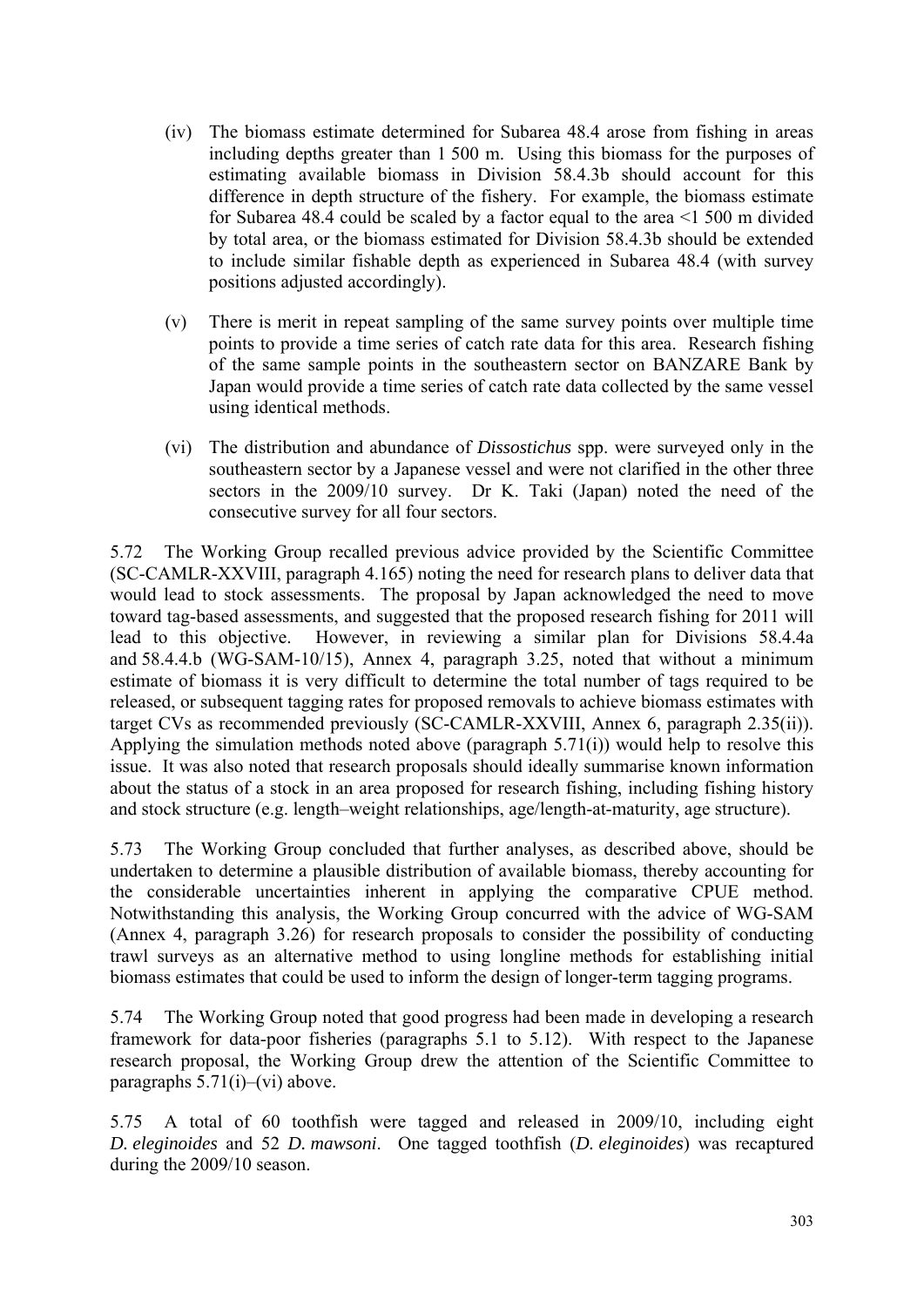5.76 One Member (Japan) and one vessel notified their intention to fish for toothfish in Division 58.4.3b in 2010/11.

5.77 WG-FSA-10/45 updated WG-SAM-10/13 to describe a survey undertaken in accordance with CM 41-07 in order to determine the stock status and biological characteristics of toothfish populations on BANZARE Bank. Scientific fishing was undertaken by Japan in the southeastern sector during 2009, and results indicated that CPUE was lower than for previous seasons' catch rates from the northwestern sector. CPUE rates observed in the survey were lower than those observed for commercial fishing. The Working Group noted that this indicated that the abundance of fish in the survey area was low, and that higher CPUE observed in previous seasons may be a reflection of the aggregated nature of commercial fishing, whereby fishers aggregate to areas where catch rates are highest, but that other factors, such as removals by IUU fishing, could also be contributing to these results.

5.78 The Working Group noted that the sampling design undertaken for the proposed research in Division 58.4.3b was not submitted for review by any SC-CAMLR working group, and recommended that future research plans be reviewed by WG-FSA.

5.79 WG-FSA-10/47 reported on the distribution and population structure of *Dissostichus* spp. on BANZARE Bank, determined from data arising from exploratory longline fishing during 2007 to 2009. Results indicated *D. eleginoides* was typically found in shallower waters than *D. mawsoni*, and that larger fish (predominantly female) were found deeper. Based on the size distribution of catches, the study concluded that recruitment to BANZARE Bank is unlikely and that the population may consist primarily of adults migrating from other areas. The Working Group noted that this study only used data from a single vessel. However, the conclusions of the paper seemed consistent with previous work on the biology and ecology of toothfish in this area, such as that described in WG-FSA-08/57. The Working Group recommended that authors of such reviews should consider collaborating to synthesise current knowledge.

5.80 The Working Group recommended that the catch limits for Division 58.4.3b be retained for 2010/11. The Working Group could not reach consensus on advice for additional catch for research fishing.

5.81 The Working Group noted that a research plan was being developed which could provide advice in the future (paragraphs 5.1 to 5.12).

### *Dissostichus* spp. Subareas 88.1 and 88.2

5.82 Five Members (Argentina, Republic of Korea, New Zealand, Spain and the UK) and 12 vessels fished in the exploratory fishery in Subarea 88.1. The fishery was closed on 9 February 2010 and the total reported catch of *Dissostichus* spp. (excluding research fishing) was 2 870 tonnes (101% of the limit) (Appendix K, Table 3). The following SSRUs were closed during the course of fishing:

• SSRUs B, C and G closed on 23 December 2009, triggered by the catch of *Dissostichus* spp. (total catch 370 tonnes; 100% of the catch limit);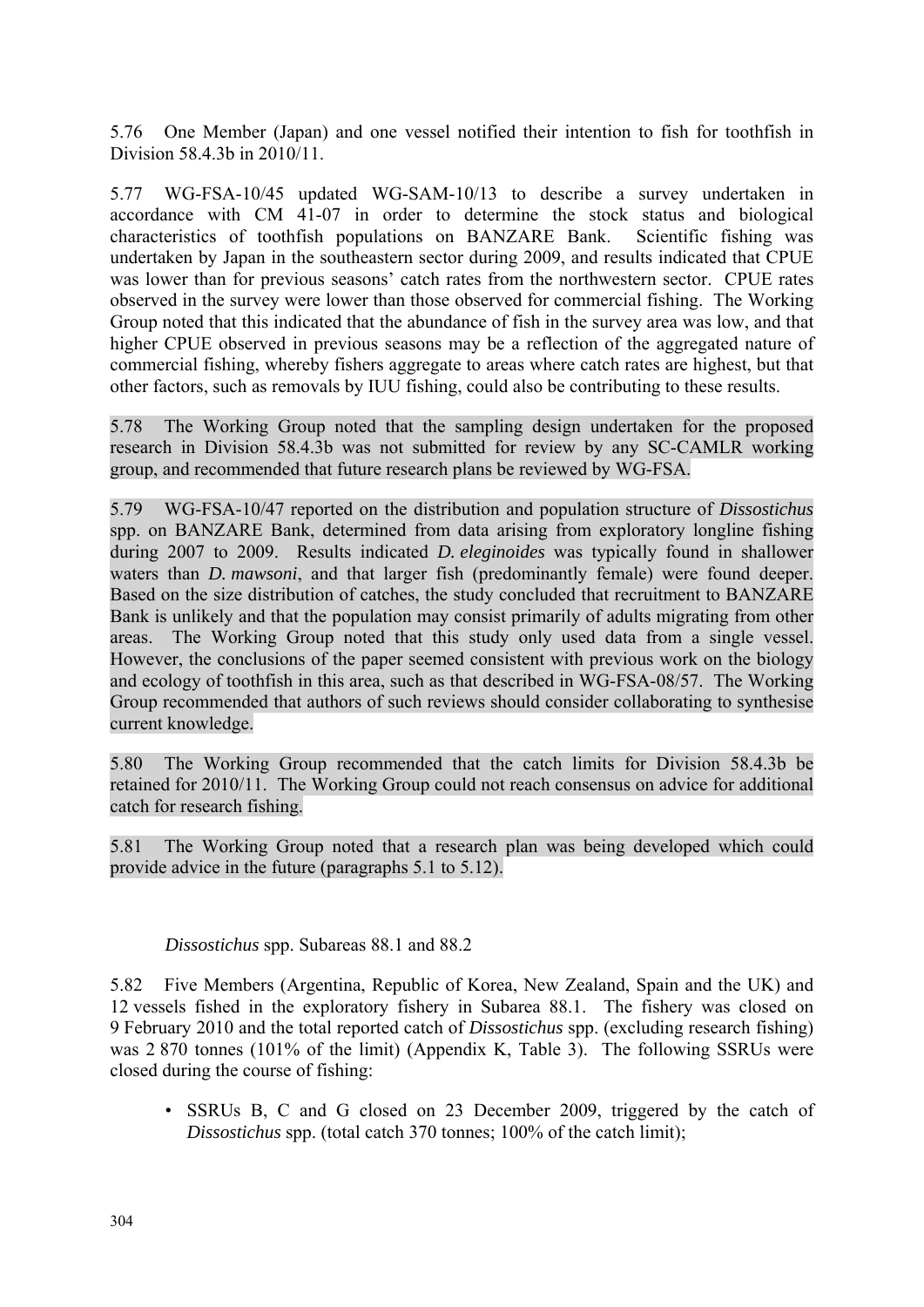- SSRUs J and L closed on 29 January 2010, triggered by the catch of *Dissostichus* spp. (total catch 358 tonnes; 96% of the catch limit);
- SSRUs H, I and K closed on 9 February 2010, triggered by the catch of *Dissostichus* spp. (total catch 2 142 tonnes; 102% of the catch limit).

The IUU catch for the 2009/10 season was estimated to be 0 tonnes.

5.83 Eight Members (Argentina, Japan, Republic of Korea, New Zealand, Russia, Spain, UK and Uruguay) and a total of 20 vessels notified their intention to fish for *Dissostichus* spp. in Subarea 88.1 in 2010/11.

5.84 Four Members (Argentina, Republic of Korea, Spain and the UK) and five vessels fished in the exploratory fishery in Subarea 88.2. The fishery closed on 31 August 2010 and the total reported catch of *Dissostichus* spp. was 314 tonnes (55% of the limit) (Appendix K). The IUU catch for the 2009/10 season was estimated to be 0 tonnes.

5.85 Seven Members (Argentina, Republic of Korea, New Zealand, Russia, Spain, UK and Uruguay) and a total of 18 vessels notified their intention to fish for *Dissostichus* spp. in Subarea 88.2 in 2010/11.

5.86 The Fishery Report for *Dissostichus* spp. in Subareas 88.1 and 88.2 is in Appendix K. In 2005, the Working Group recommended that Subareas 88.1 and 88.2 be split into two areas for stock assessment purposes: (i) the Ross Sea, and (ii) SSRU 882E.

5.87 Vessels were required to tag and release *Dissostichus* spp. at a rate of one fish per tonne of green weight caught and all vessels achieved the required target rate. However, the tagging overlap statistic varied widely between vessels ranging from 20% to 87% (Table 12). The Working Group recommended that the issue of achieving compliance with the tagging requirements of CM 41-01, Annex C, be considered by SCIC.

5.88 WG-FSA-10/23 summarised catches of *D. mawsoni, D. eleginoides* and by-catch species from the Ross Sea, including data from the most recent 2009/10 season. Catches were mainly taken from SSRUs 881C in the north, 881H, 881I on the slope, and 881J on the shelf. Unstandardised catch per hook showed no trend over the course of the fishery.

5.89 A more detailed characterisation of *D. eleginoides* catches in the north of the Ross Sea fishery was carried out for the first time. Catches of *D. eleginoides* have mainly come from the northwest of the Ross Sea (WG-FSA-10/23). Catches were quite high in the early part of the fishery, particularly in 2001, but have been relatively low since then. The catch rates for *D. eleginoides* have been much higher in SSRU 881A than the other SSRUs.

5.90 The paper noted that there may have been problems in distinguishing between the two toothfish species in both observer and C2 data in SSRUs 881A, 881B and 881C. In particular, a number of fish smaller than 100 cm had been identified as *D. mawsoni*, but investigations of otoliths from these fish would probably suggest that they were *D. eleginoides*. The Working Group suggested analysts who find substantial anomalies in reported locations of catches of *Dissostichus* spp. report these to the Secretariat. It noted that there were several mechanisms by which the identity could be independently verified, including length–weight relationships, length-frequency distributions, GSI indices and appearance of the otoliths.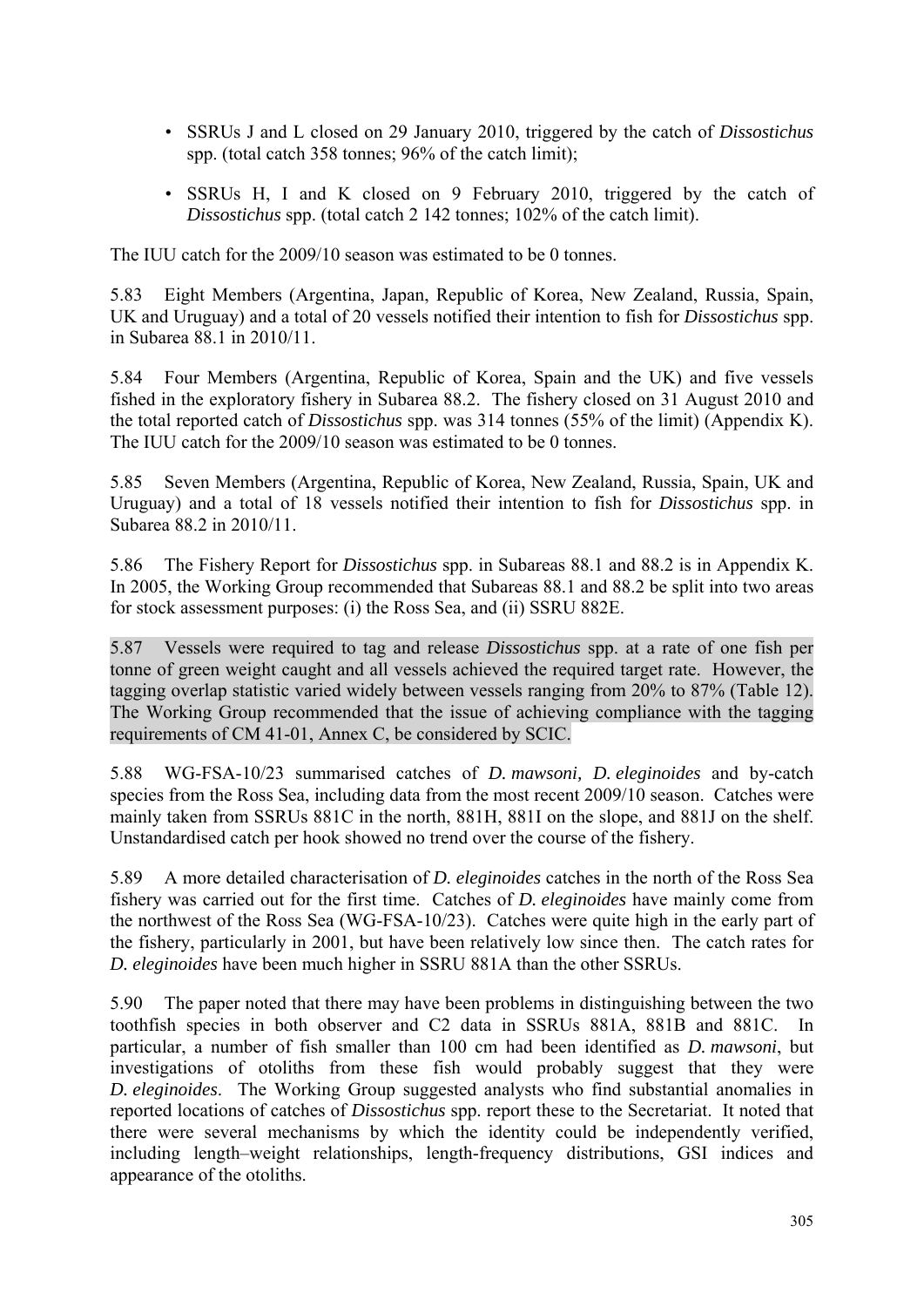5.91 *Dissostichus eleginoides* in Subarea 88.1 are clearly at the southern edge of their range, only extending into the northwest corner of Subarea 88.1 in any significant numbers. The fishery catches very few fish less than 50 cm, therefore the origin of *D. eleginoides* in this area is unclear. It is possible that these fish may be related to *D. eleginoides* around Macquarie Island as one *D. eleginoides* tagged at Macquarie Island was caught in SSRU 881B in 2007.

5.92 WG-FSA-10/23 also raised the possibility of developing a time series of relative abundance of recruitment using a longline research survey. It noted that the main objectives would be to (i) detect changes in relative abundance of recruitment over time, (ii) determine the level of recruitment variability, and (iii) determine autocorrelation in recruitment. The paper identified several areas where such a survey could be carried out, and suggested it could be carried out periodically using a standardised method and gear.

5.93 The Working Group agreed that such a time series of relative recruitments from a well-designed survey could be a useful input into the Ross Sea stock assessment model. The Working Group requested that Members develop a survey design to meet these objectives and submit it to WG-SAM and/or WG-FSA for evaluation. They also requested that the Scientific Committee consider how such a survey might be carried out, without compromising fishing activities, in the austral summer fishing season.

5.94 WG-FSA-10/32 proposed medium-term research objectives, the associated data collection requirements, and the development of a preliminary data collection plan for the toothfish fishery in Subareas 88.1 and 88.2. The paper focused on the data collection requirements (including catch and effort data, length, sex, gonad stage sampling, tagging and VME reporting requirements) from vessels and observers currently in place. The preliminary plan is presented in Table 16.

5.95 The Working Group agreed that measures in the research and data collection plans, including the requirement to tag toothfish at the rate of one toothfish per tonne, be retained for the exploratory fisheries in Subareas 88.1 and 88.2. It also encouraged the further development of the data collection plan for these fisheries.

5.96 In accordance with the advice of the Scientific Committee in 2009, the assessment for Subareas 88.1 and 88.2 was not updated. The Working Group agreed that the management advice on catch limits for Subareas 88.1 and 88.2 could be carried forward from last year.

Management advice to the Scientific Committee

5.97 The Working Group recommended that some specific elements of the work plan be considered as a high-priority focus topic for WG-SAM in the coming intersessional period (paragraph 5.12).

5.98 The Working Group agreed that some vessels showed a very low level of commitment to tagging larger toothfish and that this was having a serious impact on the efficacy of the tagging program. It also recalled that a paper had been submitted to WG-FSA in 2007 which outlined methods by which large toothfish could be tagged in good condition (WG-FSA-07/36). In noting the methods described in this paper, and paragraph 5.18 above, the Working Group agreed that there was no reason why all vessels should not be able to score a high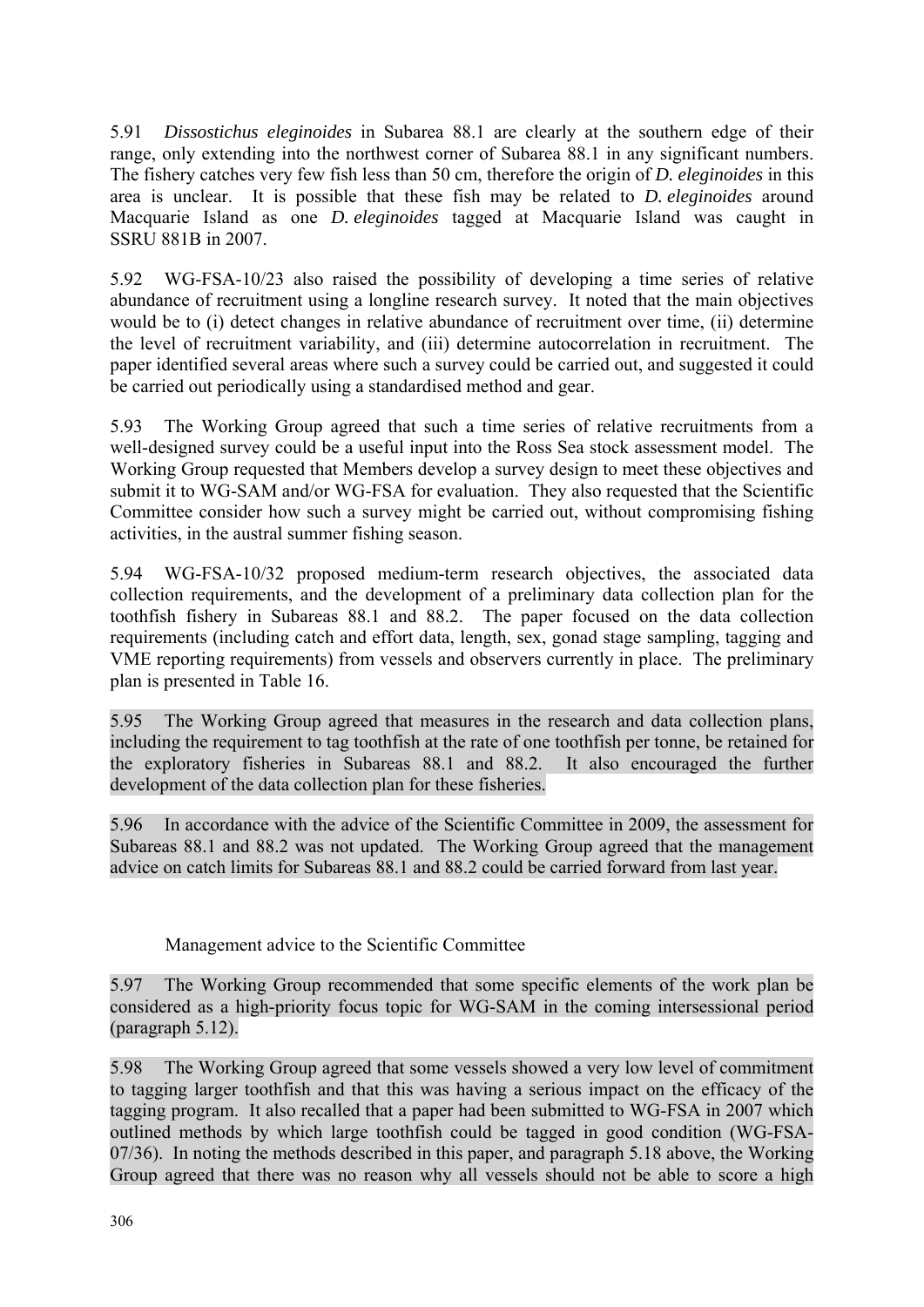overlap statistic in all subareas and divisions. The Working Group recommended that the Scientific Committee once again strongly urge Members to request their vessels to fully comply with all aspects of CM 41-01, Annex C, in particular with respect to the size and species of toothfish being tagged.

5.99 The Working Group recommended that the Scientific Committee request the Secretariat to prepare a table of the data collection requirements for each new and exploratory fishery that summarises the data collected, frequency of data collection (i.e. samples per thousand hooks), and the rationale for that frequency following the format outlined in Table 16. These tables would be used by WG-FSA in 2011 to review the data collection requirements in each fishery, and would be included within the fishery reports as a description of the data collection required.

5.100 The Working Group recommended that all measures in the research and data collection plans, including the requirement to tag toothfish at the rate of three toothfish per tonne and the requirement for research hauls as used in 2009/10, be retained for the exploratory fisheries in Subarea 48.6 and Divisions 58.4.1, 58.4.2 and 58.4.3a.

5.101 The Working Group recommended that it could provide no new advice on catch limits for Subarea 48.6 and Divisions 58.4.1, 58.4.2 and 58.4.3a. It noted that a research plan was being developed which could provide advice in the future (paragraphs 5.1 to 5.12).

5.102 In progressing a research plan to develop *D. mawsoni* assessments for Division 58.4.1, the Working Group encouraged Members to collaborate in the intersessional period to progress elements of the generalised work plan (paragraphs 5.1 to 5.12). Further, the Working Group noted that a special research area that could be investigated in this process could be the combined SSRUs F and G in Division 58.4.1. Possible canyons and submarine features in this area could be investigated for their importance to *D. mawsoni*. Research in both these SSRUs may provide an opportunity to compare the characteristics of an area with a known history of fishing with an area that has been closed over the same period.

5.103 In progressing a research plan to develop *D. mawsoni* assessments for Division 58.4.2, the Working Group encouraged Members to collaborate in the intersessional period to progress elements of the generalised work plan (paragraphs 5.1 to 5.12).

5.104 The Working Group noted that the sampling design undertaken for the proposed research in Division 58.4.3b was not submitted for review by any SC-CAMLR working group, and recommended that future research plans be reviewed by WG-FSA.

5.105 WG-FSA-10/47 reported on the distribution and population structure of *Dissostichus* spp. on BANZARE Bank, determined from data arising from exploratory longline fishing during 2007 to 2009. The Working Group recommended that authors of such reviews should consider collaborating to synthesise current knowledge.

5.106 The Working Group recommended that the catch limits for Division 58.4.3b be retained for 2010/11. The Working Group could not reach consensus on advice for additional catch for research fishing, and noted that a research plan was being developed which could provide advice in the future (paragraphs 5.1 to 5.12).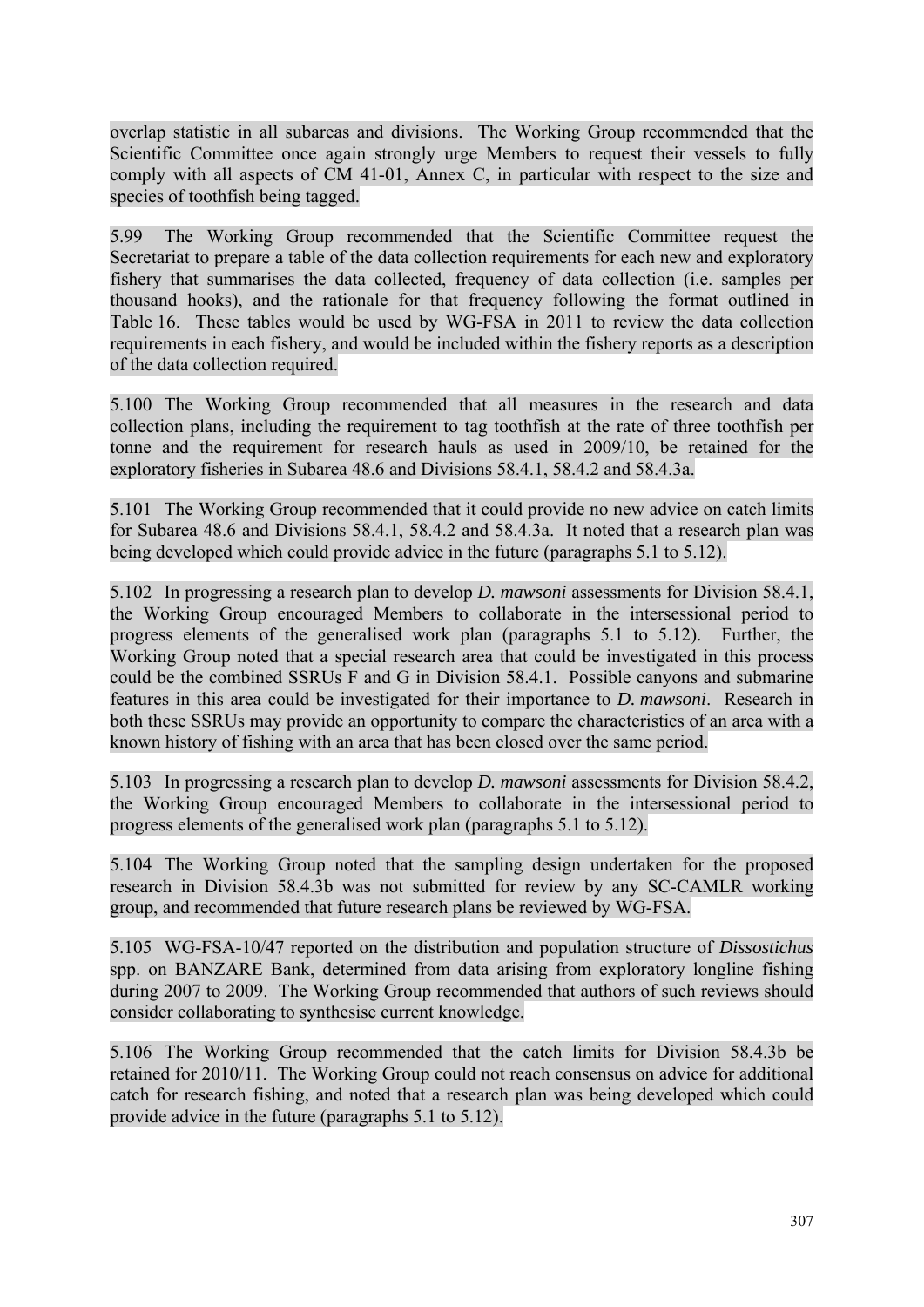5.107 The Working Group agreed that measures in the research and data collection plans, including the requirement to tag toothfish at the rate of one toothfish per tonne, be retained for the exploratory fisheries in Subareas 88.1 and 88.2. It also encouraged the further development of the data collection plan for these fisheries.

5.108 In accordance with the advice of the Scientific Committee in 2009, the assessment for Subareas 88.1 and 88.2 was not updated. The Working Group agreed that the management advice on catch limits for Subareas 88.1 and 88.2 could be carried forward from last year.

# Management advice to SCIC

5.109 Recalling its advice from last year, the Working Group again recommended that the method developed to evaluate the degree of mismatch between the length-frequency distribution of the tagged fish and that of the fish caught, as outlined in paragraphs 5.18 and 5.19, could be used to assess consistency with CM 41-01, Annex C, and referred this to SCIC for further consideration.

Closed Fishery – Ob and Lena Banks Division 58.4.4

5.110 The longline fishery for *Dissostichus* spp. in Divisions 58.4.4a and 58.4.4b began as a new fishery in 1997/98 (CM 138/XVI) (Appendix L). These divisions were managed as a single area and a catch limit for *Dissostichus* spp. applied to fishing north of 60°S, and in waters outside areas of national jurisdiction. In 1999 the divisions were subdivided into SSRUs A, B, C and D.

5.111 In 2002, the Commission expressed concern regarding the low levels of stocks of *Dissostichus* spp. in Divisions 58.4.4a and 58.4.4b and the high levels of IUU fishing in that region (CCAMLR-XXI, paragraph 11.36). Consequently, the Commission prohibited directed fishing for *Dissostichus* spp. in these divisions and the fishery for *Dissostichus* spp. was closed (CM 32-10). The Commission agreed that such prohibition shall apply at least until further scientific information is gathered and reviewed by the Scientific Committee and WG-FSA.

5.112 In 2007/08 and 2009/10, a Japanese-flagged longliner conducted research fishing in accordance with a research plan submitted under CM 24-01. The vessel caught 77 tonnes of *D. eleginoides* and <1 tonne of *D. mawsoni* in 2007/08, and 59 tonnes of *D. eleginoides* in 2009/10.

5.113 Individual *D. eleginoides* were tagged and released by a Japanese-flagged vessel conducting research fishing in Divisions 58.4.4a and 58.4.4b in 2007/08 and 2009/10 (Table 2). A total of 639 *D. eleginoides* have been tagged and released, and one fish has been recaptured. Fish were tagged at a rate of 3.6 fish per tonne of green weight caught. CPUE in 2009/10 was 0.139 kg/hook compared with 0.108 kg/hook as described in WG-FSA-10/46. The allowable catch of 60 tonnes was taken in 94 hauls, leaving 17% of survey sites unfished.

5.114 A revised research proposal was reviewed by WG-SAM (Annex 4, paragraphs 3.23 to 3.25). During the WG-FSA-10 meeting, Japan further revised the research proposal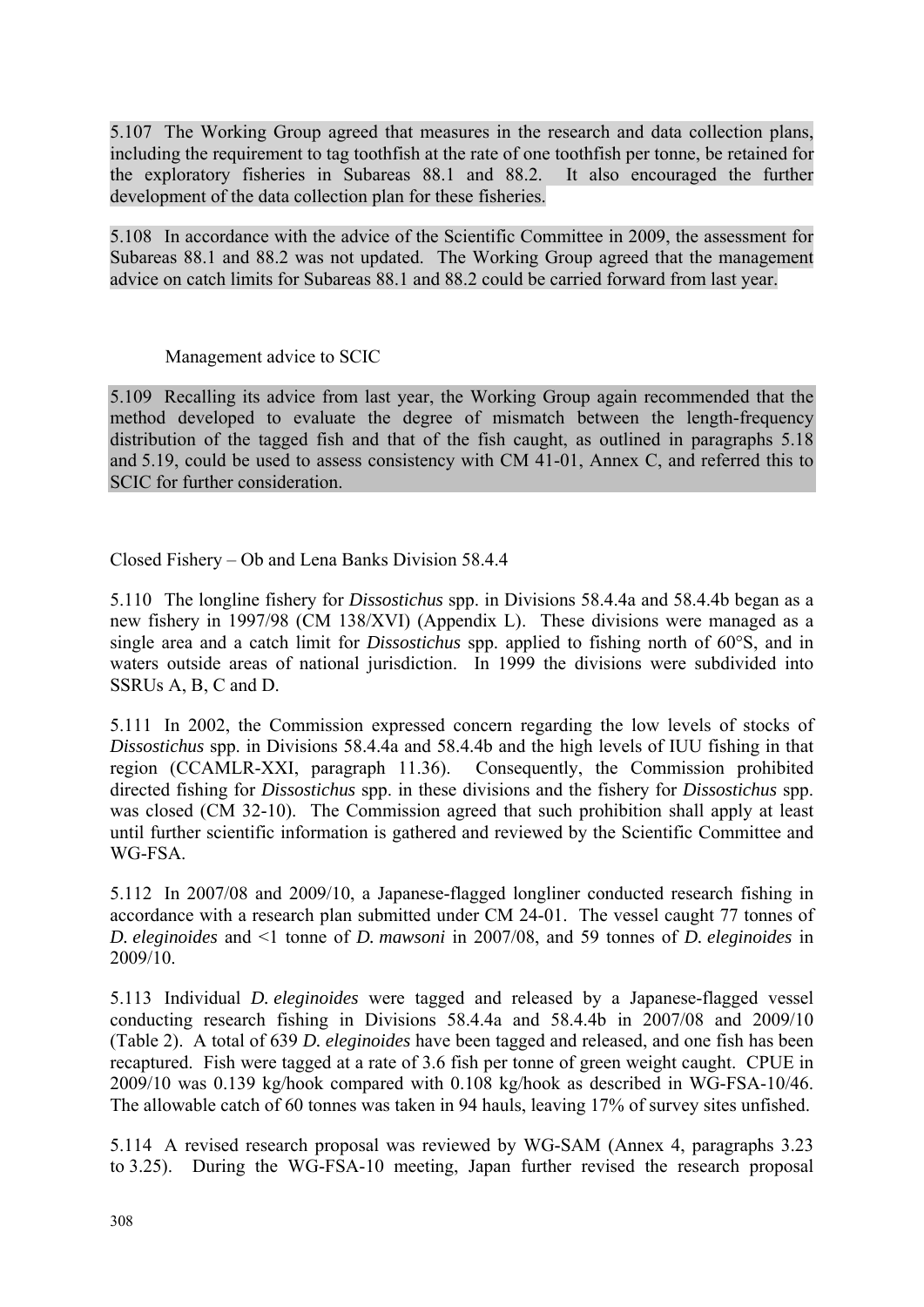(WG-FSA-10/49) to survey *Dissostichus* spp. in 2010/11 as part of a 3–5 year tagging experiment. To accommodate a lower catch level and to maximise the number of tags recaptured, the spatial extent of the survey was reduced to two SSRUs, the number of sets reduced to 71 sets in a higher-density grid (7.5' latitude  $\times$  15' longitude), and the estimated catch reduced to 53 tonnes. A tagging rate of five fish per tonne would be used.

5.115 When seeking to develop a survey series to collect the data needed for an assessment of stock status, a design that generates the most robust index of stock status while minimising the risk to the stock is desired. This is paramount for stocks which may already be depleted. The Working Group discussed several logistical and scientific constraints of the survey design, including:

- (i) It is important to maximise the number of tagged fish released. Instead of tagging five fish per tonne, tagging every '*N*th' fish could both increase the tagging rate and maximise the tag overlap statistic.
- (ii) In areas where depredation may occur, the survey design needs to be flexible, to allow the vessel to move to avoid interactions with marine mammals, and the total mortality due to the survey should include the biomass removed through depredation.
- (iii) The area surveyed needs to be commensurate with the level of catch permissible given the best available information on stock status. Concentrating effort in small areas may provide a higher probability of subsequent recovery of tags. However, this may have other effects, such as:
	- (a) influencing the probability of recovering tags deployed elsewhere
	- (b) causing local depletion of a small area through intensive survey catch
	- (c) influencing the ability to extrapolate catch rates to the entire stock area
	- (d) constraining the ability of the vessel to move to avoid depredation.
- (iv) The procedure of estimating spawning stock biomass using the relative CPUE of a reference area was reviewed and considered inappropriate because the equation requires assuming similar productivity and selectivity in the two areas, that CPUE is actually indexing abundance in each area, and that the areas are representing the same habitat type (e.g. depth zone). In addition, error associated with each term would need to be included in the resulting estimate. These issues were summarised by WG-SAM-10 (Annex 4, paragraphs 3.23 to 3.25), and are also described in the advice regarding the proposed research plan for Division 58.4.3b (paragraphs 5.64 to 5.81).
- (v) The level of catch allowed can be the most constraining factor on the resulting survey design, and if too low in a mark-recapture experiment, could result in the failure to release or recapture an adequate number of tags to estimate biomass.

### Management advice

5.116 An alternative method of estimating a precautionary research survey catch was described in WG-FSA-09/44, and developed further in WG-FSA-10/42 Rev. 1. At the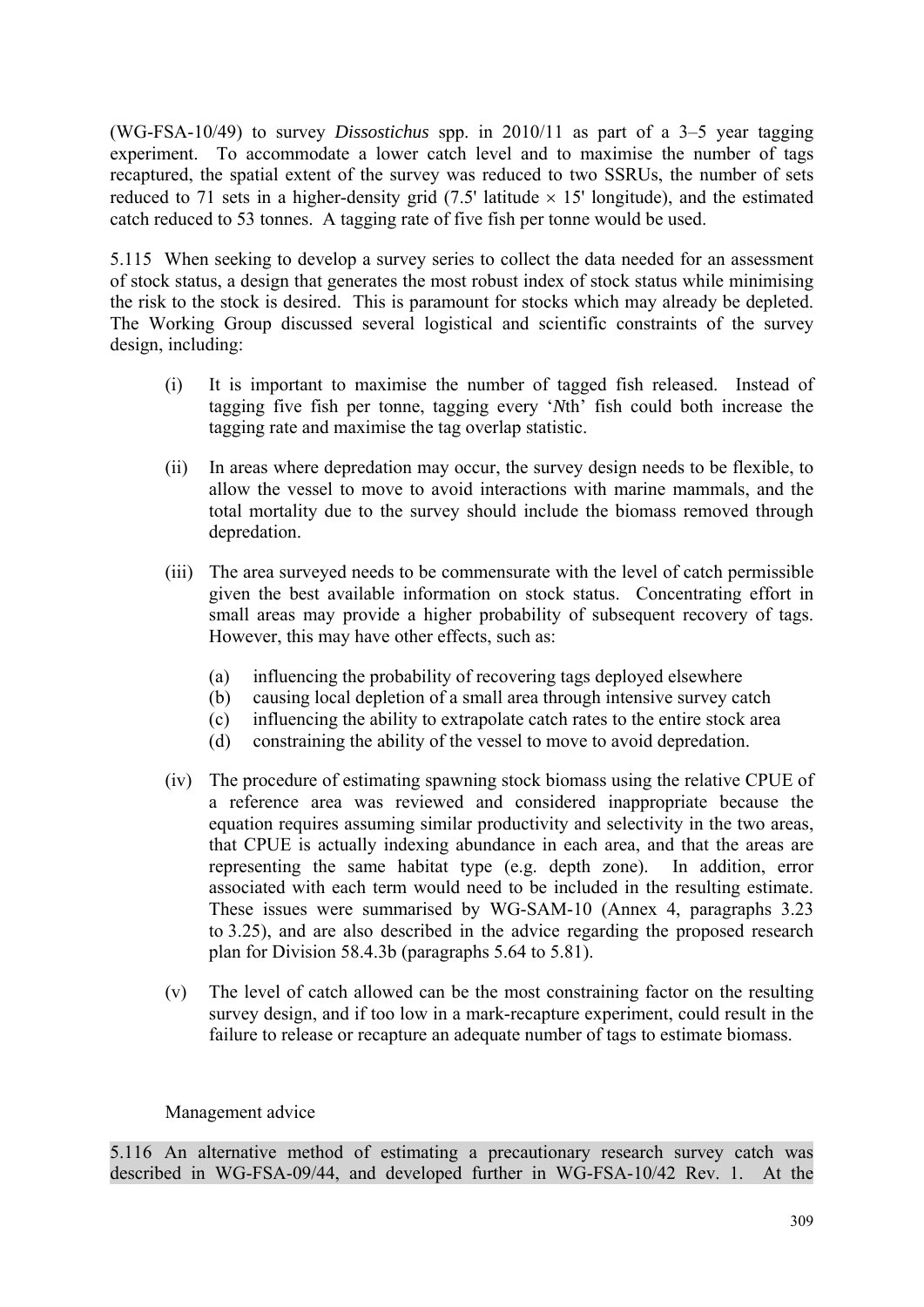meeting, the estimated  $B_0$  value and the current stock biomass were calculated using this method for two stock status scenarios. Population status in each case was projected forward using the GYM (configured using stock parameters from WG-FSA-10/48, and the mean age of first and full selection by the research catch, as 8 and 11 years).

- (i) Scenario 1 used the estimated total catch history (legal and IUU) and assumed the biomass in 2010 to be 20% of  $B_0$ . An estimate of  $B_0$  was then calculated at 7 900 tonnes. Using the relationship in Figure 3 of WG-FSA-10/42 Rev. 1, representing a precautionary research catch,  $0.62\%$  of  $B_0$  is 49 tonnes.
- (ii) Scenario 2 used the same catch history and assumed the status at the end of the bulk of IUU fishing (in 2002) was 20% of  $B_0$ .  $B_0$  was then back-calculated to be 9 200 tonnes. This scenario then assumes some recovery through a forward projection, estimating the biomass in 2010 to be  $33\%$  of  $B_0$ . A precautionary catch limit (as for scenario 1) is then  $1.05\%$  of  $B_0$ , or 97 tonnes.

5.117 These scenarios assume that the actual level of stock depletion is due to IUU fishing in each scenario, the level of stock depletion did not impact the stock-recruit dynamics, the IUU catch history is correct, and the growth function is the same as that used for the *D. eleginoides* stock in Division 58.5.2. The Working Group agreed that these estimates are very uncertain and should be treated with caution. The knowledge of stock dynamics at low population sizes is very limited, and previous experience with recovery of depleted notothenioid fishes suggests recovery can be a very slow process.

5.118 Several other recommendations were made to improve the proposed survey design and to maximise the value of the scientific information resulting from the survey:

- (i) It is important to continue comparative trials of trotline and Spanish longline gear configurations. A single vessel deploying both gears provides an optimal comparison of the physical condition of fish captured using each gear configuration.
- (ii) Further, the condition of toothfish should be recorded when the fish is brought on board (as for skates). These data will allow the relative condition of fish captured with trotline and Spanish longline to be assessed, and also will allow the condition of tagged fish to be analysed.
- (iii) Vessel operators should record any observations of depredatory marine mammals to understand influences of depredation on catch rates and also the survival of the released toothfish.
- (iv) The allocated catch should be divided between the two SSRUs to be surveyed. The Working Group recommended that fishing effort be concentrated in SSRUs B and C because these SSRUs contain the most deployed tags, maximising the probability of tag recovery.
- (v) The Working Group encouraged Japan to continue the ageing work conducted on otoliths collected as part of this research.
- (vi) The research proposal details the collection of data concerning toothfish age, maturity, and stomach contents, length-frequency distributions of by-catch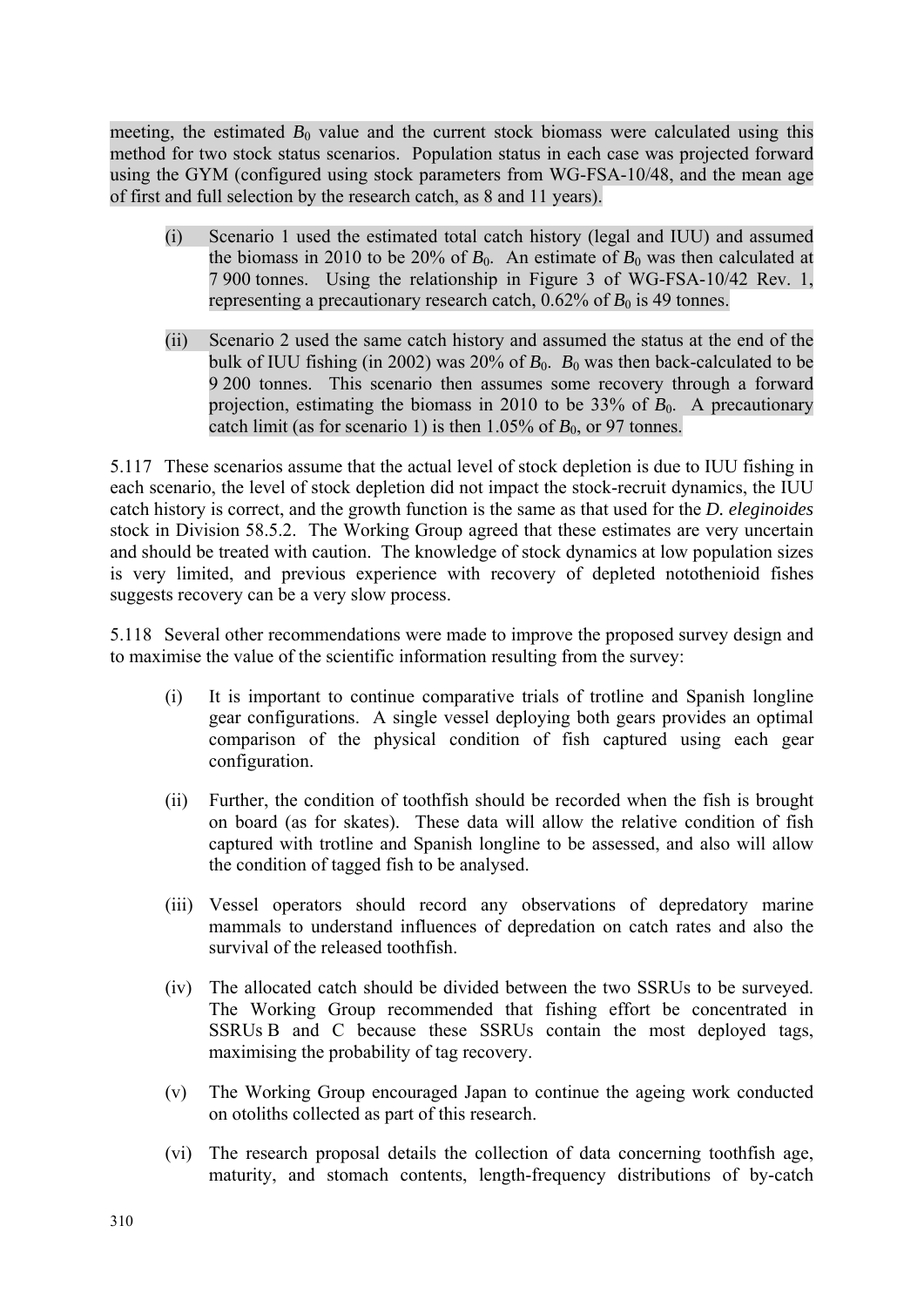species, VME indicator taxa identification, temperature-depth profiles, and detailed bathymetry. The Working Group encouraged these data to be analysed and presented at future WG-FSA meetings.

Research plans notified under CM 24-01

5.119 Mr T. Jung (Republic of Korea) presented a research plan proposed to be undertaken in the closed SSRUs 883A–C (WG-FSA-10/9), and noted that the proposal includes a plan by two longline vessels to conduct 190 hauls catching up to a total 190 tonnes of toothfish, and collect data on the size, catch rates and diet of toothfish, fish by-catch and VMEs, as well as tagging toothfish at a rate of five per tonne. Russia had also proposed to conduct research fishing in closed SSRUs 882A and 883A–C, using a single longline vessel. Russia proposed to conduct 10 hauls and take up to 10 tonnes of toothfish in SSRU 882A, and to conduct 20 hauls and take up to 65 tonnes of toothfish in Subarea 88.3. The proposed research would collect data on size, age, diet, reproduction and genetics of toothfish, as well as on fish and benthic invertebrate by-catch, tag toothfish at a rate of three per tonne, and tag skates.

5.120 The Working Group recalled the advice of the Scientific Committee for evaluating CCAMLR-sponsored research (SC-CAMLR-XXVII, paragraphs 8.9 to 8.11), and the advice of WG-SAM on estimating stock size in data-poor fisheries (Annex 4, paragraphs 3.19 to 3.26). It noted that it was unclear how the current proposals would address the need for an assessment in Subarea 88.3, in particular as the analyses in WG-FSA-10/43 and experience from exploratory and research fishing in Subareas 48.6 and 58.4 indicated the length distribution and catch rate data were unlikely to contribute to an assessment in the next three to four years. It further agreed that research on benthic communities may be more effectively conducted by camera work and research trawls.

5.121 The Working Group recalled that Chilean and New Zealand vessels had previously conducted research fishing in the closed SSRUs in Subarea 88.3. The results of both surveys indicated that the toothfish population in this area was dominated by juvenile fish <100 cm in length (WG-FSA-05/53; Arana and Vega, 1999). It was also noted that in the Chilean survey, catch rates were very low, with 302 kg of toothfish caught from over 50 000 hooks set, indicating the density of toothfish across the area is very low, across a depth range of 600–2 550 m.

5.122 The Working Group recalled its previous advice that the best way to develop an assessment in data-poor areas was to carry out a tagging program (SC-CAMLR-XXVIII, Annex 6, paragraph 2.34). It also noted that as Subarea 88.3 was very large, any tagging program would be most successful where the tagging was initially concentrated in a small area. It also noted that fishing in a smaller area would require a smaller catch allocation.

5.123 The Working Group recalled that the tag-recapture programs in Subareas 48.6 and 58.4 had been unsuccessful, and noted that many vessels showed low overlap between the size of fish tagged and the catch. It agreed that the vessels conducting a tag-recapture program in a closed area should have a proven record of successful participation in tagrecapture programs in open areas.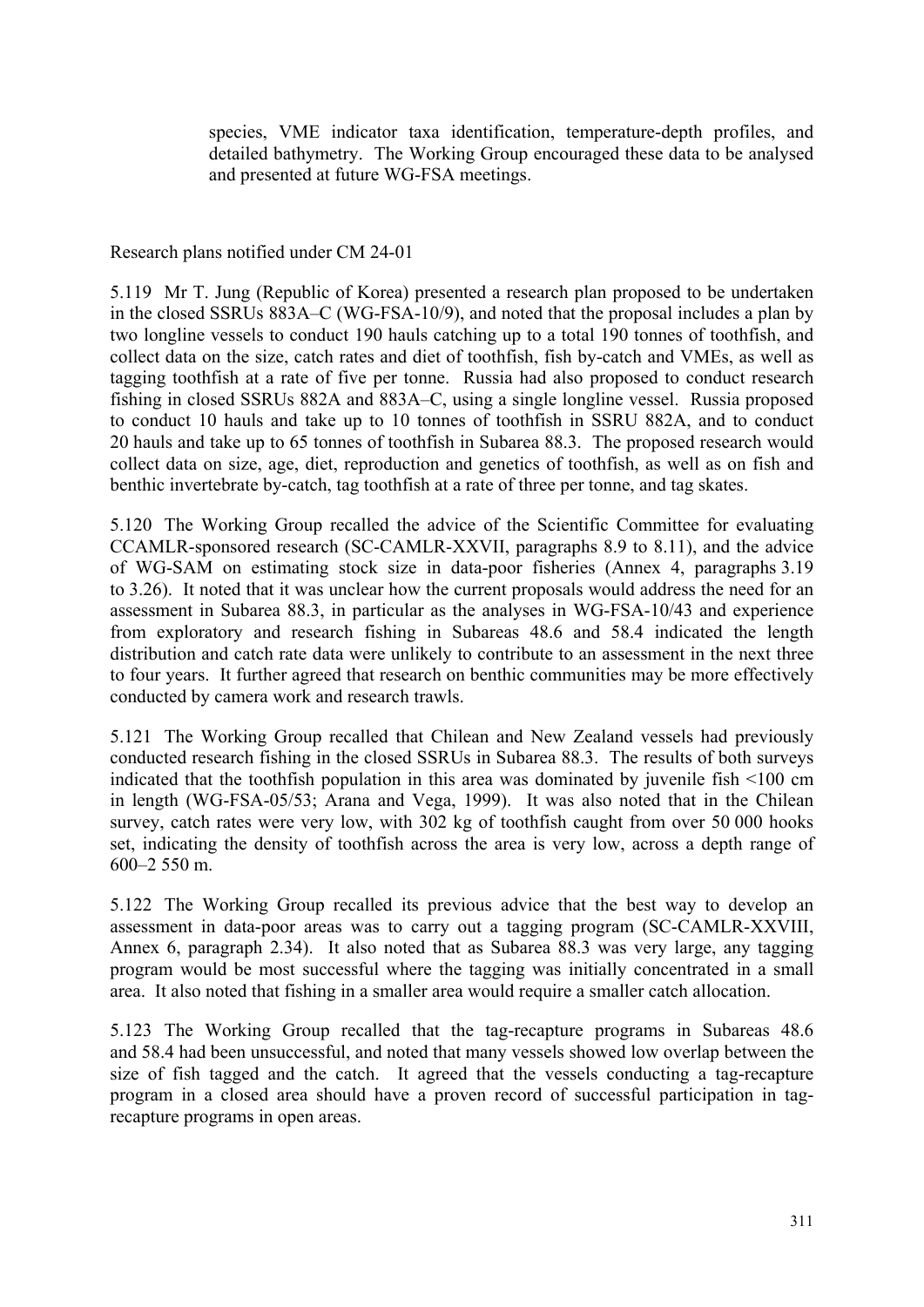5.124 It was also noted that toothfish captured from the trotline method may have lower survivorship when tagged and released if they receive multiple hook wounds. The Working Group agreed that experiments to determine post-capture mortality rates from trotlines could be pursued in open areas where such vessels already operate.

5.125 The Working Group noted that the Russian proposal included reference to developing an assessment using the TISVPA. The Working Group reiterated its advice for the TISVPA to be evaluated by WG-SAM (SC-CAMLR-XXVIII, Annex 5, paragraph 4.16).

5.126 The Working Group agreed that the research proposed was unlikely to lead to an assessment for these areas. The Working Group agreed that future proposals for research to develop assessments in the closed areas of SSRU 882A and Subarea 88.3 would benefit from consideration of the generalised approach to conducting research for data-poor fisheries (paragraphs 5.1 to 5.12).

#### Assessed fisheries

*Dissostichus eleginoides* South Georgia (Subarea 48.3)

5.127 The Fishery Report for *D. eleginoides* in Subarea 48.3 is contained in Appendix M.

5.128 Following the advice of the Scientific Committee (SC-CAMLR-XXVIII, paragraph 4.82), the assessment was not updated in 2010.

# Management advice

5.129 In the 2009/10 fishing season, five vessels fished within the five-day early extension (26–30 April). One vessel caught two birds. The average catch is therefore 0.4 birds per vessel. The Working Group advised therefore that, according to CM 41-02, paragraph 6(i), the 2010/11 fishery could start on 21 April 2011.

5.130 The Working Group did not undertake an assessment of this stock in 2010, and had no additional management advice. It therefore recommended that CM 41-02 be carried forward in its entirety for the 2010/11 fishing season.

*Dissostichus* spp. South Sandwich Islands (Subarea 48.4)

5.131 A tagging experiment has been conducted in Subarea 48.4 North over the last five years. This experiment was extended to Subarea 48.4 South in the 2008/09 fishing season.

5.132 The catch limits for *D. eleginoides* and *D. mawsoni* in Subarea 48.4 North in the 2009/10 season were 41 tonnes and 0 tonnes (except for scientific purposes) respectively, with recorded catches of 40 tonnes and 0 tonnes respectively. The northern fishery was closed when the catch limit was reached. The catch limit for *Dissostichus* spp. in Subarea 48.4 South in the 2009/10 season was 75 tonnes, with a recorded catch of 74 tonnes. The fishery report for *D. eleginoides* in Subarea 48.4 is contained in Appendix N.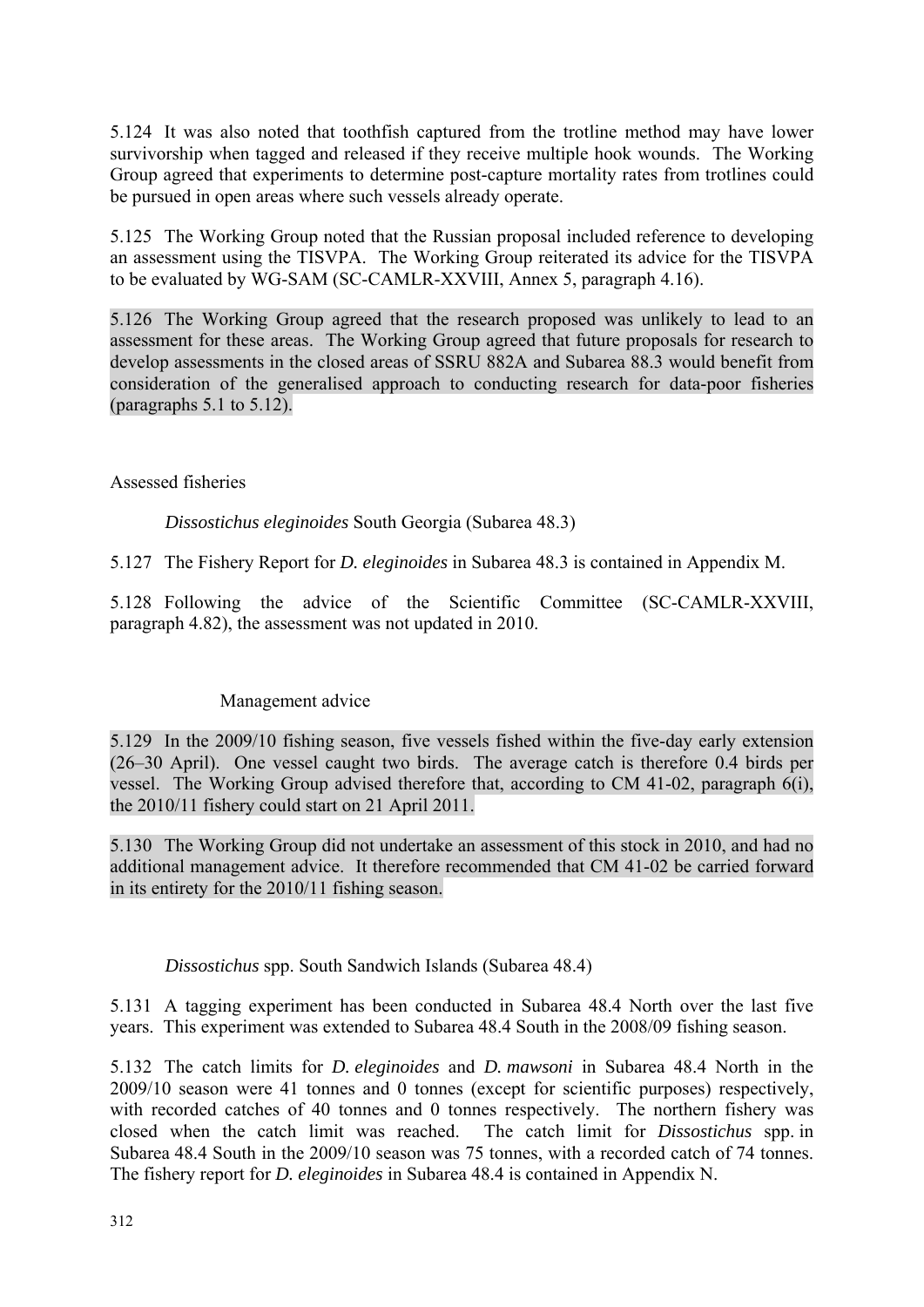5.133 Subarea 48.4 South is in the second year of a three-year experiment. No full assessment is currently available. There was some evidence of localised depletion around particular islands and seamounts close to the northern boundary of Subarea 48.4 South (WG-FSA-10/40). A preliminary assessment using the limited number of tag-recaptures to date and CPUE/area comparisons with Subarea 48.4 North suggest a vulnerable population of between 600 and 1 500 tonnes. This is about half the size of the estimate that was made in 2009, after the first season of fishing, which was based only on CPUE/area comparison (WG-FSA-09/18).

5.134 Taking into account the revised preliminary population assessment, the Working Group recommended a reduced 30 tonne catch limit during the third year of the experiment.

#### Management advice

#### 5.135 The Working Group recommended the following limits for toothfish and by-catch in Subarea 48.4:

Subarea 48.4 North –

- (i) a catch limit of 40 tonnes for *D. eleginoides*;
- (ii) the continued prohibition of the taking of *D. mawsoni* other than for scientific research purposes;
- (iii) maintenance of catch limits for by-catch species, with a limit for macrourids of 6.5 tonnes (16% of the catch limit for *D. eleginoides*) and a limit for rajids of 2 tonnes (5% of the catch limit for *D. eleginoides*).

Subarea 48.4 South –

- (i) a catch limit of 30 tonnes for *Dissostichus* spp. (*D. eleginoides* and *D. mawsoni* combined);
- (ii) maintenance of a move-on rule for by-catch species, with a macrourid trigger of 150 kg and 16% of the catch of *Dissostichus* spp., and a trigger for rajids set at 5% of the catch of *Dissostichus* spp.

5.136 The Working Group recommended that the mark-recapture experiment in Subarea 48.4 South be continued for the 2010/11 season with a reduced catch limit of 30 tonnes. Further, the Working Group noted that it would be desirable to discourage any possible concentration of effort on the northern islands in Subarea 48.4 South.

5.137 The Working Group recommended that where *D. mawsoni* and *D. eleginoides* are caught on the same line in Subarea 48.4 South, the majority of the tags released within the required tagging rate should be on *D. mawsoni*.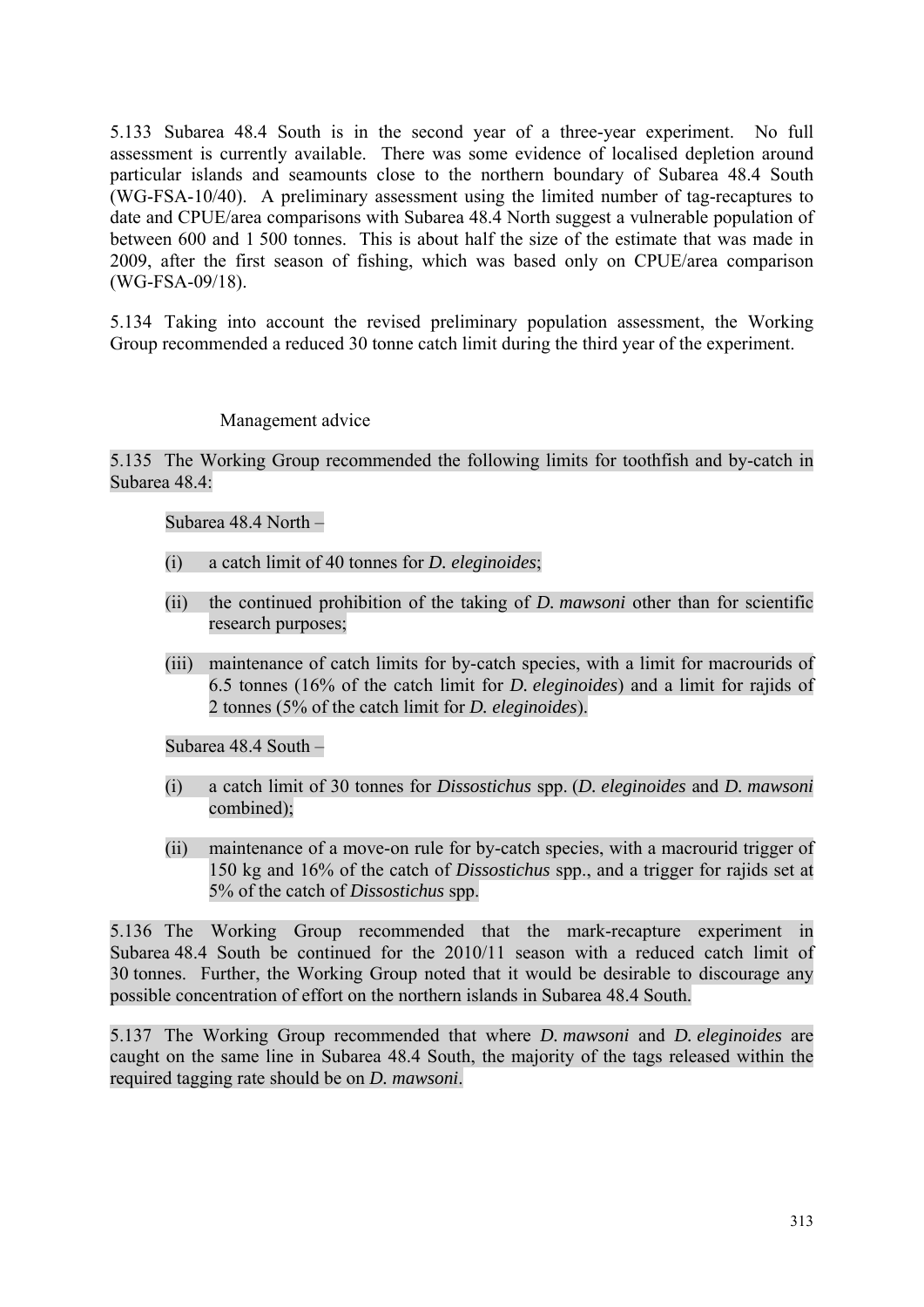*Dissostichus eleginoides* Kerguelen Islands (Division 58.5.1)

5.138 The Fishery Report for *D. eleginoides* in Division 58.5.1 is contained in Appendix O.

5.139 The catch of *D. eleginoides* reported for this division to 31 August 2010 was 2 977 tonnes. Only longlining is currently permitted in the fishery. The estimated IUU catch for the 2009/10 season was zero inside the French EEZ. Some IUU fishing may occur outside the EEZ as reported in WG-FSA-08/10 Rev. 2.

5.140 During the 2006 survey, 639 fish were tagged and 12 135 fish were tagged from the longline fishery, 587 fish were recaptured from French tagging and 102 fish from Division 58.5.2 tagging so far. During the 2009/10 season, 194 tagged fish were caught on longlines, 177 French tags and 17 Australian tags. A cooperative work between France and Australia has been conducted (May 2009, Paris) on analyses of catch, effort and other data to be used to progress understanding of fish stocks and fishery dynamics for Divisions 58.5.1 and 58.5.2

5.141 The CPUE standardisation for Division 58.5.1 was not updated by the Working Group.

5.142 The Working Group noted that France has made progress on a stock assessment of the area using CASAL. The development of a stock assessment model is ongoing, and France intends to present the model to a future meeting of WG-FSA. The Working Group encouraged other Members to assist France in undertaking the stock assessment of *D. eleginoides* in this division, including consideration of metapopulation structure in the Indian Ocean (SC-CAMLR-XXII, paragraphs 7.11 to 7.13). In addition, it also encouraged cooperative work in the intersessional period between French and Australian scientists on analyses of catch and effort data and other data that could be used to progress understanding of fish stocks and fishery dynamics for Divisions 58.5.1 and 58.5.2 and Subarea 58.6.

#### Management advice

5.143 The Working Group encouraged the estimation of biological parameters for *D. eleginoides* in Division 58.5.1 and the development of a stock assessment for this area. The Working Group also encouraged France to continue its tagging program in Division 58.5.1.

5.144 The Working Group recommended that avoidance of fishing in zones of specific high rates of abundance in by-catch should also be considered.

5.145 No new information was available on the state of fish stocks in Division 58.5.1 outside areas of national jurisdiction. The Working Group therefore recommended that the prohibition of directed fishing for *D. eleginoides*, described in CM 32-13, remain in force.

# *Dissostichus eleginoides* Heard Island (Division 58.5.2)

5.146 The Fishery Report for *D. eleginoides* in Division 58.5.2 is contained in Appendix P.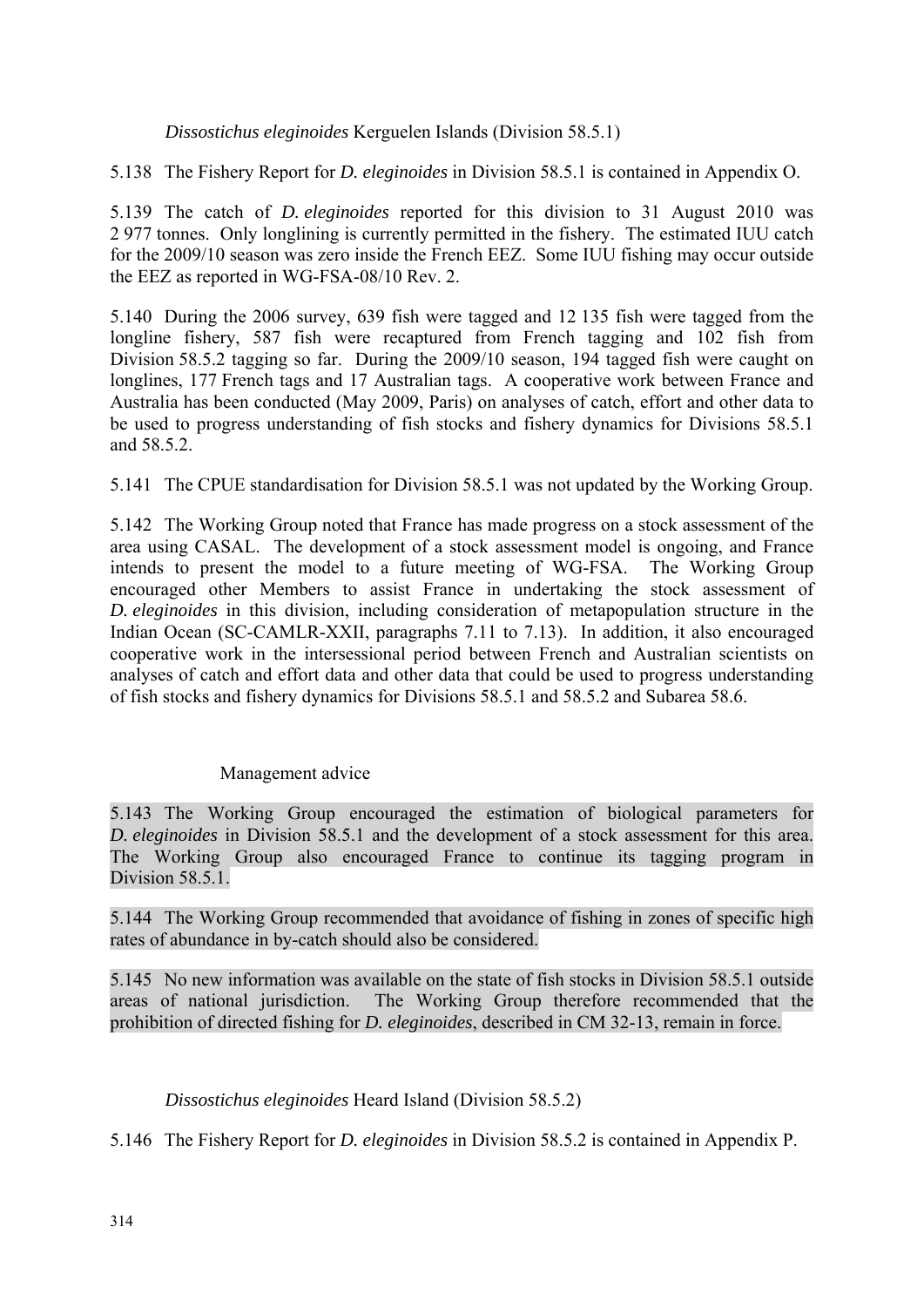5.147 Following the recommendation by the Scientific Committee, the toothfish assessment for *D. eleginoides* in Division 58.5.2 was not updated. The Working Group noted that the *D. eleginoides* stock assessment in this division will be updated in 2011.

#### Management advice

5.148 The Working Group did not undertake an assessment of this stock in 2010, and had no additional management advice. It therefore recommended that CM 41-08 be carried forward in its entirety for the 2010/11 fishing season.

#### *Dissostichus eleginoides* Crozet Islands (Subarea 58.6)

5.149 The Fishery Report for *D. eleginoides* in Subarea 58.6 (French EEZ) is contained in Appendix Q.

5.150 The catch of *D. eleginoides* reported for this subarea to October 2010 was 512 tonnes. Only longlining is currently permitted in the fishery. The estimated IUU catch for the 2009/10 season was zero inside Subarea 58.6.

5.151 The CPUE series for this fishery was not updated by the Working Group.

# Management advice

5.152 The Working Group encouraged the estimation of biological parameters for *D. eleginoides* in Subarea 58.6 (French EEZ), and the development of a stock assessment for this area. The Working Group encouraged France to continue its tagging program in Subarea 58.6<sup>.</sup>

5.153 The Working Group recommended that avoidance of zones of specific high by-catch abundance should also be considered.

5.154 No new information was available on the state of fish stocks in Subarea 58.6 outside areas of national jurisdiction. The Working Group therefore recommended that the prohibition of directed fishing for *D. eleginoides*, described in CM 32-11, remain in force.

*Dissostichus eleginoides* Prince Edward and Marion Islands (Subareas 58.6 and 58.7)

5.155 The Fishery Report for *D. eleginoides* in Subareas 58.6 and 58.7 inside the South African EEZ is contained in Appendix R.

5.156 The catch limit of *D. eleginoides* in the South African EEZ for the 2009/10 season was 450 tonnes for the period from 1 December 2009 to 30 November 2010. The catch reported for Subareas 58.6 and 58.7 as of 5 October 2010 was 84 tonnes, all of which was taken by longlines. There was no evidence of IUU catch in 2009/10.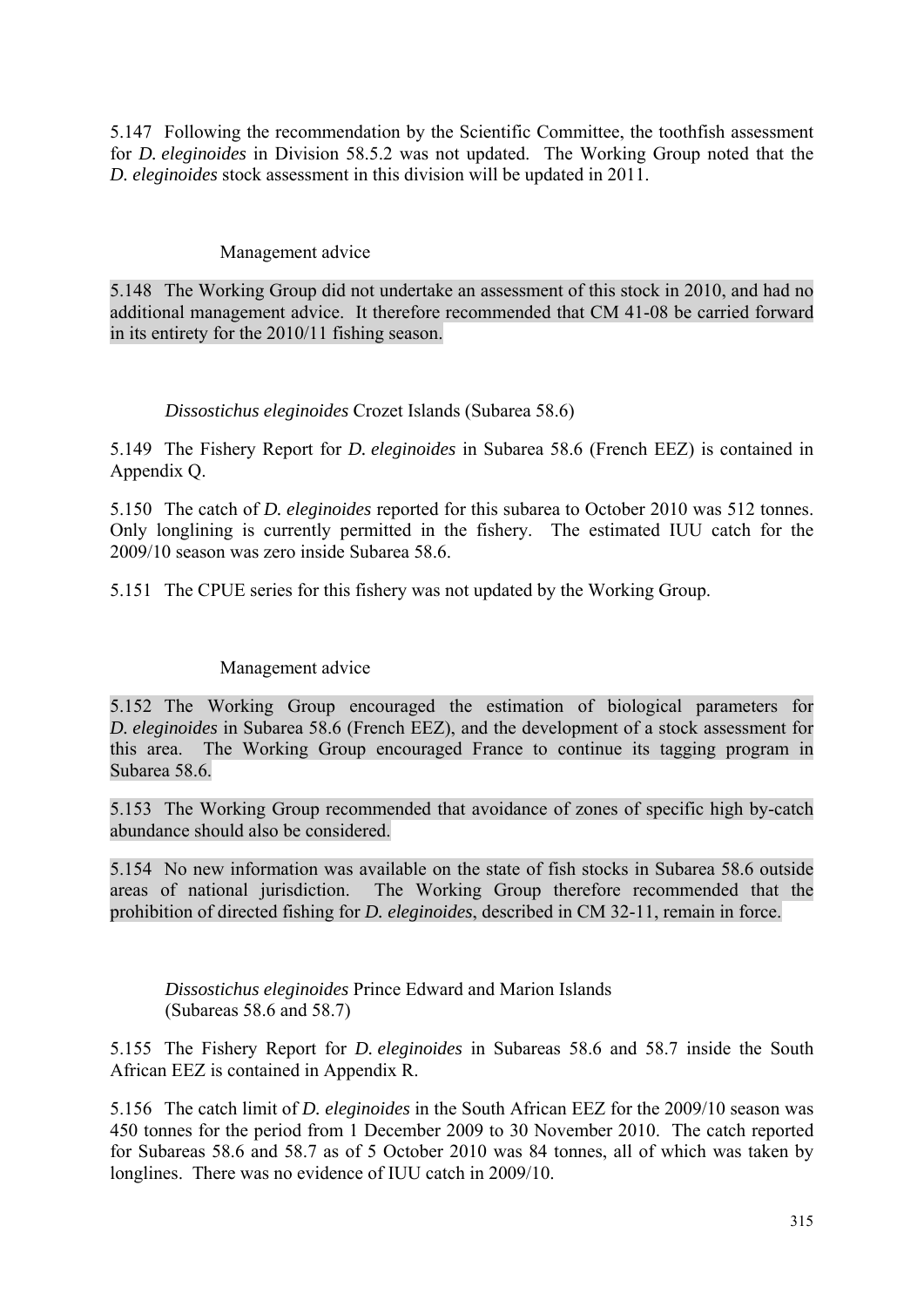### 5.157 The CPUE series was not updated by the Working Group.

#### Management advice for *D. eleginoides* at Prince Edward and Marion Islands (Subareas 58.6 and 58.7) inside the EEZ

5.158 Dr Leslie noted that South Africa is considering the adoption of an operational management procedure (SC-CAMLR-XXVII, Annex 7, paragraphs 6.1 to 6.3) approach as a basis for provision of management advice, and a catch limit for 2010 has not been set as yet, but it is likely to be in the range of 250–450 tonnes. Details are provided in Appendix R.

5.159 In 2005, the Scientific Committee noted that the advice on the appropriate levels of future catch provided in WG-FSA-05/58 (see also WG-FSA-06/58 and 07/34 Rev. 1) was not based on the CCAMLR decision rules. Therefore, the Working Group was unable to provide management advice for the fishery in the South African EEZ at the Prince Edward Islands. The Working Group recommended that CCAMLR decision rules also be used in estimating yields for this fishery. The proposed operational management procedure addresses the concerns over the sensitivity of the ASPM to weightings used for different data sources and the estimation of recruitment levels for forward projections.

> Management advice for *D. eleginoides* at Prince Edward Islands (Subareas 58.6 and 58.7 and Division 58.4.4) outside the EEZ

5.160 No new information was available on the state of fish stocks in Subareas 58.6 and 58.7 and Division 58.4.4 outside areas of national jurisdiction. The Working Group therefore recommended that the prohibition of directed fishing for *D. eleginoides*, described in CMs 32-10, 32-11 and 32-12, remain in force.

*Champsocephalus gunnari* South Georgia (Subarea 48.3)

5.161 The Fishery Report for *C. gunnari* at South Georgia (Subarea 48.3) is contained in Appendix S.

5.162 In the 2009/10 fishing season, the catch limit set for *C. gunnari* in Subarea 48.3 was 1 548 tonnes. During the 2009/10 season, the fishery caught 12 tonnes by the end of October 2010.

5.163 In January 2010, the UK undertook a random stratified bottom trawl survey of the South Georgia and Shag Rocks shelves (WG-FSA-10/38) (see also paragraph 3.18). The survey employed the same trawl gear and survey design as previous UK surveys in Subarea 48.3.

5.164 The Working Group agreed that a short-term assessment should be implemented using the length-based method described in WG-FSA-10/37 to calculate future catch limits in accordance with the CCAMLR decision rules for icefish.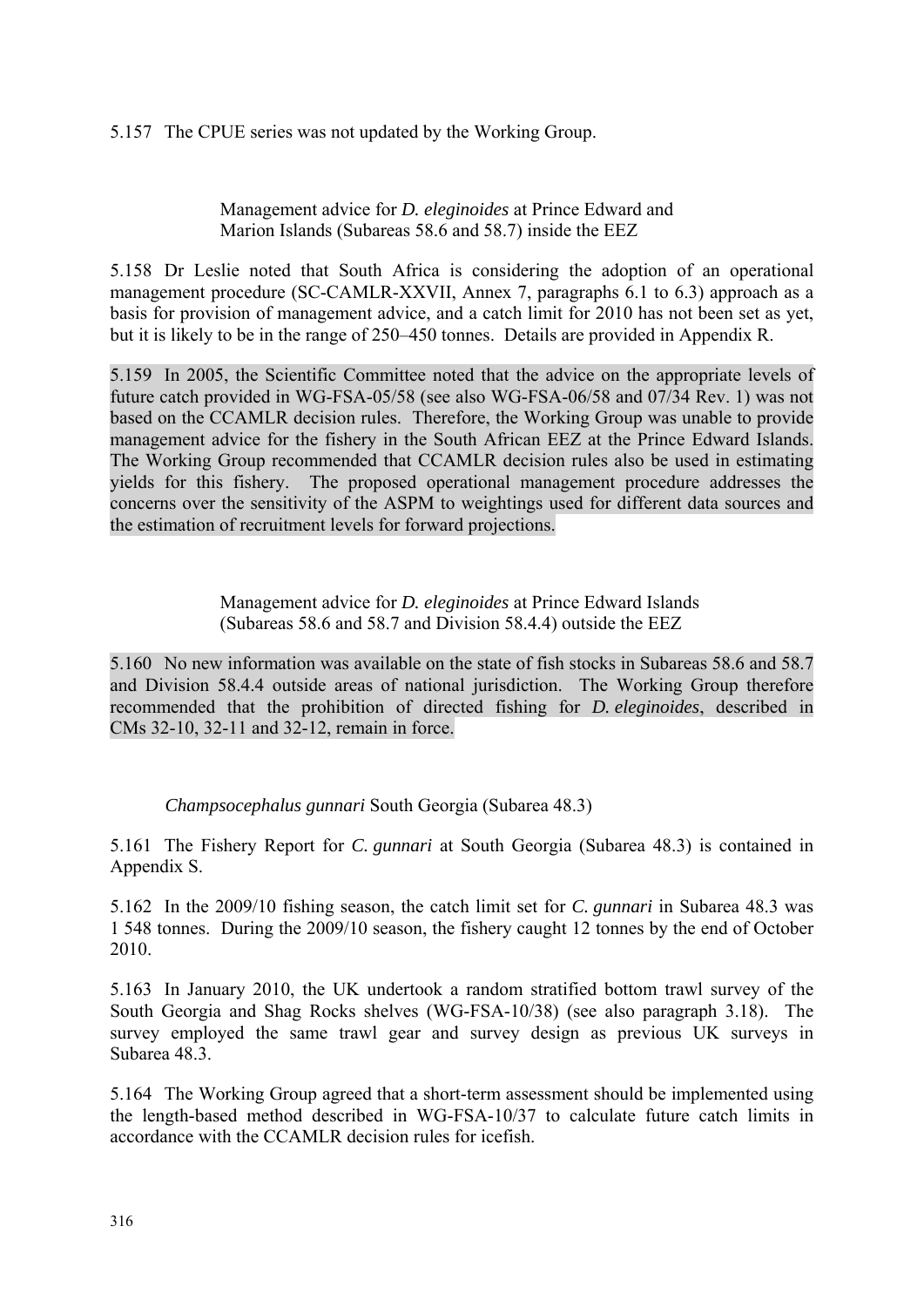5.165 The fixed parameters for the assessment remained unchanged from 2009.

#### Management advice

5.166 The Working Group recommended that the catch limit for *C. gunnari* should be set at 2 305 tonnes in 2010/11 and 1 535 tonnes in 2011/12 based on the outcome of the short-term assessment.

# *Champsocephalus gunnari* Heard Island (Division 58.5.2)

5.167 The Fishery Report for *C. gunnari* in Division 58.5.2 is contained in Appendix T.

5.168 The catch limit of *C. gunnari* in Division 58.5.2 for the 2009/10 season was 1 658 tonnes for the period from 1 December 2009 to 30 November 2010. The catch reported for this division as of 5 October 2010 was 365 tonnes.

5.169 A large 3+ year class, probably the result of spawning by the 4+ year class dominant in 2006, was observed to dominate the population in the survey undertaken in April 2009.

5.170 The short-term assessment was implemented in the GYM, using the one-sided bootstrap lower 95% confidence bound of total biomass from the 2010 survey, using the revised growth parameters described in WG-FSA-10/12. All other parameters were the same as in previous years.

5.171 The Working Group recalled its advice to the Scientific Committee last year that the catch limit for *C. gunnari* in Division 58.5.2 for 2010/11 be zero (SC-CAMLR-XXVIII, Annex 5, paragraph 5.178). It also noted that the trawl survey conducted in March–April 2010 (WG-FSA-10/12) detected an incoming 2+ year class, and that the short-term projection model was properly applied to generate precautionary yields for the following two seasons based on CCAMLR decision rules. However, the biomass from the survey was very low relative to historic levels, and the short-term projection model as applied will always yield a precautionary yield, no matter what the fishable biomass. The Working Group noted that work remains outstanding from the 'Workshop on Assessment Methods for Icefish' (SC-CAMLR-XX, Annex 5, Appendix D) to evaluate whether this strategy will be problematic for stocks of highly variable abundance (de la Mare et al., 1998). The Working Group also noted that this work will contribute to addressing the CCAMLR PRP recommendation whether a rebuilding strategy needs to be employed for such stocks when they have low levels of biomass.

# Management advice

5.172 The Working Group recommended that the Scientific Committee consider a catch limit for *C. gunnari* in 2010/11 of no more than 78 tonnes.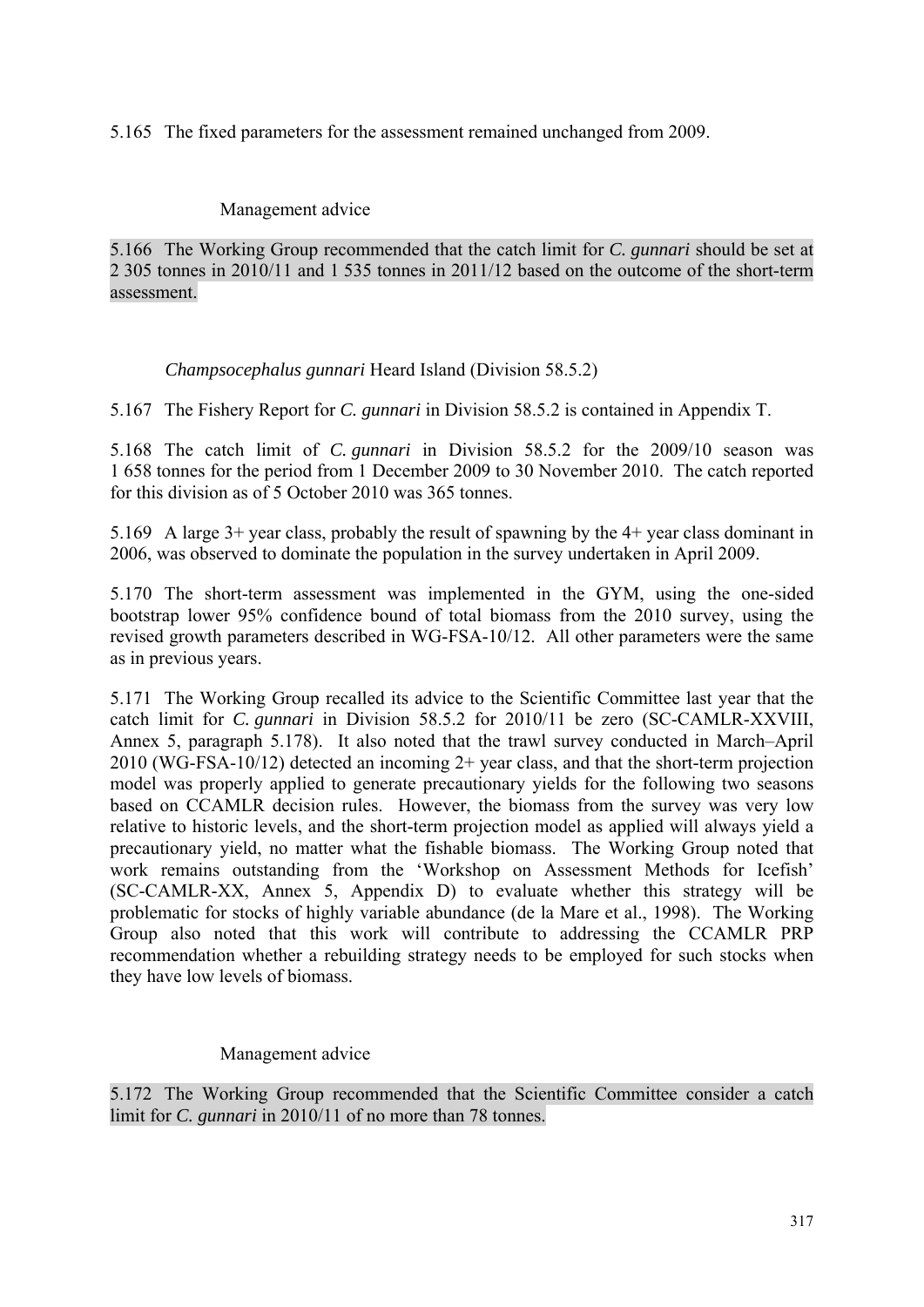5.173 The Working Group recommended that other measures in the conservation measure be retained.

Other fisheries

Antarctic Peninsula (Subarea 48.1) and South Orkney Islands (Subarea 48.2)

5.174 The Working Group noted that WG-FSA-09/31 reported the recovery of *Notothenia rossii* populations in Potter Cover, South Shetland Islands, to levels close to that of the early 1980s, however, it cautioned that extrapolation of these findings to a subarea scale was premature.

5.175 On the basis of the results of a multi-species research survey in Subarea 48.2 (WG-FSA-09/19), the Working Group agreed that the populations of previously exploited species, including *C. gunnari* and *N. rossii*, show little sign of recovery despite the closure of the fishery after the 1989/90 season (see SC-CAMLR-XXVIII, Annex 5, paragraph 3.41).

5.176 There was no new information available to the Working Group for the 2009/10 season for these subareas.

Management advice

5.177 The Working Group recommended that the existing CMs 32-02 and 32-04 on the prohibition of finfishing in Subareas 48.1 and 48.2 respectively, remain in force.

Crabs (*Paralomis* spp. Subarea 48.3)

5.178 Most fishing for crabs in Subarea 48.3 has proven not to be economically viable due to the large numbers of undersized crabs caught. For example, although the *Kinpo Maru No. 58* caught 112 tonnes of crab in 2002, it also discarded 511 tonnes of undersized crab.

5.179 Toothfish by-catch levels were high in 1995 and 1996 (7 tonnes and nearly 8 tonnes respectively) but were much lower in 2002 (695 kg plus 40 kg discarded toothfish by-catch).

5.180 The fishery for crabs in Subarea 48.3 is subject to CM 52-01 with a catch limit of 1 600 tonnes. On entering the fishery, vessels must undertake an experimental harvest regime, including deploying their first 200 000 pot hours fishing in set areas in an attempt to gather data on abundance.

5.181 In 2009 one vessel notified to fish. However, the vessel only started fishing in August, and stopped fishing only on 15 October. Vessel and observer data have yet to be submitted and could not be analysed by the Working Group.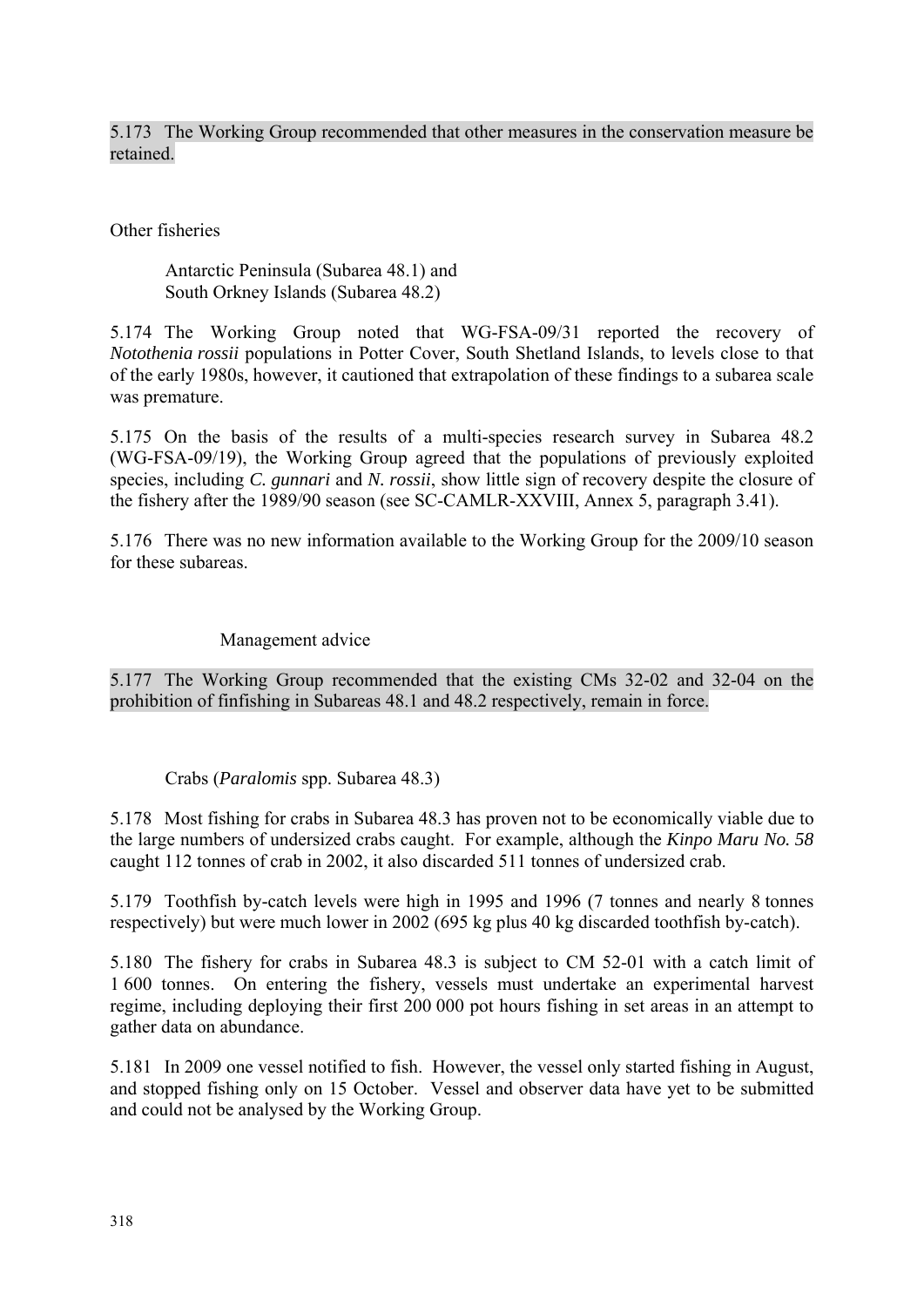5.182 For the 2009/10 fishing season, data on catches made before 30 June were required to be submitted for analysis by WG-FSA. The Working Group strongly encouraged Russia to provide a full analysis of the data collected for the 2011 meeting of WG-FSA.

#### Management advice

5.183 The Working Group had no new advice to present to the Scientific Committee on stock status of crabs or the conduct of the fishery in Subarea 48.3.

#### Crabs (*Paralomis* spp. Subarea 48.2)

5.184 An exploratory fishery for crabs was carried out for the first time in Subarea 48.2 during the 2009/10 season. The fishery was prosecuted in accordance with the requirements of CM 52-02, and a total of 79 140 pot hours and 17 sets were completed. Only three *P. formosa* were captured, and the Working Group concluded that the crab fishery in Subarea 48.2 was not likely to be viable.

#### Management advice

5.185 The Working Group recommended that CM 52-02 be allowed to lapse.

Progressing scientific issues identified in the PRP Report

5.186 The Working Group considered the requests of the Scientific Committee (SC-CAMLR-XXVIII, paragraphs 10.8 and 10.10).

5.187 In regard to Task 2, the Working Group agreed that it will be able to comment when WG-EMM has developed, through the analysis of observer sampling data, an understanding of the species of larval fish affected and the seasons and areas in which they are caught in krill trawls.

5.188 In regard to Task 3, in particular how to present information on the status of fish stocks, particularly those considered depleted, catch histories could be used in this task but the lack of current fishing may not be an indicator of depletion. In many cases, cessation of fishing has been due to closure of the fisheries by CCAMLR which has generally been because of a lack of information on stock status, or information that stock status was low and that fishing should cease. However, in some cases, e.g. myctophids, the lack of fishing is because the fishing industry has ceased to be interested in the stock.

5.189 The Working Group agreed that a tabulation of available information, including catch history (by decade), the history of surveys (year, location and type), the time series of assessment results (year, type) and the current conservation measure along with appropriate cross-references to management advice, could assist with interpreting stock trajectories.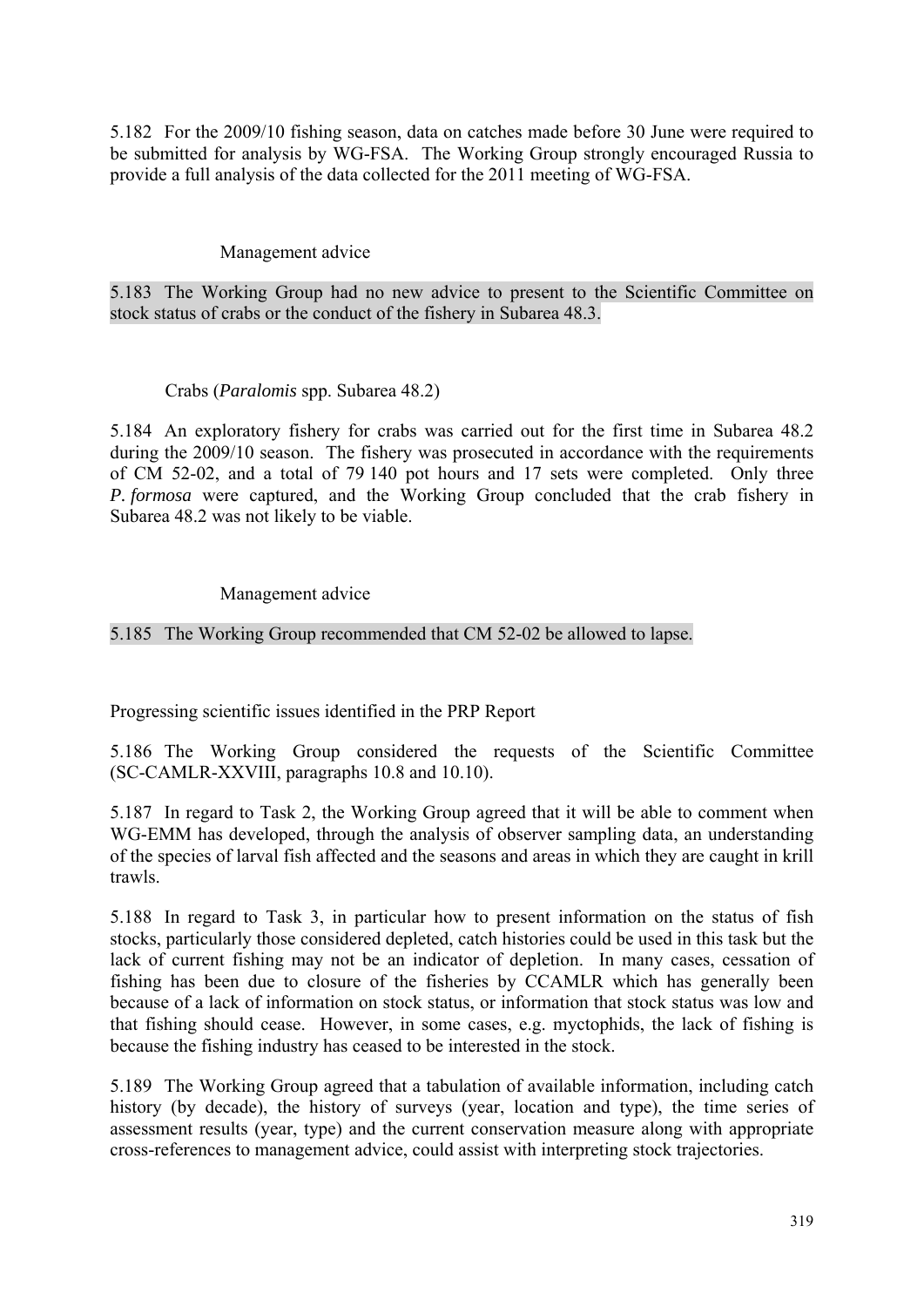5.190 With respect to determinations of whether a stock would be considered depleted, the Working Group recalled the terminology now typically used in these discussions elsewhere is whether or not a stock is overfished (its status relative to a target state) combined with whether the current harvest rate would be considered to be too high (termed overfishing and takes account of the productivity of the stock). This is often presented in graphical form with status on one axis and harvest rate on the other.

5.191 Presentations of stock status will need to consider the relationship of the stock to the target and depleted levels in the CCAMLR decision rules. Similarly, current harvest rate will need to be considered with respect to the productivity of the stock. The classification of the harvest rate may need to be further subdivided to account for the need for recovery when a stock is considered overfished.

5.192 An important issue identified by the Working Group is that the target status may change over time as a result of ecosystem change. This is an important consideration in determining current stock status and may be an important issue to consider for managing current fisheries in CCAMLR.

5.193 Acknowledging that the classification of the status of stocks may be difficult to agree, the Working Group requested the Scientific Committee to consider whether levels of certainty could be assigned to classifications in the same way that levels of certainty are ascribed to statements by the Intergovernmental Panel on Climate Change. In this way, statements can be made about the status of stocks and harvest rates and a level of certainty assigned to them.

5.194 The Working Group did not consider Tasks 1 and 5 at its current meeting.

# FISH AND INVERTEBRATE BY-CATCH

- 6.1 The Working Group discussed the following:
	- (i) by-catch in trawl and longline fisheries in the CAMLR Convention Area;
	- (ii) the 2009/10 Year-of-the-Skate in new and exploratory fisheries, including
		- (a) numbers of skates tagged and tag rates
		- (b) biological data collection rates
		- (c) recommendations for a future skate data collection program;
	- (iii) focused data collection on macrourids;
	- (iv) by-catch mitigation
		- (a) review of move-on rules in new and exploratory fisheries
		- (b) review of move-on rule in Subarea 48.4;
	- (v) papers submitted to WG-FSA-10 with relevance to by-catch;
	- (vi) implications of an increase in IUU gillnetting on by-catch.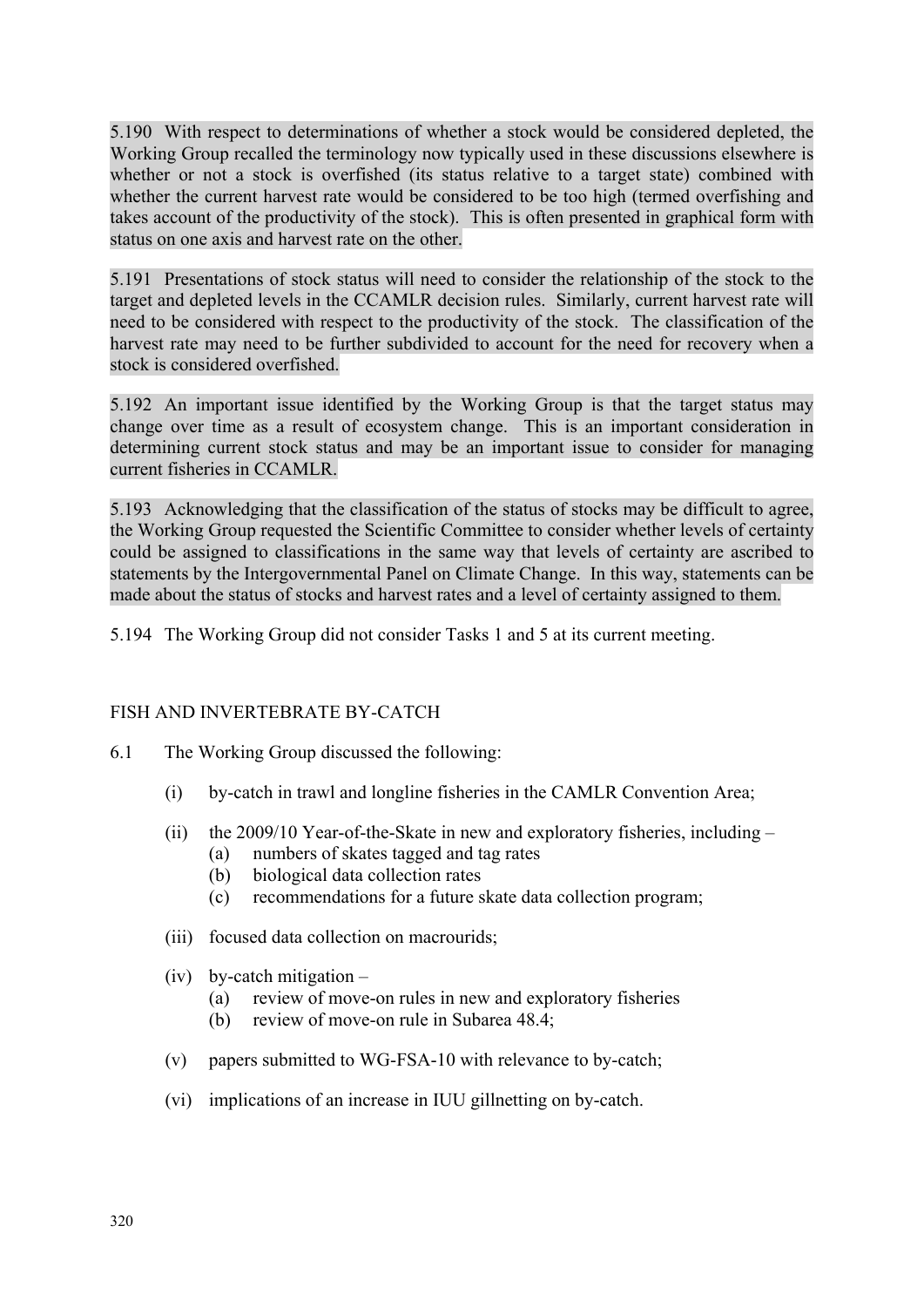By-catch in trawl fisheries

6.2 By-catch in trawl fisheries for icefish and toothfish derived from fine-scale (C1) data are shown in Table 17.

6.3 In Division 58.5.2 trawl fisheries, the by-catch of *Channichthys rhinoceratus* was 55 tonnes (37% of the catch limit), 17 tonnes for rajids (14% of the catch limit), 11 tonnes for *Lepidonotothen squamifrons* (14% of the catch limit), and 3 tonnes *Macrourus* spp. (less than 1% of the catch limit). The combined catch for all other by-catch species was 6 tonnes, indicating that all were individually less than 12% of their catch limit.

# By-catch in longline fisheries

6.4 Total removals of by-catch species reported in fine-scale (C2) data from longline fisheries within the CAMLR Convention Area during the 2009/10 season are summarised in Table 18.

# Rajids

6.5 In 2009/10, reported rajid by-catch was <4% of *Dissostichus* spp. catch and <9.3% as a percentage of the rajid catch limit in most longline fisheries within the Convention Area. However, in those areas where a high proportion of rajids caught are retained and processed (French EEZs: Division 58.5.1 and Subarea 58.6) catches were 10% of *Dissostichus* spp.

# Macrourids

6.6 By-catch rates for macrourids ranged from 0 to 16.9% of the *Dissostichus* spp. catch for the 2009/10 fishing season and were broadly similar to those observed in 2008/09. The highest were in the French EEZs (Division 58.5.1 and Subarea 58.6), and in Subareas 48.4 and 88.2. In Subarea 88.2, macrourid by-catch reached >50% of the by-catch limits; in Subarea 48.4 North, the macrourid catches decreased from 100% of the limit in 2008/09 to 35% of the limit in 2009/10 (see paragraph 6.42).

#### Other species

6.7 By-catch of other species in 2009/10 was generally low; <1% *Dissostichus* spp. catch in all areas except Subareas 48.4 South (1.1%) and 88.2 (4.8%). The 16 tonnes attributed to other species in Subarea 48.3 was comprised of *Antimora rostrata*. Other species comprised 0.5% of the toothfish catch in Subarea 88.1, and 4.8% of the toothfish catch in Subarea 88.2 was mainly *A. rostrata*, *Chionobathyscus dewitti* and *Muraenolepis* spp.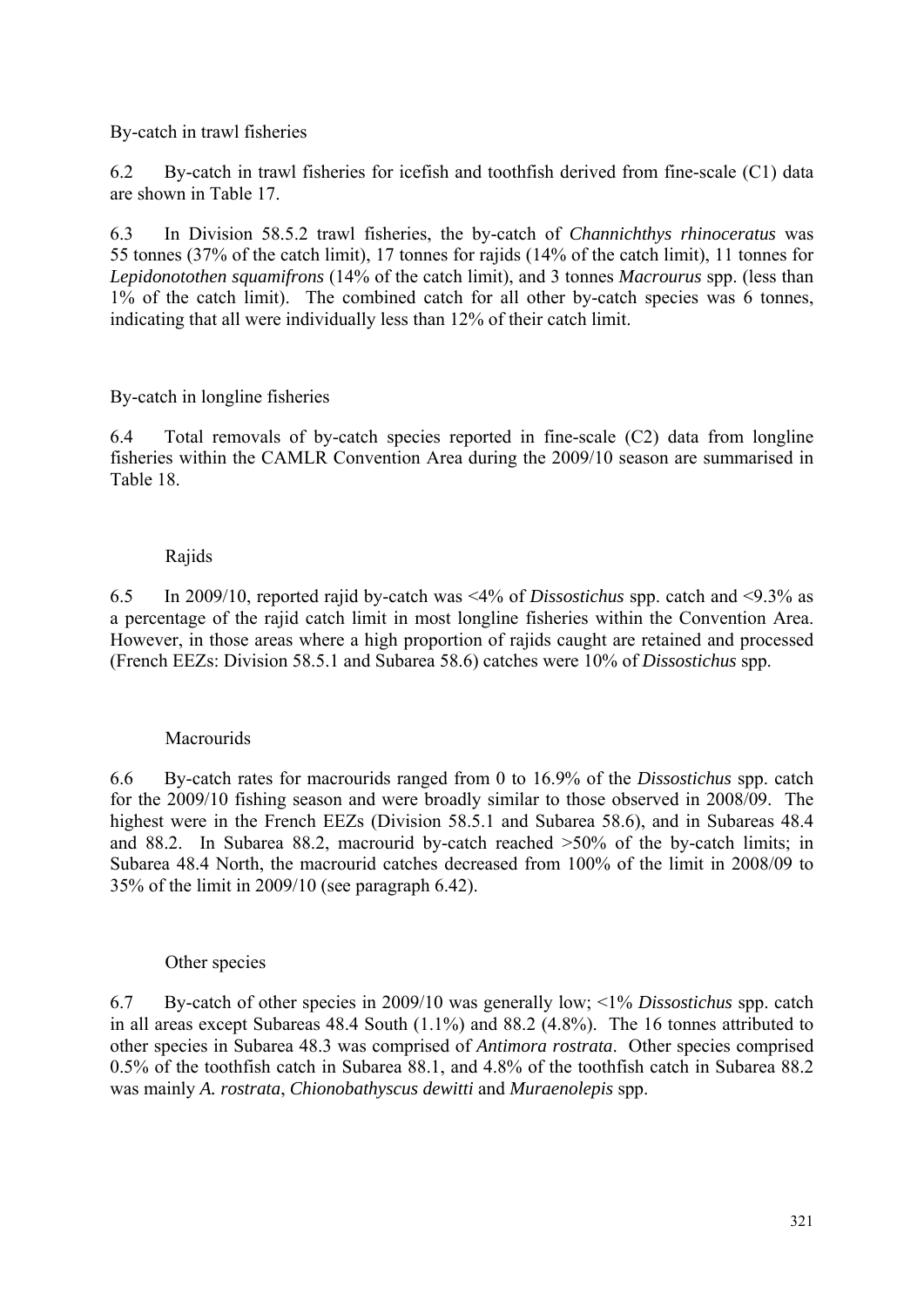Data reporting for by-catch species

6.8 Comparison of fine-scale (C2) data reported for rajids amongst different subareas and divisions (Table 19) and with scientific observer data (Table 20) highlighted a number of reporting inconsistencies. The most significant of these was the reporting in C2 and observer data of rajids (as well as other by-catch species) as 'Discarded Dead' in areas south of 60°S. where this activity is prohibited (CMs 26-01, 41-04 and 41-11).

6.9 Through more detailed exploration of the data on a vessel-by-vessel basis, discussion with respective Members and examination of observer reports, it was determined that reporting of discards of by-catch species by the vessels and observers concerned was due to misinterpretation of reporting requirements for by-catch that is retained when caught south of 60°S and later discarded as offal when the vessel is north of 60°S.

6.10 The Working Group recommended that further guidance on reporting requirements be provided to both vessels and observers by way of additional detail in the instructions on the relevant data reporting forms as follows:

- C2 Retained: Individuals landed and retained on board the vessel. Some retained product may be disposed at sea at a later date in accordance with conservation measures in force for the relevant subarea or division.
- C2 Discarded: Individuals landed on board the vessel and immediately discarded overboard. This excludes individuals released alive. 'Discards' are defined as whole fish or other organisms returned to the sea dead or with low expectation of survival. Discards are prohibited south of 60°S (see CM 26-01).
- The above changes should also be made to the other relevant C forms (e.g. C1, C3, C5).
- L5 Observed number discarded dead: Observed number caught, landed on board then discarded (including factory discards) during the hauling period. This DOES NOT include individuals released alive or lost, or those individuals which are retained for processing and discarded at a later date.

6.11 The Working Group also recommended that a laminated guide that had been developed for observers and vessel crews in 2009/10 to clarify reporting requirements for skates caught in different conditions, be further developed into a poster specifically directed at new and exploratory fisheries and other areas south of 60°S. This poster could then be distributed with toothfish tag orders. It was noted that there would be budget implications for the Secretariat associated with production of these posters at approximately A\$1 000.

6.12 The other inconsistency in by-catch data noted by the Working Group was greater numbers of by-catch species reported by observers when compared with vessel numbers. It is unclear why such inconsistencies might have arisen. The Secretariat was tasked to investigate these inconsistencies.

6.13 Despite the by-catch reporting issues evident in the 2009/10 data, the Working Group agreed that generally, improvements had been made in reporting of by-catch data, particularly of skates, by both vessels and observers across all areas in the last few years.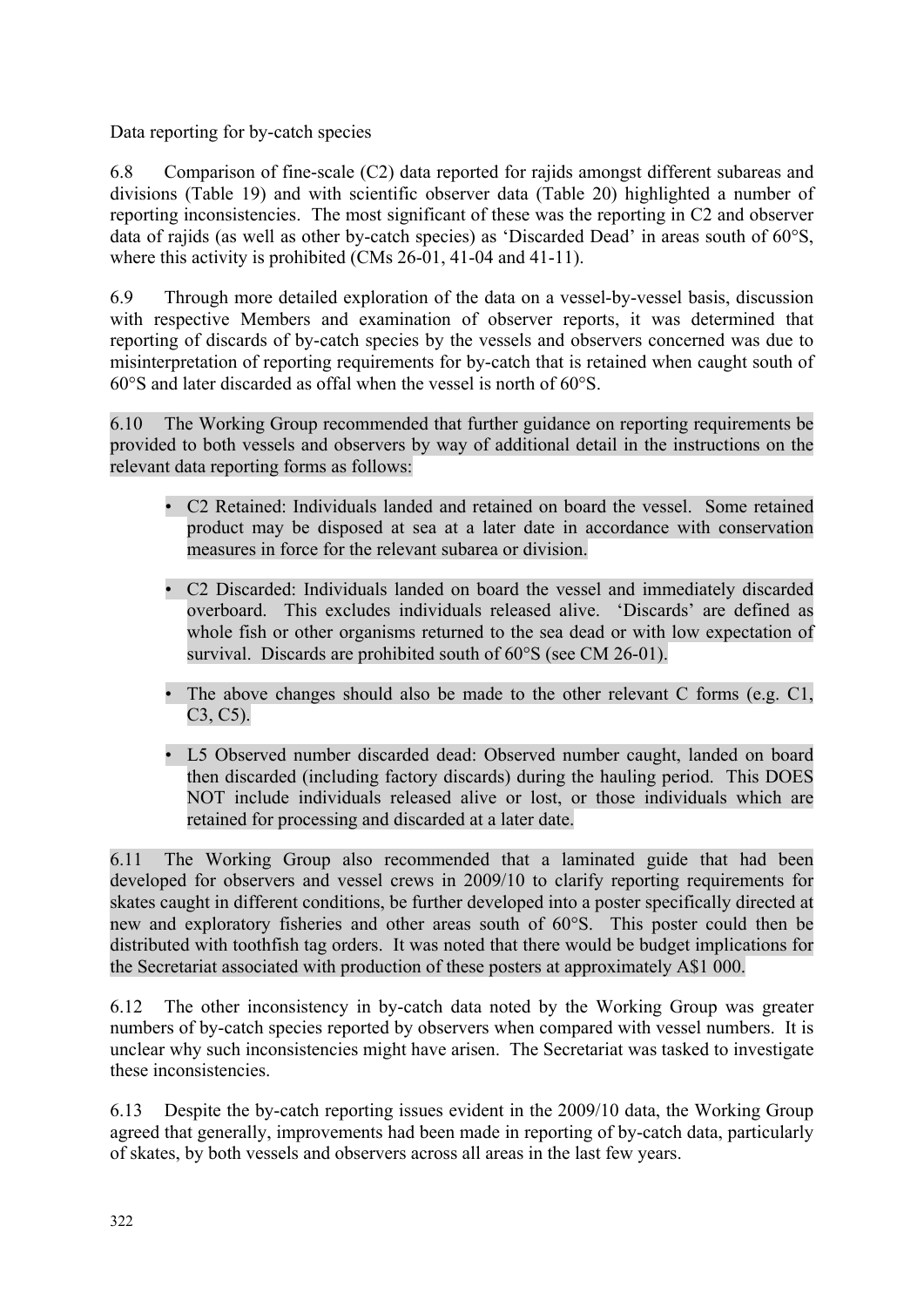Year-of-the-Skate

6.14 In 2009, it was agreed by the Scientific Committee (SC-CAMLR-XXVIII, paragraph 4.230) that application of protocols for the CCAMLR Year-of-the-Skate should be continued through 2009/10, in order to allow for sufficient data to be collected for preliminary assessments to be made in the future.

6.15 The Year-of-the-Skate included a tagging program for new and exploratory fisheries (CM 41-01, Annex C) in which skate were to be double-tagged at a rate of one skate in every five skates caught, up to a maximum of 500 skates per vessel.

6.16 In order to review whether skate tag rates had been met in 2009/10 or had improved since 2008/09 within new and exploratory fisheries, fine-scale (C2) data for numbers of skate caught were used to generate total numbers of skate hauled (i.e. combining numbers retained, discarded and released) from which a tag rate could be estimated using scientific observer data on numbers of skates tagged.

6.17 During the initial year of the program in 2008/09, an overall tagging rate of 0.23 was achieved, rising to 0.29 in 2009/10 indicating better performance by vessels (see Table 19).

6.18 Individual vessel tag rates, detailed in Table 21, illustrate that the tag rate set by CM 41-01, Annex C, was met for all vessels except one vessel which fished in Division 58.4.3b.

6.19 WG-FSA-10/25 characterised skate catches by vessels fishing in the Ross Sea since 1996/97 and included summaries of tag and other data collected during the two Year-of-the-Skate fishing seasons in 2008/09 and 2009/10. The results of this paper provided very useful feedback on the success of the Year-of-the-Skate.

6.20 WG-FSA-10/25 concluded that centralisation of skate tag management, and databases through the Secretariat, have improved the ability to match tag releases and recaptures and improved the quality of the tagging data available for skate species. The paper also presented findings indicating that tagging skates on board with T-bar tags resulted in lower tag-loss rates than the previous technique of tagging skates in the water with dart tags.

6.21 The Working Group recommended that any further skate tagging should be carried out on board vessels with T-bar tags using protocols developed for the Year-of-the-Skate.

# Biological data collection

6.22 WG-FSA-10/25 also reviewed skate biological data collected between 1996/97 and 2009/10 by vessels fishing within the Ross Sea. The authors concluded that the focused data collection during this two-year period had been instrumental in providing further data for the Ross Sea, particularly length (see also WG-FSA-10/27 for updated length–weight and length– length relationships for *Amblyraja georgiana* and *Bathyraja* cf. *eatonii*), and tagging data and recommended that similar such data collection programs be repeated in five-year cycles for skates (see paragraph 6.31 and 6.32).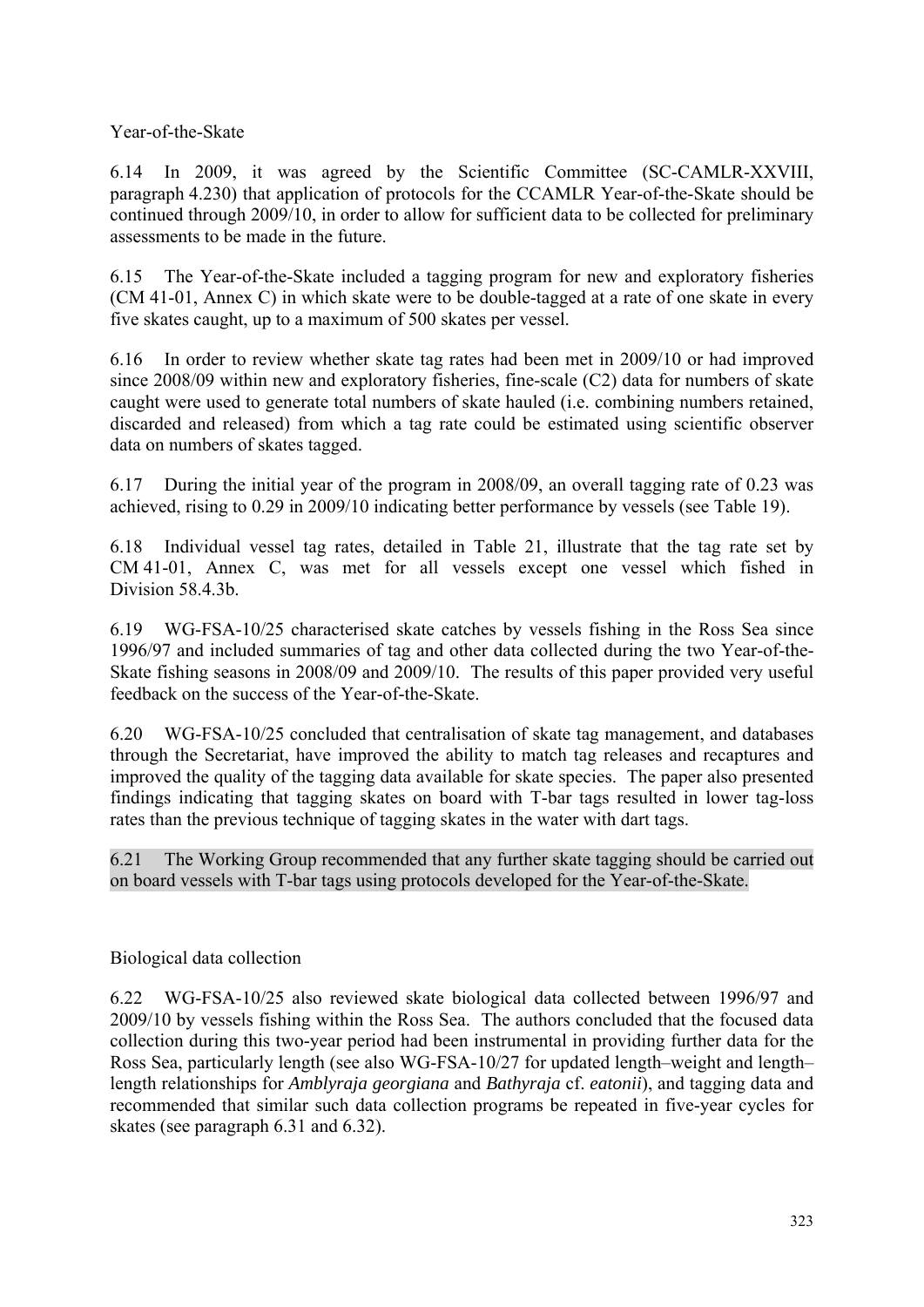6.23 Comparison of morphometric data in WG-FSA-10/25 collected by observers demonstrated that there remained some inconsistencies in this data. The Working Group recommended that total length, pelvic length and disc width should all be recorded for all skates biologically sampled to aid species identification and to enable retrospective corrections to historical length data for which it was not clear which measurement had been recorded.

6.24 WG-FSA-10/25 also explored skate condition data spanning the period over which a change in hauling protocol was made, so that all skates caught are brought on board or alongside the hauler, in order to increase the ability of crew and observers to identify skate condition and to effectively scan for tags. The results indicated that skate damage had not increased relative to the years prior to implementation of this new handling procedure (i.e. in 2008/09 and 2009/10).

Future work program for skates

6.25 The Working Group agreed that the Year-of-the-Skate had been successful in meeting its initial objectives of enhancing data collection and improving tagging performance in order to develop assessments (SC-CAMLR-XXVI, Annex 5, paragraphs 6.34 and 6.35). It was also agreed that such focused data collection programs could be useful for different by-catch species (see paragraphs 6.31 to 6.34 for more discussion).

6.26 The Working Group recommended that the handling procedure implemented in 2008/09 to be made mandatory in new and exploratory fisheries in 2010/11, and sought advice from the Scientific Committee on the following proposal to replace existing text in CM 33-03, paragraph 4:

On all vessels, all skates must to be brought on board or alongside the hauler to be scanned for tags and for their condition to be assessed.

6.27 The Working Group also recommended that the mandatory requirement for tagging skates at a rate of one in every five skates in new and exploratory fisheries should be removed from paragraph  $2(iii)$  in CM 41-01, Annex C; paragraph 13 in CMs 41-04, 41-09 and 41-10; paragraph 11 in CM 41-05; and paragraph 14 in CMs 41-06 and 41-07.

6.28 Although skate tagging would no longer be mandatory in exploratory fisheries, where Members wished to tag skates, the Working Group recommended that protocols already developed during the Year-of-the-Skate be followed. The Working Group requested advice from the Scientific Committee on the following proposal for paragraph 2(vi) to be replaced with the following paragraphs:

(vi) recaptured tagged toothfish should be biologically sampled (length(s), weight, sex, gonad stage), an electronic time-stamped photograph should be taken of the tag removed along with recovered otoliths, detailing the number and colour of the tag;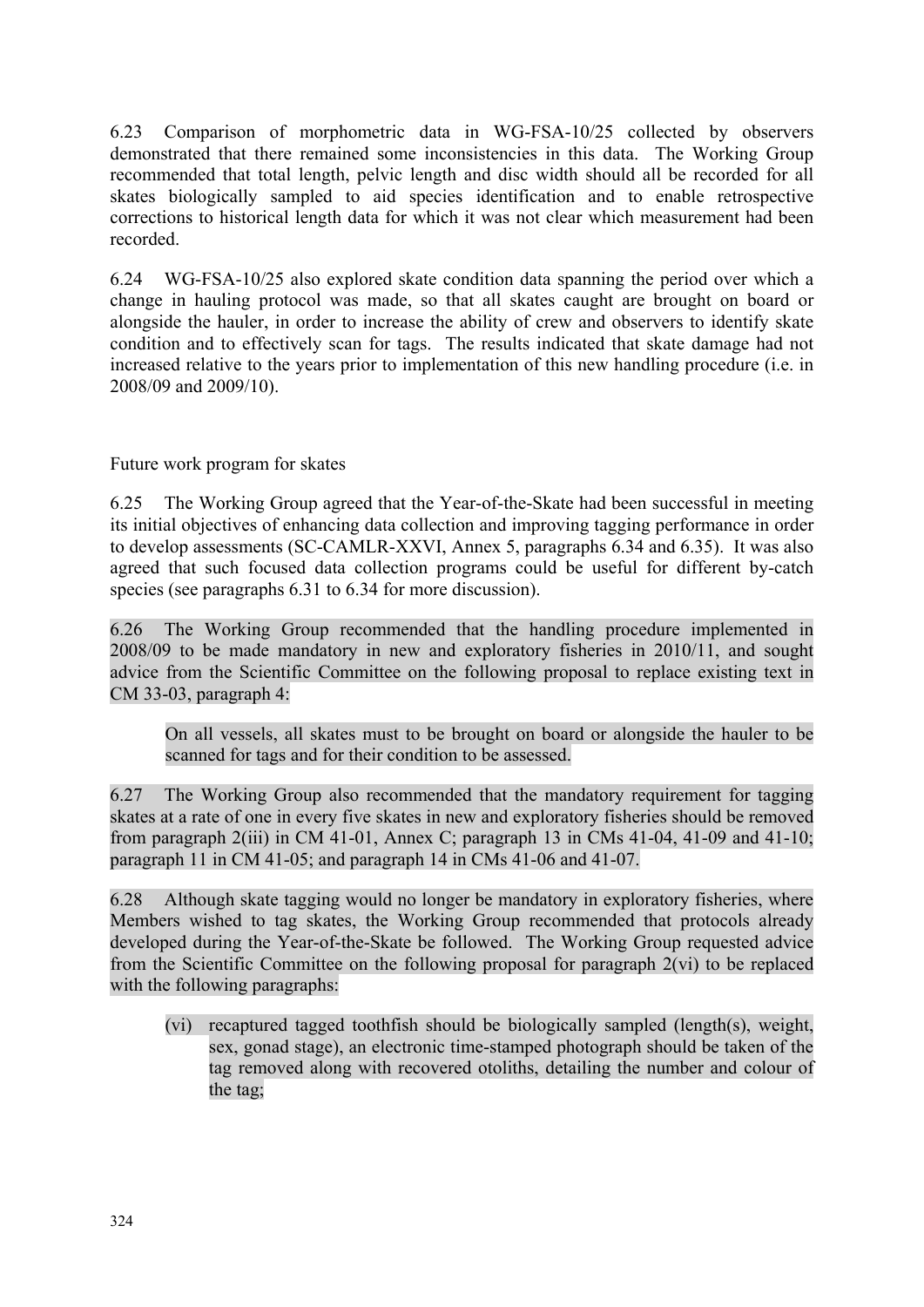(vii) recaptured tagged skates should be biologically sampled (all length(s), weight, sex, gonad stage), two electronic time-stamped photographs should be taken; one of the whole skate with tag attached, and one close-up of the tag detailing the number and colour of the tag.

6.29 The topic of incentives to encourage crew to continue scanning for skate tags in future seasons, such as tag lotteries or rewards on a tag-return basis, was also discussed during the meeting. Difficulties in implementing such schemes within exploratory fisheries where a number of different Member States and fishing companies are involved were considered. These included the means by which an individual crew member might receive the reward, and setting an appropriate reward level to one which would provide an incentive for crew likely to be working under varying salary schemes on different vessels.

6.30 The Working Group also recognised that there were financial implications for the Secretariat in implementing such an incentive scheme, and requested that the Scientific Committee consider the merits of such a scheme and on how best it might be carried out successfully.

Focused data collection for macrourids across the Convention Area

6.31 The Working Group discussed WG-FSA-10/32 which detailed plans to develop a Ross Sea medium-term data collection plan and proposed a targeted approach for by-catch species, whereby a particular year is focused on a specific species group. During such focus years which might recur in a cyclical manner (every four to five years), a particular by-catch species would be subjected to a more substantive sampling regime in order to improve knowledge on the distribution, biology and ecology of by-catch species, and to monitor potential longer-term changes in the ecosystem due to fishing, climate change or any other cause. The Working Group concluded that the Year-of-the-Skate program has illustrated the utility of such focused data collection programs (WG-FSA-10/25).

6.32 The Working Group agreed that the principle of focused data collection for particular by-catch species was worth considering when this is seen as important to advance work not currently done and is needed to address unresolved management issues.

6.33 A summary of existing biological data previously collected by scientific observers on macrourids was reviewed during the meeting. The Working Group noted that a considerable amount of data has already been collected on *Macrourus* species across subareas, including over 40 000 records of snout–anal length for *M. whitsoni* for the Ross Sea. WG-FSA-10/33 described *Macrourus* specimens from the Ross Sea originally as *M. whitsoni*. It was noted that potential confusion with species identification remains within the Ross Sea and possibly other high-latitude areas; for example, over 1 000 records listed as *M. carinatus* in Subareas 88.1 and 88.2 are more likely to be *M. whitsoni* based on more recent data (WG-FSA-10/33).

6.34 Dr Hanchet noted that New Zealand is proposing to update the identification guide for fish in the Ross Sea to reflect the identifying features of the two sympatric macrourid species. He also noted that tissue samples will be collected from a subsample of the macrourids identified by observers across the Ross Sea during the 2010/11 season so that observers'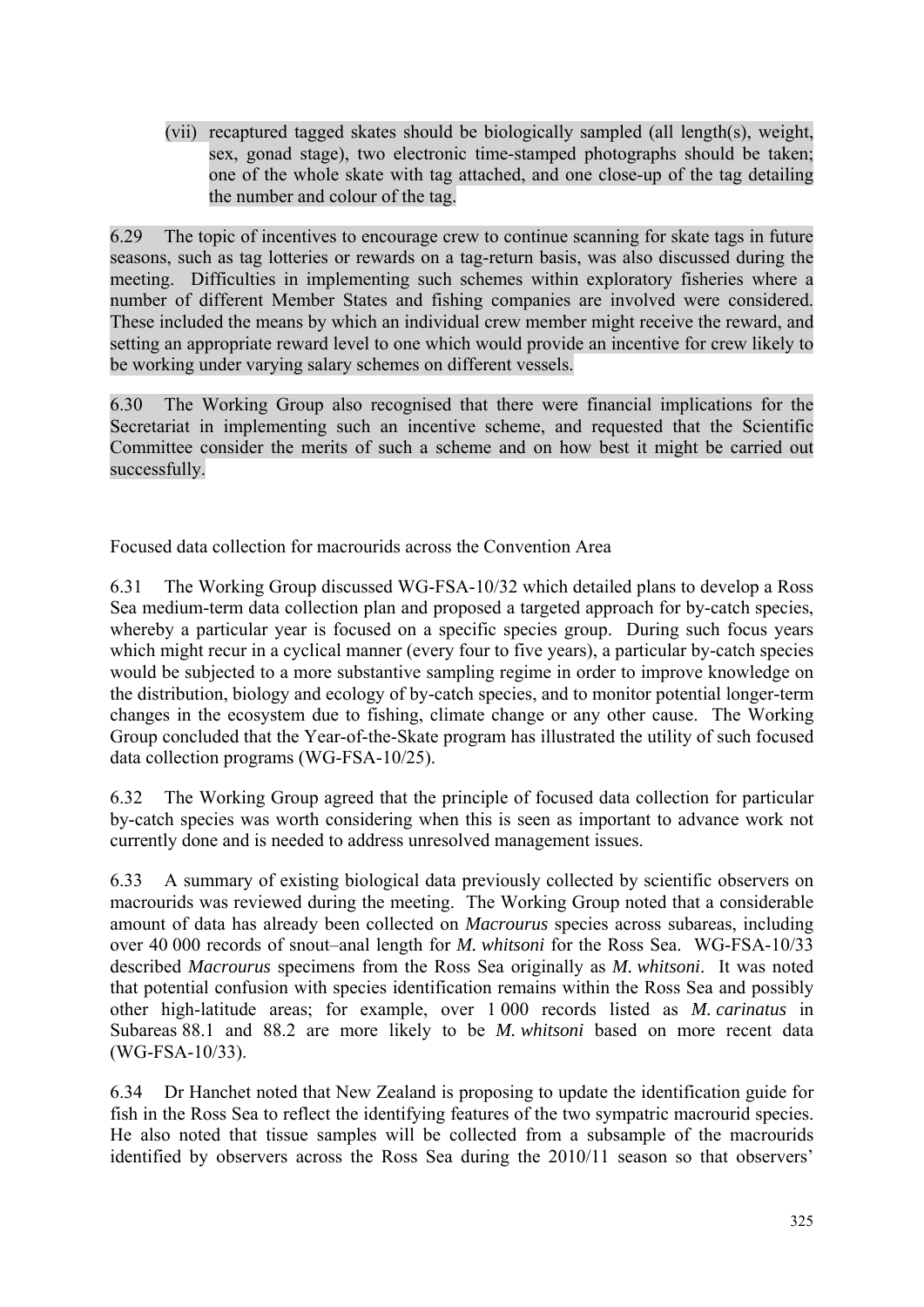identification can be confirmed. The Working Group encouraged other Members to take a similar approach where possible and noted that a Restriction Fragment Length Polymorphism (RFLP) test had been developed which was a rapid and low-cost way of distinguishing between the two species and could be provided to other laboratories working on these two species in the Convention Area.

6.35 The Working Group proposed that during 2010/11, observers be asked to focus on correctly identifying macrourids to species. The Working Group recommended that consideration be given in 2011 as to whether a fully focused data collection program in 2011/12 on macrourids could be useful across all subareas within the Convention Area. Members were requested to analyse available data to determine key gaps not currently being addressed by observers.

6.36 The Working Group also requested that current data on macrourids in new and exploratory areas (except Subareas 88.1 and 88.2) be characterised to the extent possible by the Secretariat in advance of WG-FSA-11 to illustrate whether or where further data is required. Such a characterisation could include the location of collected otoliths, geographical location of samples collected, and biological parameter analyses. The Working Group also encouraged Members with national research programs to submit similar characterisations of macrourids. It was suggested that this process would clarify whether, or where, focused data collection for macrourids was needed in the future.

6.37 The Working Group requested advice from WG-SAM in 2011 as to assessment methods and data collection required for such assessments on *Macrourus* spp. to aid development of a data collection framework for macrourids in 2011/12.

Review of mitigation measures

Move-on rules in exploratory fisheries (CM 33-02)

6.38 There were no triggers of the move-on rule in Division 58.5.2.

Move-on rules in exploratory fisheries (CM 33-03)

6.39 There were seven instances in Subarea 88.1 and five in Subarea 88.2 during 2009/10 where CM 33-03, paragraph 5, had applied, forcing vessels to move 5 n miles for five days, where the by-catch weight exceeded 1 tonne (Table 22). Review of C2 fine-scale data by the Secretariat indicated that all vessels noted in the table complied with the measure.

6.40 A similar review was also carried out for paragraph 6 (CM 33-03) which excludes a vessel from an SSRU in the event of the *Macrourus* spp. catch exceeding 16% of the catch of *Dissostichus* spp. for any two 10-day periods. Three vessels triggered the exclusion, and all were found to have subsequently moved from the affected SSRU (Table 23).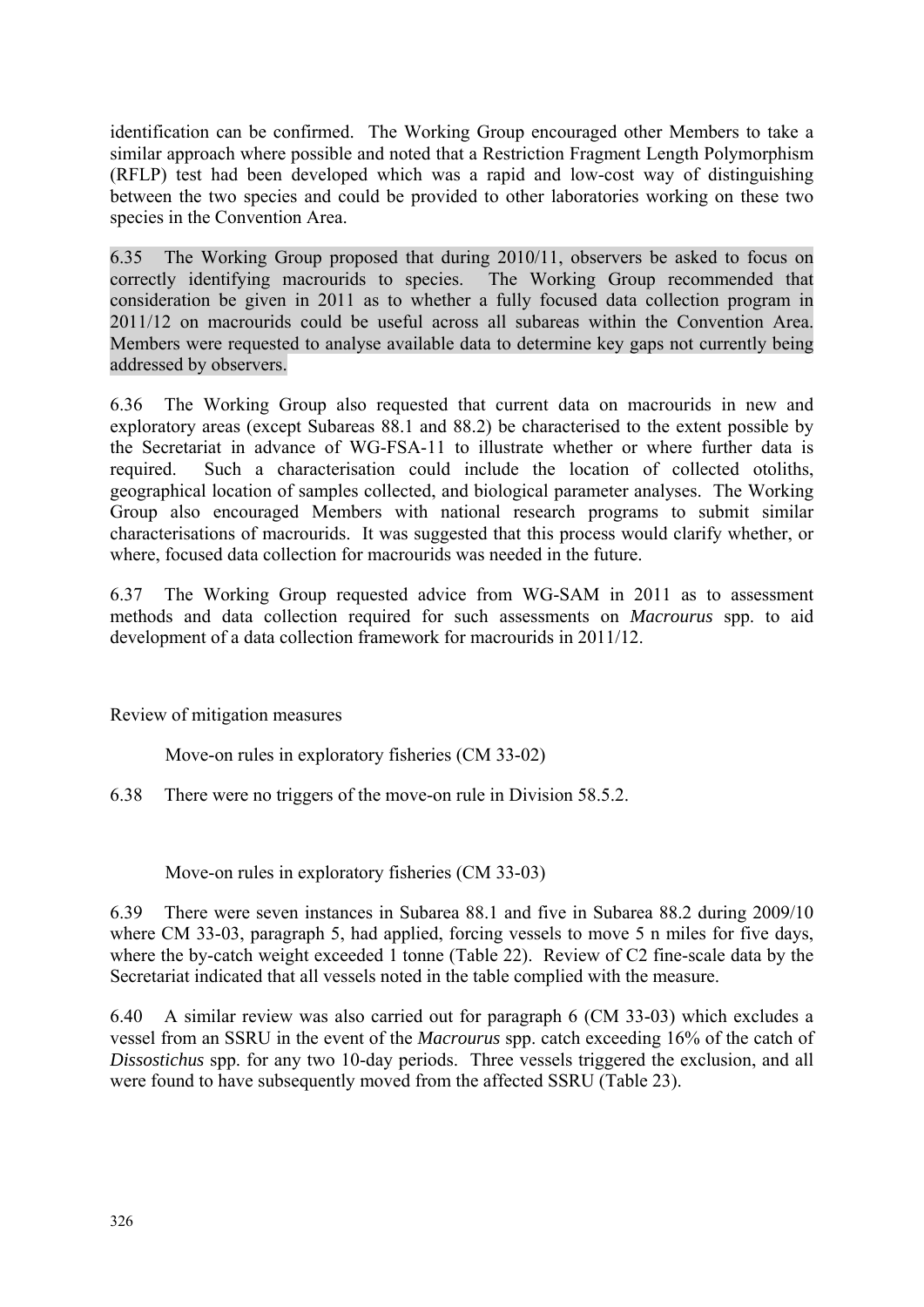Move-on rule in Subarea 48.4 (CM 41-03)

6.41 By-catch limits and move-on rules are included in the annual conservation measure established for Subarea 48.4 (CM 41-03).

6.42 As a result of recommendations at CCAMLR-XXVII, the move-on rule for macrourids in Subarea 48.4 South was modified so that the 16% of toothfish catch trigger would only operate on lines where at least 150 kg of macrourids were caught. In 2009/10, the total catch of macrourids was lower than that in the previous season (11.6 tonnes compared to 14.1 tonnes in the previous season) and the proportion of macrourid move-on trigger sets was considerably lower than would have occurred with the 2008/09 move-on rule (8% sets compared to 70%). The rajid by-catch was 0.9 tonnes, 1.3% of the toothfish catch, and the 5% of toothfish catch move-on rule was triggered on 15% of sets. The Working Group recommended that the move-on rules for macrourids and rajids should remain unchanged in 2010/11.

Papers submitted to WG-FSA-10 with relevance to by-catch

6.43 WG-FSA-10/34 summarised the spatial and bathymetric distribution of the proportion of different by-catch fish species caught within the French EEZ in longline fisheries. The paper demonstrated the relationship between toothfish CPUE and by-catch; in many areas high by-catch was associated with low CPUE of toothfish.

# IUU gillnetting

6.44 The Working Group noted advice from WG-FSA-10/6 Rev. 1 stating that all IUU vessels sighted in 2009/10 were thought to be using gillnets. In the absence of any qualitative information on the levels and type of by-catch from gillnet fishing, the Working Group could not assess this and urged collection of any information that can reduce the uncertainty and which could inform future deliberations.

# EVALUATION OF THREATS ARISING FROM IUU ACTIVITIES

7.1 The Secretariat provided an estimate of IUU catches of *Dissostichus* spp. for the 2009/10 season to 30 September 2010 (WG-FSA-10/6 Rev. 1). The estimated IUU catch of *Dissostichus* spp. of 1 615 tonnes from the Convention Area was based on information from 11 sightings of seven IUU gillnet vessels in the Convention Area, as well as a review of available information from ports and markets. All IUU vessels reported to be active were believed to be gillnet vessels. There is considerable uncertainty surrounding estimates of IUU catches by gillnet vessels, and the Secretariat had consulted extensively with compliance officers with experience in the Convention Area, as well as officers with experience in gillnet operations in other fisheries (see also paragraph 3.14).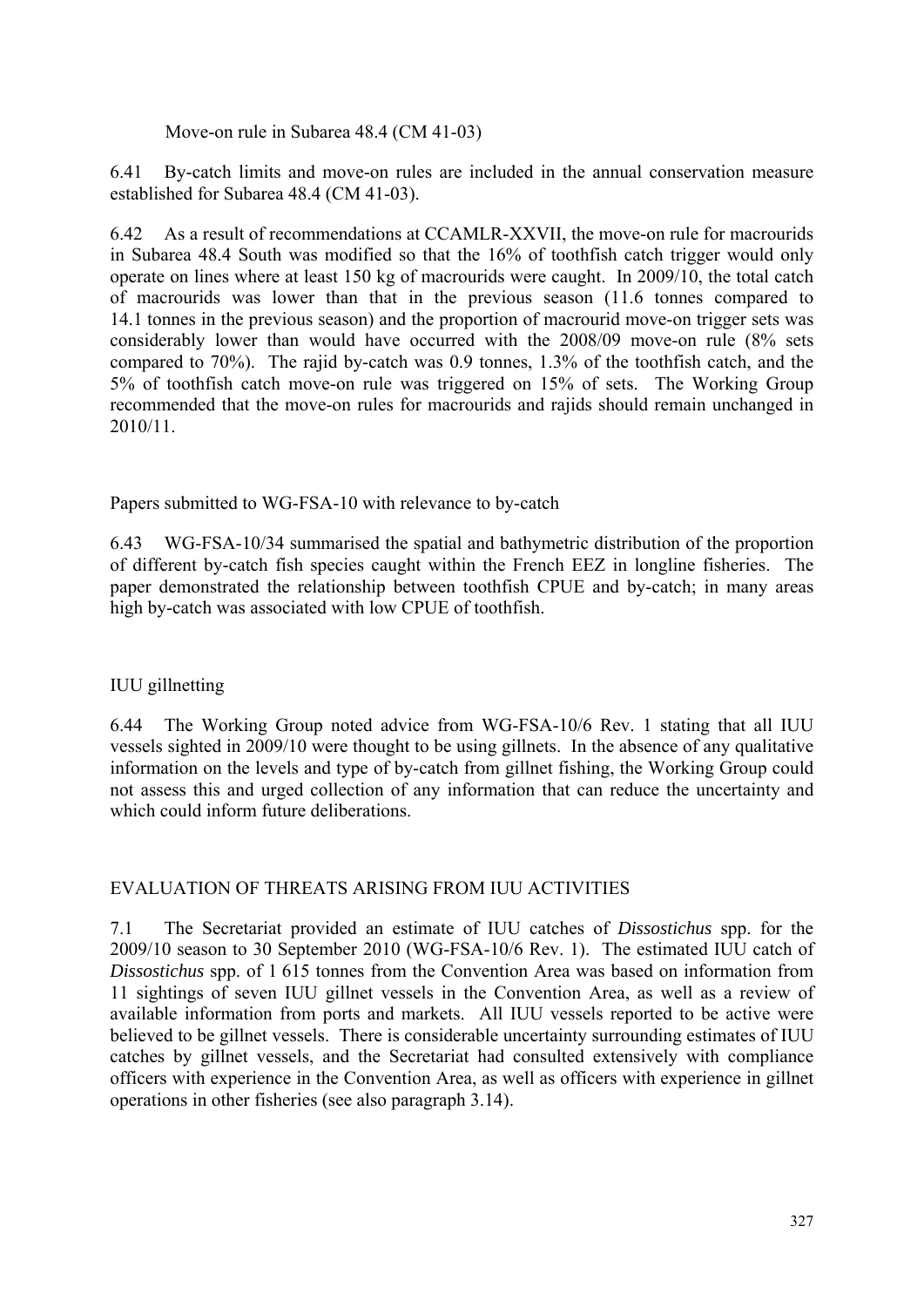7.2 The active IUU fleet in 2009/10 consisted of a minimum of seven vessels, and was unlikely to consist of more than 10 vessels. These vessels were sighted operating in waters where sea-ice conditions were likely to preclude year-round fishing. The level of surveillance in these areas appears to be at similar levels to previous years.

7.3 The Secretariat advised that it had received no additional information to indicate that IUU catches of toothfish might be significantly in excess of its estimate of 1 615 tonnes. The Working Group expressed its appreciation for the detailed work by the Secretariat in collecting information regarding gillnet fishing.

7.4 The Working Group requested that the Secretariat continue to provide an estimate of IUU removals of *D. eleginoides* and *D. mawsoni*. The Secretariat was also requested to continue to review the index of local vessel density but to report this information to WG-FSA in future only if changes were observed to occur.

7.5 Noting that gillnetting is an indiscriminate and destructive fishing practice and that its impacts remain largely unknown, the Working Group reiterated its deep concern at the use of gillnets in the Convention Area.

### BIOLOGY, ECOLOGY AND DEMOGRAPHY OF TARGET AND BY-CATCH SPECIES

Review of information available to the meeting

8.1 The Working Group considered 26 papers containing information relevant to this agenda item: WG-FSA-10/11, 10/13, 10/15, 10/17 to 10/22, 10/24, 10/25, 10/27, 10/33 to 10/36, 10/38, 10/44, 10/47, 10/48, 10/50 to 10/52, 10/P2, 10/P3 and 10/P5.

# Target species

# *Champsocephalus gunnari*

8.2 Feeding rate (WG-FSA-10/18) and diet composition (WG-FSA-10/38) data were presented for the southern Scotia Arc and South Georgia respectively.

# *Dissostichus eleginoides*

8.3 WG-FSA-10/35 documented an increase in CPUE in closed Management Area A in Subarea 48.3, between 2004 and 2008, which was attributed to an increase in average individual fish weight in the catch. WG-FSA-10/47 provided a characterisation of the catch in Division 58.4.3b. Preliminary estimates of age and growth for fish caught in Divisions 58.4.4a and 58.4.4b were given in WG-FSA-10/48.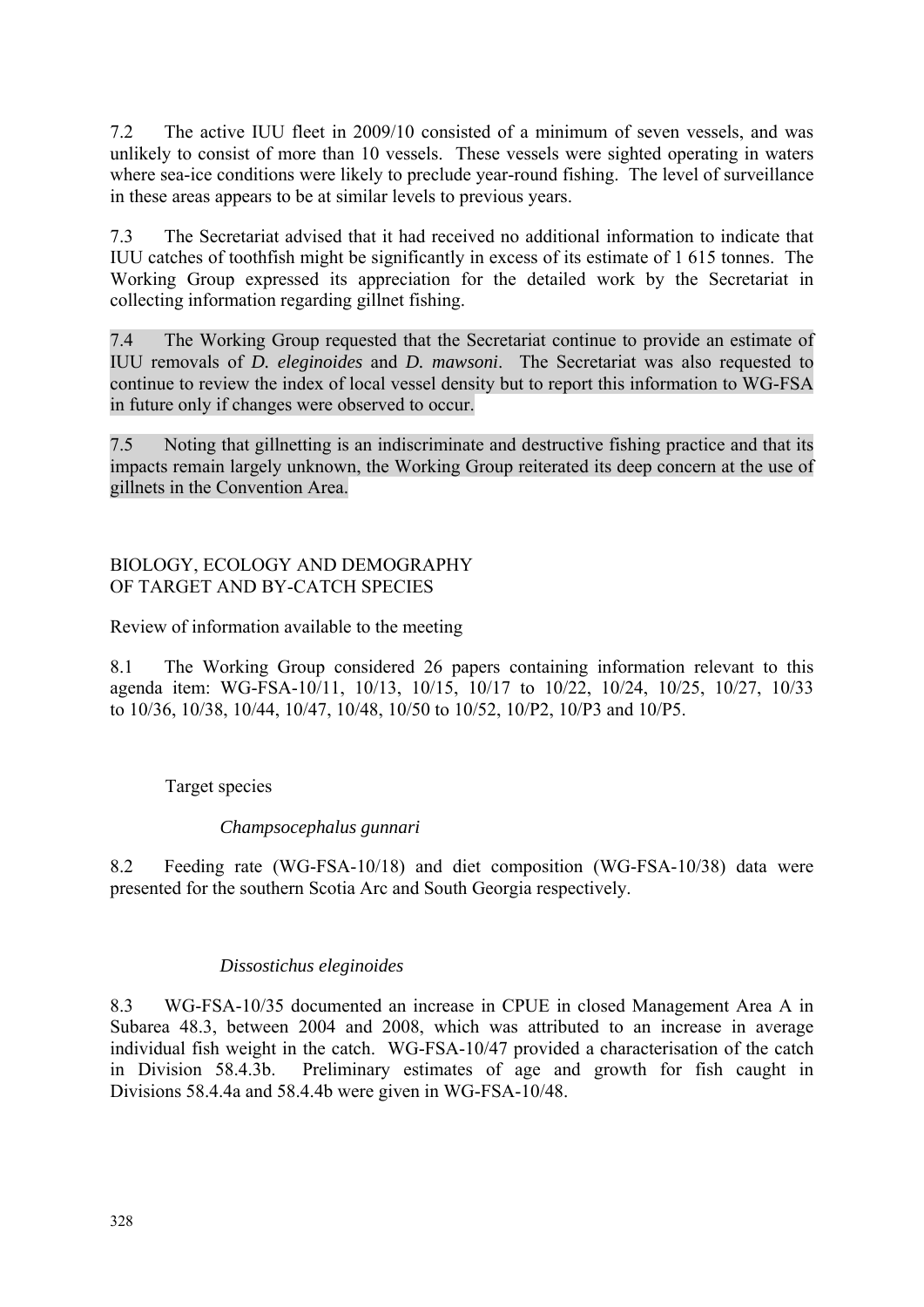### *Dissostichus mawsoni*

8.4 Ageing data derived from scale and otolith reading of historical collections from the Indian Ocean sector were provided in WG-FSA-10/13. WG-FSA-10/22 provided a detailed diet analysis of *D. mawsoni* from the Ross Sea. Results are compared with an earlier study in 2003. WG-FSA-10/36 detailed length-frequency distributions of *D. mawsoni* from Subareas 88.1 and 88.2 and Divisions 58.4.1 and 58.4.2. WG-FSA-10/47 provided a characterisation of the catch in Division 58.4.3b. The results of a histological investigation of gonad maturation in *D. mawsoni* from the Amundsen Sea (Subarea 88.2) were presented in WG-FSA-10/50 and suggest a spawning time in March.

# By-catch and non-target species

8.5 WG-FSA-10/11 presented the results of a study on the diet of *C. dewitti* obtained from toothfish stomachs. The Working Group recognised that this is a valuable method that may prove useful for assessing diets of species with swim bladders that usually evert stomach contents when brought to the surface. WG-FSA-10/17 detailed a preliminary investigation of the feasibility of lead/radium dating in *Chaenocephalus aceratus*. Feeding rates of six species of icefish from the southern Scotia Arc and Antarctic Peninsula were investigated in WG-FSA-10/18. Preliminary estimates of age and growth of *Muraenolepis* spp. and *A. rostrata* from the Ross Sea were presented in WG-FSA-10/19, and a preliminary assessment of age and growth in *Pleuragramma antarcticum* was provided in WG-FSA-10/20.

8.6 Biological information for skates in the Ross Sea, including the data collected in the two Years-of-the-Skate, was summarised in WG-FSA-10/25. Revised estimates of weight– length and length–length regression parameters and length-at-maturity were provided for *A. georgiana* and *B.* cf. *eatonii* from the Ross Sea in WG-FSA-10/27.

8.7 WG-FSA-10/33 reported on the discovery using molecular methods of a cryptic macrourid species in the Ross Sea.

8.8 WG-FSA-10/34 provided a description of the distribution and catch rates of by-catch species in the French EEZ at Kerguelen Islands (Division 58.5.1). Updated information on the distribution and size structure of demersal fish populations at South Georgia were reported in WG-FSA-10/38. WG-FSA-10/44 provided biological data on the very limited crab catch taken in the exploratory crab fishery in Subarea 48.2. New information on spawning and oogenesis of three by-catch species from the Pacific and Indian Ocean sectors of the Southern Ocean was given in WG-FSA-10/51.

# Published papers

8.9 WG-FSA-10/P2 examined connectivity between populations of *C. aceratus* in the Atlantic sector of the Southern Ocean using otolith microchemistry. WG-FSA-10/P3 analysed data from two trawl surveys to characterise the demersal fish assemblages in the Ross Sea.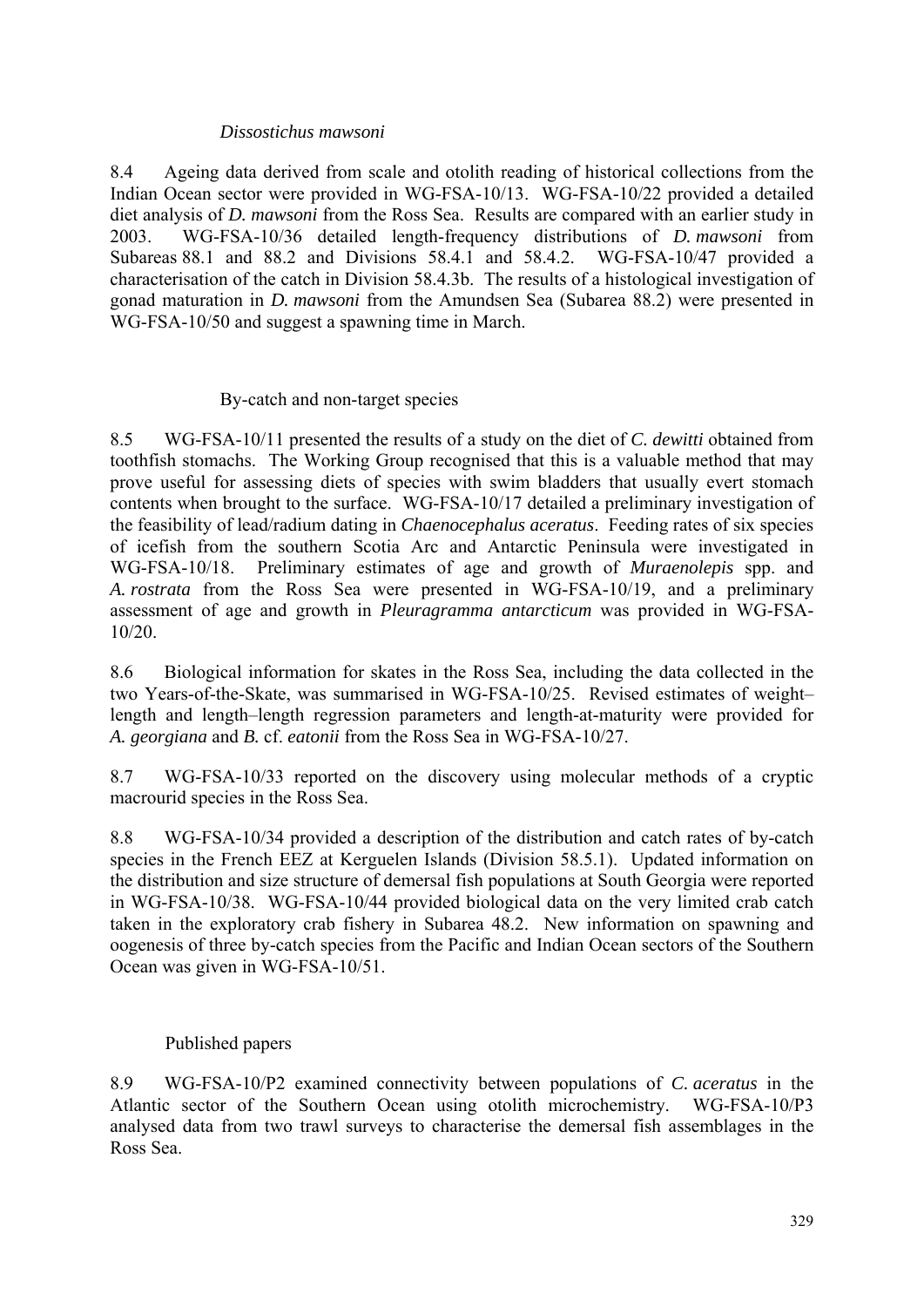General discussion

8.10 The large increase in biology, ecology and demography papers covering a wide range of species and topics meant it was not possible to fully review all the information they contained at the meeting. The Working Group discussed whether WG-FSA represented the best forum in which to discuss the merits of papers containing information on species of less immediate relevance to the work of WG-FSA. It was agreed that the majority of expertise to assess the content of these papers lay within WG-FSA and this remains the best place to address these papers.

8.11 It was noted that WG-EMM plans to convene a session on trophic interactions in relation to krill at its meeting in 2011, and that papers on dietary ecology of relevant fish species could also be tabled for discussion at that meeting.

8.12 Several papers only provided descriptive geographic references of the location of research and fishing activities. The Working Group urged Members to ensure that future contributions included a reference to CCAMLR statistical area, subarea, division nomenclature. Where descriptive geographic names are used, they should be consistent with the SCAR Composite Gazetteer of Antarctica (http://data.aad.gov.au/aadc/gaz/scar/).

8.13 It was recognised that data collected in the CCAMLR fisheries process generate a considerable body of new information on the biology and ecology of target, by-catch and related species, and this should be further encouraged.

8.14 Ad hoc TASO requested advice on whether it was useful for observers to continue collecting macroscopic gonad staging information. The Working Group agreed that these data provide only qualitative information and, where possible, it would be more appropriate to collect gonad weight information using accurate marine scales and record macroscopic stage using a reduced three-point scale. If accurate scales are not available, macroscopic staging, using a multipoint scale, should be continued.

Species profiles

8.15 The development of species profiles for by-catch species (particularly grenadiers and rajids) and potential resource species (*Pleuragramma*, grenadiers, myctophids) could provide a focus for the submission of biology and ecology papers and identify areas in which further research effort could be targeted. It was agreed that the compilation of species profiles is a major task and should not be left to individuals. The Secretariat was requested to develop outlines for such species profiles and Members were encouraged to submit to WG-FSA contributions to those profiles.

8.16 It is anticipated that the updated species profile for *D. mawsoni* (WG-FSA-10/24) will be available publicly following the upgrade of the CCAMLR website, however, copyright issues could preclude the addition of the species profile for *D. eleginoides* (WG-FSA-10/P5) to the public website in its current published format.

8.17 The role and target audience of the species profiles were discussed and it was noted that they should provide a broad overview and introduction to the biology and ecology of the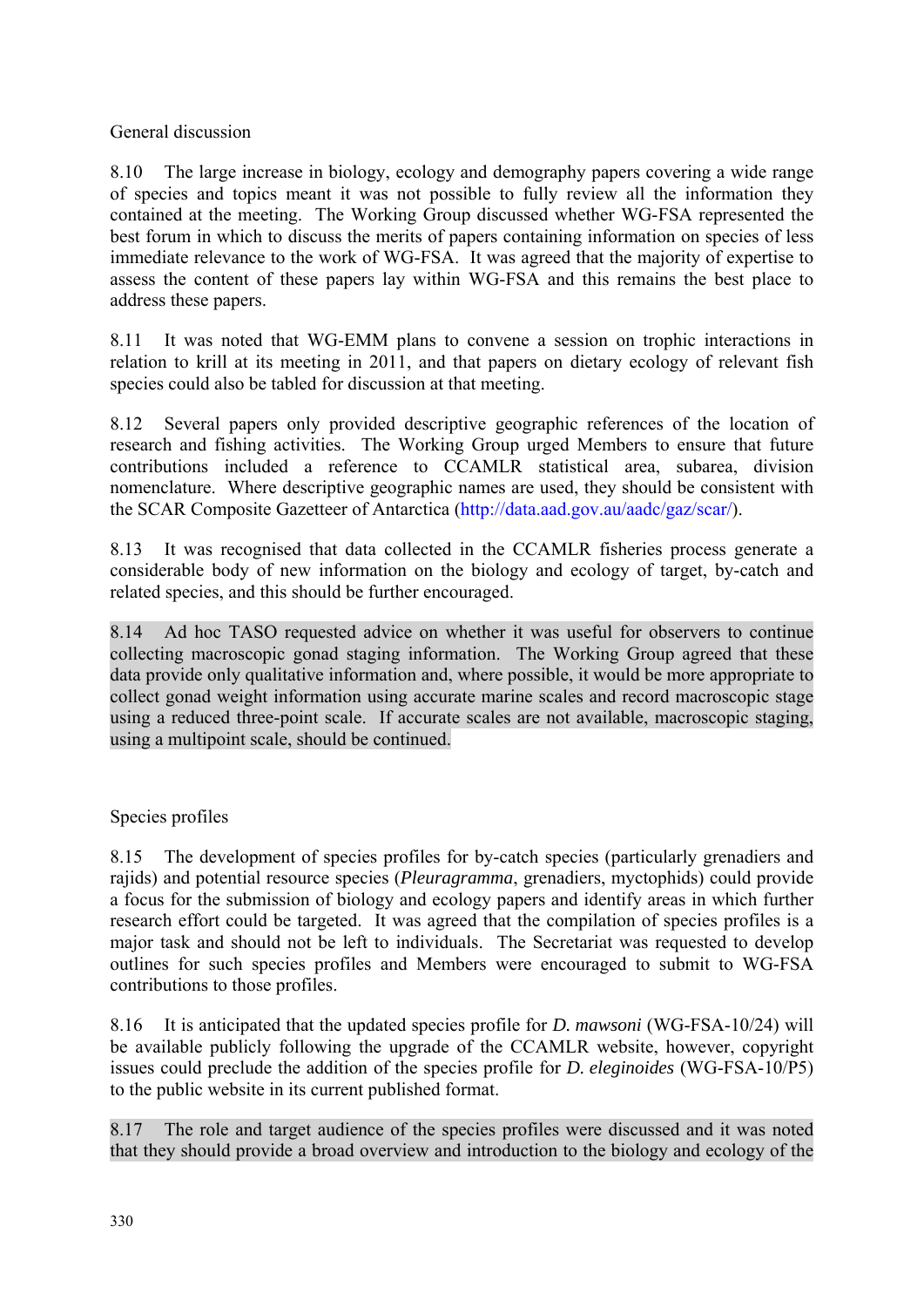species. In conjunction with the development of a web-based, publicly accessible, archive of abstracts of SC-CAMLR working group papers, they should provide a comprehensive resource to highlight the current state of knowledge of the target species.

# CCAMLR Otolith Network (CON)

8.18 Detailed otolith preparation manuals for the CQFE, USA (WG-FSA-10/15) and NIWA, New Zealand (WG-FSA-10/21) were provided.

8.19 The Working Group welcomed the provision of detailed and comprehensive otolith reading manuals (see paragraph 8.18) from two laboratories that are routinely involved in age determination of *Dissostichus* spp. otoliths. It was noted that there are major differences in otolith preparation and reading methods between laboratories which may restrict the ability to carry out easy inter-laboratory comparisons, although access to paired otoliths could enable comparisons between methods.

8.20 The requirement to validate age readings was re-emphasised and the use of calcium binding markers, such as OTC, on tagged specimens was highlighted as a method by which this could be improved.

8.21 The Working Group noted that the request for Members to submit a detailed inventory of otolith holdings (SC-CAMLR-XXVIII, Annex 5, paragraph 9.5) had been unsuccessful, and urged Members, in particular those operating in new and exploratory fisheries, to submit details of their otolith holdings to the Secretariat, including details of the intended processing of those otoliths.

8.22 The need to obtain reliable and validated age data from Members participating in new and exploratory fisheries was highlighted. The Working Group recalled that it is a requirement of research plans for new and exploratory fisheries to include details of fish ageing to be undertaken.

8.23 It was recognised that Members with no current otolith preparation or reading capacity could develop their own otolith preparation and reading protocols in association with an experienced otolith laboratory. However, it was suggested that for those Members, the use of a single central otolith reading facility to carry out all otolith preparation and age reading would eliminate variability in age data that could arise if many different facilities were used. The Working Group recommended that finances could be made available in the short term, possibly through the General Science Capacity Special Fund, to ensure that sufficient age data were available from new and exploratory fisheries in order to facilitate the development of assessments in these areas.

8.24 It was recommended that the Secretariat assist Members with the selection of appropriate samples for age determination to ensure that the composition of aged fish reflects the composition of the fished stock. It was recommended that Members without otolith reading facilities could store otoliths collected from new and exploratory fisheries at the CCAMLR Secretariat.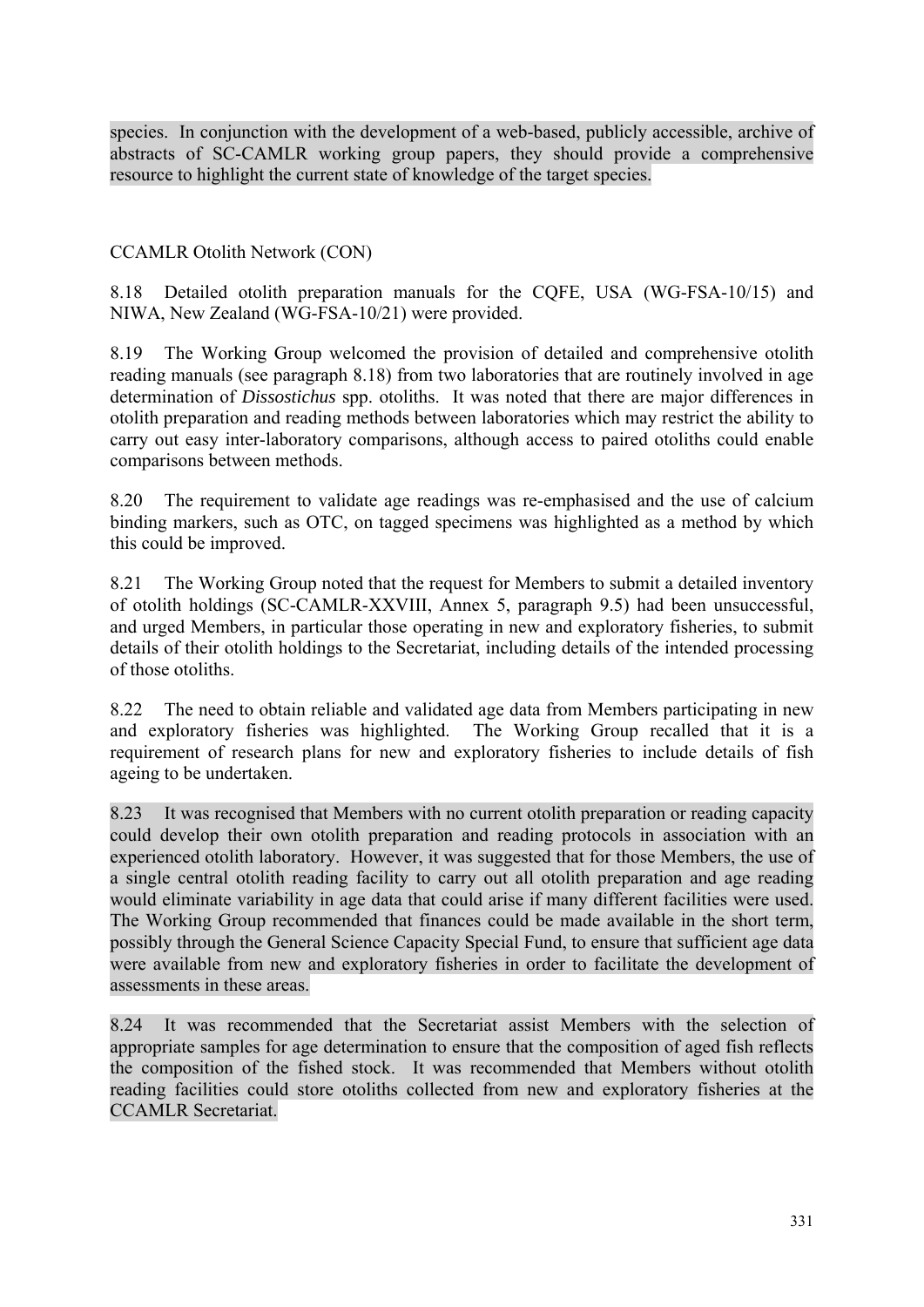# CONSIDERATION OF ECOSYSTEM MANAGEMENT

#### Bottom fishing activities and VMEs

9.1 The Working Group agreed that the sections in the template for the 'Report on Bottom Fisheries and Vulnerable Marine Ecosystems' formed the plan for consolidating its work this year. The Subgroup on VMEs had progressed the template for the report (Annex 6, paragraph 3.1). The Working Group agreed with WG-EMM (Annex 6, paragraph 3.58) that a document on the status of knowledge on the ecology of VMEs in the CAMLR Convention Area should be developed separately to the bottom fisheries report.

#### Glossary

9.2 In 2009, the Scientific Committee identified the need for a glossary of terms relevant to the consideration and management of VMEs in the CCAMLR area (SC-CAMLR-XXVIII, paragraph 4.251(iii)).

9.3 WG-FSA-10/28 proposed a VME glossary and a diagram illustrating the conceptual relationships between the various terms, consistent with terms agreed by WG-EMM in 2010 (Annex 6, paragraphs 3.2 and 3.3) and with previously agreed CCAMLR text, to facilitate clarity and ensure consistency in subsequent CCAMLR discourse regarding VMEs. In particular, to facilitate clarity regarding the quantitative assessment of impacts on VMEs, the paper disaggregated the agreed 'vulnerability' term to consider the physical susceptibility of a VME taxon to damage ('fragility') separate from other spatio–temporal and ecological factors affecting recovery ('resilience'). The paper also proposed a definition of 'risk' following the advice of WG-EMM (Annex 6, paragraph 3.5).

9.4 The Working Group recommended the following VME-related terms for the glossary. These include slight modifications to the terms already agreed by WG-EMM, for purposes of clarity and to avoid redundancy with the new agreed terms. The proposed changes do not alter the intent or conceptual meaning of the terms agreed by WG-EMM.

*Fragility* – The susceptibility of a taxon or habitat to impact (physical damage or mortality) arising from a particular interaction with a particular type of threat, e.g. bottom trawls or longlines. Fragility refers to an intrinsic physical property of the organism and the nature of the threat, without reference to the actual presence or intensity of the threat.

 Example: Tall, brittle organisms would be more fragile as a result of shearing forces exerted by lateral longline movement than low profile or flexible organisms.

- *Resilience* The ability of a species or habitat to recover from impact over time, incorporating longevity, productivity/growth rate, dispersal and colonisation, rarity, patch size and spatial distribution, and ecological succession.
- *Vulnerability* The susceptibility of a taxon or habitat to impact by a particular type of threat over time, without reference to the actual presence or intensity of the threat. Vulnerability incorporates fragility and resilience.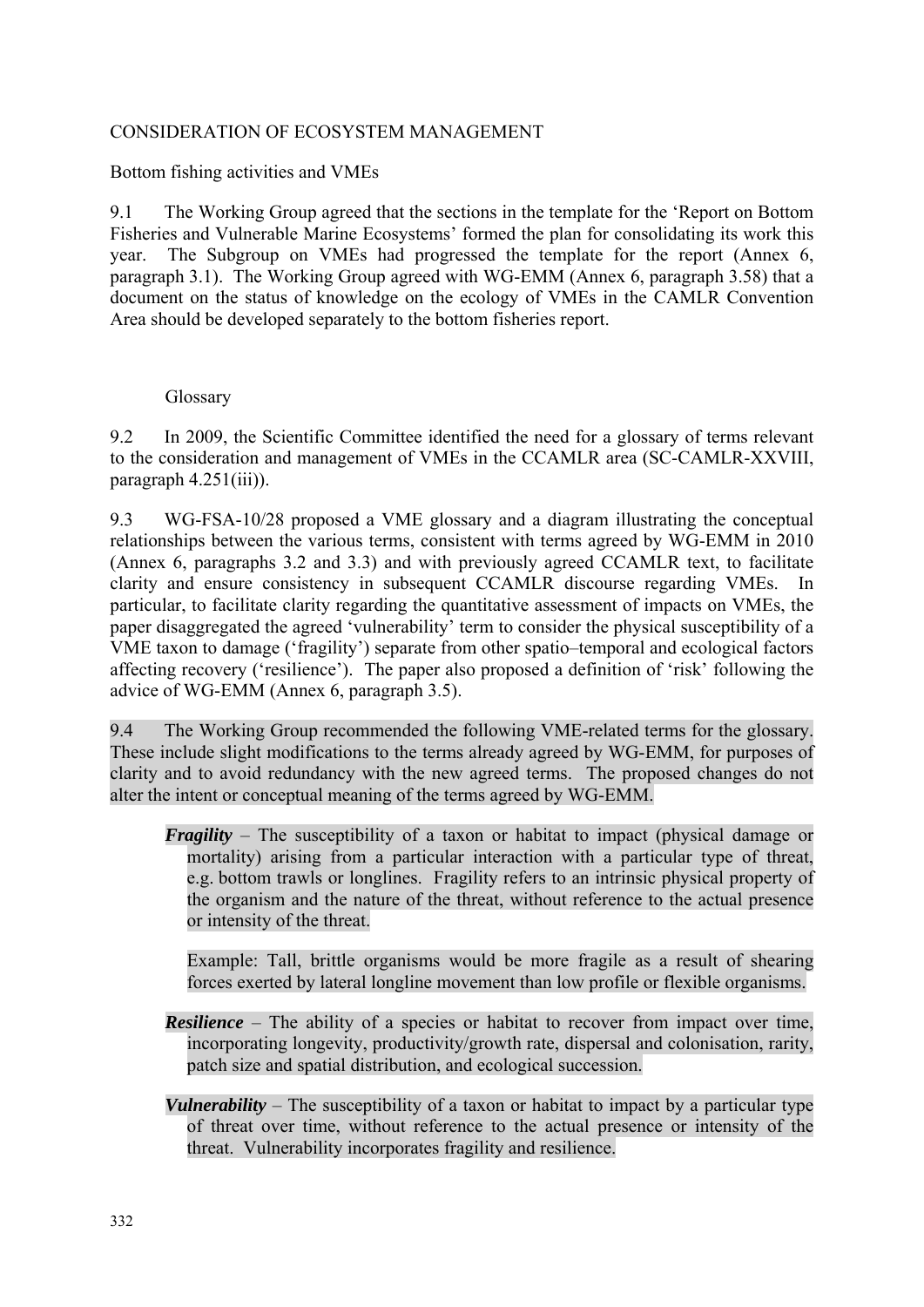Example: A species with high fragility but, as a population, also high resilience (i.e. rapid growth, reliable and abundant recruitment) would have lower vulnerability than a species with comparable fragility and slower growth, or with comparable fragility and infrequent or lagged recruitment.

- *Threat* An anthropogenic activity (e.g. bottom fishing) that may exert an impact on vulnerable organisms or habitats. The level of threat reflects factors extrinsic to the organism or habitat (e.g. intensity of fishing effort).
- *Instantaneous impact* Change in status to a particular taxon, habitat or other component of an ecosystem, arising from a threat over a period within which recovery is unlikely to occur. Conceptually, instantaneous impact is the product of fragility and threat.

*Cumulative impact* – The accumulated impact over time, including recovery.

- *Fishing footprint* The area of the seafloor within which fishing gear interacts with benthic organisms. Fishing footprint may be expressed per unit of fishing effort for a particular gear configuration (e.g. for longlines,  $km^2$  seabed contacted per km of longline deployed), or as a cumulative footprint when calculated and summed for all fishing gear deployments in a defined period and area. This areal measure does not incorporate the level of impact within the footprint.
- *Ecological consequence* The magnitude of ecological effects likely to arise from a particular level of cumulative impact. For example, impacts to VMEs may affect benthic-pelagic coupling, the availability of three-dimensional structural habitat for associated species, reproductive output of benthic organisms, succession in the benthic assemblage or the viability of the affected population. Ecological consequence is a function of the level of cumulative impact and the ecological attributes of the benthic ecosystem.
- $Risk$  The probability that an activity will have an unacceptable ecological consequence under a particular management strategy and in a specified timeframe, taking account of uncertainty. With specific reference to the management of bottom fishing impacts on VMEs, risk may be calculated as the probability that the ecological consequence associated with an impact will exceed the 'significant adverse ecological consequence' (SAEC) threshold as shown in Figure 3, consistent with the limits of acceptable impact expressed in the CAMLR Convention, Article II. Risk may be expressed with reference to activities to date, or in association with a future management strategy.

9.5 The Working Group agreed that the diagram in Figure 3 provides a useful illustration of the conceptual relationships between the terms, and recommended that the diagram should accompany the VME glossary.

9.6 The graph in the diagram illustrating the relationship between cumulative impact and ecological consequence is as recommended by WG-EMM (Annex 6, paragraphs 3.3 to 3.6 and Figure 5) and provides the conceptual link to the agreed definition of risk.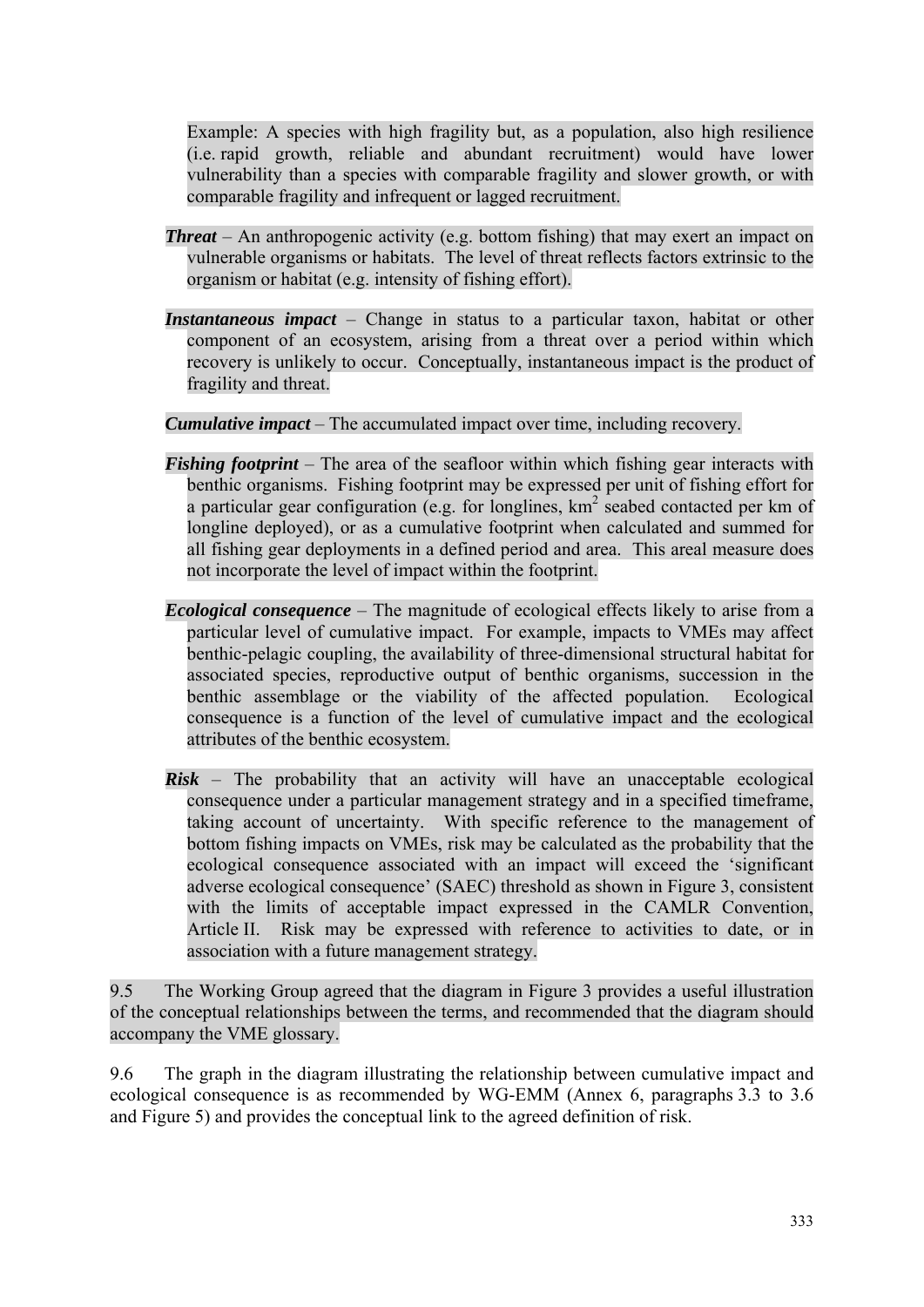9.7 The Working Group considered a definition of 'Vulnerable Marine Ecosystem'. It was agreed that it was important in the definition of VME to distinguish between a biological entity and a term used in the designation or management of those entities.

9.8 WG-FSA-10/28 proposed that the term VME refers to a biological entity, and that an alternate term, for example, 'registered VME' be used to denote particular areas that have been identified and, for example, added to the Registry of Vulnerable Areas (WG-EMM-10/7).

9.9 Some members felt that the definition of VME included in WG-FSA-10/28 was appropriate and broadly consistent with the intent of previous discussions within CCAMLR, and should be proposed as follows:

VME – A location on the seafloor where the benthic invertebrate community is of particular ecological importance, and vulnerable to impact by a threat (e.g. bottom fishing). Criteria contributing to ecological importance may include the provision of emergent biogenic habitats and/or anomalously high abundance, ecological significance, diversity, or rarity when assessed at an appropriate scale (see Annex 6, paragraphs 3.42 to 3.49). Criteria contributing to vulnerability include high fragility and/or low resilience, as defined above. A VME is a biological entity; it exists independent of whether or not it has been directly observed, and independent of the distribution of threats or fishery management boundaries.

9.10 Other members considered that the definition of a VME could naturally be constructed from the terms 'vulnerability' and 'threat' in the glossary (paragraph 9.4). They noted that WG-EMM had characterised a VME in this way, such that a VME could be identified by (i) anomalously high densities of VME taxa, (ii) rare or unique benthic communities, (iii) high diversity of VME taxa, (iv) benthic communities likely to be of particular importance for ecosystem function or species' life cycles, or (v) benthic communities with other characteristics likely to be vulnerable to bottom fisheries activities (Annex 6, paragraph 3.48). In particular, they noted that the ecological connectivity of patches will be an important determinant as to whether a benthic ecosystem may be vulnerable to bottom fishing activities. Thus, a definition could be:

VME – The spatial mosaic of ecologically connected benthic areas, including benthic and related fauna, in which taxa or habitats are vulnerable to a threat.

9.11 Those Members also noted that the use of the term 'registered VME' for small areas where evidence of a VME was found may be confusing because the VMEs where such evidence is found were likely to be larger than the current designations.

Historical bottom fishing effort

9.12 Maps summarising historical fishing effort convey different information than the actual footprint of fishing gear interactions with the seafloor. 'Fishing footprint' (paragraph 9.4) refers to the actual area over which bottom fishing gear makes contact with the ocean floor (e.g. reflecting lateral movement for longlines or door-to-door swept area for trawls), the determination of which is not scale-dependent. In contrast, maps depicting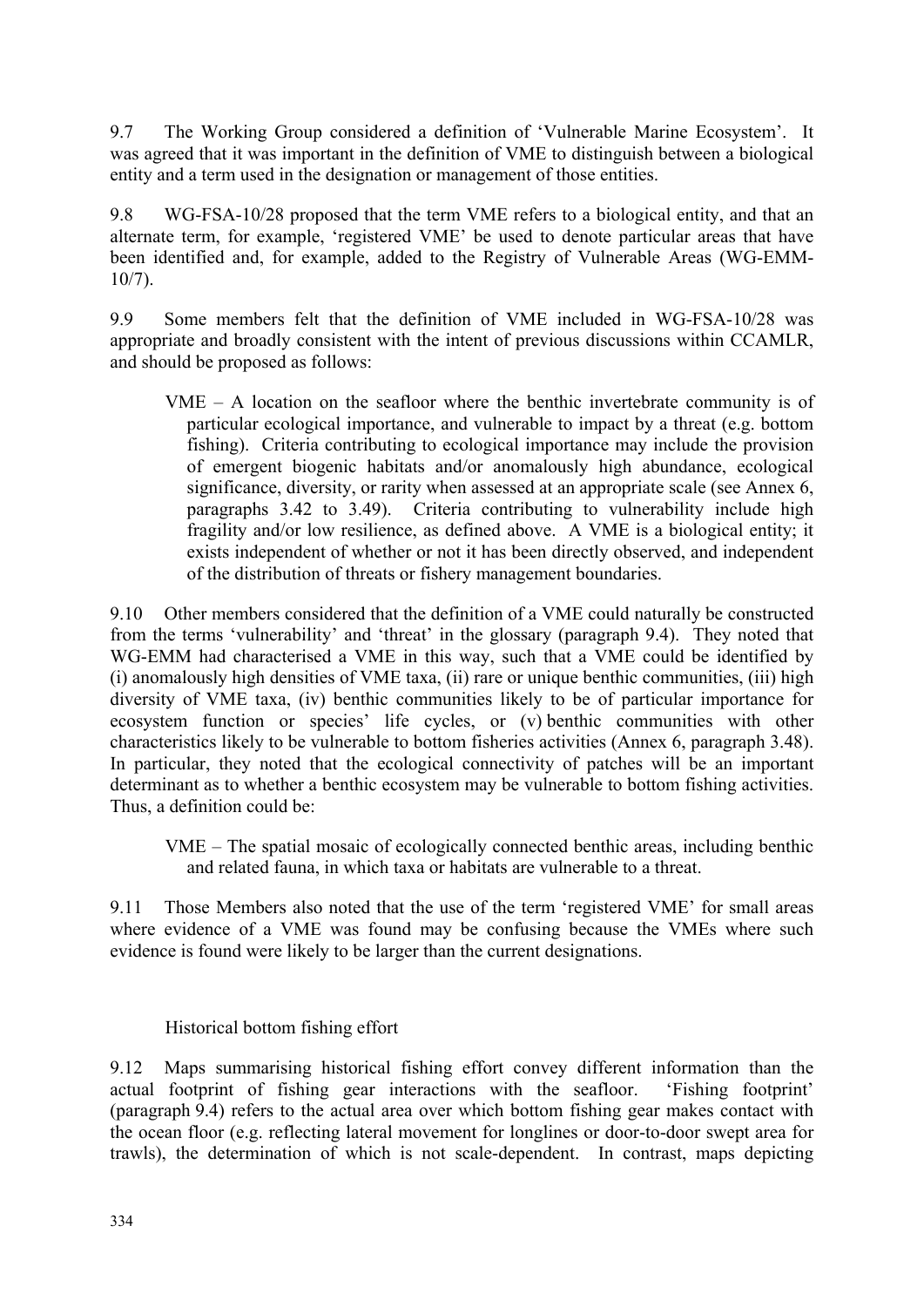fishing effort distributions (as in Appendix E, Figures 7 and 8) are inherently scale-dependent and should not be used in isolation to calculate or infer areal estimates of footprint. The Working Group suggested that such maps be referred to as 'fishing effort distributions'.

# VME impact assessment methods

9.13 WG-FSA-10/31 provided an update of the impact assessment framework described in WG-SAM-10/20 and Sharp et al. (2009) to estimate the cumulative footprint and potential impact on VME taxa of bottom longline fisheries in the CCAMLR area. This method was recommended by WG-SAM (Annex 4, paragraph 4.16) and WG-EMM (Annex 6, paragraph 3.20) as a framework for use by Members notifying their intention to participate in new and exploratory fisheries (paragraphs 9.15 to 9.21), as well as the means by which WG-FSA could generate cumulative impact assessments for all bottom fishing methods at the scale of subareas or divisions (paragraphs 9.22 to 9.26). This method is presented in detail in the Report on Bottom Fisheries and Vulnerable Marine Ecosystems (Appendix E).

9.14 The Working Group reviewed the appropriateness of the input parameters used in the autoline longline method assessment described in WG-SAM-10/20 for use in the cumulative assessment combined across all methods to characterise two different types of bottom contact by autoline longlines, i.e. the 'standard footprint' and the 'lateral movement footprint' (see WG-EMM-10/33). The Working Group discussed the relationship between lateral movement frequency  $f_1$  and depth and chose instead to apply  $f_1 = 0.5$  to all sets independent of depth. Other input parameter functions used in WG-FSA-10/31 were retained for use in the combined assessment (paragraphs 9.22 to 9.26).

# Review of preliminary impact assessments

9.15 Nine Members submitted notifications to participate in new and exploratory fisheries under CM 21-02 (CCAMLR-XXIX/20) and submitted preliminary benthic impact assessments as required under CM 22-06 (CCAMLR-XXIX/21). An additional notification from France was submitted but withdrawn and not considered further. Review of the benthic impact assessments followed the report card format endorsed by the Scientific Committee (SC-CAMLR-XXVIII, paragraph 4.244 and Annex 5, paragraphs 10.4 to 10.8 and Table 17).

9.16 Preliminary impact assessments submitted in 2010 were much more complete compared to those submitted in 2009, and most provided detailed information and diagrams of gear configuration, proposed effort and anticipated impacts, allowing a more meaningful review and estimation of cumulative proposed fishing footprint (Table 24).

9.17 Because of the variety of responses provided as part of each Member's assessment, direct comparisons were not appropriate for each item in the pro forma. However, each notification did address each topic requested and the data required were sufficient to generate a composite impact assessment. All submitted assessments concluded that the potential impacts in each area due to the individual notifications of bottom fishing activities were low or negligible. However, all the assessments are currently based on a number of assumptions that require significant additional information, and therefore these assessments should be viewed as preliminary.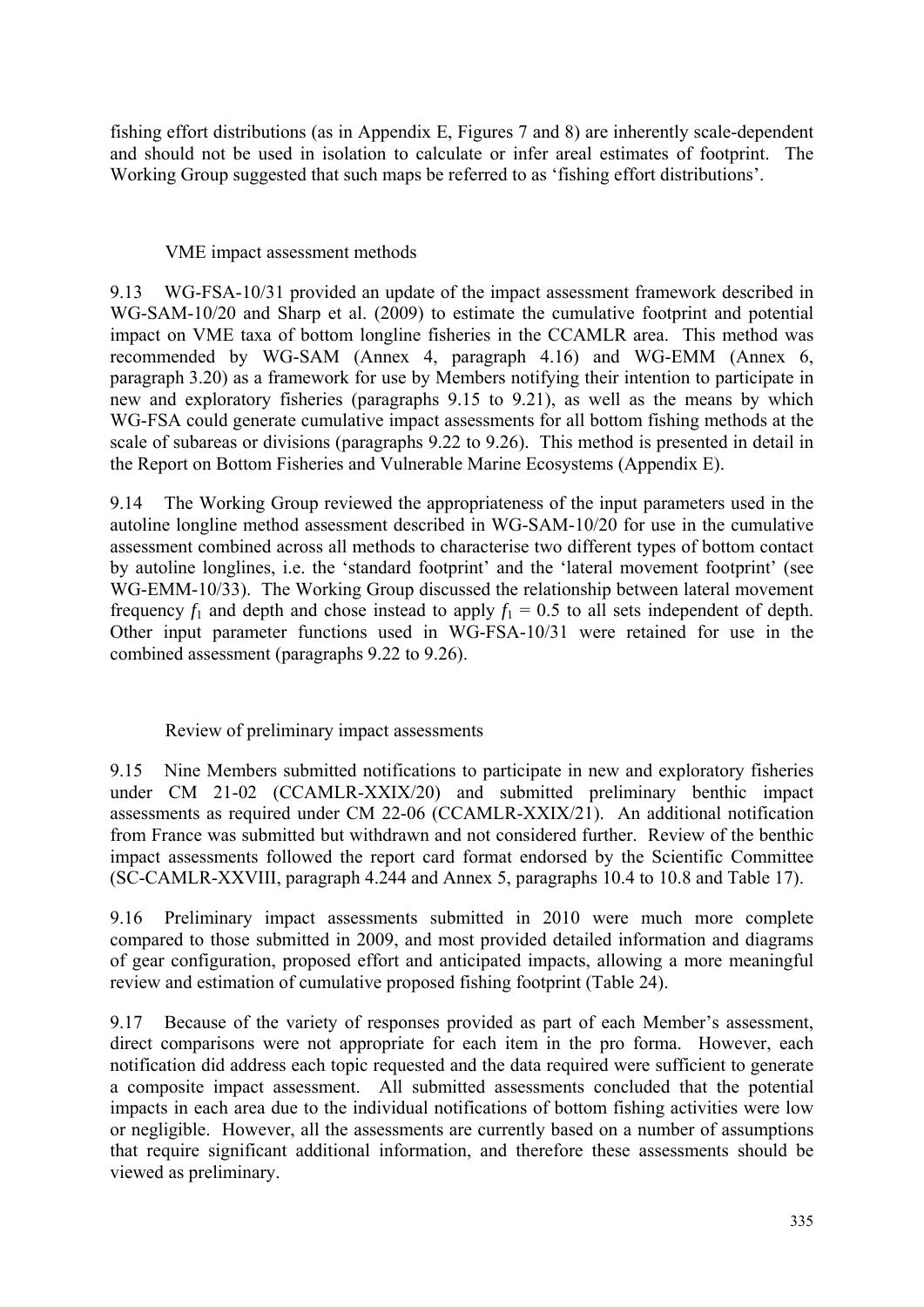9.18 The report card review format is structured around the information requested in CM 22-06, Annex A. Review of the information requested in Annex 22-06/A generated recommendations to edit the pro forma to create a more succinct and streamlined assessment method so that Members only need to provide minimal new and updated information in each notification. The revised pro forma (Appendix D) requests summary data and six categories of information necessary to characterise the potential impacts to VMEs within the fishing footprint. In brief, the information requested consists of:

- (i) an estimate of the total proposed effort in each subarea for notified fishing activities, in the standard units described in the 'gear configuration' section;
- (ii) a description of the fishing gear configuration (or a reference to an appropriate description document adopted by CCAMLR), including a definition of standard gear unit (e.g. metre of mainline);
- (iii) a characterisation of the known or expected interaction of the gear with seafloor;
- (iv) an estimate of the footprint index of the gear (WG-SAM-10/20) in standard units of km<sup>2</sup> of seabed area per km of line;
- (v) an estimate of the impact index for the gear type as described in WG-SAM-10/20;
- (vi) a description of any fishing impacts not considered in the descriptions in  $(ii)$ – $(v)$ and their frequency (e.g. trials of a new, non-assessed gear type or gear component that may have a different or additional impact on benthic communities).

9.19 Note that most of the information requested in the pro forma can be referenced to adopted documents describing the gear configuration, its behaviour in relation to the seafloor and the generation of footprint and impact indices. The Working Group encouraged Members to provide these documents for review and adoption as part of the development of CCAMLR's gear library. These documents may then be cited by any Member as the method used in assessing the potential impacts of notified fishing activities on VMEs within each subarea/division. Documents describing the configuration (WG-FSA-08/60), performance (CCAMLR-XXVII/19, Annex I), and an impact assessment framework for autoline longline gear (WG-SAM-10/20) endorsed by WG-SAM (Annex 4, paragraphs 4.12 to 4.19) have been made publicly available for use by Members preparing these preliminary assessments.

9.20 Details of fishing gear configurations, and how each configuration may interact with benthic habitats, are required for all operations but are a particularly high priority for trotlines, trotlines with cachaloteras, Spanish longlines, fish pots and crab pots.

9.21 The Working Group recommended that the revised Annex 22-06/A pro forma be adopted and will provide the information necessary to estimate the spatial footprint and potential impact for the notified fishing activities for the coming season for each notification as tabulated in WG-FSA-09, Table 18 (SC-CAMLR-XXVIII, Annex 5).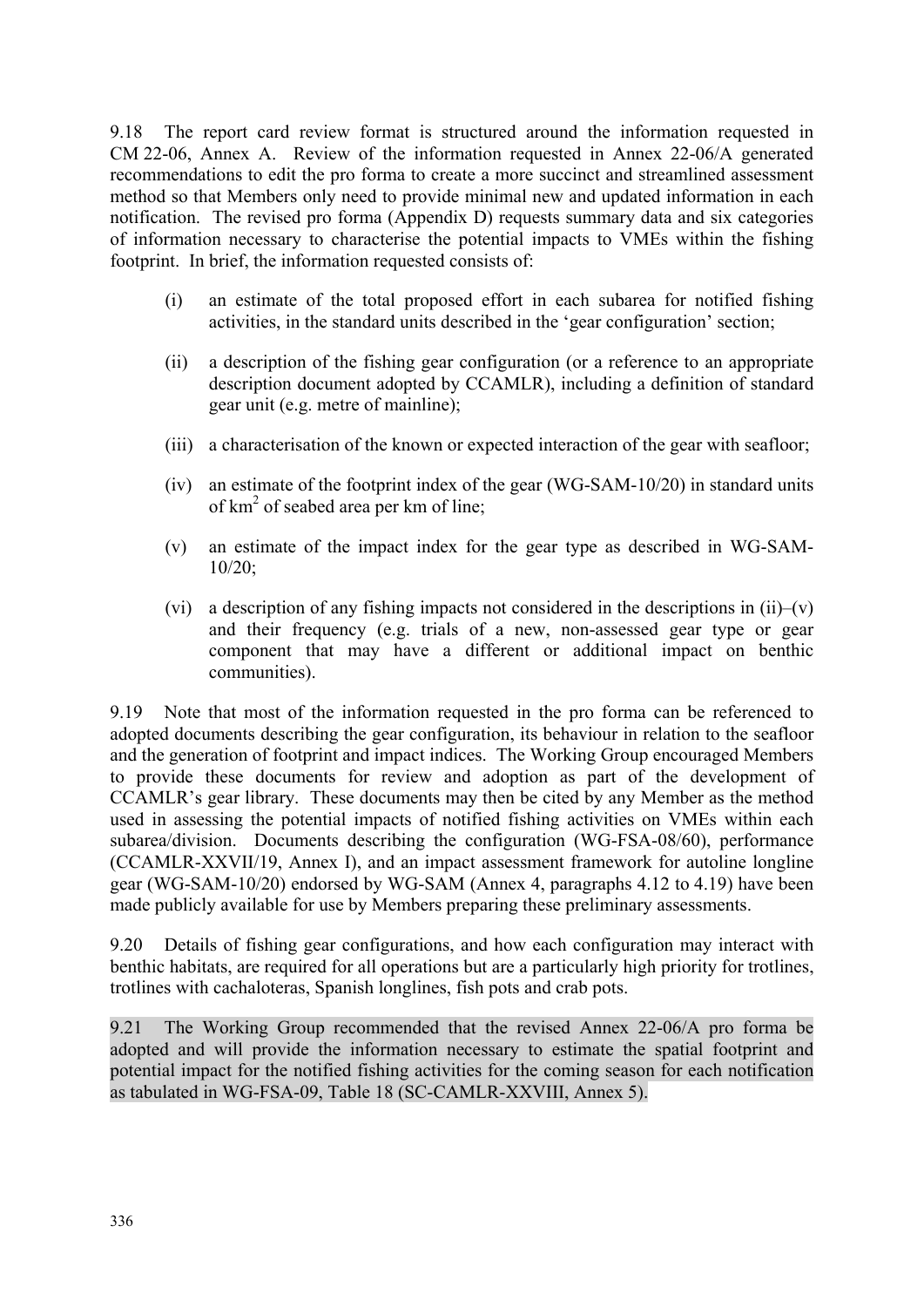#### Combined impact assessments

9.22 The Working Group sought to generate combined cumulative fine-scale bottom fishing impact assessments for all bottom fishing methods in all subareas and divisions included under CMs 22-06 and 22-07, following the framework described in WG-SAM-10/20 and Sharp et al. (2009). A full description of the combined impact assessment is included in Appendix E.

9.23 Assumptions and corresponding input parameters within the autoline longline impact assessment have been the subject of considerable discussion within SC-CAMLR working groups (Annex 4, paragraphs 4.12 to 4.19, Annex 6, paragraphs 3.10 to 3.22). However, similar method assessments for other bottom fishing methods – i.e. Spanish longlines, trotlines, pots and bottom trawls – have not been completed. In the absence of detailed method assessments for all bottom fishing methods, the Working Group agreed, for purposes of completing the combined impact assessment, to treat Spanish longlines and trotlines as having impacts identical to the autoline longline method. The validity of this assumption is unknown, but it is thought that the parameter estimates are conservative.

9.24 The Working Group did not consider parameter values to characterise footprint and impact estimates for pots or trawls. Consequently, the combined impact assessment was completed with reference to longlines only. The outputs are displayed as frequency distributions of pixels within each subarea or division experiencing different levels of estimated longline impact, at a scale recommended by WG-EMM (Annex 6, paragraph 3.11) and are included in Appendix E. The corresponding fine-scale impact estimates are presented in map form in SC-CAMLR-XXIX/BG/13. Impact estimate maps in Appendix E are included at a coarser scale. Similarly, fine-scale spatial effort density distributions and corresponding coarse-scale maps are displayed separately for pots and trawls, without corresponding estimates of impact.

9.25 The combined assessment outputs demonstrate that within the fished areas of each subarea or division, fishing effort is distributed unevenly, with most fished pixels experiencing impacts less than 0.4%, and with higher impacts concentrated in a few pixels. Applying the mean impact index estimate, 41 of 10 155 fished pixels in all the subareas included within CM 22-06 are estimated to have experienced greater than 3% longline impact for the most fragile VME taxa. The single-highest fine-scale pixel-specific longline impact estimate is 10.07%.

9.26 The Working Group recommended that Members be requested to complete method assessments for Spanish longlines, trotlines, pots and trawls comparable to the format of WG-SAM-10/20 so that comprehensive combined impact assessments can be completed. Method assessments for the Spanish line and trotline methods will likely require estimates of the same five input parameters used in the autoline assessment above (i.e. characterising both the standard set without lateral movement and also the lateral movement scenario) and potentially of parameters characterising other non-standard scenarios particular to these methods. A method assessment for trawls will likely require parameters characterising distinct footprints for those portions of the seafloor affected by different gear components, e.g. trawl doors, sweeps, ground gear and the trawl net.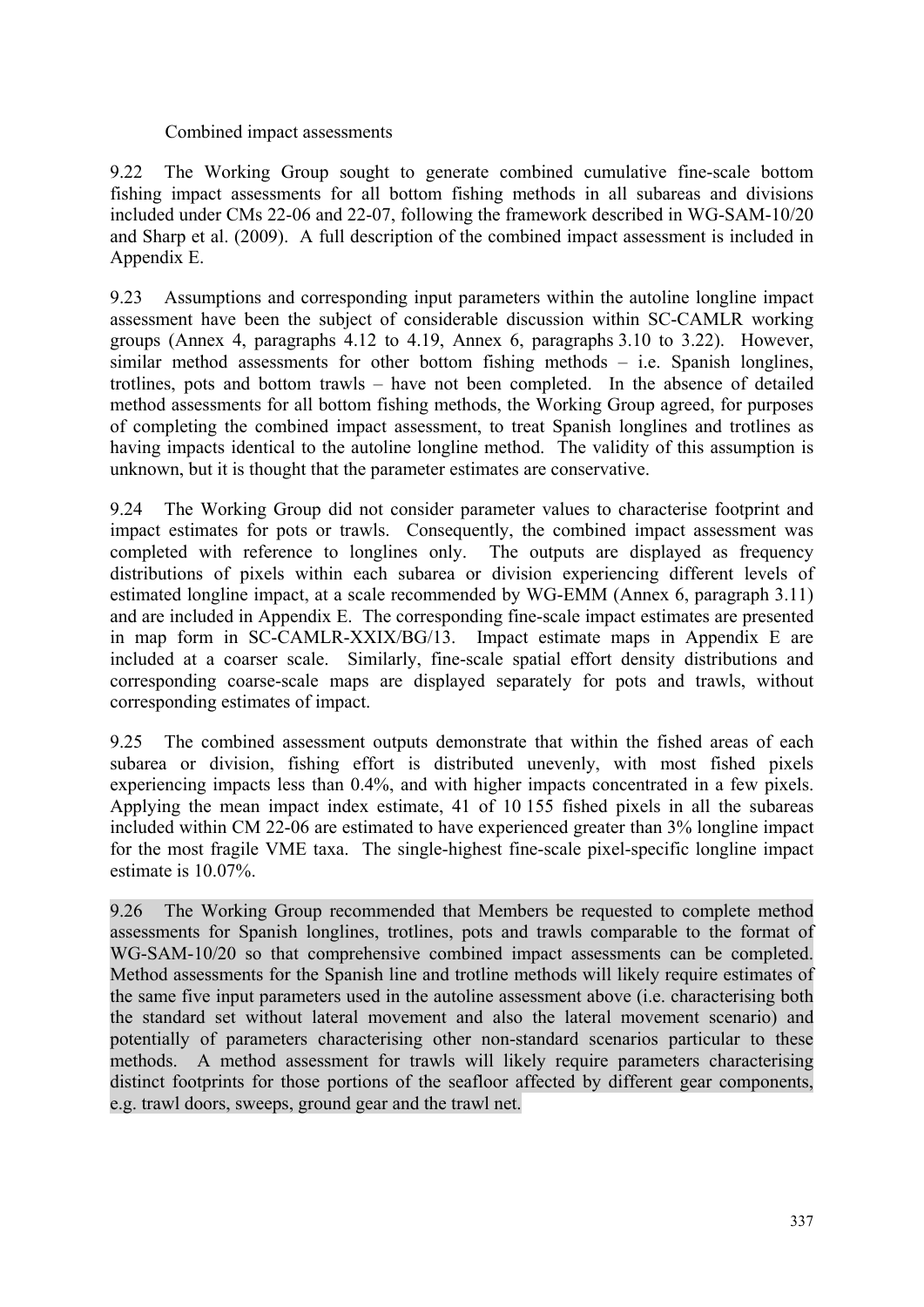Identification of VMEs using by-catch data

9.27 WG-EMM reviewed methods for identifying vulnerable habitats (Annex 6, paragraphs 3.23 to 3.41).

9.28 WG-FSA-10/30 provided further analysis since WG-EMM-10 of spatial patterns of benthic invertebrate habitats from fishery by-catch in the Ross Sea. Some taxa are relatively common as by-catch (e.g. Porifera, anemones, stylasterid hydrocorals) and the detectability of habitats containing these taxa with autoline longline gear is moderate to high (e.g. 70+%). The detectability of each taxon and any discernible relationship with density should be examined to the fullest extent possible in areas with sufficiently high fishing effort and also for non-autoline gear configurations, and ultimately should be confirmed with independent sampling to link actual densities on the seafloor with amounts of by-catch observed using different fishing methods.

Risk Areas and VME Registry

9.29 WG-EMM summarised recent encounters with potential VMEs notified according to CM 22-06, as well as Risk Areas arising from the implementation of CM 22-07 (Annex 6, paragraphs 3.42 to 3.49).

9.30 WG-FSA-10/7 described a proposed work plan by the Secretariat for the development of a VME registry to manage, store, process and summarise data notified under CMs 22-06 and 22-07 (SC-CAMLR-XXVIII, paragraph 4.251(xvi)). The registry would include a secure database for holding notification details and related data for generating web-based lists of VMEs notified under CM 22-06 and VME Risk Areas and fine-scale rectangles notified under CM 22-07, and for holding documents outlining CCAMLR's management advice and information related to VMEs and Risk Areas and a selection of maps of VMEs, Risk Areas and associated features. These data are intended to be posted on the public section of the CCAMLR website. The development of the web-based lists, document archive and basic maps are expected to be completed by early 2011. Further work would be required in subsequent years to further develop the maps as well as to maintain the registry and implement transition to future software and system requirements.

9.31 The Working Group endorsed this proposal and work plan.

Evaluation of management strategies

9.32 WG-FSA-10/29 further developed methods for evaluating the management of benthic impacts from longline fishing using spatially explicit production models, and includes model validation. A spatially explicit production model illustrated a range of scenarios for simulating the effect and management of benthic impacts from longline fishing effort. This paper updated previous work consistent with advice arising from WG-SAM (Annex 4, paragraphs 4.7 to 4.11) and WG-EMM (Annex 6, paragraphs 3.50 to 3.56) to present a set of simulations using a range of simple case studies to approximate biologically plausible scenarios and also extreme case studies to validate the underlying model and code. The results of the simulations in the paper suggest that management action in the form of areal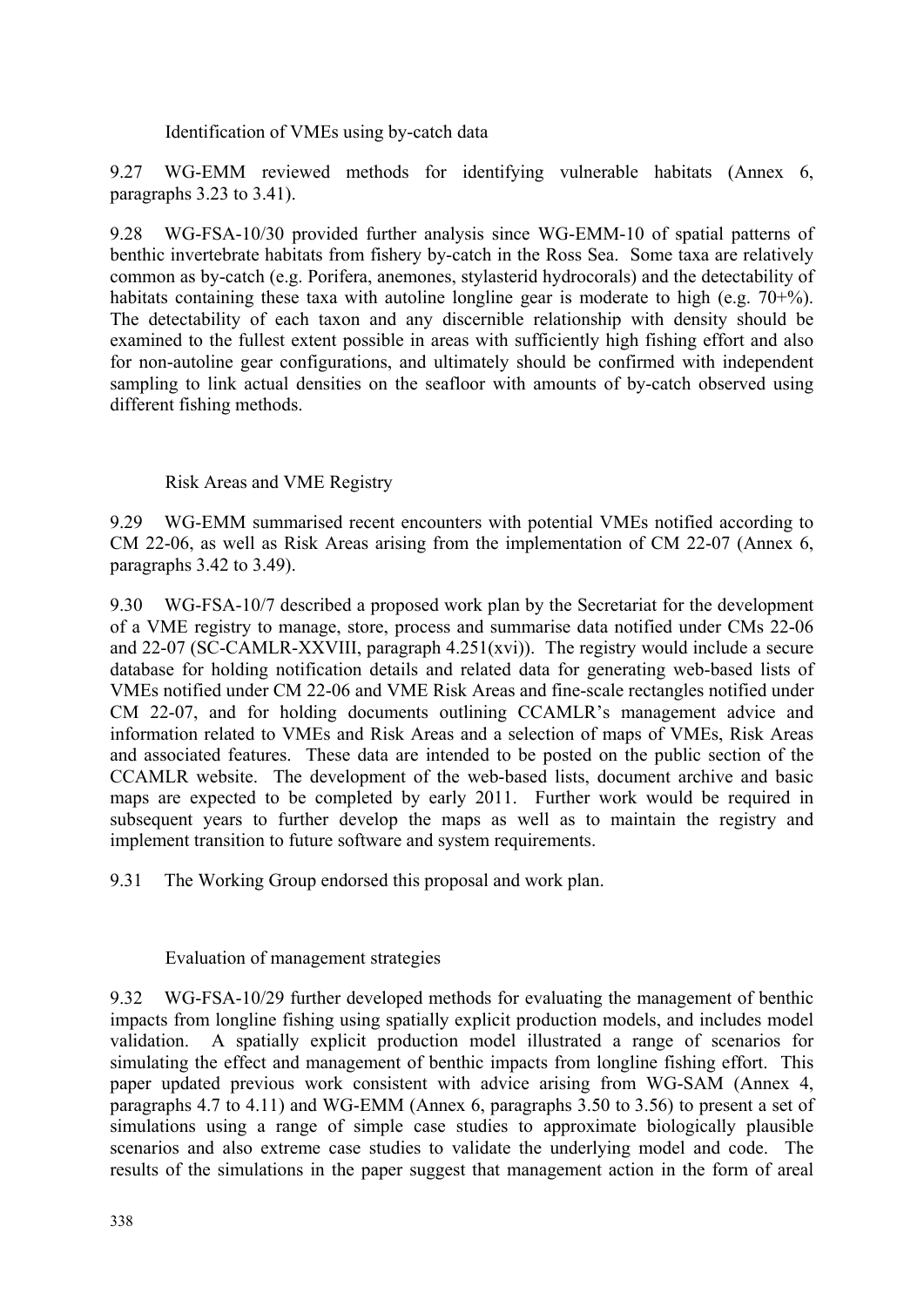closures in the Ross Sea are likely to result in an improved outcome relative to scenarios where there was no management action, but that the magnitude of simulated impacts under the biologically plausible modelled scenarios was generally very small. While additional simulations to address a wider range of plausible scenarios may be required, the authors recommended that research be focused, at least in the short term, to provide the observational or experimental data necessary to constrain important model parameters, to reduce uncertainty and provide more plausible scenarios.

9.33 The Working Group agreed that spatially explicit production models could provide a useful tool for the investigation of impacts of fishing effort on benthic organisms, noting that plausible parameterisation will need to account for the relevant attributes of benthic species and assemblages, including life-history characteristics and succession (Annex 6, paragraphs 3.53 and 3.55).

9.34 The Working Group agreed that the model used in WG-FSA-10/29 has demonstrated, with simple case studies, that it operates consistent with expectations under extreme scenarios. It noted that a number of production scenarios could be explored using this model and encouraged Members to develop plausible scenarios for testing in the future.

# Review of conservation measures

9.35 The Working Group agreed that the requirements for preliminary assessments in CM 22-06 could be improved and recommended that the draft annex be adopted for use next year (see paragraphs above and Appendix D).

Report on Bottom Fisheries and Vulnerable Marine Ecosystems

9.36 Following discussion at WG-EMM on the Report on Bottom Fisheries and Vulnerable Marine Ecosystems, the Working Group collated information into a report for review by the Scientific Committee (Appendix E).

#### Advice to the Scientific Committee

9.37 The Working Group noted the progress on the different elements of the work plan of the Scientific Committee on bottom fisheries (SC-CAMLR-XXVIII, paragraph 4.251):

(i) Definition of Risk Areas –

No further progress.

(ii) Review of existing Risk Areas, including the development of a review process –

WG-EMM has summarised data to consider in reviewing Risk Areas (Annex 6, paragraph 3.40).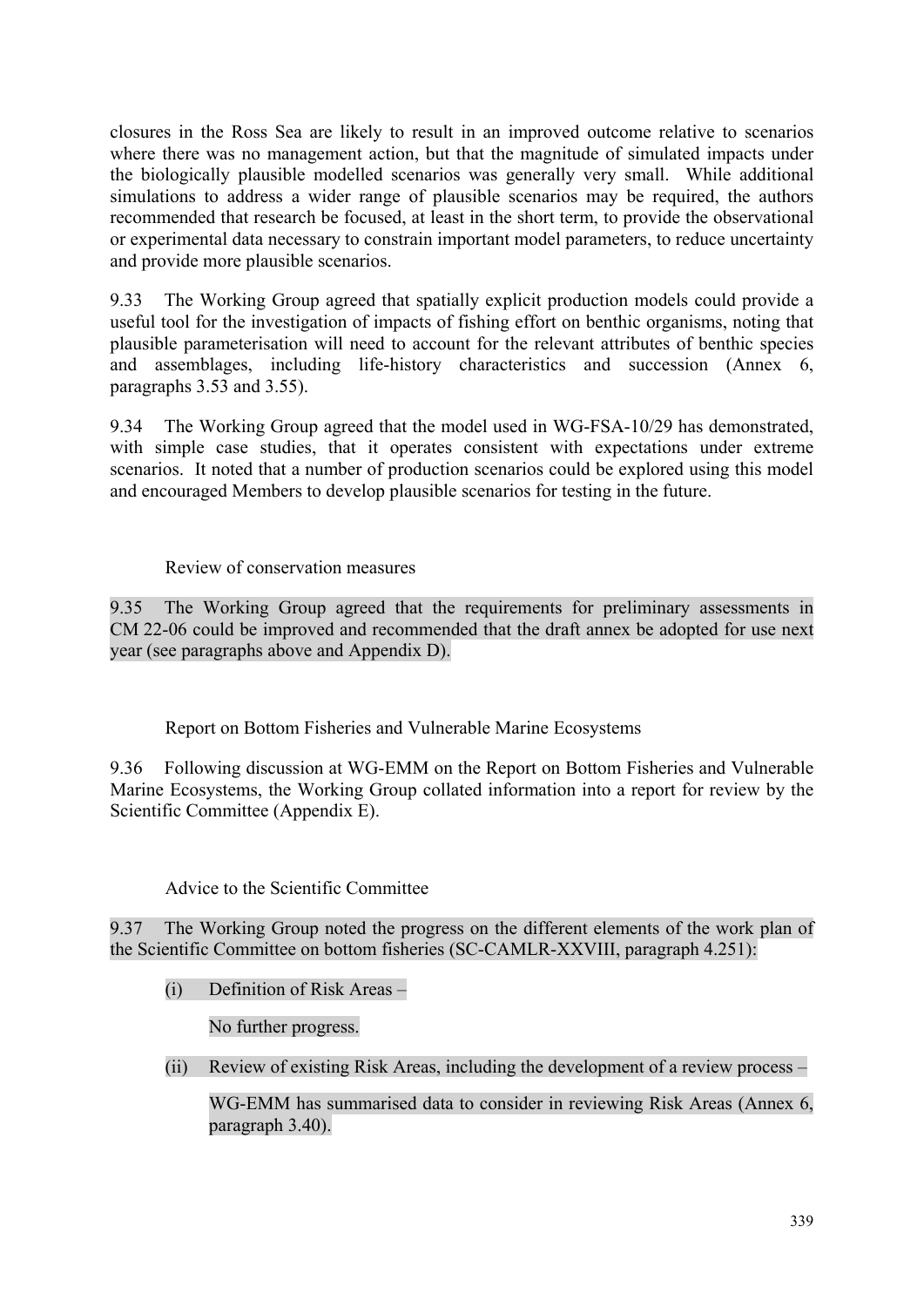(iii) Development of a glossary of terms, including quantitative definitions as appropriate, to improve understanding and communication on these issues  $SC-CAMLR-XXVIII$ , Annex 5, paragraphs 10.36 and 10.40) –

A glossary and accompanying diagram is included in Figure 3 and further discussed in paragraphs 9.2 to 9.11.

(iv) Further consideration of criteria to assist the Scientific Committee in defining areas as VMEs under CM 22-06 (SC-CAMLR-XXVIII, Annex 10, paragraph  $6.14$ ) –

WG-EMM has summarised characteristics that might be considered as evidence of VMEs (Annex 6, paragraph 3.48).

(v) Evaluation of the proportions of fishable areas that would comprise different benthic habitats and whether the frequency of observations of benthos in by-catch is consistent with the proportional coverage of these different habitats –

Some progress has been made on identifying habitat types using by-catch data (paragraph 9.28).

(vi) Development of alternate trigger levels for a range of VME taxa, including distinction between 'heavy' and 'light' taxa, along with options to enable taxonspecific weights to be collected (SC-CAMLR-XXVIII, Annex 5, paragraph  $10.44$ ) –

No further progress.

(vii) Consideration of whether the presence of high densities of rare taxonomic groups or unique community assemblages specific to the Southern Ocean will warrant additional attention, and perhaps an increased level of precaution (SC-CAMLR-XXVIII, Annex 4, paragraph 5.9) –

Some consideration has been given to this issue but no substantive progress has been made on methods of identifying locations of rare or unique assemblages (Appendix E, paragraphs 32 to 38).

(viii) Further consideration of fishing footprint and its possible impacts on VMEs, taking account of the differences in the interactions of different gears with the bottom (SC-CAMLR-XXVIII, Annex 5, paragraphs 10.20 to 10.22) –

An impact assessment procedure has been used to assess impacts of longline fishing (paragraphs 9.13 and 9.14). Submissions are needed on Spanish longlines, trotlines, trawl and pot methods (paragraphs 9.19 and 9.20).

(ix) Refinement of methods for creating cumulative fishery-scale footprint maps (SC-CAMLR-XXVIII, Annex 5, paragraphs 10.14 to 10.16), including resolving technical issues for their production, in order to update the calculations annually  $SC-CAMLR-XXVIII$ , Annex 5, paragraphs 10.16 and 10.17) –

Software is now available in the Secretariat (paragraph 9.12).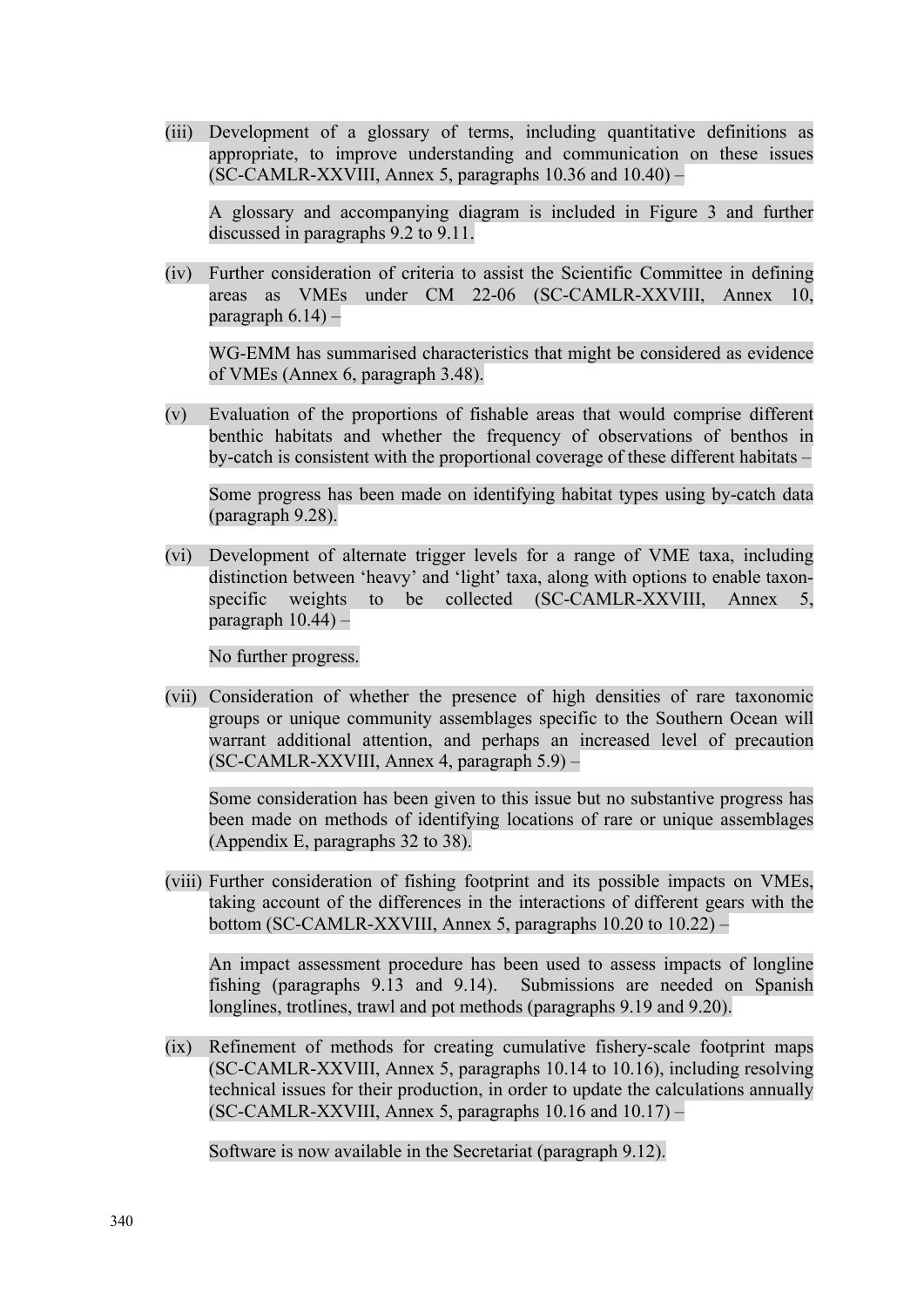(x) Development of plausible scenarios of the types and dynamics of VMEs and the spatial and temporal interactions of the fishery with VMEs (SC-CAMLR-XXVIII, Annex 5, paragraph 10.45) –

Consideration of plausible scenarios by WG-EMM (Annex 6, paragraphs 3.52 to 3.55). The Working Group recommended that a focus topic be held on this issue at WG-FSA in 2012 when experts in benthic ecology could be invited to attend.

(xi) Evaluation of management strategies within the conservation measures, along with other possible strategies for avoiding significant adverse impacts on VMEs –

Progress has been made on developing simulation tools to evaluate management strategies (see Report on Bottom Fisheries and Vulnerable Marine Ecosystems) (paragraphs 9.32 and 9.33; Annex 4, paragraphs 4.7 to 4.11).

(xii) Further development of risk assessment frameworks (SC-CAMLR-XXVIII, Annex 4, paragraph 5.11; Annex 6, paragraphs 4.9 and 4.16; Annex 10, paragraphs 4.1 to 4.5) and simulation approaches, such as 'Patch' (SC-CAMLR-XXVIII, Annex 4, paragraphs 5.11 to 5.14; Annex 5, paragraphs 10.46 to 10.48; Annex 6, paragraphs  $4.10$  to  $4.15$ ,  $4.17$  to  $4.19$ ; Annex 10, paragraphs  $4.6$ to 4.10) –

The Report on Bottom Fisheries and Vulnerable Marine Ecosystems presents the impact assessment framework currently being used to assess cumulative impacts, as well as describing the simulation methods that have been developed.

(xiii) Further assessment of benthic taxa against the seven criteria for assisting in evaluating their vulnerability (SC-CAMLR-XXVIII, Annex 10, paragraphs 3.1 to  $3.10$  and Table  $1$ ) –

No further progress has been made.

(xiv) Consideration of different methods for identifying locations of VMEs (SC-CAMLR-XXVIII, Annex 10, paragraphs 5.1 to 5.37 and 6.10 to 6.13) –

Methods to use by-catch data for locating habitat types have been developed (paragraph 9.28).

(xv) Consideration of how the footprint estimates for different gears might be used to assess whether proposed bottom fishing activities would contribute to having significant adverse impacts on VMEs (SC-CAMLR-XXVIII, Annex 5, paragraph  $10.13$ ) –

Work is yet to be undertaken to use the impact assessment methods on assessing the impacts of proposed bottom fishing activities in the future. The simulation methods might be used in this regard.

(xvi) Further development of the Secretariat's capability to manage, store, process and summarise data resulting from CMs 22-06 and 22-07 is necessary (SC-CAMLR-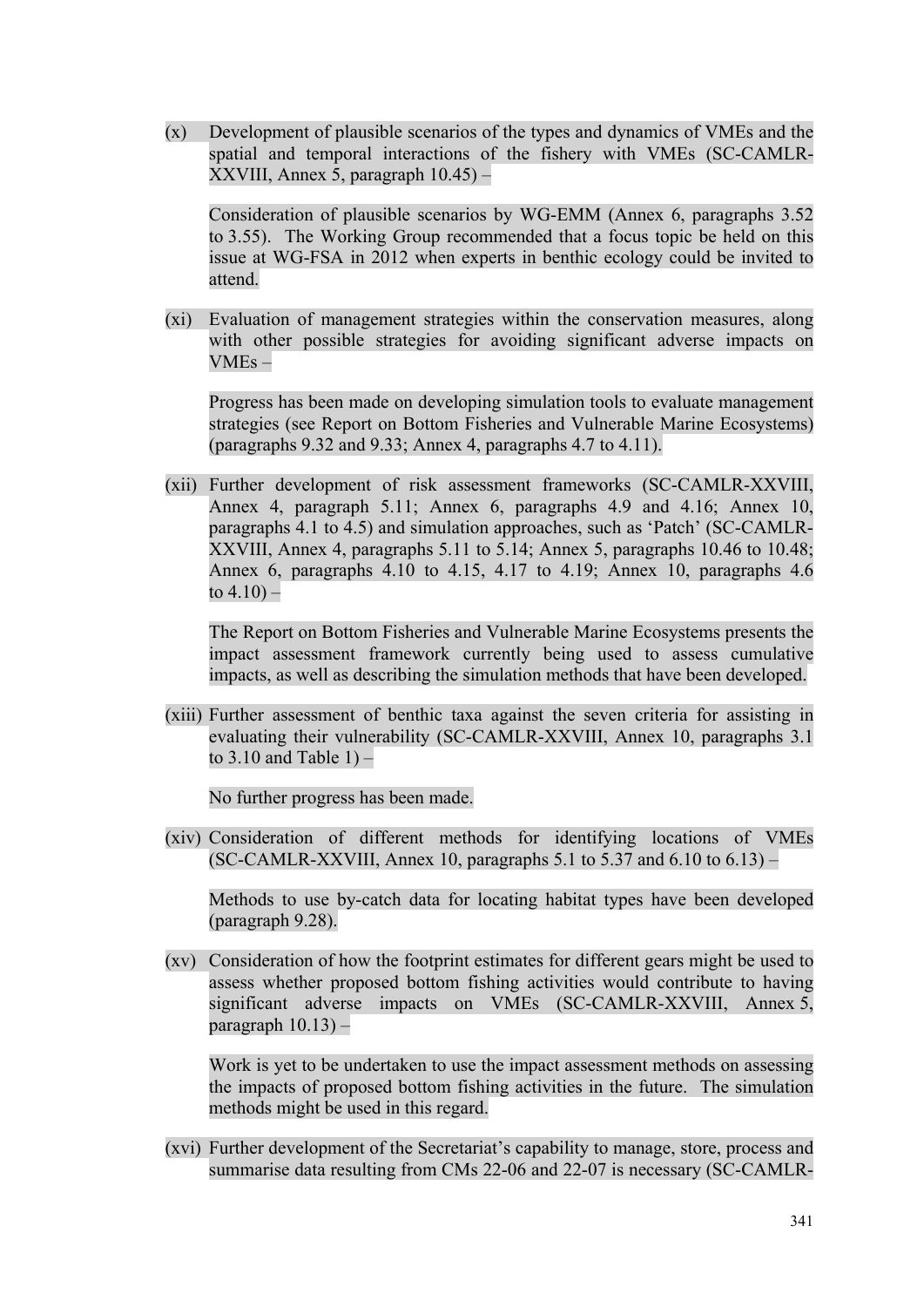XXVIII, Annex 5, paragraph 10.39), including the development of a work plan and budget, prioritising the capability to provide real-time data, and to provide data for use by the Scientific Committee and its working groups –

The Working Group endorsed the proposal of the Secretariat to further develop this capability (paragraphs 9.29 and 9.30).

(xvii) Further develop the procedural framework for managing bottom fisheries –

No further progress has been made on this. The current framework is contained in the Report on Bottom Fisheries and Vulnerable Marine Ecosystems (Appendix E, Figure 9; SC-CAMLR-XXVIII, Annex 5, paragraph 10.37).

#### Depredation

9.38 Depredation of toothfish hooked in longline fisheries has been witnessed for marine mammal species, including killer whales and sperm whales (e.g. WG-FSA-10/P6). The Working Group agreed that the regular collection of data indicative of depredation would be useful, and considered whether marine mammal sightings during gear hauling, and/or directly observed behaviours indicative of depredation events, could be routinely included in the C2 data reporting requirements for longline fisheries. Depredation reporting should record which species is observed, and should be a vessel responsibility rather than an observer responsibility. Options for validation of the resulting data, e.g. using fishery observers, should be considered.

#### Other interactions with WG-EMM

9.39 WG-FSA-10/15, 10/20, 10/22, 10/P3, 10/P4 and WG-SAM-10/21 have been considered separately under the Biology and Ecology agenda item. There was no further discussion under Item 9.3.

#### SCHEME OF INTERNATIONAL SCIENTIFIC OBSERVATION

10.1 In accordance with CCAMLR's Scheme of International Scientific Observation, scientific observers were deployed on all vessels in all finfish fisheries in the Convention Area. Information collected by scientific observers was summarised in WG-FSA-10/5 Rev. 2 and 10/8.

10.2 The Working Group urged technical coordinators to ensure that observers are aware of the need to accurately record all tag details and the full tag number (including any characters and addresses).

10.3 The Report of the Third Meeting of Ad Hoc TASO, held in Hobart, Australia, from 11 to 15 October 2010 (Annex 7), was presented by the Co-conveners. The Working Group welcomed the advances made by TASO towards developing a system of accreditation of observer programs.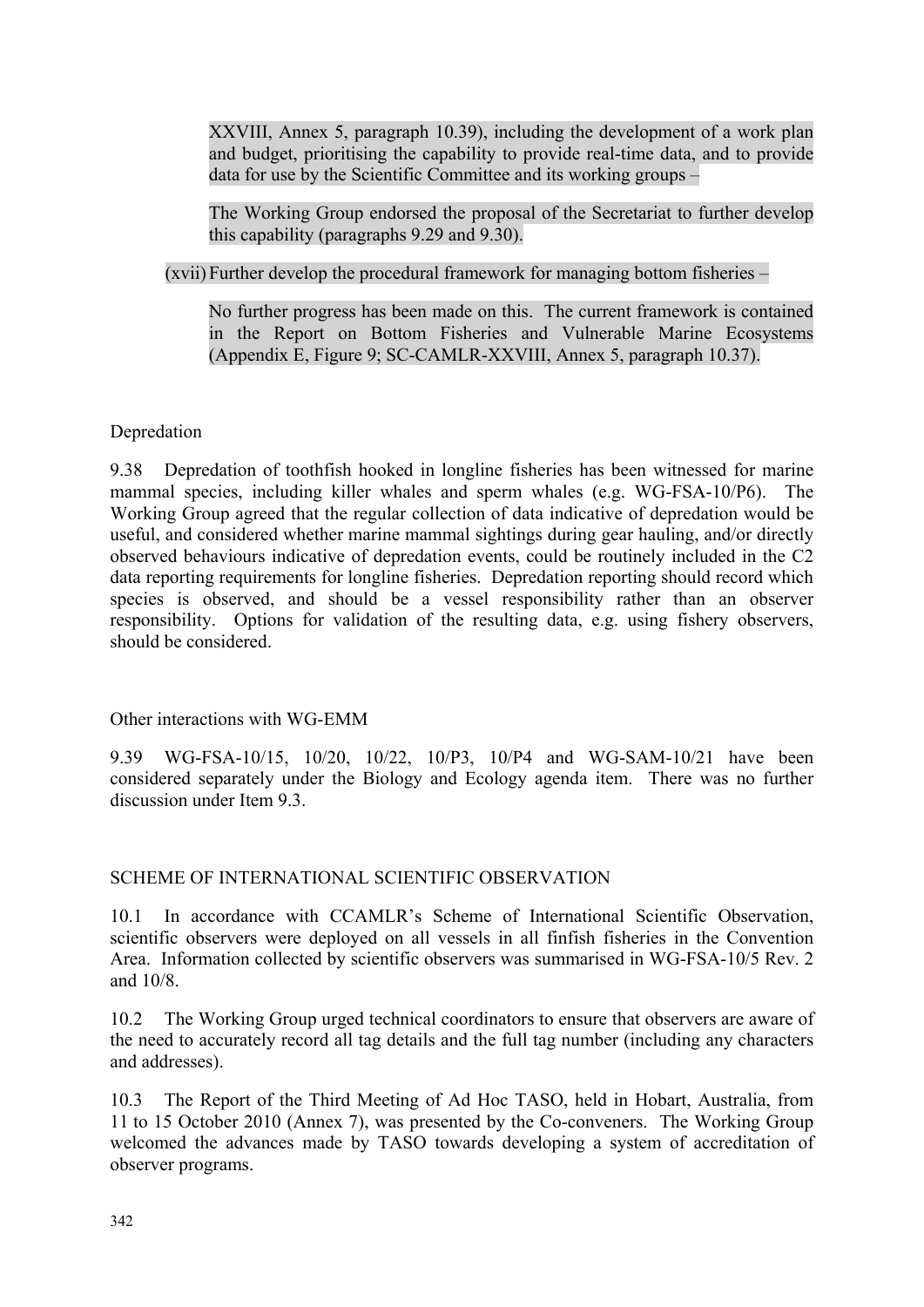10.4 Recognising that data collected by observers is an important source of information used by the Scientific Committee to assess the status of resources in the CCAMLR region, the Working Group:

- (i) thanked the observers and technical coordinators for the sterling work that they continue to undertake, and for the body of data that they have provided over the years;
- (ii) noted that accreditation of observer programs will contribute to improved data quality from observers;
- (iii) noted that information in the *Scientific Observers Manual* to enable observers and crew to distinguish between *D. eleginoides* and *D. mawsoni* has been substantially improved in accordance with a recommendation made in 2009 (SC-CAMLR-XXVIII, Annex 5), and recommended that a list of the SSRUs where both toothfish species have been recorded be provided in the manual so that observers are sufficiently briefed as to which species are likely to be encountered;
- (iv) considered the template for outlining sampling requirements for the Ross Sea (WG-FSA-10/32, Table 3) and recommended investigation into summarising sampling requirements for other areas;
- (v) recommended that the following have the potential to contribute to continued improvement in the quality of observer data collected as part of the CCAMLR Scheme of International Scientific Observation –
	- (a) enhanced 'within-trip' error checking and feedback to observers from technical coordinators;
	- (b) providing the option for database entry of data by observers to allow enhanced data entry checking (e.g. logical and range checking);
	- (c) feedback to observers based on review of data performance metrics, including, inter alia, review of species identification, measurement, sex and maturity-stage determination and tagging.

10.5 It appears that a lack of clarity in the instructions for observers in new and exploratory fisheries exists because of contradictory instructions on sampling requirements in the observer logbook and CM 41-01, Annex B. Furthermore, the recommendation for sampling fish at a rate based on the number of hooks, rather than a fixed number per set, that was agreed by the Working Group in 2008 (SC-CAMLR-XXVII, Annex 5, paragraphs 11.4(ii)(c) and (e)) was incorporated into the observer logbook instructions but not into a revision of CM 41-01, Annex B.

10.6 The Working Group requested advice from the Scientific Committee and Commission on a process to clarify the sampling requirements for target and by-catch species as currently specified in conservation measures, the *Scientific Observers Manual* and the observer logbooks. The Working Group noted that the format described in Table 16 provided a possible means to facilitate this process.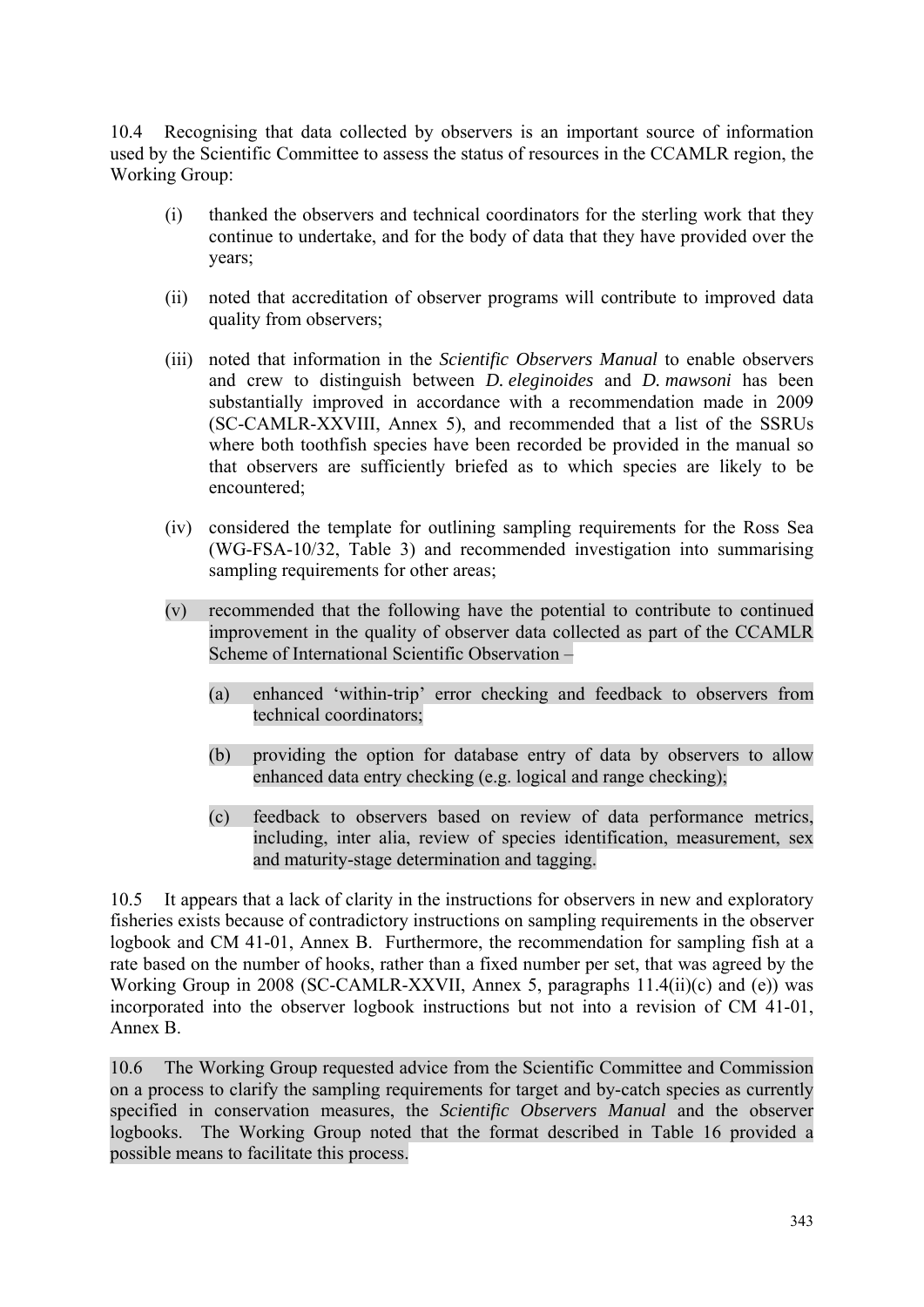10.7 It was recommended that technical coordinators consider training material, such as for maturity staging and species identification, that the Secretariat could distribute, including on the CCAMLR website, for use by coordinators in other areas. This should be limited to goodquality material with a high degree of transferability.

# FUTURE WORK

Organisation of intersessional activities of subgroups

11.1 The Working Group thanked all subgroups for their contributions and encouraged each one to continue its work in the forthcoming intersessional period, focusing, where possible, on key issues identified below. Membership to the subgroups was open to all participants, and new participants are encouraged to contact the Secretariat for further information on the subgroups (see paragraph 2.5 for a list of subgroups and coordinators).

11.2 The Working Group agreed to establish a new subgroup to facilitate the development of assessments in data-poor fisheries, coordinated by Dr Taki.

11.3 The Subgroup on Biology and Ecology was tasked with the ongoing development and updating species profiles (paragraph 8.15).

11.4 Dr Jones agreed to contact subgroup coordinators two weeks prior to the next meeting of WG-FSA in order to review subgroup work plans for that meeting (including draft agendas) in light of the Working Group's priorities, meeting agenda and submitted papers. Subgroup coordinators were encouraged to submit a prioritised list of data requests and analyses to the Secretariat at that time, in order to facilitate the subgroups' preparatory work during the meeting.

11.5 The Working Group noted that it had covered a large in-depth range of topics during its meeting. It requested that the Scientific Committee review the Working Group's agenda, and advise on options and priorities for work at future meetings. Some aspects of WG-FSA's work (e.g. assessments) are conducted on a two-year cycle, and it may be feasible for the Working Group to consider other aspects of its work, such as by-catch or VME, on a two-year cycle.

11.6 The Working Group noted that holding its meeting concurrently with TASO in 2010 had provided opportunities for the exchange of expertise between these two groups. However, the concurrent meetings had also limited some of WG-FSA's activities during the first week of the meeting due to some WG-FSA participants attending the TASO meeting. This had impacted on the Working Group's workflow during the meeting.

Intersessional meetings

11.7 During the course of its meeting, the Working Group identified a number of matters which it referred to WG-IMAF and WG-SAM: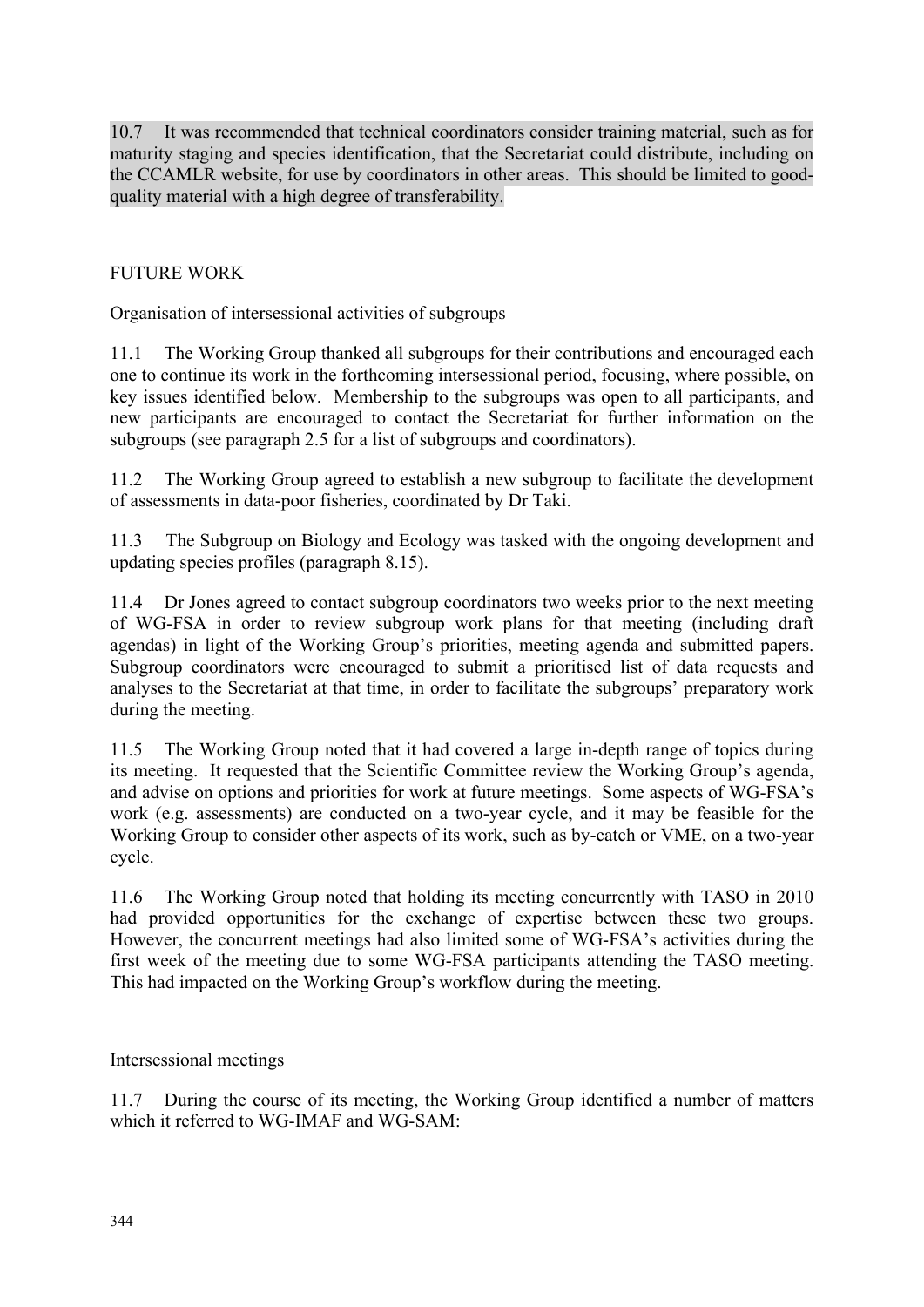#### WG-IMAF –

• consideration of the findings reported in WG-FSA-10/P1 (paragraph 3.9).

WG-SAM –

- development of the work plan for implementing research proposals for datapoor fisheries (paragraph 5.97);
- data collection and assessment methods for assessing *Macrourus* spp. (paragraph 6.37).

Notification of scientific research activities

11.8 Five notifications have been received in accordance with CM 24-01 for scientific research activities in 2010/11 (WG-FSA-10/9):

(i) Scientific research notifications  $(CM 24-01$ , paragraph 2) –

Germany: Subareas 48.1, 88.3 (November 2010–February 2011), krill research Subareas 48.1–48.3, 48.6 (February–April 2011), multi-disciplinary research.

(ii) Research fishing notifications (CM 24-01, paragraph 3) –

| Japan:  | Divisions 58.4.4a and 58.4.4b (April–June 2011), toothfish  |
|---------|-------------------------------------------------------------|
|         | Republic of Korea: Subarea 88.3 (March–May 2011), toothfish |
| Russia: | Subareas 88.2 and 88.3 (January–March 2011), toothfish.     |

11.9 The notifications involving research fishing were considered under Item 5.

11.10 The Working Group also noted that the UK and Australia will be conducting research surveys in 2011 in Subarea 48.3 and Division 58.5.2 respectively. Notifications for these surveys would be submitted in due course.

General matters

11.11 The Working Group identified the following general items of future work:

- (i) Assessments
	- assessment of *Dissostichus* spp. in Subarea 48.4 (paragraphs 3.22, 4.5 and 4.6)
	- assessment of *C. gunnari* in Subarea 48.3 (paragraphs 4.9 to 4.11)
	- assessment of *C. gunnari* in Division 58.5.2 (paragraph 4.13)
	- assessment of *D. eleginoides* in Division 58.5.1 (paragraphs 4.16, 4.17 and 5.142)
	- assessment of *D. eleginoides* in Division 58.5.2 (paragraph 5.147)
	- characterisation of the fishery for *Paralomis* spp. in Subarea 48.3 (paragraph 5.182)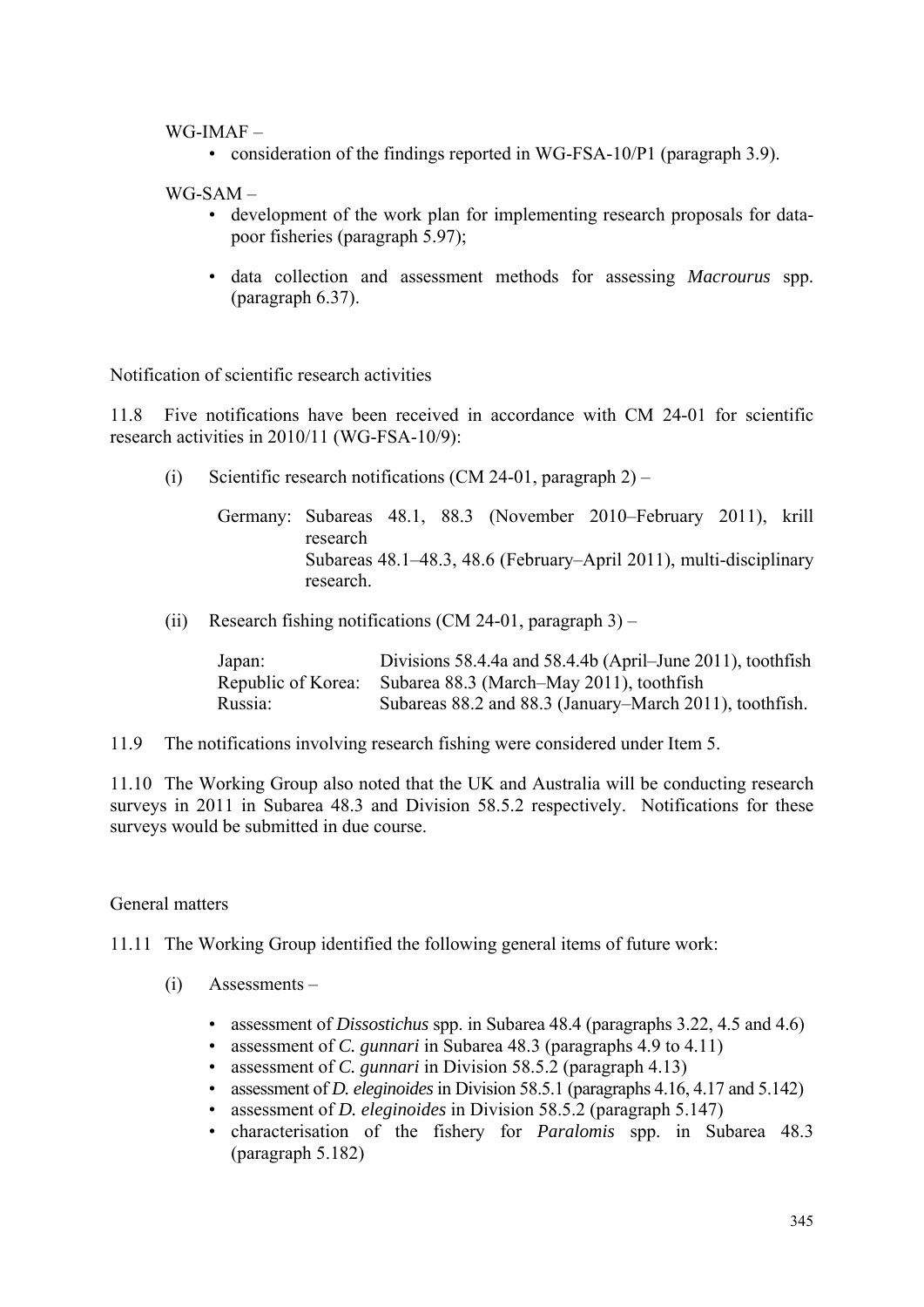- review of data collected in research hauls from exploratory fisheries in Subareas 48.6 and 58.4 (paragraphs 5.27 and 5.28)
- assessment of *Dissostichus* spp. in Division 58.4.3b (paragraph 5.71)
- validation of age readings (paragraph 8.20)
- submission of detailed inventory of otolith data holdings (paragraph 8.21)
- collection of validated age data (paragraph 8.22)
- selection of appropriate samples for age determination (paragraph 8.24)
- review of tag-specific parameters used in assessments (paragraph 3.32)
- summary of data collection requirements in exploratory fisheries (paragraph 5.34)
- research fishing in Division 58.4.4 (paragraph 5.118).
- (ii) IUU fishing
	- development of IUU catch estimates (paragraphs 3.11, 3.14 and 7.4).
- (iii) By-catch
	- future work program for skates (paragraphs 6.26 and 6.28)
	- analysis of data on macrourids in exploratory fisheries (paragraphs 6.35 and 6.36)
	- by-catch data inconsistencies (paragraph 6.12).
- $(iv)$  VMEs
	- development of method assessments for fishing gear (paragraph 9.26)
	- development of the VME registry (paragraphs 9.30 and 9.31)
	- development of plausible scenarios for testing spatially explicit production models (paragraph 9.33).
- (v) Scientific observers
	- recording of tag details and numbers (paragraph 10.2)
	- training material for scientific observers (paragraph 10.7)
	- continued improvements in the quality of observer data (paragraph  $10.4(v)$ ).
- (vi) Other
	- development of species profiles (paragraph 8.15)
	- include a reference to CCAMLR statistical areas in geographic references provided in working group papers (paragraph 8.12)
	- translation of information about tagging programs (paragraph 3.31)
	- progressing scientific issues identified by the PRP (paragraphs 5.187 to 5.194)
	- consider a revision of statistical boundaries in the Ross Sea (paragraph 3.17).

11.12 Updates made to the Fishery Reports during the meeting had not been identified in track-change at the time of adoption, and the Working Group requested that the Secretariat highlight the substantive updates in the version of the reports which would be circulated during CCAMLR-XXIX. If inconsistencies were subsequently found between the information in the fishery reports and that reported in the report of the meeting, the Working Group agreed that the information in the report of the meeting would have primacy, and the relevant Fishery Report would be amended accordingly.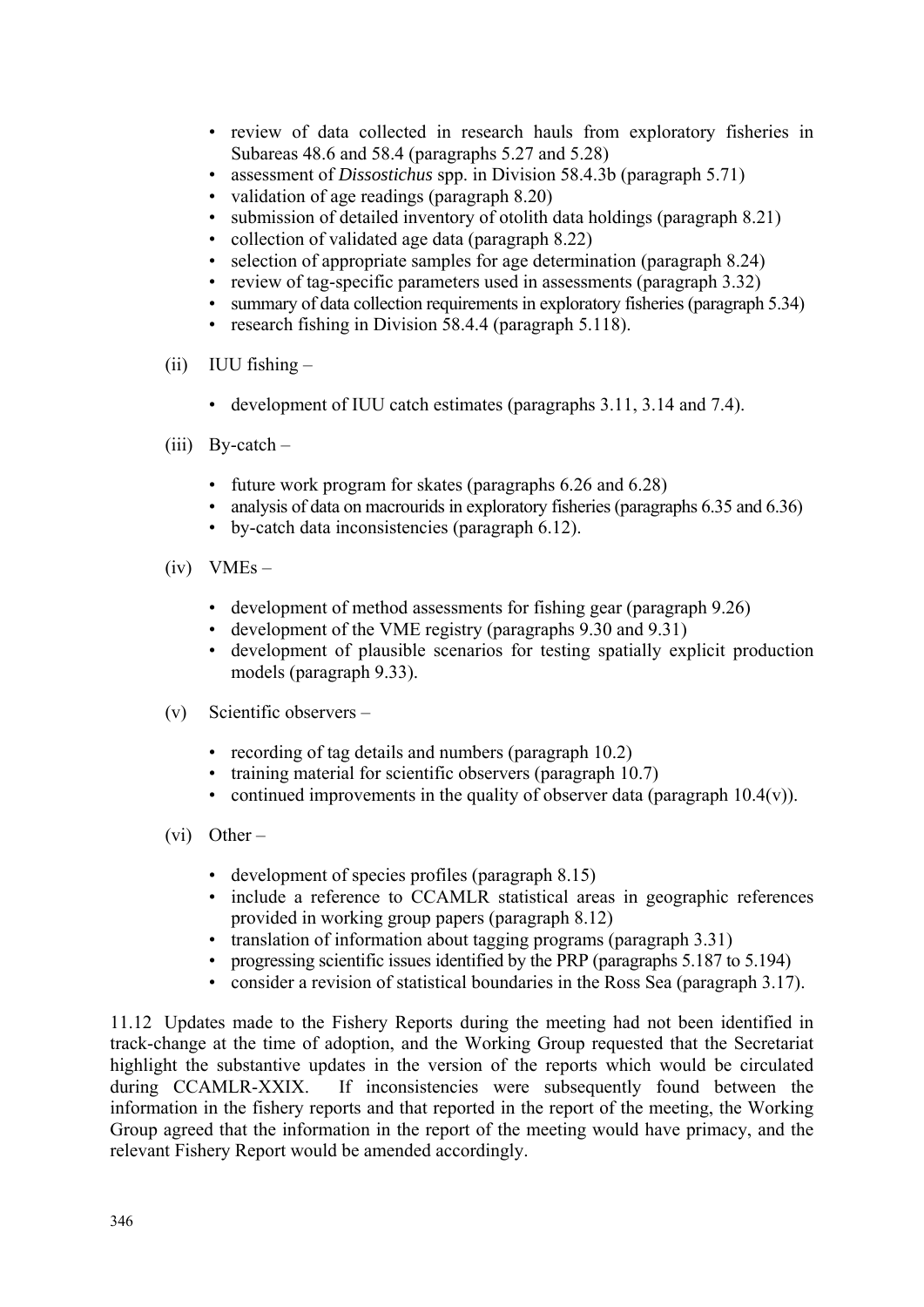11.13 The Working Group agreed that, at future meetings, the version of the Fishery Reports prepared for adoption should retain the track-changes in order to facilitate the review and adoption procedure.

### OTHER BUSINESS

Independent review of the Secretariat's Data Management Systems

12.1 The Secretariat outlined a proposal for an independent review of its data management systems (CCAMLR-XXIX/13). The goal of the proposed review is to provide assurance that CCAMLR's information assets are appropriately managed and protected, and that identified risks, including those which may arise from the Commission's growing needs, are managed and mitigated using an appropriate international standard as the benchmark. The Working Group also noted that the proposed review is part of the Secretariat's broad consideration of an information security policy.

12.2 The Working Group agreed that the current delivery of the Secretariat's data services is efficient and provides information essential to the work of WG-FSA. The proposed review was expected to assist in the further development of these services, including the implementation of data-quality metrics for fishery and observer data (Annex 4, paragraph 6.2). The proposed review was supported.

#### *CCAMLR Science*

12.3 The Secretariat provided an update on the online availability of Volume 17 of *CCAMLR Science* and outlined the potential developments of the journal as it moves to an increasing emphasis on electronic publication (SC-CAMLR-XXIX/8). The Working Group agreed that while it was important for the journal to develop, it was also important that any changes did not undermine the specific role of *CCAMLR Science* in showing the breadth and quality of science that CCAMLR considered in providing its management advice.

#### Rational use

12.4 The Working Group had insufficient time to consider SC-CAMLR-XXIX/BG/9 'Considering rational use in the context of designing CCAMLR's Representative System of Marine Protected Areas'.

#### ADVICE TO THE SCIENTIFIC COMMITTEE

13.1 The Working Group's advice arising from the meeting is summarised below, and consideration of the surrounding issues is provided in Sections 2 to 12: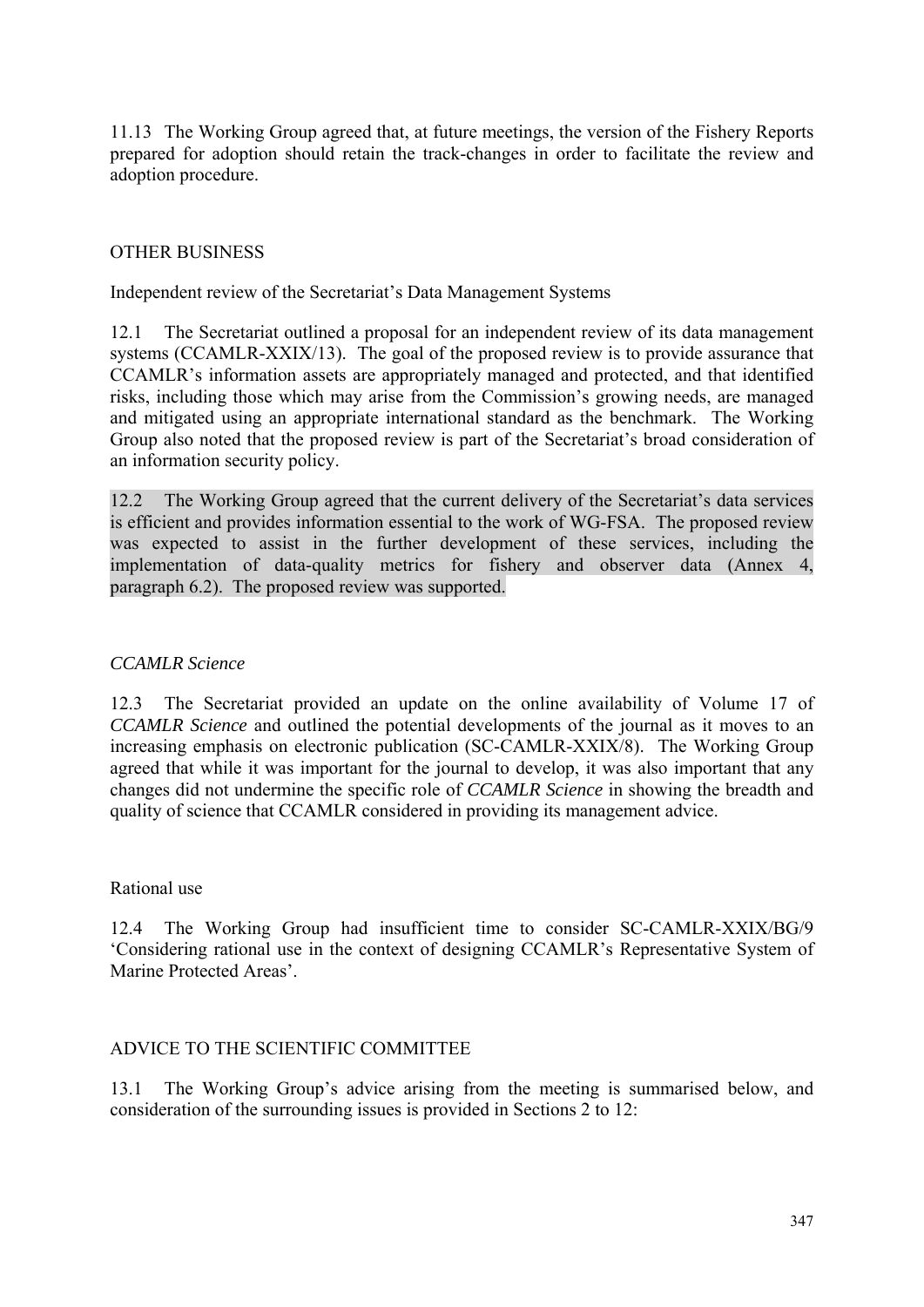- (i) Development of assessments
	- short-term financial support for otolith preparation and age reading (paragraph 8.23)
	- selection of appropriate samples for age determination (paragraph 8.24)
	- implementation of a reward scheme for reporting tag recaptures (paragraphs 6.29 and 6.30)
	- tag-release program in exploratory fisheries (paragraphs 5.20, 5.21, 5.38, 5.45, 5.68 and 5.87)
	- data collection requirements in exploratory fisheries (paragraphs 5.34 and 5.95)
	- development of a research framework for data-poor fisheries (paragraphs 5.11 and 5.12)
	- research fishing in Division 58.4.4 (paragraph 5.116)
	- research plans notified under CM 24-01 (paragraph 5.126).
- (ii) IUU fishing
	- extent of IUU fishing (paragraphs 3.11, 3.14, 7.4 and 7.5).
- (iii) Fishery management advice
	- *D. eleginoides* in Subarea 48.3 (paragraphs 5.129 and 5.130)
	- *Dissostichus* spp. in Subarea 48.4 (paragraphs 5.135 to 5.137)
	- *D. eleginoides* in Division 58.5.1 (paragraphs 5.143 to 5.145)
	- *D. eleginoides* in Division 58.5.2 (paragraph 5.148)
	- *D. eleginoides* in Subarea 58.6, Crozet Islands (paragraphs 5.152 to 5.154)
	- *D. eleginoides* in Subareas 58.6 and 58.7, Prince Edward and Marion Islands (paragraphs 5.159 and 5.160)
	- *C. gunnari* in Subarea 48.3 (paragraph 5.166)
	- *C. gunnari* in Division 58.5.2 (paragraphs 5.172 and 5.173)
	- finfish in Subareas 48.1 and 48.2 (paragraph 5.177)
	- *Paralomis* spp. in Subarea 48.3 (paragraph 5.183)
	- *Paralomis* spp. in Subarea 48.2 (paragraph 5.185)
	- *Dissostichus* spp. in Subarea 48.6 (paragraphs 5.40 and 5.41)
	- *Dissostichus* spp. in Division 58.4.1 (paragraphs 5.47 to 5.49)
	- *Dissostichus* spp. in Division 58.4.2 (paragraphs 5.55 to 5.57)
	- *Dissostichus* spp. in Division 58.4.3a (paragraphs 5.62 and 5.63)
	- *Dissostichus* spp. in Division 58.4.3b (paragraphs 5.78 to 5.81)
	- *Dissostichus* spp. in Subareas 88.1 and 88.2 (paragraphs 5.95 and 5.96).
- $(iv)$  By-catch
	- reporting of 'discards' south of 60°S (paragraphs 6.10 and 6.11)
	- outcomes from the Year-of-the-Skate (paragraphs 3.30, 3.31, 6.21 and 6.26 to 6.28)
	- focused data collection for macrourids (paragraph 6.35).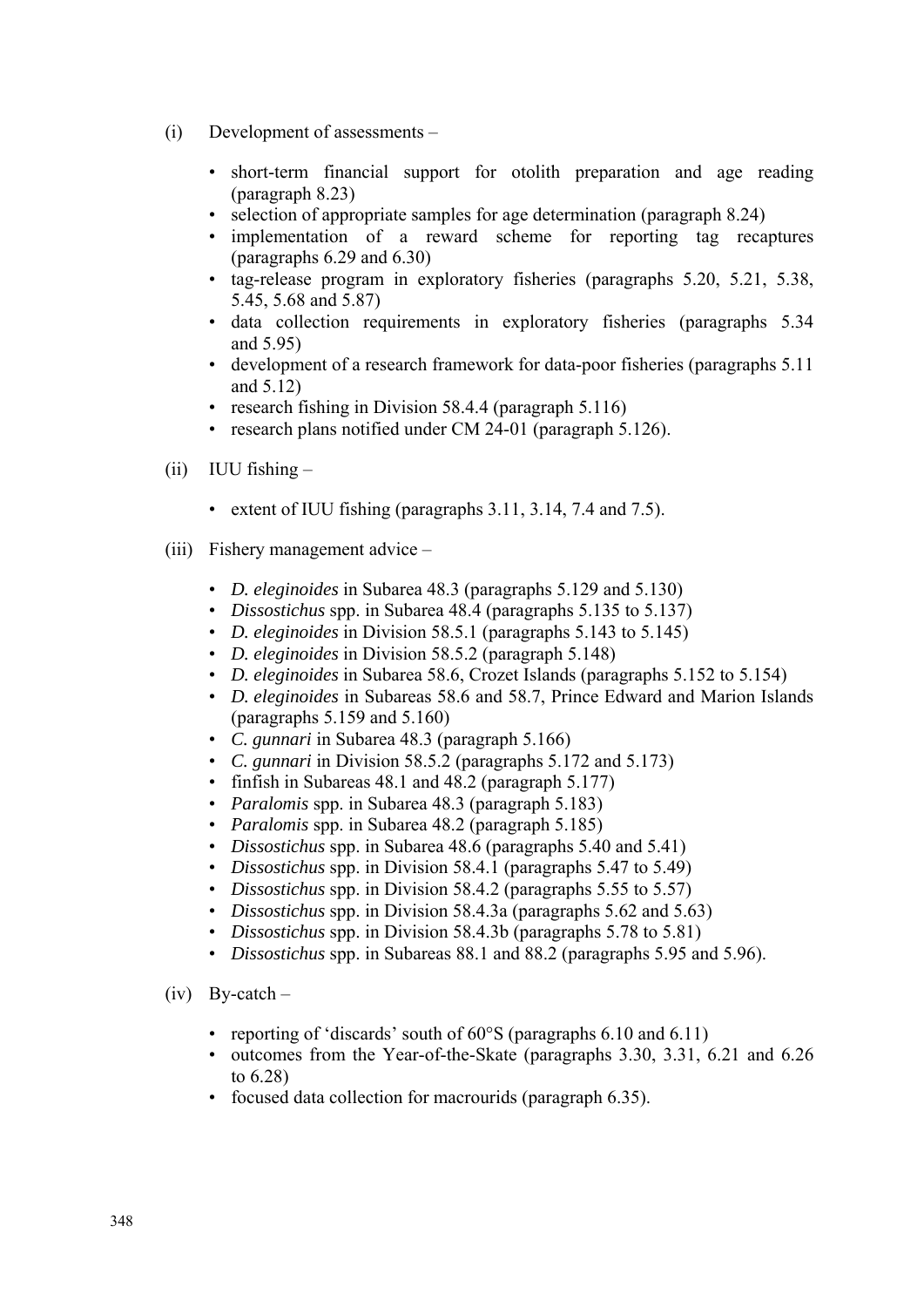- $(v)$  VMEs
	- glossary of VME-related terms (paragraphs 9.4 and 9.5 and Figure 3)
	- revision of Annex A of Conservation Measure 22-06 (paragraphs 9.21 and 9.35)
	- fishing method assessments (paragraph 9.26)
	- progress on the work plan of the Scientific Committee on bottom fisheries (paragraph 9.37).
- (vi) Scientific observers
	- clarification of sampling requirements specified in conservation measures (paragraph 10.6)
	- training material for scientific observers (paragraph 10.7)
	- continued improvements in the quality of observer data (paragraph  $10.4(v)$ )
	- collection of fish gonad staging information (paragraph 8.14).

(vii) Other –

- progressing scientific issues identified by the PRP (paragraphs 5.190 to 5.193)
- availability of species profiles (paragraph 8.17)
- proposed review of the Secretariat's data management systems (paragraph 12.2).

### ADOPTION OF THE REPORT

14.1 The report of the meeting was adopted.

#### CLOSE OF MEETING

15.1 Dr Jones thanked the subgroup coordinators, rapporteurs, all participants and the Secretariat staff for their contributions and involvement in the work of WG-FSA, including the intersessional activities. The contributions were numerous and detailed, and had led to another productive meeting.

15.2 Dr Constable, on behalf of the Working Group, thanked Dr Jones for convening the Working Group. The Working Group had embraced a large body of work, and Dr Jones' thorough preparation and expertise had facilitated the meeting's achievements.

15.3 The meeting was closed.

#### **REFERENCES**

Arana, P.M. and R. Vega. 1999. Exploratory fishing for *Dissostichus* spp. in the Antarctic region (Subareas 48.1, 48.2 and 88.3). *CCAMLR Science*, 6: 1–17.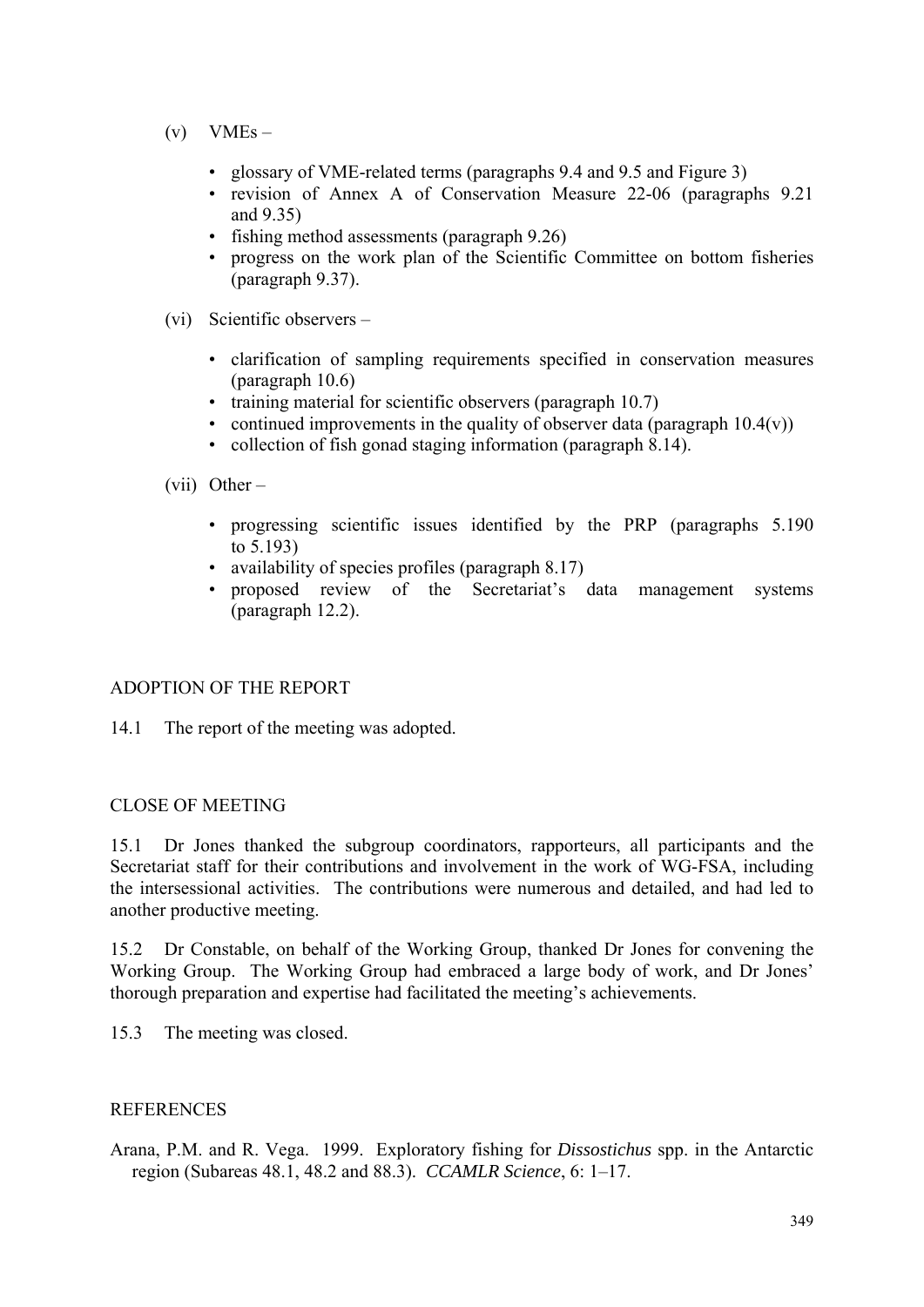- de la Mare, W.K., R. Williams and A.J. Constable. 1998. An assessment of the mackerel icefish (*Champsocephalus gunnari*) off Heard Island. *CCAMLR Science*, 5: 79–101.
- Sharp, B.R., S.J. Parker and N. Smith. 2009. An impact assessment framework for bottom fishing methods in the CAMLR Convention Area. *CCAMLR Science*, 16: 195–210.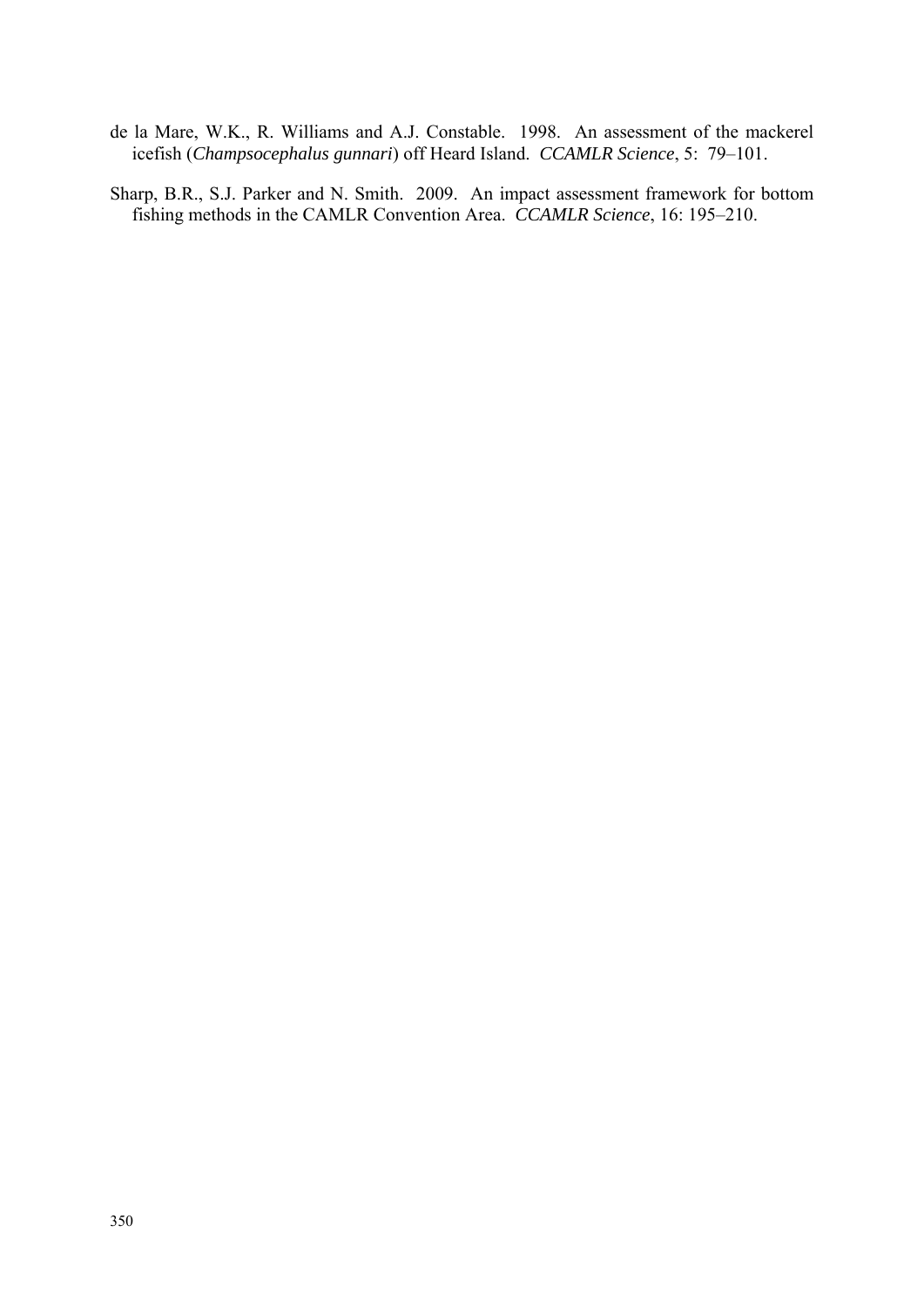| Target species           | Region<br>Fishery      |                       |                  | Fishing period    |           |         | Catch (tonnes) of target species | Reported       |
|--------------------------|------------------------|-----------------------|------------------|-------------------|-----------|---------|----------------------------------|----------------|
|                          |                        |                       | <b>Start</b>     | End               |           | Limit   | Reported                         | catch (%limit) |
| Champsocephalus gunnari  | 48.3                   | Trawl                 | 01-Dec-09        | $30-Nov-10$       | $42 - 01$ | 1548    | 12                               |                |
|                          | 58.5.2                 | Trawl                 | 01-Dec-09        | $30-Nov-10$       | $42 - 02$ | 1658    | 365                              | $22\,$         |
| Dissostichus eleginoides | 48.3                   | Longline, pot         | $01$ -Dec-09     | $30$ -Nov- $10^a$ | $41 - 02$ | 3 0 0 0 | 2 5 2 2                          | 84             |
|                          | 48.4 north             | Longline              | 01-Dec-09        | $14$ -Apr-10      | $41 - 03$ | 41      | 40                               | 98             |
|                          | 58.5.1 French $EEZ^b$  | Longline              | ns               | ns                | ns        | ns      | 2977                             |                |
|                          | 58.5.2                 | Longline, trawl       | 01-Dec-09        | $30-Nov-10$       | $41 - 08$ | 2 5 5 0 | 1873                             | 73             |
|                          | 58.6 French $EEZ^b$    | Longline              | ns               | ns                | ns        | ns      | 512                              |                |
|                          | 58 South African EEZ   | Longline              | ns               | ns                | ns        | ns      | 21                               |                |
| Dissostichus spp.        | 48.4 south             | Longline              | 01-Dec-09        | $04$ -May- $10$   | $41 - 03$ | 75      | 74                               | 99             |
|                          | 48.6                   | Longline              | 01-Dec-09        | $30-Nov-10$       | $41 - 04$ | 400     | 295                              | 74             |
|                          | 58.4.1                 | Longline              | $01$ -Dec-09     | $20$ -Feb- $10$   | $41 - 11$ | 210     | 196                              | 93             |
|                          | 58.4.2                 | Longline              | $01$ -Dec-09     | 24-Feb-10         | $41 - 05$ | 70      | 93                               | 133            |
|                          | 58.4.3a                | Longline              | $01$ -May- $10*$ | $31 - Aug-10$     | $41 - 06$ | 86      | No fishing                       |                |
|                          | 58.4.3b                | Longline <sup>c</sup> | $01$ -Dec-09*    | $31$ -Mar-10      | $41 - 07$ | 72      | 14                               | 19             |
|                          | 88.1                   | Longline              | 01-Dec-09        | 09-Feb-10         | 41-09     | 2850    | 2 8 7 0                          | 101            |
|                          | 88.2                   | Longline              | 01-Dec-09        | $31-Aug-10$       | $41 - 10$ | 575     | 314                              | 55             |
| Euphausia superba        | 48.1, 48.2, 48.3, 48.4 | Trawl                 | $01$ -Dec-09     | $30-Nov-10$       | 51-01     | 620 000 | 196 390                          | 32             |
|                          | 48.6                   | Trawl                 | $01$ -Dec-09     | $30-Nov-10$       | 51-05     | 15 000  | No fishing                       |                |
|                          | 58.4.1                 | Trawl                 | 01-Dec-09        | $30-Nov-10$       | 51-02     | 440 000 | No fishing                       |                |
|                          | 58.4.2                 | Trawl                 | 01-Dec-09        | $30-Nov-10$       | 51-03     | 452 000 | No fishing                       |                |
| Paralomis spp.           | 48.2                   | Pot                   | 01-Dec-09        | $30-Nov-10$       | 52-02     | 250     | $<$ 1                            | $<$ l          |
|                          | 48.3                   | Pot                   | 01-Dec-09        | $30-Nov-10$       | 52-01     | 1600    | 22                               |                |
|                          | 48.4                   | Pot                   | 01-Dec-09        | $30-Nov-10$       | 52-03     | 10      | No fishing                       |                |

Table 1: Total reported catches (tonnes) of target species in fisheries in the Convention Area in 2009/10. **Bold**: fishery closed; CM: conservation measure. (Source: catch and effort reports to 24 September 2010 unless otherwise indicated.)

<sup>a</sup> Longline fishery is closed

<sup>b</sup> Reported in fine-scale data

 $\epsilon$  Research fishing only

ns Not specified by CCAMLR

\* Fishing may occur outside the prescribed season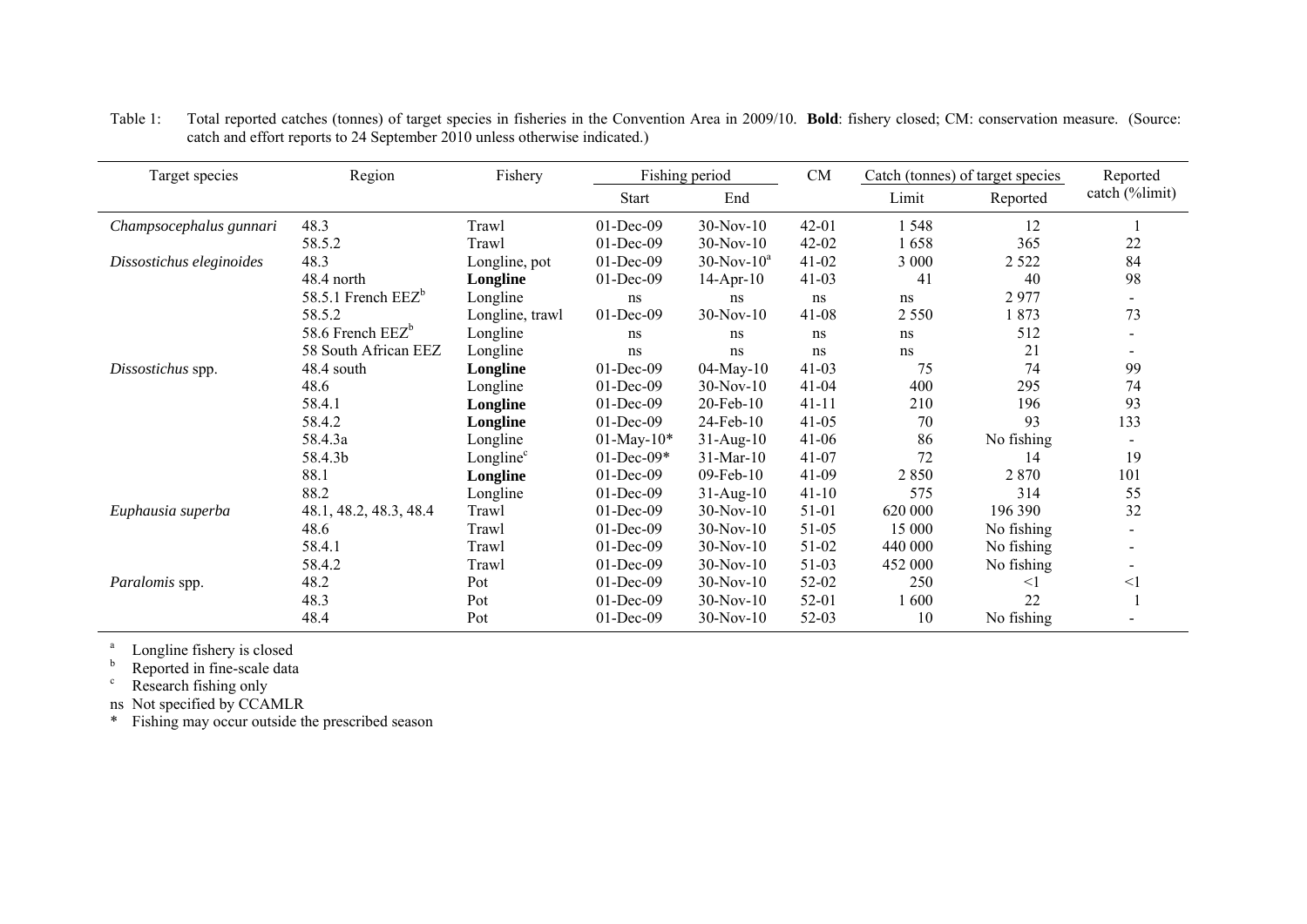| Subarea                                                                                                                                                               |                 |                              |                                 |                              |                              |                              |                              | Year                                 |                              |                              |                              |                                  |                                      |                                  |
|-----------------------------------------------------------------------------------------------------------------------------------------------------------------------|-----------------|------------------------------|---------------------------------|------------------------------|------------------------------|------------------------------|------------------------------|--------------------------------------|------------------------------|------------------------------|------------------------------|----------------------------------|--------------------------------------|----------------------------------|
|                                                                                                                                                                       | 1997            | 1998                         | 1999                            | 2000                         | 2001                         | 2002                         | 2003                         | 2004                                 | 2005                         | 2006                         | 2007                         | 2008                             | 2009                                 | 2010                             |
| Subarea 48.3<br>Extrapolated mortality<br>Observed mortality rate                                                                                                     | 5 7 5 5<br>0.23 | 640<br>0.032                 | $210^{1}$<br>0.013 <sup>1</sup> | 21<br>0.002                  | 30<br>0.002                  | 27<br>0.0015                 | 8<br>0.0003                  | 27<br>0.0015                         | 13<br>0.0011                 | $\mathbf{0}$<br>$\theta$     | $\mathbf{0}$<br>$\theta$     | $\boldsymbol{0}$<br>$\mathbf{0}$ | $\,$ 8 $\,$<br>0.0005                | 0.0005                           |
| Subarea 48.4<br><b>Extrapolated mortality</b><br>Observed mortality rate                                                                                              |                 |                              |                                 |                              |                              |                              |                              |                                      | $\mathbf{0}$<br>$\theta$     | $\mathbf{0}$<br>$\theta$     | $\mathbf{0}$<br>$\mathbf{0}$ | $\mathbf{0}$<br>$\boldsymbol{0}$ | $\boldsymbol{0}$<br>$\boldsymbol{0}$ | $\mathbf{0}$<br>$\boldsymbol{0}$ |
| Subarea 48.6<br><b>Extrapolated mortality</b><br>Observed mortality rate                                                                                              |                 |                              |                                 |                              |                              |                              |                              | $\boldsymbol{0}$<br>$\theta$         | $\boldsymbol{0}$<br>$\theta$ | $\mathbf{0}$<br>$\theta$     | $\mathbf{0}$<br>$\theta$     |                                  | $\mathbf{0}$<br>$\boldsymbol{0}$     | $\boldsymbol{0}$<br>$\mathbf{0}$ |
| <b>Subareas 58.6, 58.7</b><br>Extrapolated mortality<br>Observed mortality rate                                                                                       | 834<br>0.52     | 528<br>0.194                 | 156<br>0.034                    | 516<br>0.046                 | 199<br>0.018                 | $\boldsymbol{0}$<br>$\theta$ | 7<br>0.003                   | 39<br>0.025                          | 76<br>0.149                  | $\boldsymbol{0}$<br>$\theta$ | $\boldsymbol{0}$<br>$\theta$ | $\boldsymbol{0}$<br>$\theta$     | $\boldsymbol{0}$<br>$\theta$         | $\boldsymbol{0}$<br>$\theta$     |
| Subarea 58.6 French EEZ<br>Extrapolated mortality <sup>3</sup><br>Observed mortality rate <sup>3</sup><br><b>Extrapolated mortality</b><br>Observed mortality rate    | no<br>data      | no<br>data                   | no<br>data                      | no<br>data                   |                              | $1243^2$<br>0.1672           | $720^2$<br>0.1092            | $343^2$<br>0.0875                    | 242<br>0.0490                | 235<br>0.0362                | 314<br>0.065                 | 131<br>0.031                     | 94<br>0.0119<br>93<br>0.015          | 102<br>0.024                     |
| <b>Subareas 88.1, 88.2</b><br><b>Extrapolated mortality</b><br>Observed mortality rate                                                                                |                 | $\boldsymbol{0}$<br>$\theta$ | $\boldsymbol{0}$<br>$\theta$    | $\boldsymbol{0}$<br>$\theta$ | $\boldsymbol{0}$<br>$\theta$ | $\boldsymbol{0}$<br>$\theta$ | $\boldsymbol{0}$<br>$\theta$ | 0.0001                               | $\boldsymbol{0}$<br>$\theta$ | $\boldsymbol{0}$<br>$\theta$ | $\boldsymbol{0}$<br>$\theta$ | $\bf{0}$<br>$\theta$             | $\boldsymbol{0}$<br>$\mathbf{0}$     | $\boldsymbol{0}$<br>$\mathbf{0}$ |
| Divisions 58.4.1, 58.4.2, 58.4.3a, 58.4.3b<br>Extrapolated mortality<br>Observed mortality rate                                                                       |                 |                              |                                 |                              |                              |                              |                              | $\boldsymbol{0}$<br>$\boldsymbol{0}$ | 8<br>< 0.001                 | $\overline{c}$<br>0.0002     | $\mathbf{0}$<br>$\theta$     | $\mathbf{0}$<br>$\theta$         | $\mathbf{0}$<br>$\boldsymbol{0}$     | $\mathbf{0}$<br>$\boldsymbol{0}$ |
| Division 58.5.1 French EEZ<br>Extrapolated mortality <sup>3</sup><br>Observed mortality rate <sup>3</sup><br><b>Extrapolated mortality</b><br>Observed mortality rate | no<br>data      | no<br>data                   | no<br>data                      | no<br>data                   | $1917^2$<br>0.0920           | $10814^2$<br>0.9359          | $13926^2$<br>0.5180          | $3666^2$<br>0.2054                   | 4387<br>0.1640               | 2 3 5 2<br>0.0920            | 1943<br>0.079                | 1 2 2 4<br>0.059                 | 643<br>0.0316<br>417<br>0.034        | 230<br>0.015                     |
| Division 58.5.2<br>Extrapolated mortality<br>Observed mortality rate                                                                                                  |                 |                              |                                 |                              |                              |                              | $\boldsymbol{0}$<br>$\theta$ | $\boldsymbol{0}$<br>$\theta$         | $\boldsymbol{0}$<br>$\theta$ | $\mathbf{0}$<br>$\theta$     | $\mathbf{0}$<br>$\Omega$     | 2<br>0.002                       | 3<br>0.001                           | 5<br>0.002                       |
| Total seabird mortality                                                                                                                                               | 6589            | 1 1 6 8                      | 366                             | 537                          | 2 1 4 6                      | 12 084                       | 14 661                       | 4 0 7 6                              | 4726                         | 2 5 8 9                      | 2 2 5 7                      | 1 3 5 7                          | $521^{4}$                            | 344                              |

Table 2: Total extrapolated incidental mortality of seabirds and observed mortality rates (birds/thousand hooks) in longline fisheries in Subareas 48.3, 48.4, 48.6, 58.6, 58.7, 88.1, 88.2, Divisions 58.4.1, 58.4.2, 58.4.3a, 58.4.3b, 58.5.1 and 58.5.2 from 1997 to 2010. - indicates no fishing occurred.

 $1$  Excluding *Argos Helena* line-weighting experiment cruise.

 $2<sup>2</sup>$  The number of hooks has not been collected and the values given are from the total number of hooks set.

<sup>3</sup> Data provided by France for fishing season 1 September to  $31$  August, not CCAMLR season (1 December to 30 November).

<sup>4</sup> This total excludes the extrapolated totals provided by France for 2009.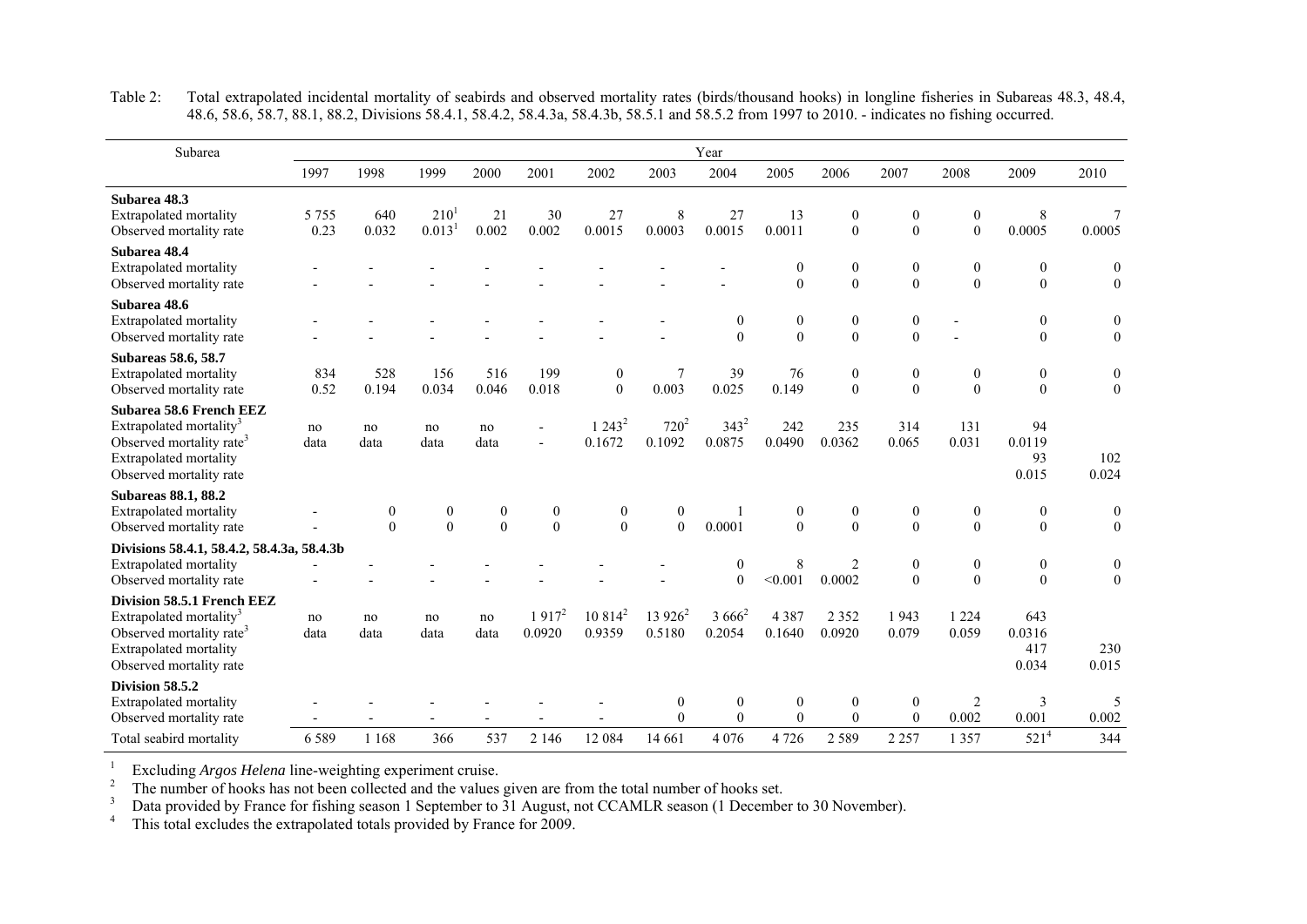| Season | Area   | Vessel                      | Fishing dates      |      | Trawls   | <b>BPT</b> |            | Dead       |            | Total          | Total        |
|--------|--------|-----------------------------|--------------------|------|----------|------------|------------|------------|------------|----------------|--------------|
|        |        | (target species)            |                    | Set  | Observed |            | <b>PRX</b> | <b>PRO</b> | <b>DAC</b> | dead           | alive        |
| 2010   | 48     | Saga Sea (KRI)*             | $23/1 - 18/5/10$   | 2192 | $28^{1}$ | 0.04       |            |            |            |                | $\theta$     |
|        |        | An Xing Hai (KRI)           | $24/1 - 11/2/10$   | 110  | 32       | 0.00       |            |            |            |                |              |
|        |        | Kai Li (KRI)                | $24/1 - 11/2/10$   | 76   | 32       | 0.00       |            |            |            |                |              |
|        |        | Juvel (KRI)                 | $26/11 - 31/12/10$ | 45   | 44       | 0.00       |            |            |            |                |              |
|        |        | Fukuei Maru (KRI)           | $14/2 - 15/4/10$   | 680  | 414      | 0.00       |            |            |            |                |              |
|        |        | Juvel (KRI)                 | $11/2 - 18/3/10$   | 114  | 95       | 0.00       |            |            |            |                |              |
|        |        | Juvel (KRI)                 | 13/4-19/5/10       | 97   | 67       | 0.00       |            |            |            |                |              |
|        |        | Juvel (KRI)                 | $13/6 - 19/7/10$   | 149  | 109      | 0.00       |            |            |            |                |              |
|        |        | Dalmor II (KRI)             | $3/3 - 14/7/10$    | 1174 | 743      | 0.00       |            |            |            |                |              |
|        |        | Thorshøvdi (KRI)*           | $29/1 - 24/3/10$   | 74   | 51       | 0.04       |            |            | 2          |                |              |
|        |        | Thorshovdi $(KRI)^*$        | $25/4 - 4/5/10$    | 36   | 4'       | 0.00       |            |            |            |                |              |
|        |        | Thorshovdi $(KRI)^*$        | $17/6 - 22/7/10$   | 198  | 14       | 0.00       |            |            |            |                |              |
|        |        | Maksim Starostin (KRI)*     | $6/1 - 26/3/10$    | 238  | 114      | 0.00       |            |            |            |                | $\mathbf{0}$ |
|        |        | Total                       |                    | 5183 | 1747     | 0.002      |            |            | 3          | 3              | 6            |
|        | 48.3   | Betanzos (ANI)              | $26/3 - 8/4/10$    | 14   | 14       | 0.07       |            |            |            | 2              | 16           |
|        |        | Total                       |                    | 14   | 14       | 0.07       |            |            |            | $\mathfrak{2}$ | 16           |
|        | 58.5.2 | Southern Champion (ANI/TOP) | 28/12-19/1/10      | 164  | 164      | 0.00       |            |            |            |                | $\Omega$     |
|        |        | Southern Champion (ANI/TOP) | $21/3 - 10/5/10$   | 229  | 229      | 0.004      |            |            |            |                |              |
|        |        | Total                       |                    | 393  | 393      | 0.003      |            |            |            |                | 3            |

Table 3: Seabird mortality totals and rates (BPT: birds/trawl) and species composition, recorded by observers in the CAMLR Convention Area trawl fishery during the 2009/10 season. \* – continuous trawl method; PRX – Procellariidae; PRO – *Procellaria aequinoctialis*; DAC – *Daption capense*; KRI – *Euphausia superba*; ANI – *Champsocephalus gunnari*; TOP – *Dissostichus eleginoides*.

<sup>1</sup> These low observed haul numbers are a result of continuous trawls, refer to WG-FSA-10/5 Rev. 2.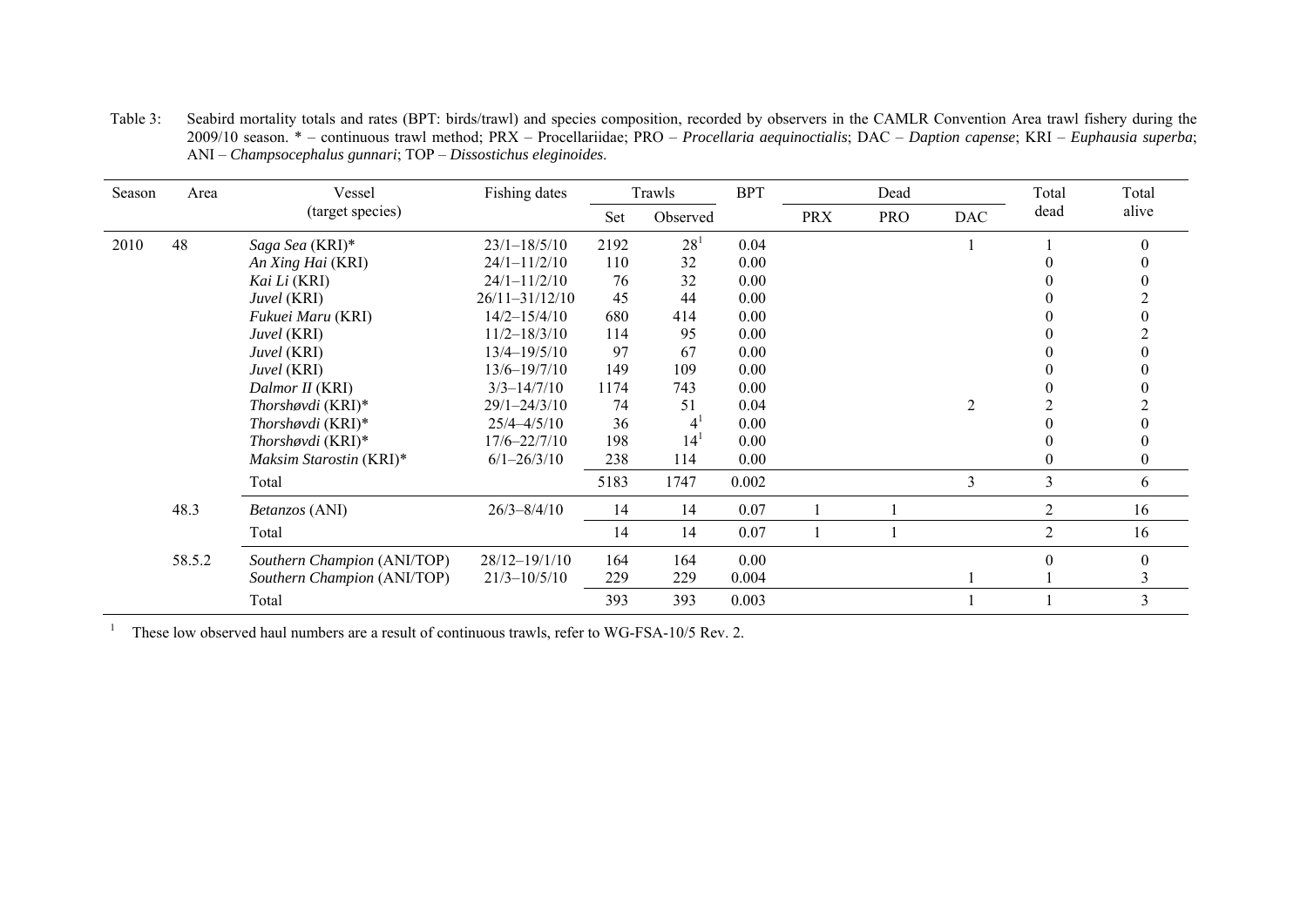Table 4: Estimated effort, catch rates and total catches from IUU fishing for *Dissostichus* spp. in the Convention Area in 2009/10. The estimates are derived from information on gillnetters, using the deterministic method and information submitted by Members of sightings by surveillance operations and legal fishing vessels to 30 September 2010, and catch rates of licensed vessels. (Source: WG-FSA-10/6 Rev. 1)

| Division | Vessels sighted                                    | No. of             | Estimated no.  | Mean                           | Estimated                    | IUU catch (tonnes) allocation |            |
|----------|----------------------------------------------------|--------------------|----------------|--------------------------------|------------------------------|-------------------------------|------------|
|          |                                                    | vessels<br>sighted | of days fished | catch rate<br>(tonnes per day) | <b>IUU</b> catch<br>(tonnes) | D. eleginoides                | D. mawsoni |
| 58.4.1   | Corvus, Trosky, Carmela, Chu Lim, Bigaro (30 days) |                    | 350            | 2.6                            | 910                          | 10                            | 900        |
| 58.4.2   | Typhoon-1, Draco-1                                 |                    | 160            | 2.7                            | 432                          |                               | 432        |
| 58.4.3b  | Typhoon-1, Draco-1, Bigaro (30 days)               |                    | 190            | 0.9                            | 171                          | 21                            | 150        |
| 58.4.4   | Troskv                                             |                    | 80             | 1.0                            | 80                           | 80                            |            |
| 58.5.1   | Bigaro                                             |                    | $\sigma$       | 3.7                            | 22                           | 22                            |            |
| Total    |                                                    |                    |                |                                | 1615                         | 133                           | 1482       |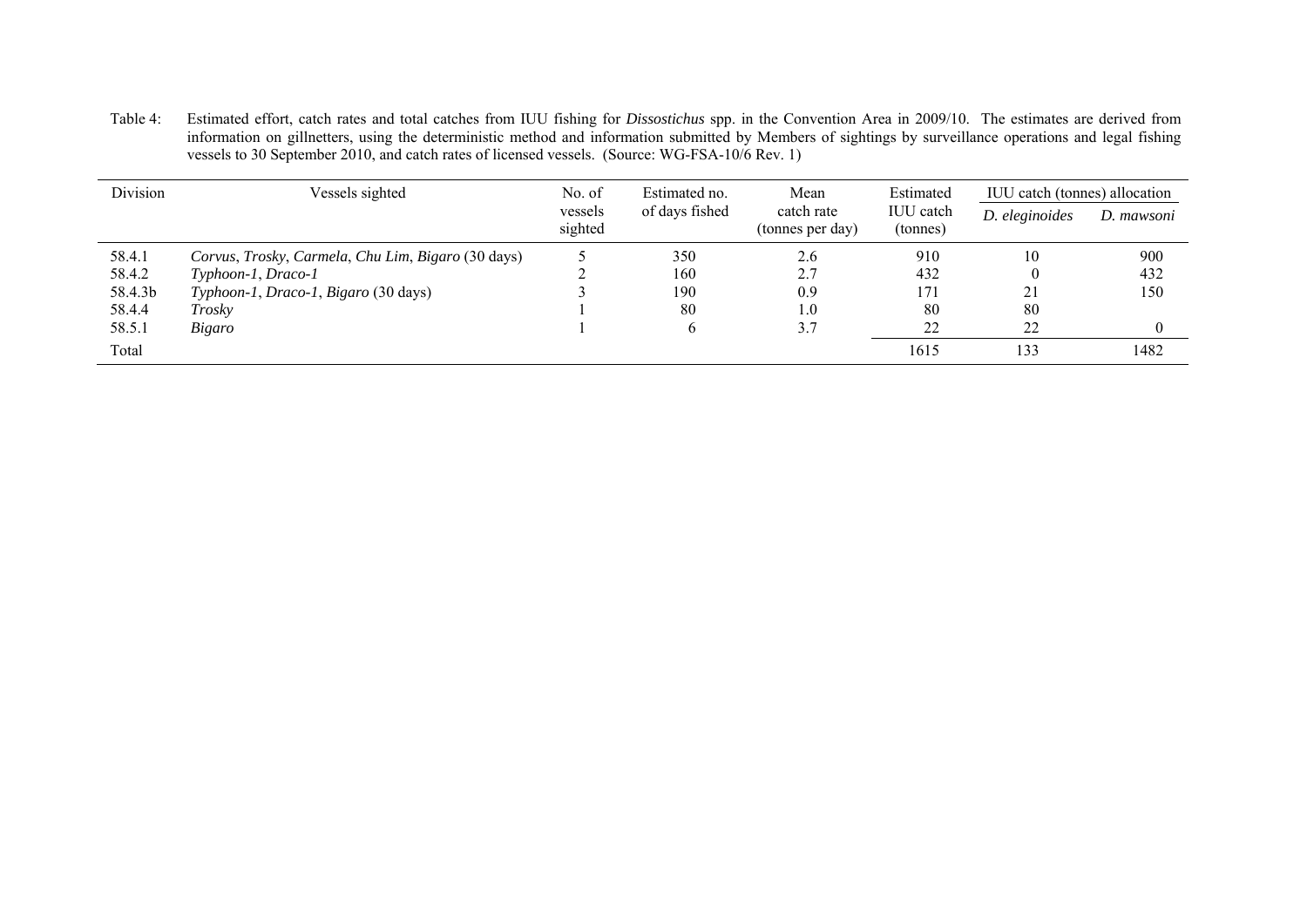| Season      |          |       |         |              |        |                  |         |          | Area/subarea/division |                  |                  |              |          |                  |                  |                  |         | All areas |
|-------------|----------|-------|---------|--------------|--------|------------------|---------|----------|-----------------------|------------------|------------------|--------------|----------|------------------|------------------|------------------|---------|-----------|
|             | 48.3     | 58    | 58.4.1  | 58.4.2       | 58.4.3 | 58.4.3a          | 58.4.3b | 58.4.4   |                       | 58.4.4a 58.4.4b  | 58.5.1           | 58.5.2       | 58.6     | 58.7             | 88.1             | 88.2             | Unknown |           |
| 1988/89     | 144      |       |         |              |        |                  |         |          |                       |                  | $\Omega$         |              | $\Omega$ |                  |                  |                  |         | 144       |
| 1989/90     | 437      |       |         |              |        |                  |         |          |                       |                  |                  | $\theta$     | $\theta$ |                  |                  |                  |         | 437       |
| 1990/91     | 1775     |       |         |              |        |                  |         |          |                       |                  |                  | $\Omega$     | 0        |                  |                  |                  |         | 1775      |
| 1991/92     | 3 0 6 6  |       |         |              |        |                  |         |          |                       |                  |                  | $\Omega$     | $\Omega$ |                  |                  |                  |         | 3 0 6 6   |
| 1992/93     | 4019     |       |         |              |        |                  |         |          |                       |                  |                  | 0            |          |                  |                  |                  |         | 4019      |
| 1993/94     | 4780     |       |         |              |        |                  |         |          |                       |                  |                  | $\Omega$     |          |                  |                  |                  |         | 4780      |
| 1994/95     | 1674     |       |         |              |        |                  |         |          |                       |                  |                  | $\Omega$     | $\Omega$ |                  |                  |                  |         | 1674      |
| 1995/96     | $\theta$ |       |         |              |        |                  |         |          |                       |                  | 833              | 3 000        | 7875     | 4958             | $\boldsymbol{0}$ |                  |         | 16 666    |
| 1996/97     | $\Omega$ |       |         |              |        |                  |         | 375      |                       |                  | 6 0 9 4          | 7 1 1 7      | 11760    | 7327             | $\theta$         |                  |         | 32 673    |
| 1997/98     | 146      | 625   |         |              |        |                  |         | 1 2 9 8  |                       |                  | 7 1 5 6          | 4 1 5 0      | 1758     | 598              | $\boldsymbol{0}$ |                  |         | 15 731    |
| 1998/99     | 667      | 875   |         |              |        |                  |         | 1519     |                       |                  | 1 2 3 7          | 427          | 1845     | 173              | $\theta$         |                  |         | 6743      |
| 1999/00     | 1015     |       |         |              |        |                  |         | 1 2 5 4  |                       |                  | 2 600            | 1 1 5 4      | 1430     | 191              | $\boldsymbol{0}$ |                  |         | 7644      |
| 2000/01     | 196      |       |         |              |        |                  |         | 1 247    |                       |                  | 4 5 5 0          | 2 0 0 4      | 685      | 120              | $\theta$         |                  |         | 8 8 0 2   |
| 2001/02     |          |       |         | 295          |        |                  |         | 880      |                       |                  | 6 3 0 0          | 3 4 8 9      | 720      | 78               | 92               | $\boldsymbol{0}$ |         | 11857     |
| 2002/03     | 0        |       |         | 98           |        |                  |         | 110      |                       |                  | 5 5 1 8          | 1 274        | 302      | 120              | $\Omega$         | $\theta$         |         | 7422      |
| 2003/04     |          |       |         | 197          | 246    |                  |         | $\theta$ |                       |                  | 536              | 531          | 380      | 48               | 240              | $\boldsymbol{0}$ |         | 2 1 7 8   |
| 2004/05     | 23       |       |         | 86           |        | 98               | 1015    |          | 220                   | $\mathbf{0}$     | 268              | 265          | 12       | 60               | 28               | $\theta$         | 508     | 2583      |
| 2005/06     | $\theta$ |       | 597     | 192          |        | $\overline{0}$   | 1 9 0 3 |          | $\theta$              | 104              | 144              | 74           | 55       | $\overline{0}$   | $\theta$         | 15               | 336     | 3 4 2 0   |
| 2006/07     |          |       | 626     | 288          |        | $\theta$         | 3 2 2 6 |          |                       | 109              | 451              | $\theta$     | $\theta$ | $\theta$         |                  | $\theta$         |         | 4 700     |
| 2007/08     |          |       | 136     | $\mathbf{0}$ |        | $\theta$         | 360     |          | 0                     | $\mathbf{0}$     | 720              | $\mathbf{0}$ | 224      | $\theta$         | 272              |                  |         | 1712      |
| 2008/09     |          |       | 152     | 176          |        | $\boldsymbol{0}$ | 610     |          | $\boldsymbol{0}$      | $\boldsymbol{0}$ | $\boldsymbol{0}$ | $\theta$     | $\theta$ | $\boldsymbol{0}$ | $\Omega$         | $\theta$         |         | 938       |
| 2009/10     |          |       | 910     | 432          |        | $\mathbf{0}$     | 171     |          | 80                    | $\theta$         | 22               | $\Omega$     | $\Omega$ | $\Omega$         | $\Omega$         | $\theta$         |         | 1615      |
| All seasons | 17945    | 1 500 | 2 4 2 1 | 1764         | 246    | 98               | 7285    | 6 6 8 3  | 300                   | 213              | 36 429           | 23 4 85      | 27 046   | 13 673           | 632              | 15               | 844     | 140 579   |

Table 5: Catch history of *Dissostichus* spp. taken by IUU fishing in the Convention Area. IUU fishing was first detected in 1988/89, and estimates are derived from longlining and gillnetting activities. Blank: no estimate; zero: no evidence of IUU fishing. (Source: WG-FSA-10/6 Rev. 1 and SC-CAMLR reports)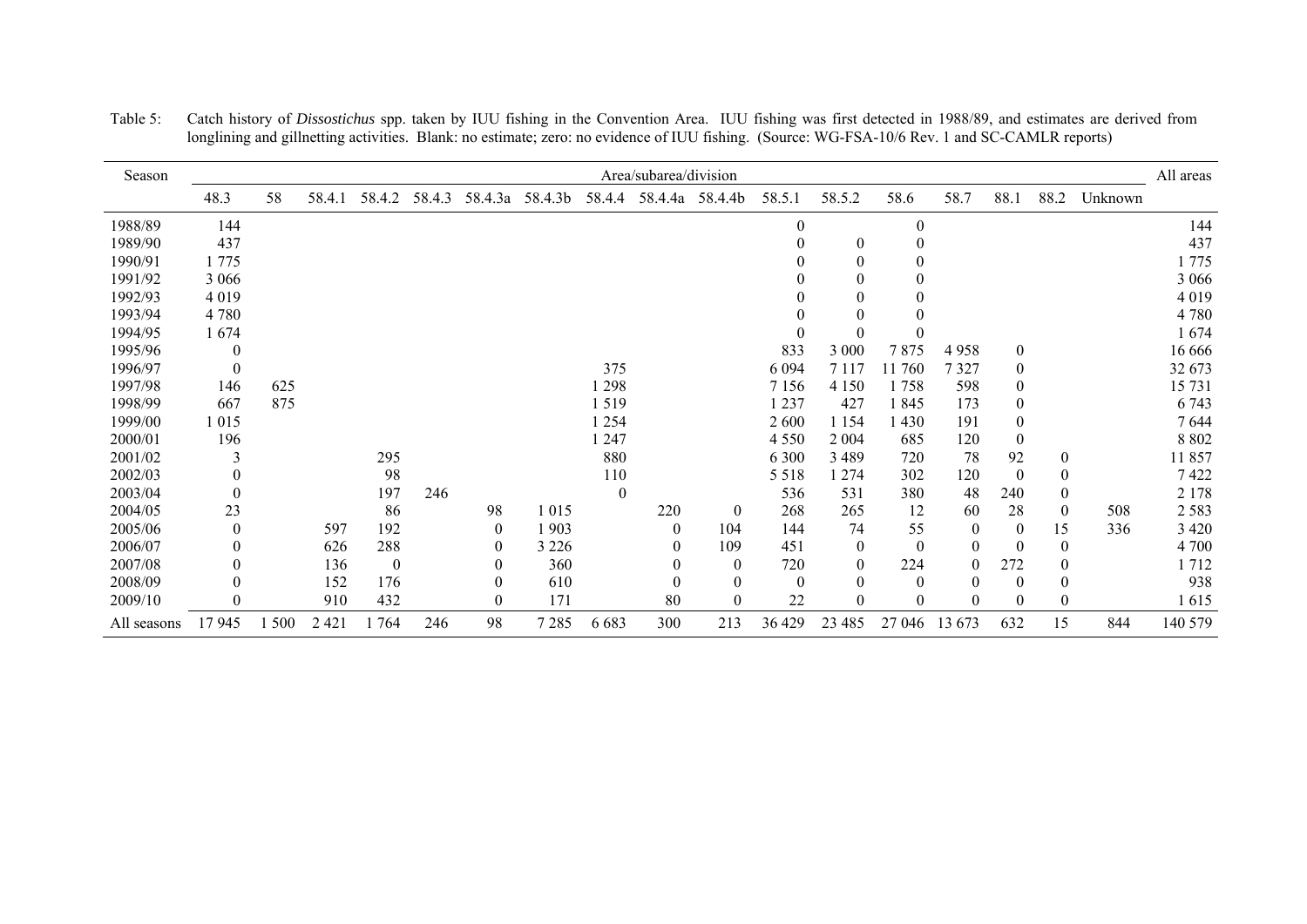Table 6: Estimated IUU catches (tonnes) of *Dissostichus eleginoides* and *D. mawsoni* taken from the Convention Area since IUU fishing was first detected in 1988/89. The allocation of the IUU catches between the two species is based on the catch ratio reported by licensed vessels. (Source: WG-FSA-10/6 Rev. 1 and SC-CAMLR reports)

| Season  | Estimated IUU catch (tonne) |                  |              |  |  |  |  |  |
|---------|-----------------------------|------------------|--------------|--|--|--|--|--|
|         | D. eleginoides              | D. mawsoni       | Both species |  |  |  |  |  |
| 1988/89 | 144                         | $\boldsymbol{0}$ | 144          |  |  |  |  |  |
| 1989/90 | 437                         | $\mathbf{0}$     | 437          |  |  |  |  |  |
| 1990/91 | 1 775                       | $\mathbf{0}$     | 1 775        |  |  |  |  |  |
| 1991/92 | 3 0 6 6                     | $\mathbf{0}$     | 3 0 6 6      |  |  |  |  |  |
| 1992/93 | 4 0 1 9                     | $\theta$         | 4 0 1 9      |  |  |  |  |  |
| 1993/94 | 4 7 8 0                     | $\theta$         | 4 7 8 0      |  |  |  |  |  |
| 1994/95 | 1674                        | 0                | 1674         |  |  |  |  |  |
| 1995/96 | 16 6 6 6                    | 0                | 16 6 6 6     |  |  |  |  |  |
| 1996/97 | 32 673                      | $\theta$         | 32 673       |  |  |  |  |  |
| 1997/98 | 15 731                      | $\overline{0}$   | 15 731       |  |  |  |  |  |
| 1998/99 | 6 743                       | $\theta$         | 6 7 4 3      |  |  |  |  |  |
| 1999/00 | 7644                        | 0                | 7644         |  |  |  |  |  |
| 2000/01 | 8 8 0 2                     | $\theta$         | 8 8 0 2      |  |  |  |  |  |
| 2001/02 | 11766                       | 91               | 11857        |  |  |  |  |  |
| 2002/03 | 7 3 2 4                     | 98               | 7422         |  |  |  |  |  |
| 2003/04 | 1 744                       | 434              | 2 1 7 8      |  |  |  |  |  |
| 2004/05 | 1448                        | 1 1 3 5          | 2 5 8 3      |  |  |  |  |  |
| 2005/06 | 714                         | 2 706            | 3 4 2 0      |  |  |  |  |  |
| 2006/07 | 1609                        | 3 0 9 1          | 4 700        |  |  |  |  |  |
| 2007/08 | 1 303*                      | 409              | 1712         |  |  |  |  |  |
| 2008/09 | 88                          | 850              | 938          |  |  |  |  |  |
| 2009/10 | 133                         | 1482             | 1615         |  |  |  |  |  |
| Total   | 130 283                     | 10 29 6          | 140 579      |  |  |  |  |  |

\* Adjusted to the catch ratio reported in SSRU 881A (see paragraph 3.11).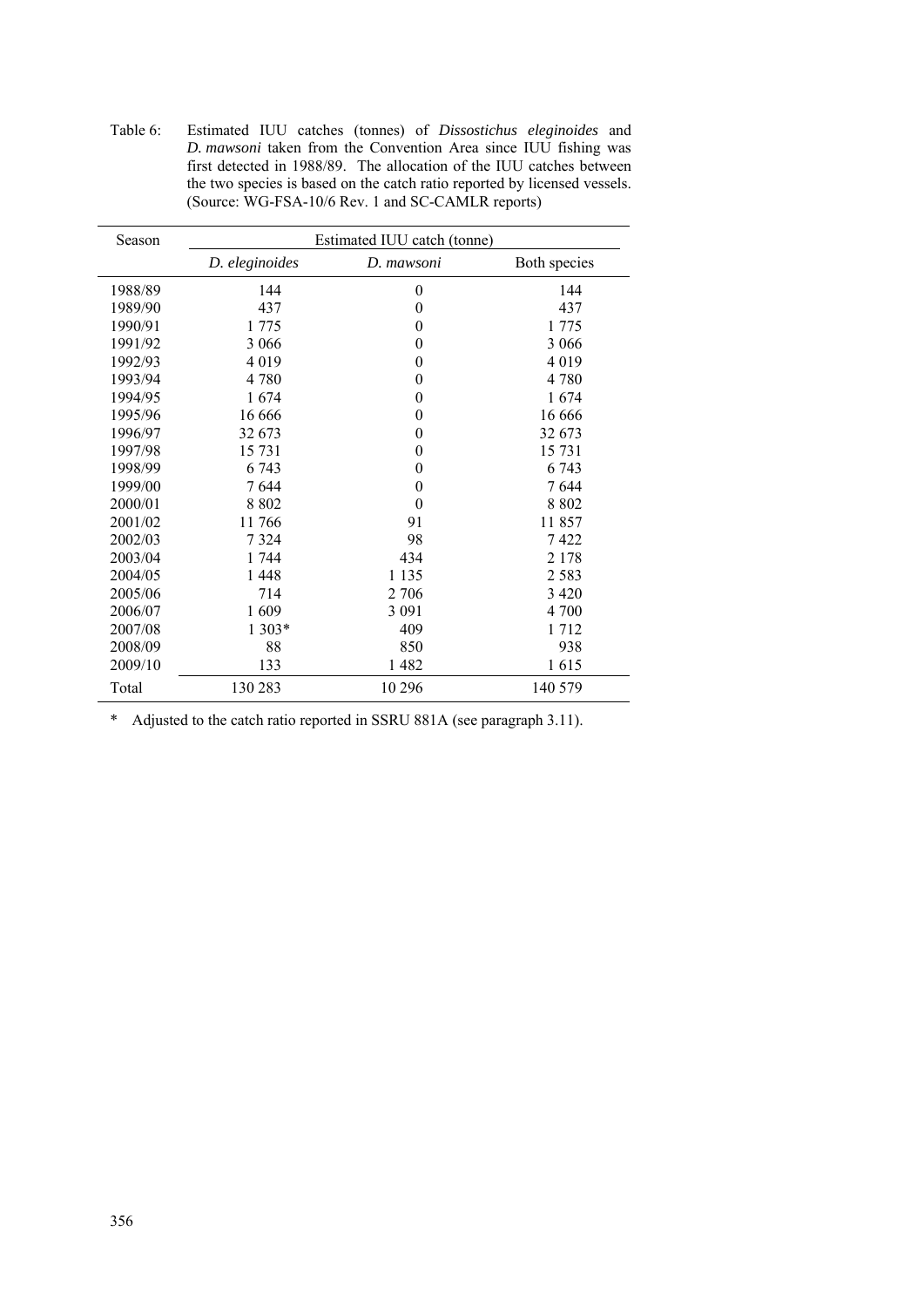Table 7: Catch (tonnes) of *Dissostichus* spp. reported from licensed fishing and estimated from IUU fishing in the Convention Area, and reported in the CDS in areas outside the Convention Area in 2008/09 and 2009/10. (Source: data reported to 24 September 2010 and WG-FSA-10/6 Rev. 1)

| Inside | Subarea/division | Reported catch | <b>IUU</b> catch | <b>Total CCAMLR</b> | Catch limit    |
|--------|------------------|----------------|------------------|---------------------|----------------|
|        | 48.3             | 3 3 8 2        | $\theta$         | 3 3 8 2             | 3920           |
|        | 48.4             | 133            |                  | 133                 | <i>150</i>     |
|        | 48.6             | 282            |                  | 282                 | 400            |
|        | 58.4.1           | 222            | 152              | 374                 | 210            |
|        | 58.4.2           | 66             | 176              | 242                 | 70             |
|        | 58.4.3*          | 135            | 610              | 745                 | 206            |
|        | 58.4.4*          | 0              | $\theta$         |                     | $\theta$       |
|        | 58.5.1           | 5 2 3 8        | $\theta$         | 5 2 3 8             | 0 outside EEZ  |
|        | 58.5.2           | 2 4 6 4        | $\theta$         | 2464                | 2 500          |
|        | 58.6             | 908            | 0                | 908                 | 0 outside EEZs |
|        | 58.7             | 20             | 0                | 20                  | 0 outside EEZ  |
|        | 88.1             | 2 4 4 8        | 0                | 2448                | <i>2700</i>    |
|        | 88.2             | 484            | 0                | 484                 | 567            |
|        | 88.3             | $\Omega$       |                  | $\theta$            | 0              |
|        | Total inside     | 15 782         | 938              | 16720               |                |

| Outside      | Area          |          | CDS catch EEZ CDS catch high seas | Total outside CCAMLR |
|--------------|---------------|----------|-----------------------------------|----------------------|
|              | 41            | 4 4 8 7  | 2 5 2 1                           | 7 0 0 8              |
|              | 47            | 88       | 74                                | 162                  |
|              | 51            | 18       | 106                               | 124                  |
|              | 57            | $\theta$ | 0                                 |                      |
|              | 81            | 503      | 0                                 | 503                  |
|              | 87            | 4 9 4 7  | 62                                | 5 0 0 9              |
|              | Total outside | 10 043   | 2 7 6 3                           | 12 806               |
| Global total |               |          |                                   | 29 5 26              |

\* Divisions 58.4.3a and 58.4.3b, and Divisions 58.4.4a and 58.4.4b were combined.

| Inside | Subarea/division | Reported catch | <b>IUU</b> catch | <b>Total CCAMLR</b> | Catch limit      |
|--------|------------------|----------------|------------------|---------------------|------------------|
|        | 48.3             | 2 5 2 2        | $\theta$         | 2 5 2 2             | 3 000            |
|        | 48.4             | 114            |                  | 114                 | 116              |
|        | 48.6             | 295            |                  | 295                 | 400              |
|        | 58.4.1           | 196            | 910              | 1 1 0 6             | 210              |
|        | 58.4.2           | 93             | 432              | 525                 | 70               |
|        | 58.4.3*          | 14             | 171              | 185                 | 158              |
|        | 58.4.4*          | 59             | 80               | 139                 | research fishing |
|        | 58.5.1           | 2977           | 22               | 2999                | 0 outside EEZ    |
|        | 58.5.2           | 1873           | 0                | 1873                | 2 5 5 0          |
|        | 58.6             | 518            |                  | 518                 | 0 outside EEZs   |
|        | 58.7             | 15             |                  | 15                  | 0 outside EEZ    |
|        | 88.1             | 2870           |                  | 2 8 7 0             | 2850             |
|        | 88.2             | 314            | 0                | 314                 | 575              |
|        | 88.3             | $\theta$       |                  | $\Omega$            | 0                |
|        | Total inside     | 11 860         | 1615             | 13 4 7 5            |                  |

(continued)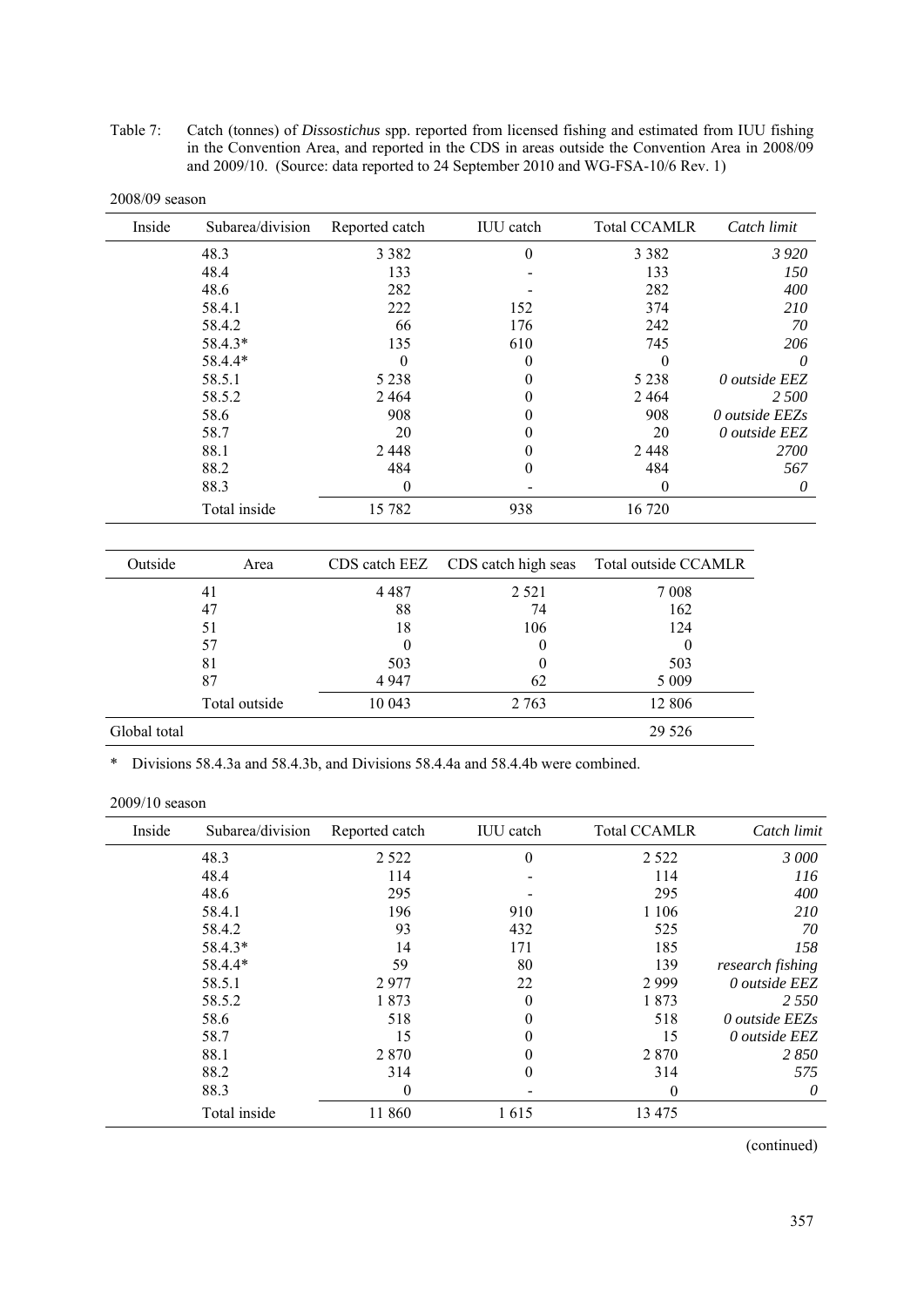| Outside      | Area          |          |         | CDS catch EEZ CDS catch high seas Total outside CCAMLR |
|--------------|---------------|----------|---------|--------------------------------------------------------|
|              | 41            | 2 8 2 2  | 2 0 2 9 | 4851                                                   |
|              | 47            | 13       | 27      | 40                                                     |
|              | 51            | 104      | 51      | 155                                                    |
|              | 57            | $\theta$ |         |                                                        |
|              | 81            | 276      |         | 276                                                    |
|              | 87            | 4 6 0 3  | 27      | 4630                                                   |
|              | Total outside | 7818     | 2 1 3 4 | 9952                                                   |
| Global total |               |          |         | 23 4 27                                                |

\* Divisions 58.4.3a and 58.4.3b, and Divisions 58.4.4a and 58.4.4b were combined.

Table 8: Number of vessels notified in exploratory longline fisheries for *Dissostichus* spp. in 2010/11 (a), and corresponding number of participating Members and vessels, and catch limits agreed in conservation measures in force in 2009/10 (b). (Source: CCAMLR-XXIX/20)

| Member                                                                     |      |        |        | Number of vessels notified by subarea/division |         |      |      |
|----------------------------------------------------------------------------|------|--------|--------|------------------------------------------------|---------|------|------|
| notifications                                                              | 48.6 | 58.4.1 | 58.4.2 | 58.4.3a                                        | 58.4.3b | 88.1 | 88.2 |
| (a) Exploratory longline fisheries for <i>Dissostichus</i> spp. in 2010/11 |      |        |        |                                                |         |      |      |
| Argentina                                                                  |      |        |        |                                                |         |      |      |
| Japan                                                                      | 1    |        |        |                                                |         |      |      |
| Republic of Korea                                                          | 4    | 5      |        |                                                |         | 6    | 6    |
| New Zealand                                                                |      | 3      |        |                                                |         | 4    |      |
| Russia                                                                     |      |        |        |                                                |         | 4    |      |
| South Africa                                                               | 1    |        |        |                                                |         |      |      |
| Spain                                                                      |      |        |        |                                                |         |      |      |
| UK                                                                         |      |        |        |                                                |         | 2    |      |
| Uruguay                                                                    |      |        |        |                                                |         |      |      |
| Number of Members                                                          | 3    | 5      | 5      |                                                |         | 8    | 7    |
| Number of vessels                                                          | 6    | 11     | 8      |                                                |         | 20   | 18   |
| (b) Conservation measures in force in 2009/10                              |      |        |        |                                                |         |      |      |
| Number of Members                                                          | 3    | 5      | 5      | 2                                              | 4       |      |      |
| Number of vessels                                                          | $1*$ | 10     | 8      | 3                                              | $1*$    | 15   | 15   |
| Target species<br>catch limit (tonnes)                                     | 400  | 210    | 70     | 86                                             | $0**$   | 2850 | 575  |

\* Maximum number per Member at any one time

\*\* Excluding research fishing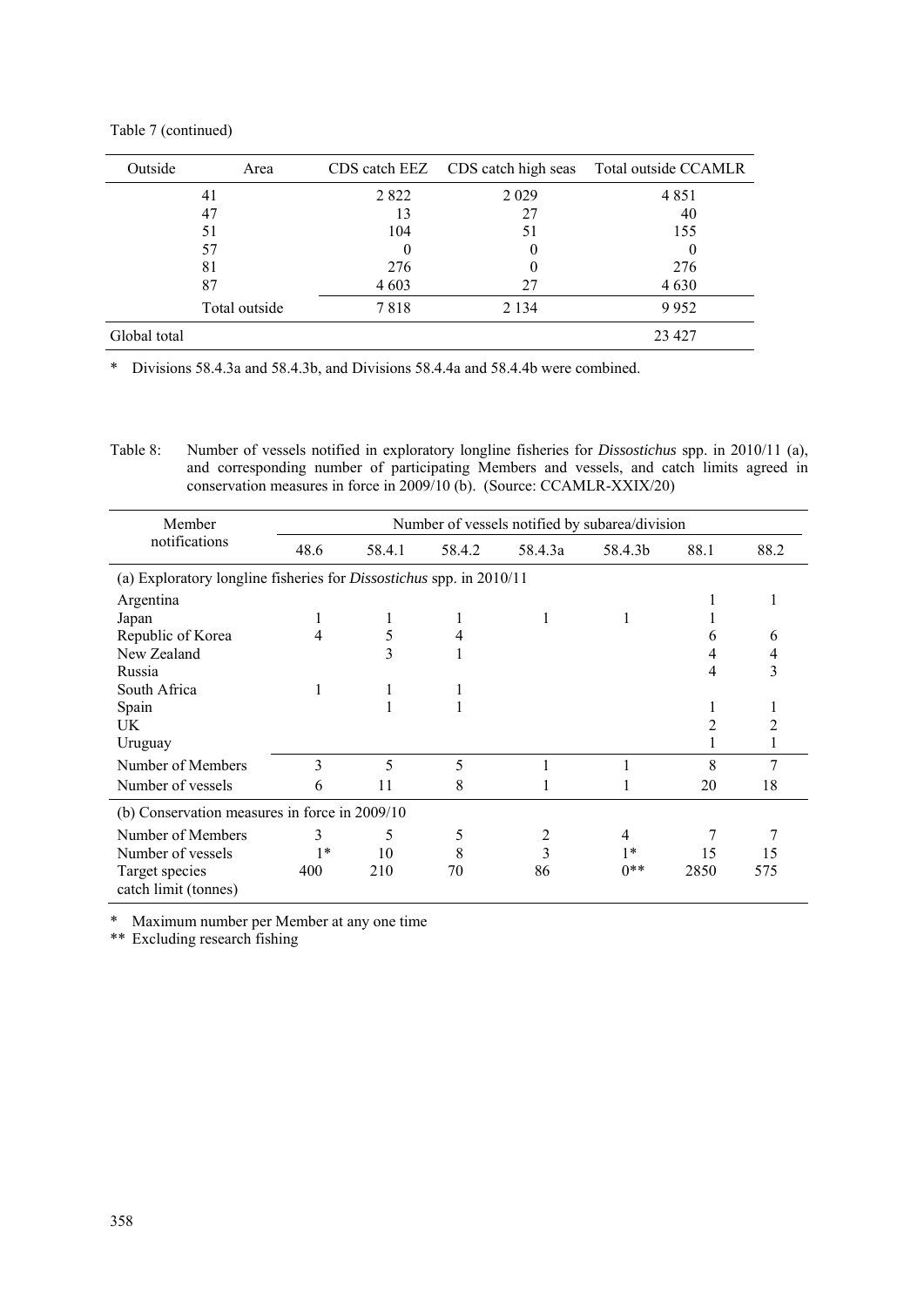|                      |                                                                                                                                                                                   |              |                                                          |                                                      |                              |                                                                                  |                                              | Season                                                       |                                                                      |                                                                              |                                                                      |                                                                      |                                                              |                                                      |                                                      |
|----------------------|-----------------------------------------------------------------------------------------------------------------------------------------------------------------------------------|--------------|----------------------------------------------------------|------------------------------------------------------|------------------------------|----------------------------------------------------------------------------------|----------------------------------------------|--------------------------------------------------------------|----------------------------------------------------------------------|------------------------------------------------------------------------------|----------------------------------------------------------------------|----------------------------------------------------------------------|--------------------------------------------------------------|------------------------------------------------------|------------------------------------------------------|
| Subarea/<br>division | SSRU                                                                                                                                                                              | 1996/97      | 1997/98                                                  | 1998/99                                              | 1999/00                      | 2000/01                                                                          | 2001/02                                      | 2002/03                                                      | 2003/04                                                              | 2004/05                                                                      | 2005/06                                                              | 2006/07                                                              | 2007/08                                                      | 2008/09                                              | 2009/10                                              |
| 48.6                 | $\boldsymbol{\mathsf{A}}$<br>$\mathbf D$<br>${\bf E}$<br>${\bf G}$                                                                                                                |              |                                                          |                                                      |                              |                                                                                  |                                              |                                                              | 0.04<br>0.02                                                         | 0.07<br>0.08<br>0.07                                                         | 0.11<br>0.16                                                         | 0.15<br>0.05<br>0.13<br>0.07                                         | 0.12                                                         | 0.46<br>0.23                                         | $0.05\,$<br>0.61<br>0.51<br>0.06                     |
| 58.4.1               | ${\bf C}$<br>${\rm D}$<br>$\mathbf E$<br>$\mathbf F$<br>${\bf G}$<br>$\rm H$                                                                                                      |              |                                                          |                                                      |                              |                                                                                  |                                              |                                                              |                                                                      | 0.13<br>0.22<br>0.20                                                         | 0.18<br>0.10<br>0.22                                                 | 0.15<br>0.14<br>0.07<br>0.24                                         | 0.19<br>0.09<br>0.12<br>0.05<br>0.12<br>0.15                 | 0.22<br>0.13<br>0.10                                 | 0.36<br>0.74<br>0.12                                 |
| 58.4.2               | $\boldsymbol{\rm{A}}$<br>$\mathbf C$<br>${\rm D}$<br>${\bf E}$                                                                                                                    |              |                                                          |                                                      |                              |                                                                                  |                                              | 0.10<br>0.19<br>0.21                                         | 0.06<br>0.11                                                         | 0.08<br>0.07<br>0.14                                                         | 0.08<br>0.17<br>0.22                                                 | 0.13<br>0.15                                                         | 0.20<br>0.42<br>0.21                                         | 0.20<br>0.23                                         | 1.22<br>0.14                                         |
| 58.4.3a              | $\boldsymbol{\mathsf{A}}$                                                                                                                                                         |              |                                                          |                                                      |                              |                                                                                  |                                              |                                                              |                                                                      | 0.05                                                                         | 0.05                                                                 | 0.02                                                                 | 0.08                                                         | 0.08                                                 |                                                      |
| 58.4.3b              | $\mathbf A$<br>$\, {\bf B}$<br>$\mathbf C$<br>${\rm D}$<br>${\bf E}$                                                                                                              |              |                                                          |                                                      |                              |                                                                                  |                                              |                                                              | $0.04\,$<br>0.14                                                     | 0.08<br>0.23<br>0.07<br>0.08<br>0.10                                         | 0.17<br>0.18<br>0.08                                                 | 0.15<br>0.12<br>0.04<br>0.03<br>0.05                                 | 0.17<br>0.12<br>0.12                                         | 0.22<br>0.18<br>0.21                                 | 0.14<br>$0.10\,$<br>0.10<br>0.17                     |
| 88.1                 | $\boldsymbol{\rm{A}}$<br>$\, {\bf B}$<br>$\mathbf C$<br>$\mathbf E$<br>$\mathbf F$<br>${\bf G}$<br>$\boldsymbol{\mathrm{H}}$<br>$\rm I$<br>$\bf J$<br>$\rm K$<br>$\mathbf L$<br>M | 0.01<br>0.05 | 0.03<br>0.07<br>$0.00\,$<br>0.06<br>0.17<br>0.37<br>0.32 | 0.06<br>0.02<br>0.26<br>0.23<br>0.12<br>0.15<br>0.08 | 0.38<br>0.29<br>0.18<br>0.40 | 0.02<br>0.17<br>0.44<br>0.03<br>0.13<br>0.41<br>0.29<br>0.04<br>0.12<br>$0.08\,$ | 0.25<br>0.87<br>0.12<br>0.74<br>0.43<br>0.45 | 0.16<br>0.26<br>0.59<br>0.05<br>0.03<br>0.12<br>0.46<br>0.19 | 0.11<br>0.31<br>0.08<br>0.12<br>0.22<br>0.15<br>0.11<br>0.01<br>0.10 | 0.55<br>0.53<br>0.28<br>0.15<br>0.77<br>0.43<br>0.19<br>0.34<br>0.14<br>0.00 | 0.08<br>0.07<br>1.06<br>0.59<br>0.40<br>0.21<br>0.51<br>0.19<br>0.58 | 0.05<br>0.33<br>0.71<br>0.02<br>0.16<br>0.37<br>0.34<br>0.32<br>0.39 | 0.15<br>0.36<br>0.40<br>0.43<br>0.18<br>0.28<br>0.17<br>0.31 | 0.39<br>0.46<br>0.33<br>0.52<br>0.25<br>0.49<br>0.10 | 0.02<br>0.91<br>0.31<br>0.36<br>0.20<br>0.79<br>0.19 |
| 88.2                 | A<br>B<br>${\bf D}$<br>${\bf E}$<br>$\mathbf F$<br>${\bf G}$                                                                                                                      |              |                                                          |                                                      |                              |                                                                                  | 0.82                                         |                                                              | 0.11<br>0.06<br>$0.35$ 0.42 0.70                                     | 0.14<br>0.47                                                                 | 0.06<br>0.54<br>0.43<br>0.33<br>0.26                                 | 0.31<br>0.22<br>0.02                                                 | 0.19<br>0.49<br>0.39                                         | 0.14<br>0.20<br>0.16                                 | 0.26<br>0.29<br>0.23                                 |

Table 9: Unstandardised CPUE (kg/hook) of *Dissostichus* spp. in exploratory longline fisheries reported between 1996/97 and 2009/10. (Source: fine-scale data from commercial and fishery-based research hauls)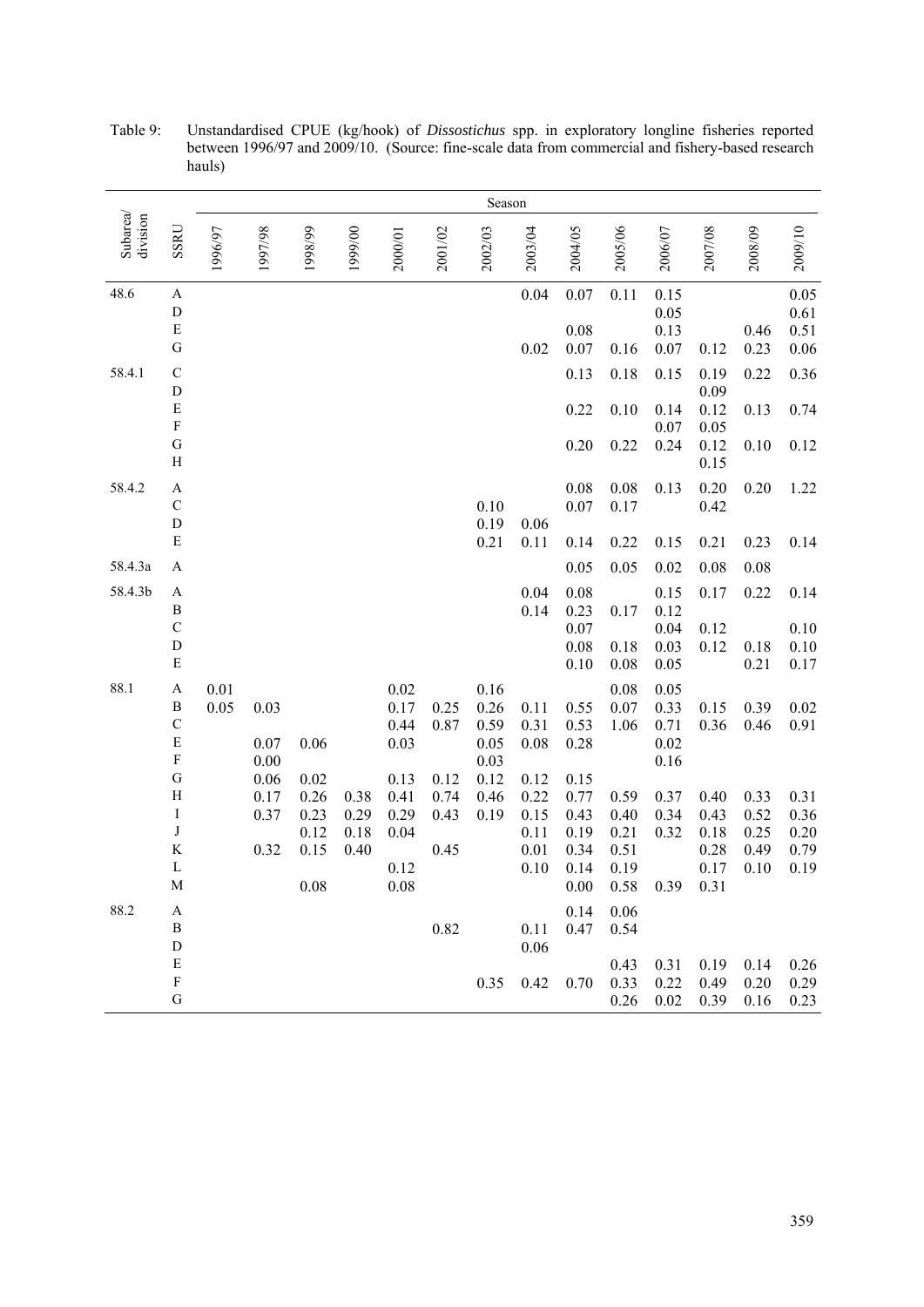Table 10: Number of individuals of *Dissostichus* spp. tagged and released and the tagging rate (fish per tonne of green weight caught) reported by vessels operating in 2009/10 in fisheries for *Dissostichus* spp. which have tagging requirements outlined in the conservation measures. The required tagging rate (required rate) for *Dissostichus* spp. is listed for each subarea and division, and does not include any additional requirements when conducting research fishing in closed SSRUs. The number of *D. eleginoides* tagged is indicated in parentheses. (Source: observer data and catch and effort reports)

| Subarea/division | Flag State        | Vessel name           |                |       | Dissostichus spp. tagged and released |
|------------------|-------------------|-----------------------|----------------|-------|---------------------------------------|
| (required rate)  |                   |                       | Number of fish |       | Tagging rate                          |
| 48.4(5)          | New Zealand       | San Aspiring          | 310            | (162) | 5.38                                  |
|                  | <b>UK</b>         | <b>Argos Froyanes</b> | 310            | (256) | 5.52                                  |
|                  | Total             |                       | 620            | (418) |                                       |
| 48.6(3)          | Japan             | Shinsei Maru No. 3    | 295            | (0)   | 3.03                                  |
|                  | Republic of Korea | Insung No. 1          | 310            | (310) | 3.16                                  |
|                  |                   | Insung No. 2          | 305            | (0)   | 3.06                                  |
|                  | Total             |                       | 910            | (310) |                                       |
| 58.4.1(3)        | Japan             | Shinsei Maru No. 3    | 275            | (12)  | 3.11                                  |
|                  | Republic of Korea | Insung No. 2          | 352            | (0)   | 3.26                                  |
|                  | Total             |                       | 627            | (12)  |                                       |
| 58.4.2(3)        | Republic of Korea | Insung No. 2          | 291            | (0)   | 3.14                                  |
|                  | Total             |                       | 291            | (0)   |                                       |
| 58.4.3b(4)       | Japan             | Shinsei Maru No. 3    | 60             | (8)   | 4.34                                  |
|                  | Total             |                       | 60             | (8)   |                                       |
| 88.1(1)          | Argentina         | Argenova XXI          | 33             | (0)   | 1.08                                  |
|                  | Republic of Korea | Hong Jin No. 707      | 368            | (0)   | 1.11                                  |
|                  |                   | Insung No. 1          | 313            | (0)   | 1.10                                  |
|                  |                   | Jung Woo No. 2        | 268            | (0)   | 1.17                                  |
|                  |                   | Jung Woo No. 3        | 185            | (0)   | 1.05                                  |
|                  | New Zealand       | Antarctic Chieftain   | 164            | (0)   | 1.01                                  |
|                  |                   | Janas                 | 415            | (0)   | 1.02                                  |
|                  |                   | San Aotea II          | 288            | (0)   | 1.12                                  |
|                  |                   | San Aspiring          | 515            | (2)   | 1.06                                  |
|                  | Spain             | Tronio                | 308            | (0)   | 1.00                                  |
|                  | <b>UK</b>         | <b>Argos Froyanes</b> | 158            | (0)   | 1.04                                  |
|                  |                   | Argos Georgia         | 61             | (0)   | 1.27                                  |
|                  | Total             |                       | 3076           | (0)   |                                       |
| 88.2(1)          | Argentina         | Argenova XXI          | $\,8\,$        | (0)   | 1.02                                  |
|                  | Republic of Korea | Jung Woo No. 3        | 6              | (0)   | 1.14                                  |
|                  | Spain             | Tronio                | 52             | (0)   | 1.23                                  |
|                  | UK                | Argos Froyanes        | 250            | (0)   | 1.00                                  |
|                  |                   | Argos Georgia         | 9              | (0)   | 1.06                                  |
|                  | Total             |                       | 325            | (0)   |                                       |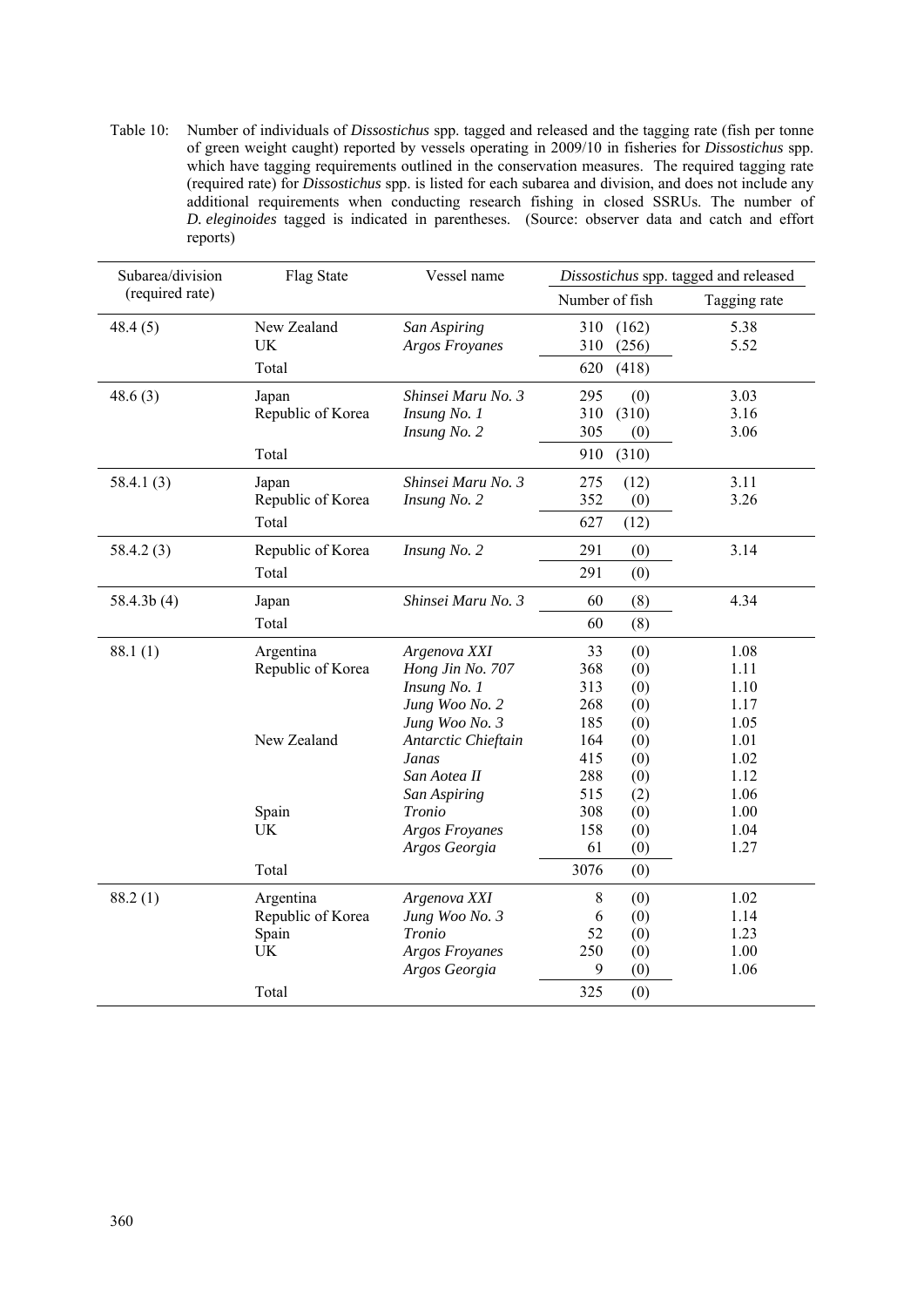| Species        | Flag State        | Vessel name           | Subarea/division |        |        |         |        |        |  |  |  |  |
|----------------|-------------------|-----------------------|------------------|--------|--------|---------|--------|--------|--|--|--|--|
|                |                   |                       | 48.6             | 58.4.1 | 58.4.2 | 58.4.3b | 88.1   | 88.2   |  |  |  |  |
| D. mawsoni     | Argentina         | Argenova XXI          |                  |        |        |         | Medium | Medium |  |  |  |  |
|                | Japan             | Shinsei Maru No. 3    | High             | Medium |        | Medium  |        |        |  |  |  |  |
|                | Republic of Korea | Hong Jin No. 707      |                  |        |        |         | Medium |        |  |  |  |  |
|                |                   | Insung No. 1          | $\rm{a}$         |        |        |         | Low    |        |  |  |  |  |
|                |                   | Insung No. 2          | Medium           | Medium | High   |         |        |        |  |  |  |  |
|                |                   | Jung Woo No. 2        |                  |        |        |         | Low    |        |  |  |  |  |
|                |                   | Jung Woo No. 3        |                  |        |        |         | Medium | Low    |  |  |  |  |
|                | New Zealand       | Antarctic Chieftain   |                  |        |        |         | Medium |        |  |  |  |  |
|                |                   | Janas                 |                  |        |        |         | High   |        |  |  |  |  |
|                |                   | San Aotea II          |                  |        |        |         | High   |        |  |  |  |  |
|                |                   | San Aspiring          |                  |        |        |         | High   |        |  |  |  |  |
|                | Spain             | Tronio                |                  |        |        |         | High   | Medium |  |  |  |  |
|                | UK                | <b>Argos Froyanes</b> |                  |        |        |         | Medium | Medium |  |  |  |  |
|                |                   | Argos Georgia         |                  |        |        |         | Medium | High   |  |  |  |  |
| D. eleginoides | Argentina         | Argenova XXI          |                  |        |        |         | b      |        |  |  |  |  |
|                | Japan             | Shinsei Maru No. 3    |                  | Medium |        | Medium  |        |        |  |  |  |  |
|                | Republic of Korea | Hong Jin No. 707      |                  |        |        |         | b      |        |  |  |  |  |
|                |                   | Insung No. 1          | Medium           |        |        |         |        |        |  |  |  |  |
|                | New Zealand       | San Aotea II          |                  |        |        |         | b      |        |  |  |  |  |
|                |                   | San Aspiring          |                  |        |        |         | Medium |        |  |  |  |  |
|                | Spain             | Tronio                |                  |        |        |         | b      | b      |  |  |  |  |
|                | UK                | <b>Argos Froyanes</b> |                  |        |        |         |        | b      |  |  |  |  |

Table 11: Overlap between the catch-weighted length frequencies of *Dissostichus* spp. reported by vessels in the exploratory fisheries in 2009/10, and the length frequencies of individuals tagged and released (length data aggregated by 10 cm length intervals). High  $\geq$ 60% overlap, Medium  $\geq$ 30 to <60%, Low <30%.

 $2\,404$  fish caught, 0 fish tagged and released.

 $b$  Less than 30 fish were caught.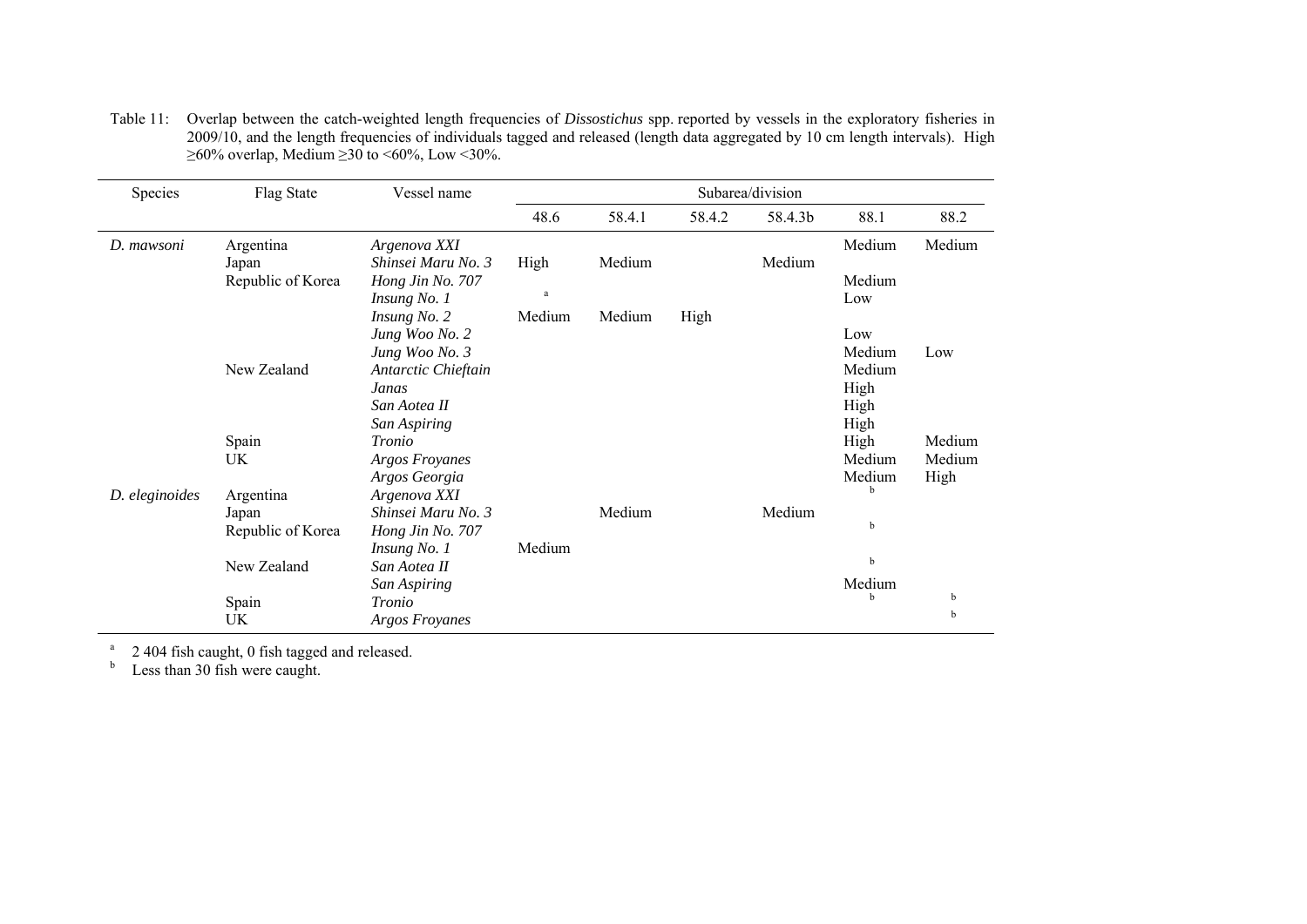| Table 12: Time series (since 2006/07) of overlap between the catch-weighted length frequencies of <i>Dissostichus</i> |
|-----------------------------------------------------------------------------------------------------------------------|
| spp. reported by vessels actively fishing in the exploratory fisheries in 2009/10, and the length                     |
| frequencies of individuals tagged and released (length data aggregated by 10 cm length intervals). The                |
| overlap values where less than 30 fish were caught, and for <i>D. eleginoides</i> caught in Subareas 88.1             |
| and 88.2, are not included. Shaded cells are those classified as low $($                                              |

| Species        | Flag State                      | Vessel name           | Subarea/         |      | Season   |          |          |
|----------------|---------------------------------|-----------------------|------------------|------|----------|----------|----------|
|                |                                 |                       | division         | 2007 | 2008     | 2009     | 2010     |
| D. mawsoni     | Argentina                       | Argenova XXI          | 88.1             |      |          |          | 52       |
|                |                                 |                       | 88.2             |      |          |          | 49       |
|                | Japan                           | Shinsei Maru No. 3    | 48.6             | 34   | 31       | 65       | 64       |
|                |                                 |                       | 58.4.1<br>58.4.2 |      |          |          | 56       |
|                |                                 |                       | 58.4.3a          |      |          | 36       |          |
|                |                                 |                       | 58.4.3b          | 31   | 49       | 36       | 55       |
|                | Republic of Korea               | Hong Jin No. 707      | 88.1             |      | 20       | $26\,$   | 47       |
|                |                                 |                       | 88.2             |      |          | 33       |          |
|                |                                 | Insung No. 1          | 48.6             |      |          |          |          |
|                |                                 |                       | 58.4.1           | 13   | 15       | 15       |          |
|                |                                 |                       | 58.4.2           | 24   | 12       |          |          |
|                |                                 |                       | 88.1             |      |          | 14       | $20\,$   |
|                |                                 | Insung No. 2          | 48.6             |      |          |          | 41       |
|                |                                 |                       | 58.4.1<br>58.4.2 |      | 29       |          | 42<br>69 |
|                |                                 |                       | 88.1             |      | 3        |          |          |
|                |                                 | Jung Woo No. 2        | 48.6             | 13   |          |          |          |
|                |                                 |                       | 58.4.2           | 26   |          |          |          |
|                |                                 |                       | 88.1             | 32   | 24       | $20\,$   | $23\,$   |
|                |                                 | Jung Woo No. 3        | 88.1             |      |          | 21       | 38       |
|                |                                 |                       | 88.2             |      |          |          | 15       |
|                | New Zealand                     | Antarctic Chieftain   | 88.1             |      |          | 57       | 59       |
|                |                                 | Janas                 | 88.2<br>88.1     | 69   | 76       | 63<br>40 |          |
|                |                                 |                       | 88.2             |      |          | 73       | 75       |
|                |                                 | San Aotea II          | 88.1             | 56   | 67       | 77       | 79       |
|                |                                 | San Aspiring          | 88.1             | 80   | 74       | 82       | 87       |
|                | Spain                           | Tronio                | 58.4.1           | 28   | 21       |          |          |
|                |                                 |                       | 58.4.3b          | 69   |          |          |          |
|                |                                 |                       | 88.1             |      | 24       | $20\,$   | 62       |
|                |                                 |                       | 88.2             |      |          | 17       | 51       |
|                | $\ensuremath{\text{UK}}\xspace$ | <b>Argos Froyanes</b> | 88.1<br>88.2     |      | 43<br>31 | 43<br>53 | 55<br>51 |
|                |                                 | Argos Georgia         | 88.1             | 57   | 61       |          | 47       |
|                |                                 |                       | 88.2             |      |          | 56       | 67       |
| D. eleginoides | Japan                           | Shinsei Maru No. 3    | 48.6             | 33   | 44       | 27       |          |
|                |                                 |                       | 58.4.1           |      |          |          | 43       |
|                |                                 |                       | 58.4.2           |      |          | 100      |          |
|                |                                 |                       | 58.4.3a          | 37   |          | 45       |          |
|                |                                 |                       | 58.4.3b          | 36   | 36       | $21\,$   | 30       |
|                | Republic of Korea               | Insung No. 1          | 48.6<br>58.4.1   |      |          |          | 33       |
|                |                                 | Insung No. 2          | 58.4.1           | 82   | 70       |          |          |
|                |                                 | Jung Woo No. 2        | 48.6             | 43   |          |          |          |
|                |                                 |                       | 58.4.2           |      |          |          |          |
|                | Spain                           | Tronio                | 58.4.1           | 39   | 64       |          |          |
|                |                                 |                       | 58.4.3a          | 57   |          |          |          |
|                | $\ensuremath{\text{UK}}\xspace$ | Argos Georgia         | 88.1             | 100  |          |          |          |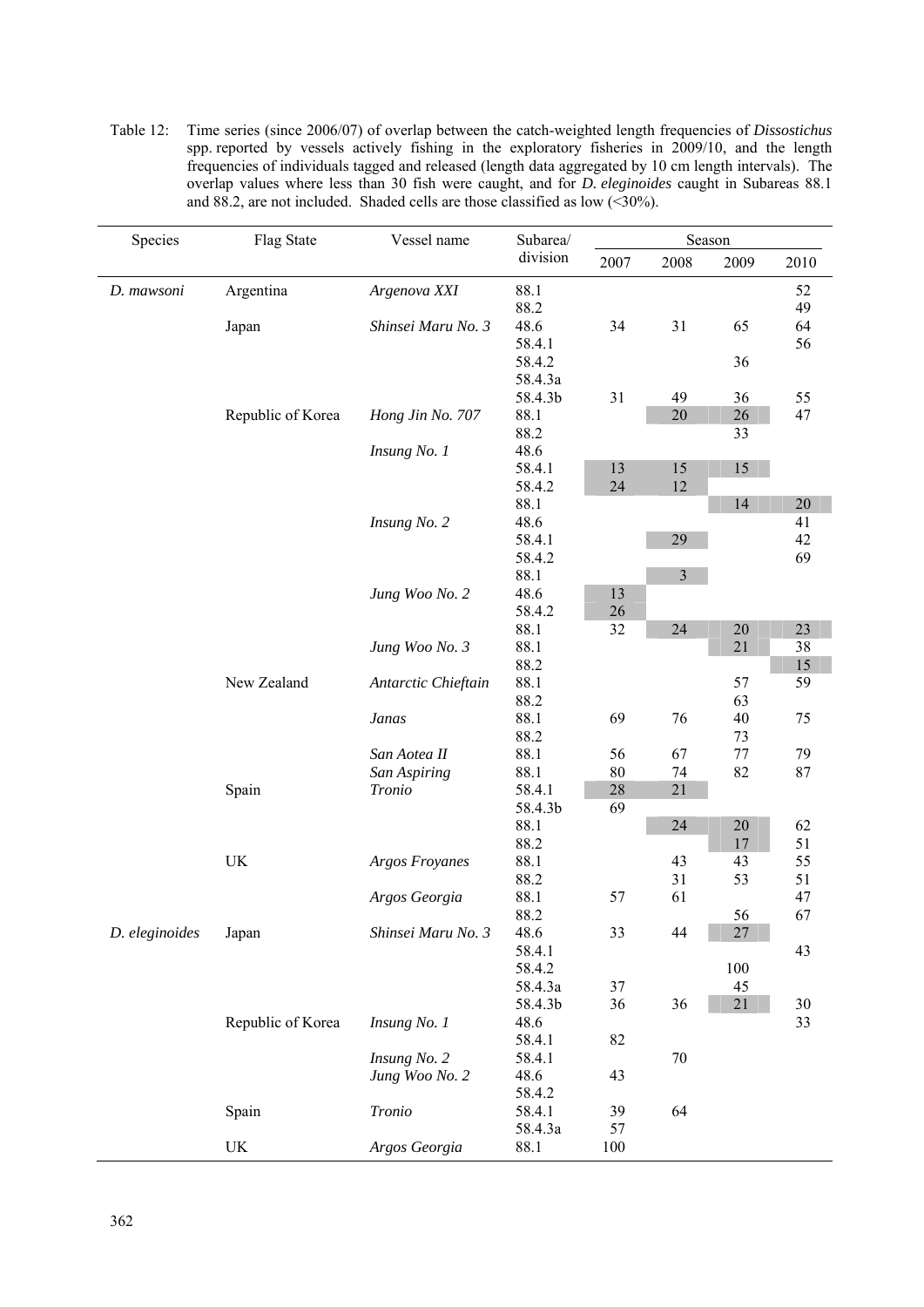| Subarea/ |         |         |         |         |         | Season  |         |         |         |         | Total   |
|----------|---------|---------|---------|---------|---------|---------|---------|---------|---------|---------|---------|
| division | 2000/01 | 2001/02 | 2002/03 | 2003/04 | 2004/05 | 2005/06 | 2006/07 | 2007/08 | 2008/09 | 2009/10 |         |
| 48.6     |         |         |         | 4       | 62      | 171     | 129     |         | 941     | 910     | 2 2 1 7 |
| 58.4.1   |         |         |         |         | 462     | 469     | 1507    | 1 1 3 4 | 1 1 2 7 | 627     | 5 3 2 6 |
| 58.4.2   |         |         |         |         | 342     | 136     | 248     | 673     | 277     | 291     | 1967    |
| 58.4.3a  |         |         |         |         | 199     | 104     | 9       | 41      | 113     |         | 466     |
| 58.4.3b  |         |         |         |         | 231     | 175     | 289     | 417     | 356     | 60      | 1528    |
| 88.1     | 326     | 960     | 1 0 6 8 | 2 2 5 0 | 3 2 2 3 | 2972    | 3 6 0 8 | 2 5 7 4 | 2954    | 3 0 7 6 | 23 011  |
| 88.2     |         | 12      | 94      | 433     | 341     | 444     | 278     | 389     | 606     | 325     | 2922    |
| Total    | 326     | 972     | 1 1 6 2 | 2687    | 4 8 6 0 | 4 4 7 1 | 6 0 6 8 | 5 2 2 8 | 6 3 7 4 | 5 2 8 9 | 37 437  |

Table 13: Number of *Dissostichus* spp. tagged and released in exploratory longline fisheries. (Source: scientific observer data submitted to CCAMLR)

Table 14: Number of tagged *Dissostichus* spp. recaptured in exploratory longline fisheries. (Source: scientific observer data submitted to CCAMLR)

| Subarea/ |         |         |         |         | Season  |         |         |                |               |         | Total |
|----------|---------|---------|---------|---------|---------|---------|---------|----------------|---------------|---------|-------|
| division | 2000/01 | 2001/02 | 2002/03 | 2003/04 | 2004/05 | 2005/06 | 2006/07 | 2007/08        | 2008/09       | 2009/10 |       |
| 48.6     |         |         |         |         |         | 3       | 2       |                | $\mathcal{D}$ | 5       | 12    |
| 58.4.1   |         |         |         |         |         |         | 4       | 6              | 8             | 4       | 22    |
| 58.4.2   |         |         |         |         |         |         |         |                |               |         | ↑     |
| 58.4.3a  |         |         |         |         |         | 6       |         | $\overline{2}$ | 2             |         | 10    |
| 58.4.3b  |         |         |         |         |         | 6       |         |                |               |         | 11    |
| 88.1     |         | 4       | 13      | 32      | 59      | 71      | 206     | 216            | 103           | 250     | 955   |
| 88.2     |         |         |         | 18      | 17      | 28      | 33      | 36             | 56            | 44      | 232   |
| Total    |         | 4       | 13      | 50      | 77      | 114     | 246     | 261            | 173           | 305     | 1244  |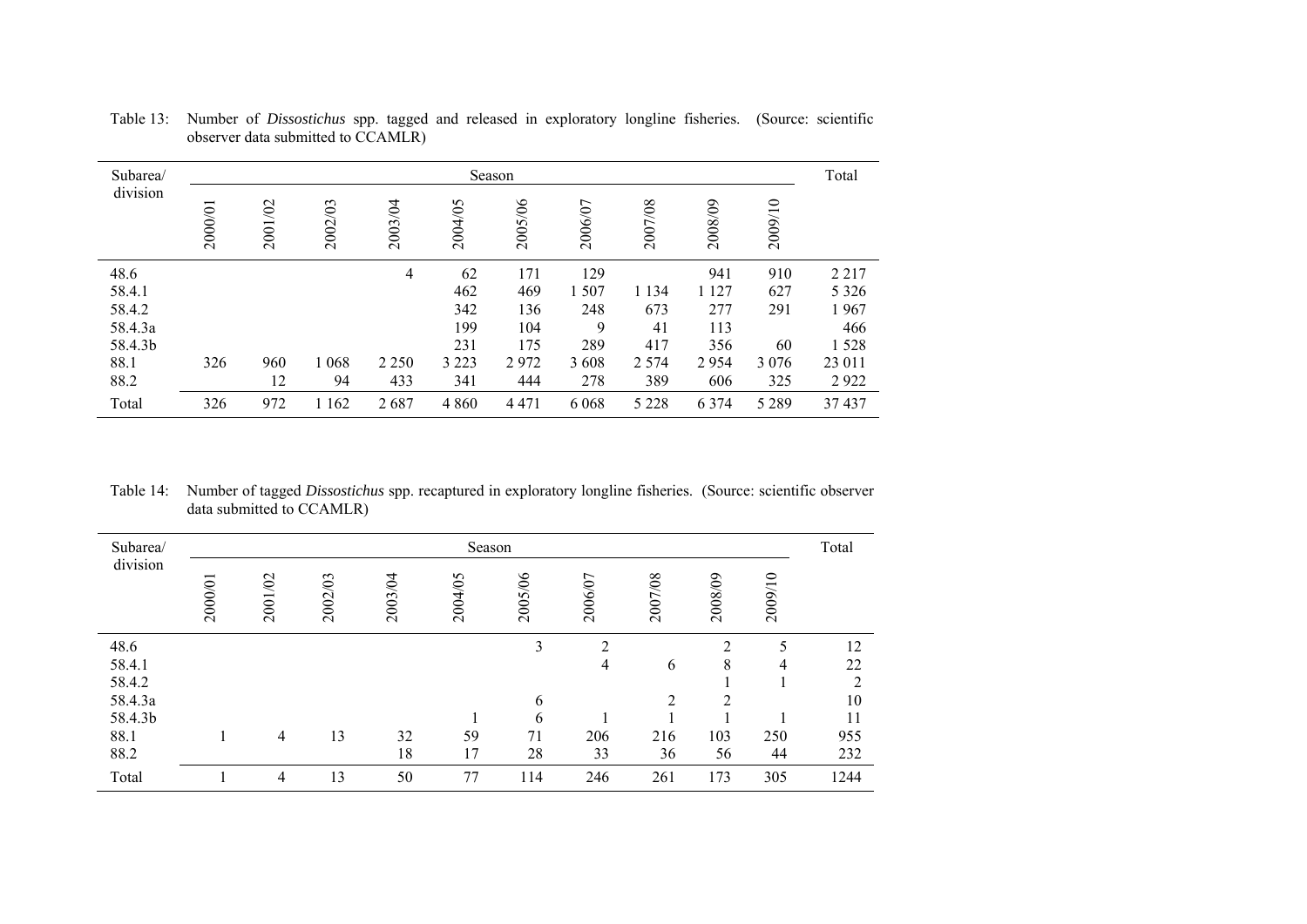| Subarea/ SSRU |   | Stratum        |     | Total no.   |         | 2002/03 |          | 2003/04               | 2004/05   |                | 2005/06   |                | 2006/07               |                | 2007/08   |         | 2008/09   |                  |          | 2009/10       |
|---------------|---|----------------|-----|-------------|---------|---------|----------|-----------------------|-----------|----------------|-----------|----------------|-----------------------|----------------|-----------|---------|-----------|------------------|----------|---------------|
| division      |   |                |     | of hauls    | Hauls   |         |          | Vessels Hauls Vessels | Hauls     | Vessels        | Hauls     | Vessels        | Hauls                 | Vessels        | Hauls     | Vessels | Hauls     | Vessels          |          | Hauls Vessels |
| 48.6          | A | Fished         | 89  | (23)        |         |         |          |                       | 51(11)    |                | 12(4)     | 1              | (2)<br>$\overline{2}$ |                |           |         |           |                  | 24(6)    |               |
|               |   | Lightly fished | 70  | (11)        |         |         |          |                       | 10(4)     |                | (2)<br>11 | -1             | (2)<br>21             | $\overline{1}$ |           |         |           |                  | 28(3)    |               |
|               |   | Unfished       | 19  | (1)         |         |         |          |                       |           |                |           |                |                       |                |           |         |           |                  | 19(1)    |               |
|               | D | Fished         | 44  | (20)        |         |         |          |                       |           |                |           |                | 10(10)                |                |           |         |           |                  | 34(10)   |               |
|               | E | Fished         | 62  | (36)        |         |         |          |                       | 6(6)      |                |           |                | 15(14)                | $\overline{c}$ |           |         | 26(11)    | 2                | 15(5)    |               |
|               |   | Unfished       | 23  | (15)        |         |         |          |                       |           |                |           |                |                       |                |           |         | 16(10)    | 2                | 7(5)     |               |
|               | G | Fished         | 469 | (78)        |         |         |          |                       | 53 $(15)$ |                | 185(13)   |                | 86(21)                | 2              | 38 (19)   |         | 48 (5)    |                  | 59 (5)   |               |
|               |   | Lightly fished | 123 | (16)        |         |         |          |                       | 4(2)      |                | 55 $(1)$  | $\mathbf{1}$   | 24(2)                 | -1             | (1)       |         | 5<br>(5)  |                  | 34(5)    |               |
| 58.4.1        |   | Fished         | 689 | (309)       |         |         |          |                       | 143 (52)  | 6              | 117(60)   | 3              | 161(65)               | 4              | 141 (97)  | 5       | 67(20)    | 2                | 60(15)   |               |
|               | E | Fished         | 296 | (161)       |         |         |          |                       | 61(42)    | 3              | 32(26)    | 3              | 134 (61)              | 3              | 22(22)    | 4       | 39<br>(5) |                  | 8(5)     |               |
|               |   | Unfished       | 11  | (10)        |         |         |          |                       |           |                |           |                |                       |                |           |         | (5)<br>6  |                  | 5(5)     |               |
|               | G | Fished         | 458 | (173)       |         |         |          |                       | 35(15)    | 3              | 66 (38)   | 3              | 67(33)                | $\overline{2}$ | 154 (68)  | 4       | (5)<br>64 |                  | 72(14)   |               |
|               |   | Lightly fished | 147 | (60)        |         |         |          |                       | 48 (23)   | 3              | 7(7)      | 1              | 10(7)                 | -1             | 41(12)    | 3       | 31<br>(5) |                  | 10(6)    |               |
| 58.4.2        | A | Fished         | 216 | (134)       |         |         |          |                       | 92 (50)   | 3              | 8(8)      |                | 57(26)                | 2              | 49 (40)   | 2       | 5<br>(5)  |                  | 5(5)     |               |
|               |   | Unfished       | 5   | (5)         |         |         |          |                       |           |                |           |                |                       |                |           |         |           |                  | (5)<br>5 |               |
|               | E | Fished         | 358 | (162)       | 72 (17) |         | 28 (19)  |                       | 27(20)    | $\overline{c}$ | 87 (49)   | 3              | 57(21)                | 2              | 45 (20)   |         | 20(10)    | 2                | 22(6)    |               |
|               |   | Lightly fished | 90  | (47)        | 11(3)   |         |          |                       | 27(21)    | $\overline{c}$ | 11(9)     | $\overline{c}$ |                       |                |           |         | 16(10)    | $\overline{2}$   | 25(4)    |               |
| 58.4.3a       | A | Fished         | 293 | (112)       |         |         |          |                       | 120 (46)  | 4              | 103(30)   |                | 27(23)                | $\overline{c}$ | (8)<br>11 |         | 32<br>(5) |                  |          |               |
|               |   | Lightly fished | 114 | (45)        |         |         |          |                       | 49 (28)   | 4              | 25(3)     |                | 13(9)                 | $\overline{c}$ |           |         | 27<br>(5) |                  |          |               |
| 58.4.3b       | A | Fished         | 164 | (33)        |         |         | (1)      |                       | 2(2)      |                |           |                | 129(16)               |                | (6)<br>6  |         | 23<br>(5) |                  | 3(3)     |               |
|               |   | Lightly fished | 58  | (37)        |         |         | (9)<br>9 | $\overline{1}$        | 9(9)      |                |           |                | (2)<br>16             |                | 19 (12)   | 2       | 5<br>(5)  |                  |          |               |
|               | C | Fished         | 26  | (12)        |         |         |          |                       |           |                |           |                |                       |                | 26 (12)   |         |           |                  |          |               |
|               |   | Lightly fished | 48  | (47)        |         |         |          |                       | 37(36)    | 3              |           |                | 2(2)                  |                |           |         |           |                  | 9(9)     |               |
|               | D | Fished         | 5   | (1)         |         |         |          |                       | (1)<br>5  |                |           |                |                       |                |           |         |           |                  |          |               |
|               |   | Lightly fished | 77  | (49)        |         |         |          |                       | (9)<br>15 | 3              |           |                | (1)                   |                | 26(20)    | -1      | 26(10)    |                  | 9(9)     |               |
|               | E | Fished         | 54  | (34)        |         |         |          |                       | 2(1)      |                | 23(18)    |                | (7)<br>21             |                |           |         | (5)<br>5  |                  | 3(3)     |               |
|               |   | Lightly fished | 34  | (16)        |         |         |          |                       |           |                | 4(3)      | 1              | 6(5)                  |                |           |         | (8)<br>24 | $\boldsymbol{2}$ |          |               |
|               |   | Unfished       | 12  | (7)         |         |         |          |                       |           |                |           |                |                       |                |           |         | 12<br>(7) |                  |          |               |
| Total         |   |                |     | 4054 (1654) |         |         |          |                       |           |                |           |                |                       |                |           |         |           |                  |          |               |

Table 15: Total number of longline hauls and research hauls (in brackets) and number of fishing vessels in the exploratory fisheries in Subareas 48.6 and 58.4. The strata were defined in 2008 and refer to levels of fishing efforts reported prior to 2008/09.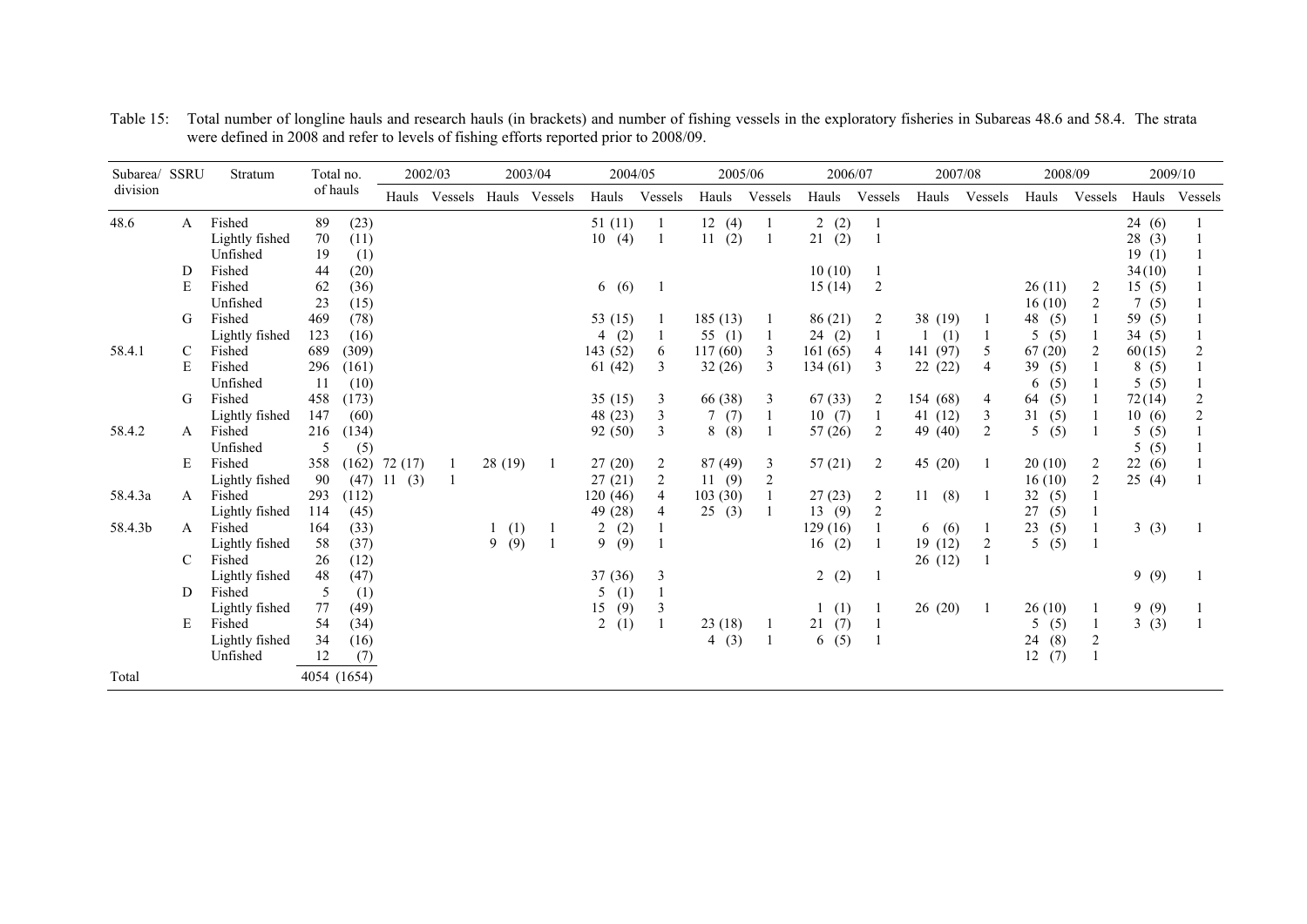#### Table 16: Data collection requirements. Shaded requirements are part of the New Zealand National Data Collection Program. 'Others', includes the families Moridae, Muraenolepidae.

| Data collected                                                                                       | <b>Frequency</b>                                                                                                       | <b>Rationale for frequency</b>                                                                              | <b>Change from current?</b>                                     |  |  |  |  |  |  |  |  |
|------------------------------------------------------------------------------------------------------|------------------------------------------------------------------------------------------------------------------------|-------------------------------------------------------------------------------------------------------------|-----------------------------------------------------------------|--|--|--|--|--|--|--|--|
|                                                                                                      |                                                                                                                        | <b>Catch and effort data</b>                                                                                |                                                                 |  |  |  |  |  |  |  |  |
| C <sub>2</sub> catch and effort<br>data                                                              | Every set as previously.                                                                                               | Data required at that level of detail for numerous analyses.                                                | N <sub>0</sub>                                                  |  |  |  |  |  |  |  |  |
|                                                                                                      |                                                                                                                        | Ongoing yearly toothfish biological data                                                                    |                                                                 |  |  |  |  |  |  |  |  |
| Length, sex, gonad<br>state                                                                          | Yes: rate halved on the shelf<br>and slope, identical elsewhere.                                                       |                                                                                                             |                                                                 |  |  |  |  |  |  |  |  |
| Otoliths                                                                                             | TOA and TOP: 5-10 per set each species                                                                                 | Ensure appropriate sampling for representative ageing.                                                      | Yes: reduced to reflect industry<br>practice and science needs. |  |  |  |  |  |  |  |  |
| Ongoing yearly tagging rate / other for stock assessment purposes                                    |                                                                                                                        |                                                                                                             |                                                                 |  |  |  |  |  |  |  |  |
| Toothfish tagging                                                                                    | One per tonne, double-tagged                                                                                           | Unchanged to avoid starting a new time series which might<br>not be comparable with data collected to date. | N <sub>0</sub>                                                  |  |  |  |  |  |  |  |  |
| Skate tagging                                                                                        | Optional this year but second wave in a future skate<br>year.                                                          | Might be required to increase numbers of tags recovered.                                                    | Yes: skate tagging stopped for<br>now, restart another year.    |  |  |  |  |  |  |  |  |
| Skate and toothfish tag<br>recaptures                                                                | Scan every fish for tags.                                                                                              | To maximise returns.                                                                                        | N <sub>0</sub>                                                  |  |  |  |  |  |  |  |  |
| Acoustic data (e.g. for<br>macrourids)                                                               | Record data within the CCAMLR region (e.g. on<br>ES60 echosounder) if echosounder on board.                            | Potential future use as biomass index of various species.                                                   | Yes: addition                                                   |  |  |  |  |  |  |  |  |
|                                                                                                      |                                                                                                                        | Ongoing yearly bottom fishing activities                                                                    |                                                                 |  |  |  |  |  |  |  |  |
| Mid-point latitude and<br>longitude of segment<br>and weight of VME-<br>indicator organism<br>caught | Any segment where 5 kg or more is caught,<br>whenever possible otherwise. A segment is<br>1 000 hooks or 1 200 m line. | As required under CMs 22-06 and 22-07, unchanged until<br>further data analysis.                            | N <sub>0</sub>                                                  |  |  |  |  |  |  |  |  |
| <b>VME vs TOA</b>                                                                                    | No                                                                                                                     |                                                                                                             |                                                                 |  |  |  |  |  |  |  |  |

(continued)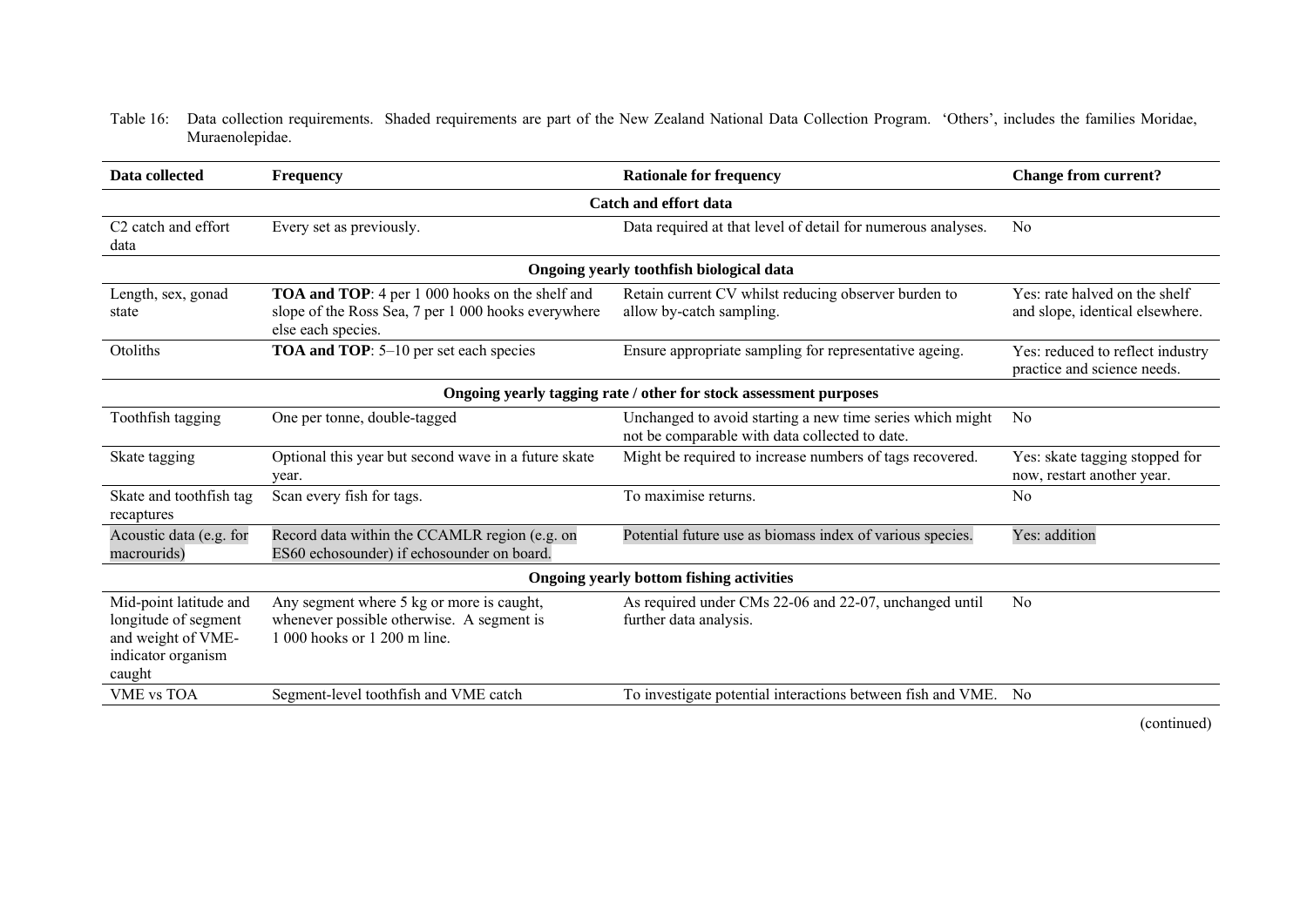Table 16 (continued)

| Data collected                            | <b>Frequency</b>                                                                                                                                                                                                                                                                                                                                       | <b>Rationale for frequency</b>                                                                                                                                                          | <b>Change from current?</b>                                                   |
|-------------------------------------------|--------------------------------------------------------------------------------------------------------------------------------------------------------------------------------------------------------------------------------------------------------------------------------------------------------------------------------------------------------|-----------------------------------------------------------------------------------------------------------------------------------------------------------------------------------------|-------------------------------------------------------------------------------|
|                                           |                                                                                                                                                                                                                                                                                                                                                        | Year-specific fish biological data - 2010/11 and 2013/14 skate and 'other' species                                                                                                      |                                                                               |
| Length, sex                               | Others: 10 fish of combined cod species every set<br>Skates: 10 of combined skate species every set                                                                                                                                                                                                                                                    | Do focused data collection aiming at detecting any<br>potential change through time.                                                                                                    | Yes: more prescriptive to better<br>study less by-catch species each<br>year. |
| Gonad state, gonad<br>weight              | Others: 10 of combined cod species every set<br>Skates: Only on those skates which will have thorns<br>removed or which are not going to be released.                                                                                                                                                                                                  | Comprehensive dataset to allow future age frequency if<br>needed, release as many healthy skates as possible.                                                                           | Yes: more prescriptive to better<br>study less by-catch species each<br>year. |
| Otoliths / thorns                         | <b>Others:</b> 5 otolith pairs of combined cod species<br>every set<br>Skates: 5 thorns of combined skate species every set,<br>choose skates that are least likely to survive.<br>Note: maximum 200 fish per species per vessel.                                                                                                                      | Comprehensive dataset to allow future age frequency if<br>needed, release as many healthy skates as possible.                                                                           | Yes: more prescriptive to better<br>study less by-catch species each<br>year. |
| Isotope and stomach<br>sampling           | Others: sample a 50 g fillet sample and freeze of a<br>single fish every set in Subarea 88.1, 3 fish per set in<br>Subarea 88.2, rotate species.<br>Skates: sample a 50 g fillet sample and freeze of a<br>single fish every set in Subarea 88.1, 3 fish per set in<br>Subarea 88.2, rotate species.<br>Note: Maximum 100 fish per species per vessel. | Do focussed data collection aiming at detecting any<br>potential change in diet and trophic level, more data is<br>needed in Subarea 88.2 as no data currently available from<br>there. | Yes: more prescriptive to better<br>study less by-catch species each<br>year. |
|                                           |                                                                                                                                                                                                                                                                                                                                                        | Year-specific fish biological data - 2011/12 and 2014/15 macrourid species                                                                                                              |                                                                               |
| Length, sex, gonad<br>state, gonad weight | Macrourid: 10 fish every other set on the shelf and<br>slope of the Ross Sea, 10 fish every set elsewhere.                                                                                                                                                                                                                                             | Do focused data collection aiming at detecting any<br>potential length frequency and reproductive change through<br>time, acknowledging the numbers caught on the shelf and<br>slope.   | Yes: more prescriptive to better<br>study less by-catch species each<br>year. |
| Otoliths                                  | Macrourid: 5 fish every other set on the shelf and<br>slope of the Ross Sea, 5 fish every set elsewhere.<br>Note: maximum 200 fish per species per vessel.                                                                                                                                                                                             | Comprehensive dataset to allow future age frequency if<br>needed, acknowledging the numbers caught on the shelf<br>and slope.                                                           | Yes: more prescriptive to better<br>study less by-catch species each<br>year. |
| Isotope and stomach<br>sampling           | Macrourid: sample a 50 g fillet sample and freeze of<br>a single fish every other set on the shelf and slope,<br>every set in the north, and 3 fish per set in<br>Subarea 88.2.<br>Note: Maximum 100 fish per species per vessel.                                                                                                                      | Do focused data collection aiming at detecting any<br>potential change in diet and trophic level, more data is<br>needed in Subarea 88.2 as no data currently available from<br>there.  | Yes: more prescriptive to better<br>study less by-catch species each<br>year. |

(continued)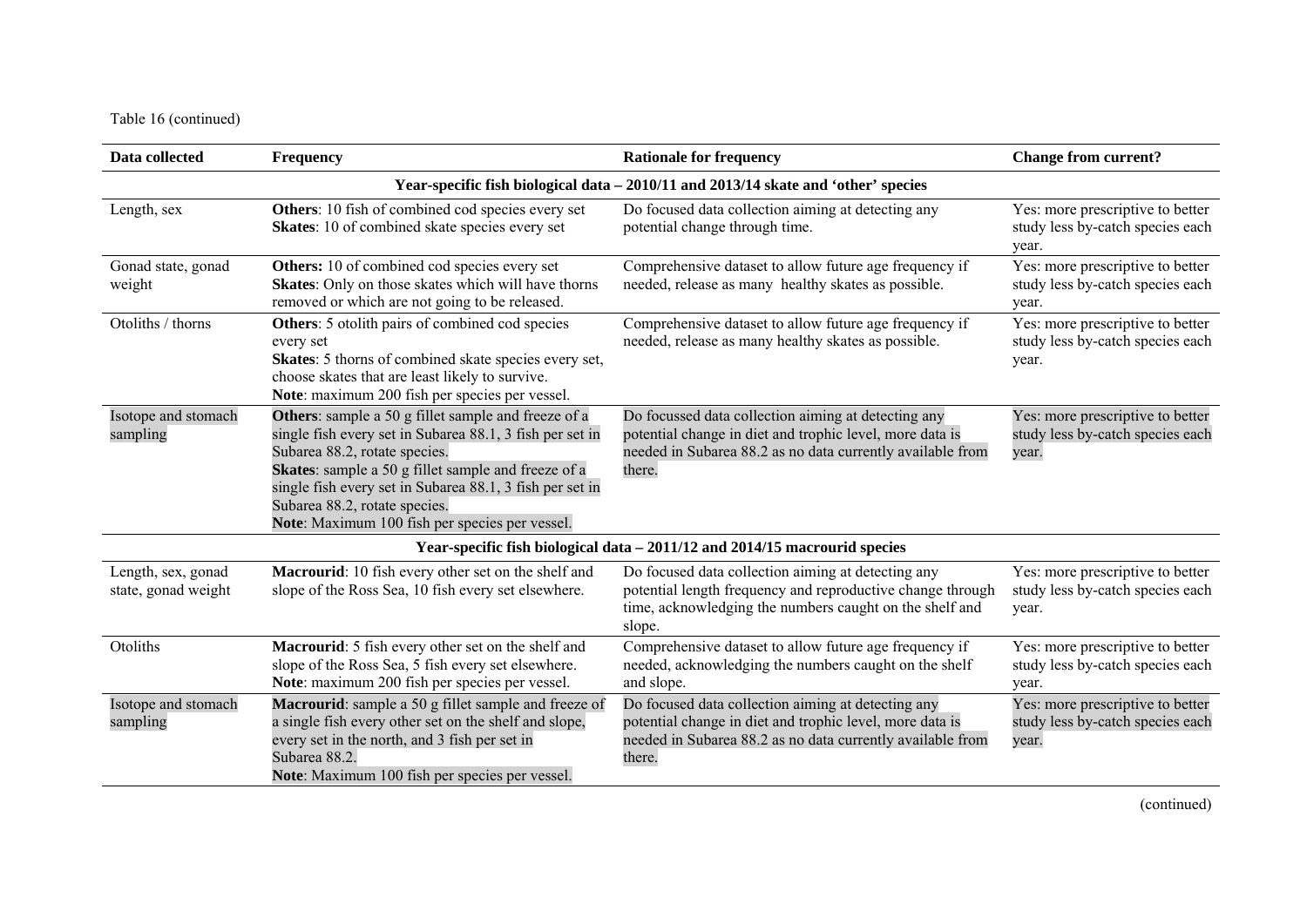Table 16 (continued)

| Data collected                  | <b>Frequency</b>                                                                                                                                                                                                                                                                                                                                                                                                                                                     | <b>Rationale for frequency</b>                                                                                                                                                         | <b>Change from current?</b>                                                   |  |
|---------------------------------|----------------------------------------------------------------------------------------------------------------------------------------------------------------------------------------------------------------------------------------------------------------------------------------------------------------------------------------------------------------------------------------------------------------------------------------------------------------------|----------------------------------------------------------------------------------------------------------------------------------------------------------------------------------------|-------------------------------------------------------------------------------|--|
|                                 |                                                                                                                                                                                                                                                                                                                                                                                                                                                                      | Year specific fish biological data - 2012/13 and 2015/16 toothfish and icefish species                                                                                                 |                                                                               |  |
| Length, sex, gonad<br>state     | <b>TOT:</b> not required<br><b>Icefish</b> : 10 of combined icefish species every set                                                                                                                                                                                                                                                                                                                                                                                | Do focused data collection aiming at detecting any<br>potential length-frequency change through time, toothfish<br>already carried out yearly.                                         | Yes: more prescriptive to better<br>study less by-catch species each<br>year. |  |
| Gonad weight                    | <b>TOT:</b> 10 of combined toothfish species every other<br>set in the slope and shelf of the Ross Sea, 10 every<br>set elsewhere<br><b>Icefish</b> : 10 of combined icefish species every set                                                                                                                                                                                                                                                                       | Do focused data collection aiming at detecting any<br>potential reproductive change through time, including<br>toothfish species.                                                      | Yes: more prescriptive to better<br>study less by-catch species each<br>year. |  |
| Otoliths                        | <b>TOT:</b> not required<br><b>Icefish</b> : 5 otolith pairs of combined icefish species<br>every set<br>Note: maximum 200 fish per species per vessel.                                                                                                                                                                                                                                                                                                              | Comprehensive dataset to allow future age frequency if<br>needed, toothfish already carried out yearly.                                                                                | Yes: more prescriptive to better<br>study less by-catch species each<br>year. |  |
| Isotope and stomach<br>sampling | TOT: sample a 50 g fillet sample, a 50 g liver sample<br>and stomach of a single animal, preferably with full<br>stomach and freeze; one fish every other set on the<br>shelf and slope, one fish per set in the north and<br>3 fish per set in Subarea 88.2.<br>Icefish: sample a 50 g fillet sample and freeze of a<br>single fish every set in Subarea 88.1, 3 fish per set in<br>Subarea 88.2, rotate species.<br>Note: Maximum 100 fish per species per vessel. | Do focused data collection aiming at detecting any<br>potential change in diet and trophic level, more data is<br>needed in Subarea 88.2 as no data currently available from<br>there. | Yes: more prescriptive to better<br>study less by-catch species each<br>year. |  |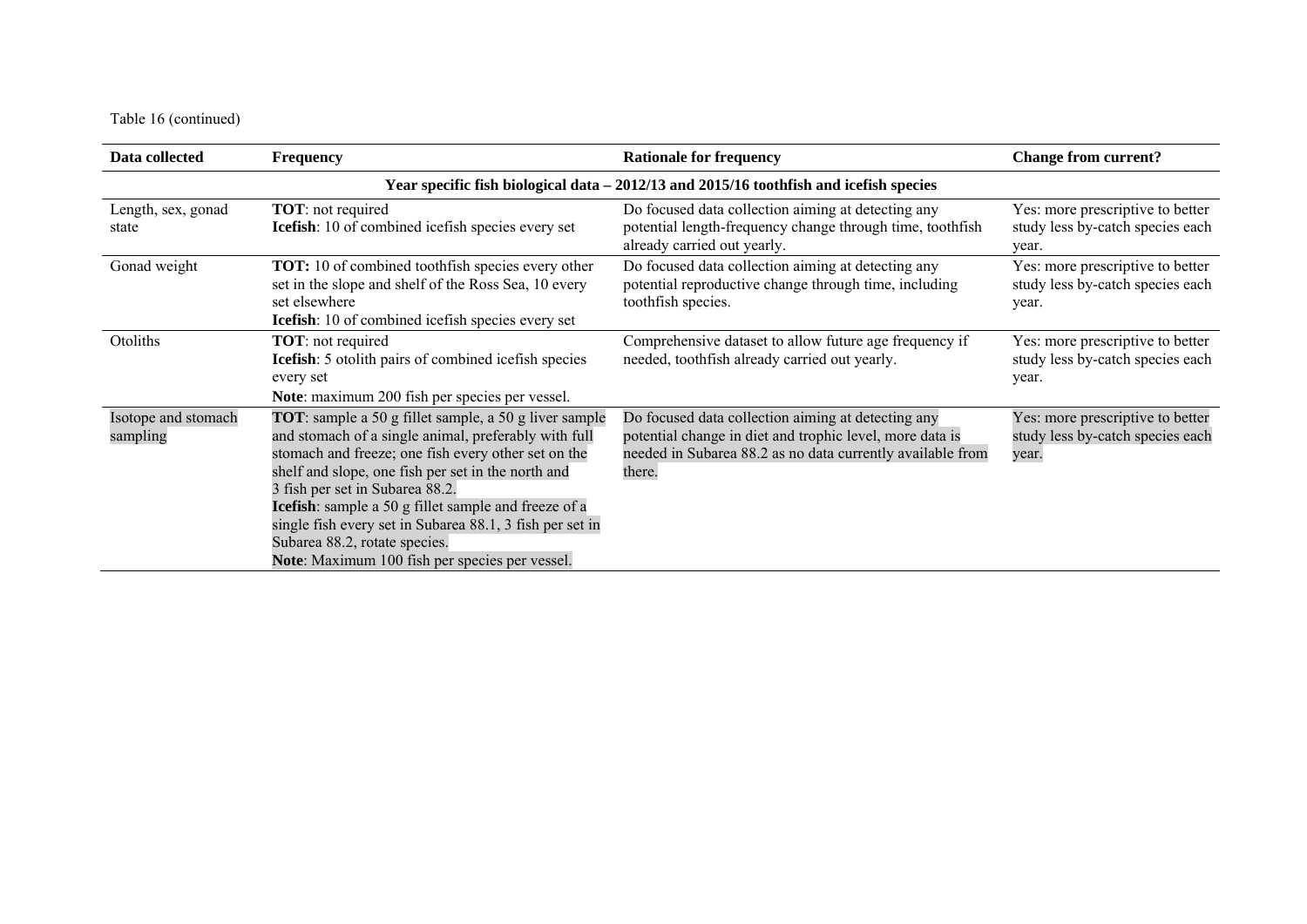Table 17: Catches of *Champsocephalus gunnari* (ANI), *Macrourus* spp. (GRV), *Channichthys rhinoceratus* (LIC), *Lepidonotothen squamifrons* (NOS), Rajidae (SRX), *Dissostichus* spp. (TOT), and all other species from trawl fisheries in 2009/10, and reported in fine-scale (C1) data. Catches are given in tonnes.

| Subarea/<br>division | Target | ANI | <b>GRV</b> | LIC | <b>NOS</b> | <b>SRX</b> | <b>TOT</b> | Other species |
|----------------------|--------|-----|------------|-----|------------|------------|------------|---------------|
| 48.3                 | ANI    |     |            |     |            |            |            |               |
| 58.5.2               | ANI    | 365 |            |     | O          | 12         | 22         |               |
| 58.5.2               | TOT    |     |            |     |            |            | 621        |               |

Table 18: Catches for macrourids, rajids and other species taken as by-catch from longline fisheries in 2009/10, and reported in fine-scale (C2) data. Catches are given in tonnes and as a percentage of the catch of *Dissostichus* spp. (TOT) reported in fine-scale data. (Rajids released from longlines are not included in these estimates.) na – not applicable.

| Subarea/division     | Toothfish |                | Macrourids |                |                          |          | Rajids  |                |                          |       | Other species            |                |
|----------------------|-----------|----------------|------------|----------------|--------------------------|----------|---------|----------------|--------------------------|-------|--------------------------|----------------|
|                      | catch     | Catch          | $%$ TOT    | Catch<br>limit | % Catch<br>limit         | Catch    | $%$ TOT | Catch<br>limit | % Catch<br>limit         | Catch | $%$ TOT                  | Catch<br>limit |
| 48.3                 | 2518      | 70             | 2.8        | 196            | 35.5                     |          | 0.3     | 150            | 4.5                      | 16    | 0.6                      |                |
| 48.4 North           | 40        | 4              | 10.6       | 12             | 35.1                     |          | 3.3     | na             | $\sim$                   | 0     | 0.6                      |                |
| 48.4 South           | 74        | 12             | 15.7       | na             | $\overline{\phantom{a}}$ |          | 1.3     | na             | $\overline{\phantom{0}}$ |       | 1.1                      |                |
| 48.6                 | 295       | $\overline{ }$ | 2.3        | 64             | 10.8                     |          | 0.0     | 100            | 0.0                      | 0     | 0.2                      | 140            |
| 58.4.1               | 196       | $\mathfrak b$  | 3.2        | 33             | 18.8                     |          | 0.0     | 50             | 0.0                      | 0     | 0.2                      | 60             |
| 58.4.2               | 93        |                | 3.8        | 20             | 17.7                     |          | 0.0     | 50             | 0.0                      | 0     | 0.2                      | 40             |
| 58.4.3a              | $\theta$  | $\theta$       | 0.0        | 26             | 0.0                      | $\theta$ | na      | $\theta$       | $\overline{\phantom{a}}$ | 0     | $\overline{\phantom{a}}$ |                |
| 58.4.3b              | 14        | ◠              | 13.6       | 80             | 2.3                      |          | 1.0     | 50             | 0.3                      | 0     | 0.5                      | 20             |
| 58.5.1 French EEZ    | 2977      | 391            | 13.1       | na             | $\overline{\phantom{0}}$ | 322      | 10.8    | na             | $\overline{\phantom{a}}$ | 0     | 0.0                      |                |
| 58.5.2               | 1237      | 100            | 8.1        | 360            | 27.7                     | 11       | 0.9     | 120            | 9.3                      | b.    | 0.5                      | 50             |
| 58.6 French EEZ      | 512       | 86             | 16.9       | na             | $\overline{\phantom{a}}$ | 52       | 10.2    | na             | $\overline{\phantom{a}}$ | 0     | 0.0                      |                |
| 58 South African EEZ | 21        | $\overline{2}$ | 9.7        | na             |                          |          | 0.0     | na             |                          | 0     | 0.6                      |                |
| 88.1                 | 2869      | 119            | 4.2        | 430            | 27.8                     | 8        | 0.3     | 142            | 5.7                      | 15    | 0.5                      | 160            |
| 88.2                 | 314       | 49             | 15.7       | 90             | 54.8                     | $\Omega$ | 0.0     | 50             | 0.0                      | 15    | 4.8                      | 100            |

1 By-catch limits for Subarea 48.4 North not included.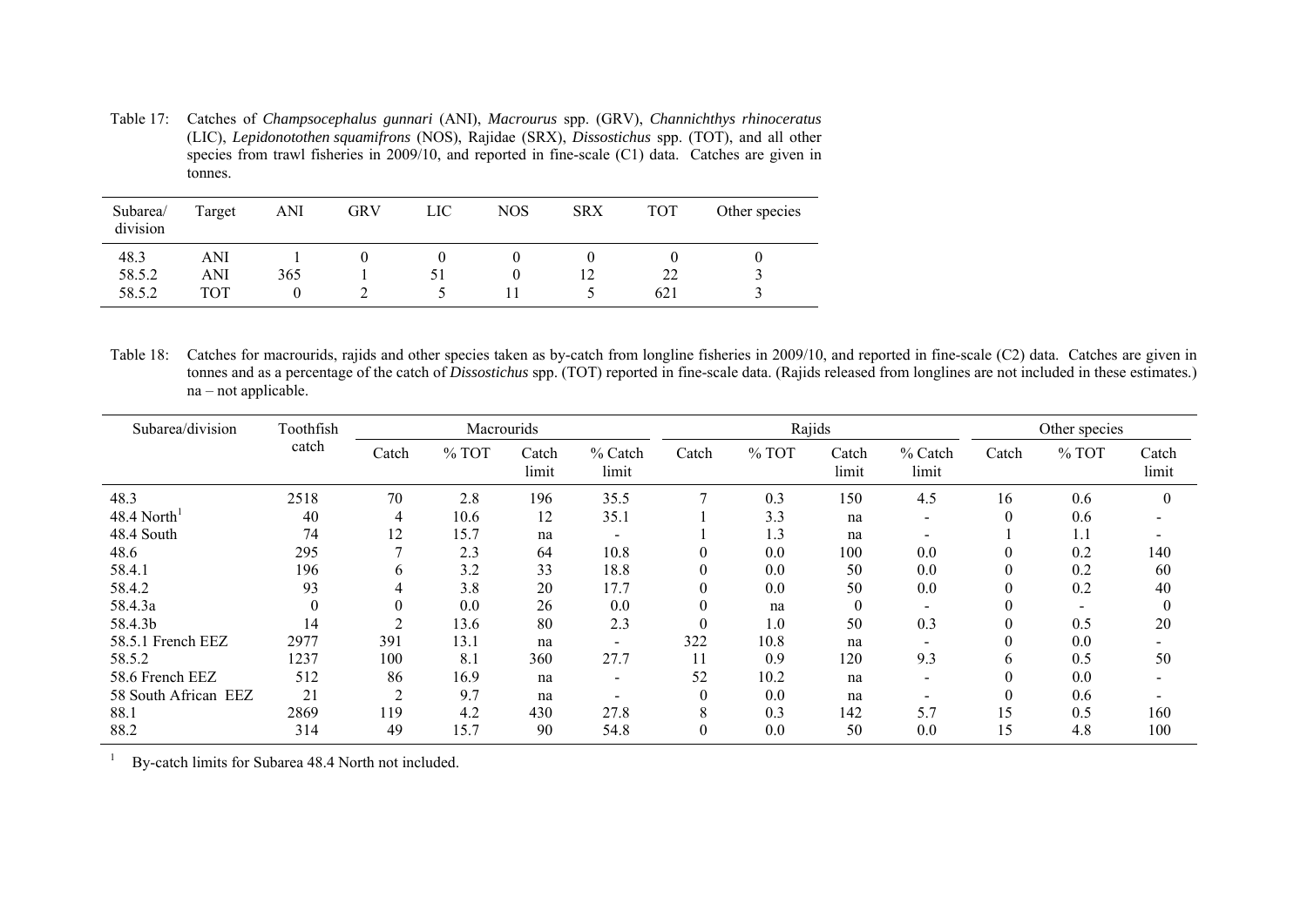| Subarea/division     | Retained<br>(n) | Discarded<br>(n) | Released<br>(n) | Total hauled<br>(n) | Tagged<br>(n) | Tags recaptured<br>(n) | Tag rate |
|----------------------|-----------------|------------------|-----------------|---------------------|---------------|------------------------|----------|
| 48.3                 | 15              | 902              | 15810           | 16 727              | 1480          | 43                     | 0.09     |
| 48.4 North           |                 | 254              | 3 7 4 2         | 3 9 9 6             | 97            |                        | 0.02     |
| 48.4 South           |                 | 183              | 2 4 4 1         | 2 6 2 4             | 146           |                        | 0.06     |
| 48.6                 |                 |                  |                 |                     |               |                        |          |
| 58 South African EEZ |                 |                  |                 |                     |               |                        | 1.00     |
| 58.4.1               |                 |                  |                 |                     |               |                        |          |
| 58.4.2               |                 |                  |                 |                     |               |                        | 1.00     |
| 58.4.3a              |                 |                  |                 |                     |               |                        |          |
| 58.4.3b              |                 | $26**$           | 22              | 48                  | 11            |                        | 0.23     |
| 58.5.1 French EEZ    | 59 051          | 10 9 36          | ↑               | 69 9 89             | $\Omega$      |                        | 0.00     |
| $58.5.2*$            | 1 3 4 5         | $\theta$         | 7456            | 8 8 0 1             | 819           |                        | 0.09     |
| 58.6 French EEZ      | 5 3 0 2         | 11 556           | 5 5 4 3         | 22 401              |               |                        | 0.00     |
| 88.1                 | 926             | $66***$          | 6796            | 7788                | 2 2 5 6       | 30                     | 0.29     |
| 88.2                 | 0               | 0                | $\theta$        | 0                   | $\theta$      | $\theta$               | 0.09     |

Table 19: Numbers of rajids retained, discarded and released as reported in fine-scale (C2) data in the 2009/10 season, calculated total numbers of rajids hauled on lines, numbers of rajids tagged and recaptured as reported in scientific observer data submitted to CCAMLR in the 2009/10 season, and calculated tag rates across subareas.

\* Tags released as part of a national tagging program, not reported in scientific observer data submitted to CCAMLR. \*\* See paragraphs 6.8 to 6.11.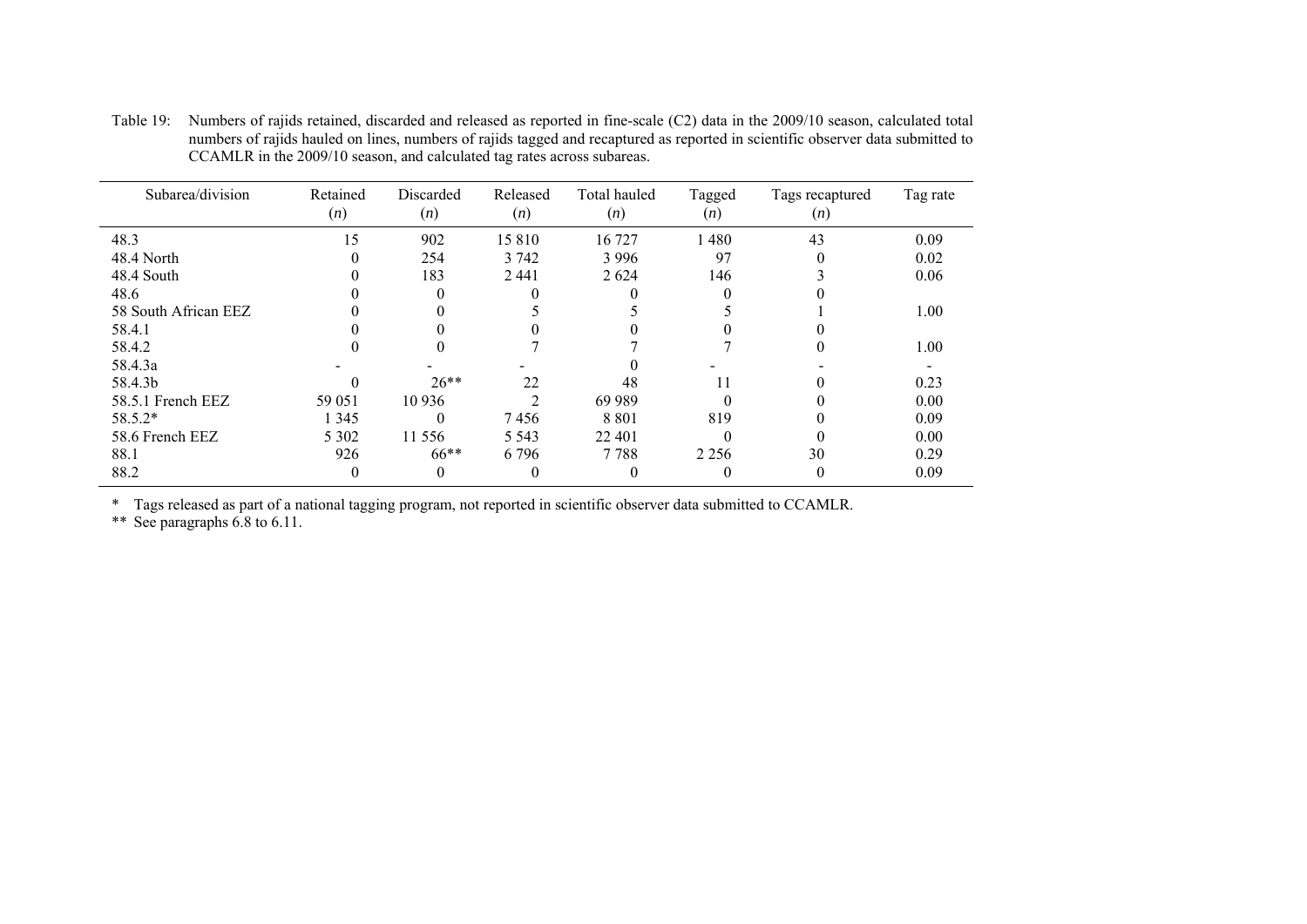| III (a) numbers and (b) as a percentage of an rapid observed.<br>(a) |                            |                       |                            |                               |                            |                   |                    |                          |                                    |                 |
|----------------------------------------------------------------------|----------------------------|-----------------------|----------------------------|-------------------------------|----------------------------|-------------------|--------------------|--------------------------|------------------------------------|-----------------|
| Subarea/division                                                     | Lost/dropped<br>at surface | Released<br>with tags | Released in<br>good health | Released in<br>average health | Released in<br>poor health | Discarded<br>dead | Number<br>predated | Retained<br>without tags | Retained<br>with tags <sup>1</sup> | Total<br>caught |
| 48.3                                                                 | 127                        | 1594                  | 4111                       | 1035                          | 529                        | 231               |                    |                          |                                    | 7701            |
| 48.4                                                                 | 20                         | 238                   | 944                        | 45!                           | 465                        | 68                | . .                | $\overline{\phantom{0}}$ | $\overline{\phantom{0}}$           | 2186            |

48.6 - 0 - - - - - - - - - - 0  $\,$ 

58.4.1 - - - - - - - - - - 1 - - - 1 58.4.2 - 7 3 4 - - - - - - - 14

 $58.4.3a$  - - - - - - - - - - - - - - - - 0

58.4.3.b 3 8 17 7 -  $26^{**}$  - - - - - 61

88.1 104 2208 2946 499 76 143\*\* - 424 18 6418

 $88.2$  - - - - - - - - - - - - - - - - - 0

58.5.1 French EEZ - - - - - - - - - 0 58.5.2\* - 819 179 230 251 6 - 677 - 2162

58.6 French EEZ - - - - - - - - - 0

58 South African EEZ 13 15 29 4 8 3 - 30 -

Table 20: Fate of rajid by-catch caught during scientific observation periods as reported in scientific observer data (L5) reported to CCAMLR for the 2009/10 season, given in (a) numbers and (b) as a percentage of all rajids observed.

| ×<br>I<br>M.<br>۹ |
|-------------------|
|-------------------|

| Subarea/division     | Lost/dropped<br>at surface | Released<br>with tags    | Released in<br>good health | Released in<br>average health | Released in<br>poor health | Discarded<br>dead        | Number<br>predated       | Retained<br>without tags | Retained<br>with tags <sup>+</sup> |
|----------------------|----------------------------|--------------------------|----------------------------|-------------------------------|----------------------------|--------------------------|--------------------------|--------------------------|------------------------------------|
| 48.3                 | 1.6                        | 20.7                     | 53.4                       | 13.4                          | 6.9                        | 3.0                      | 0.0                      | 0.7                      | 0.2                                |
| 48.4                 | 0.9                        | 10.9                     | 43.2                       | 20.6                          | 21.3                       | 3.1                      | $\overline{\phantom{0}}$ | $\overline{\phantom{0}}$ |                                    |
| 48.6                 | $\overline{\phantom{0}}$   | 0.0                      | $\overline{\phantom{0}}$   | $\overline{\phantom{0}}$      | $\overline{\phantom{0}}$   | $\sim$                   | -                        |                          |                                    |
| 58.4.1               |                            | $\,$                     | $\overline{\phantom{0}}$   |                               |                            | 100.0                    | $\,$                     |                          |                                    |
| 58.4.2               |                            | 50.0                     | 21.4                       | 28.6                          |                            | $\overline{\phantom{0}}$ | -                        |                          |                                    |
| 58.4.3.a             |                            | $\overline{\phantom{a}}$ | $\overline{\phantom{0}}$   |                               |                            |                          |                          |                          |                                    |
| 58.4.3.b             | 4.9                        | 13.1                     | 27.9                       | 11.5                          | $\overline{\phantom{a}}$   | 42.6                     | $\,$                     |                          |                                    |
| 58.5.1 French EEZ    | $\overline{\phantom{0}}$   | $\overline{\phantom{a}}$ |                            |                               |                            |                          |                          |                          |                                    |
| 58.5.2*              | $\overline{\phantom{0}}$   | 37.9                     | 8.3                        | 10.6                          | 11.6                       | 0.3                      | -                        | 31.3                     |                                    |
| 58.6 French EEZ      | $\overline{\phantom{0}}$   | $\blacksquare$           | $\sim$                     | $\overline{\phantom{0}}$      | $\overline{\phantom{0}}$   | $\sim$                   | $\overline{\phantom{0}}$ |                          |                                    |
| 58 South African EEZ | 12.7                       | 14.7                     | 28.4                       | 3.9                           | 7.8                        | 2.9                      | -                        | 29.4                     |                                    |
| 88.1                 | 1.6                        | 34.4                     | 45.9                       | 7.8                           | 1.2                        | 2.2                      | -                        | 6.6                      | 0.3                                |
| 88.2                 | $\overline{\phantom{0}}$   | $\overline{\phantom{a}}$ | $\overline{\phantom{a}}$   |                               |                            | $\blacksquare$           |                          |                          |                                    |

\* Tagging not reported to CCAMLR in L5 forms. \*\* See paragraphs 6.8 to 6.11. <sup>+</sup> Tag recaptures from observation periods only.

 $\boldsymbol{0}$ 

14

61

2162

102

6418

 $\boldsymbol{0}$ 

 $\mathbf{0}$ 

 $\mathbf{0}$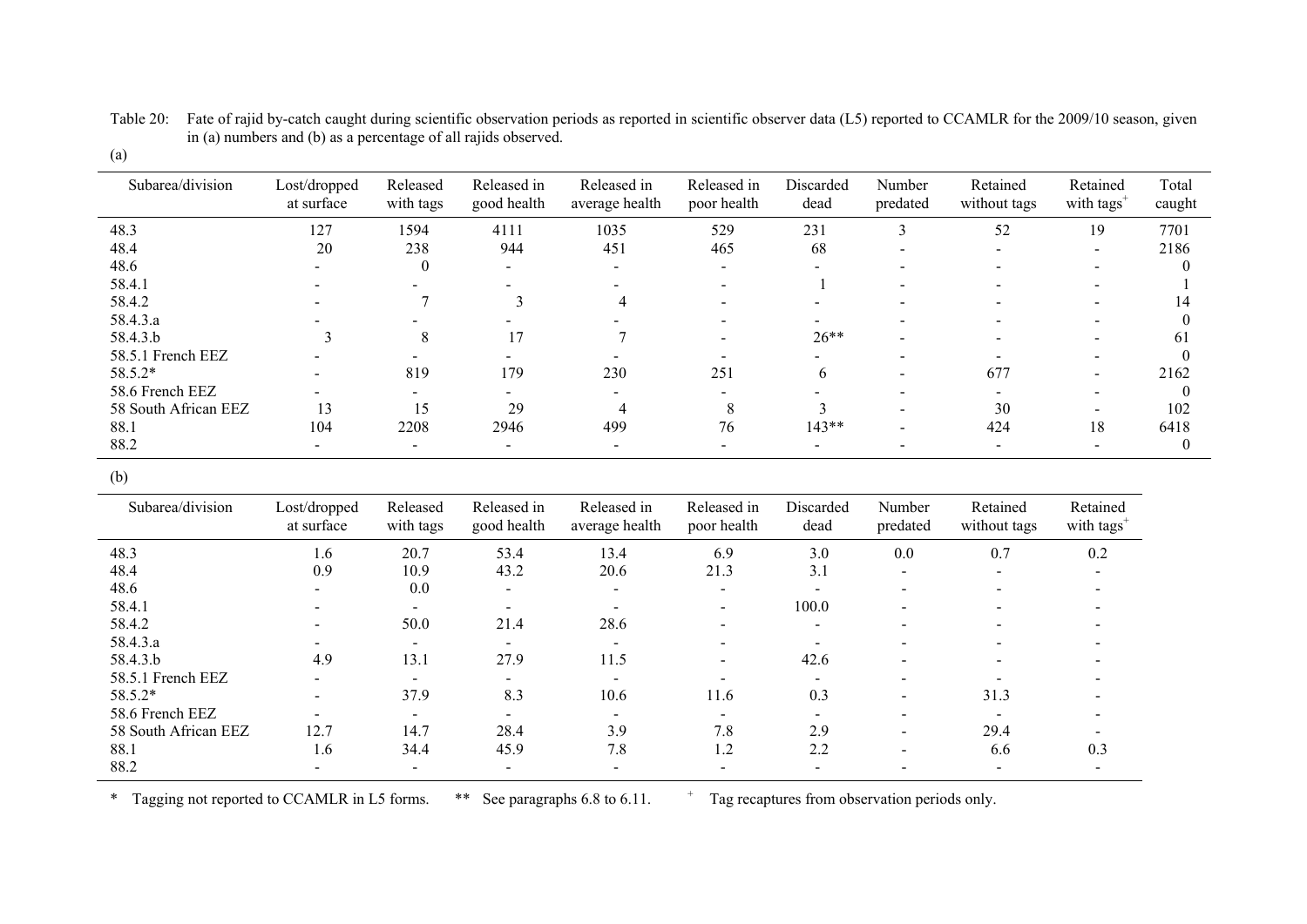| Subarea/division | Nationality | Vessel                | Total caught* | Total tagged | Tagging rate |
|------------------|-------------|-----------------------|---------------|--------------|--------------|
| 48.6             | JPN         | Shinsei Maru No. 3    | $\Omega$      | 0            | na           |
|                  | <b>KOR</b>  | Insung No. 1          | 0             | $\theta$     | na           |
|                  | <b>KOR</b>  | Insung No. 2          | $^{(1)}$      | 0            | na           |
| 58.4.1           | <b>JPN</b>  | Shinsei Maru No. 3    | $\bf{0}$      | 0            | na           |
|                  | <b>KOR</b>  | Insung No. 2          | $\bf{0}$      | 0            | na           |
| 58.4.2           | <b>KOR</b>  | Insung No. 2          |               | 7            | 1.00         |
| 58.4.3b          | <b>JPN</b>  | Shinsei Maru No. 3    | 48            | 8            | 0.17         |
| 88.1             | ARG         | Argenova XXI          | 16            | 5            | 0.31         |
|                  | <b>KOR</b>  | Hong Jin No. 707      | 246           | 55           | 0.22         |
|                  | <b>KOR</b>  | Insung No. 1          | 477           | 98           | 0.21         |
|                  | <b>KOR</b>  | Jung Woo No. 2        | 43            | 13           | 0.30         |
|                  | <b>KOR</b>  | Jung Woo No. 3        | 59            | 16           | 0.27         |
|                  | NZL         | Antarctic Chieftain   | 1038          | 292          | 0.28         |
|                  | <b>NZL</b>  | Janas                 | 568           | 269          | 0.47         |
|                  | <b>NZL</b>  | San Aotea II          | 1830          | 521          | 0.28         |
|                  | NZL         | San Aspiring          | 2290          | 607          | 0.27         |
|                  | <b>ESP</b>  | Tronio                | 140           | 44           | 0.31         |
|                  | <b>GBR</b>  | Argos Froyanes        | 6             | 4            | 0.67         |
|                  | <b>GBR</b>  | Argos Georgia         | 1332          | 339          | 0.25         |
| 88.2             | ARG         | Argenova XXI          | $\theta$      | $\theta$     | na           |
|                  | <b>KOR</b>  | Jung Woo No. 3        | $\theta$      | 0            | na           |
|                  | <b>ESP</b>  | Tronio                | $\theta$      | 0            | na           |
|                  | <b>GBR</b>  | <b>Argos Froyanes</b> | $\theta$      | 0            | na           |
|                  | <b>GBR</b>  | Argos Georgia         | $\theta$      | 0            | na           |

Table 21: Individual vessel rajid tagging rates calculated from total numbers of rajids tagged (source: scientific observer data submitted to CCAMLR) and total numbers of rajids caught (source: fine-scale (C2) data) for vessels in new and exploratory fisheries during the 2009/10 season. na – not applicable.

\* Total caught includes those fish tagged and released.

Table 22: Instances where the five-day/5 n miles move-on rule in CM 33-03, paragraph 5, was implemented by subarea, vessel and trigger level during 2009/10. GRV – *Macrourus* spp.

| Subarea/<br>division | <b>SSRU</b> | Vessel                | By-catch weight<br>(GRV)<br>(kg) |
|----------------------|-------------|-----------------------|----------------------------------|
| 88.1                 | 881I        | San Aotea II          | 1095.9                           |
| 88.1                 | 881I        | San Aotea II          | 1695.4                           |
| 88.1                 | 881I        | San Aotea II          | 1272.8                           |
| 88.1                 | 881I        | San Aspiring          | 2460.0                           |
| 88.1                 | 881I        | San Aspiring          | 1649.2                           |
| 88.1                 | 881I        | San Aspiring          | 1078.4                           |
| 88.1                 | 881I        | San Aspiring          | 1589.2                           |
| 882                  | 882E        | <b>Argos Froyanes</b> | 1174.2                           |
| 88.2                 | 882E        | <b>Argos Froyanes</b> | 1193.5                           |
| 88.2                 | 882E        | <b>Argos Froyanes</b> | 1499.3                           |
| 88.2                 | 882E        | <b>Argos Froyanes</b> | 1365.1                           |
| 88.2                 | 882G        | Tronio                | 1666.0                           |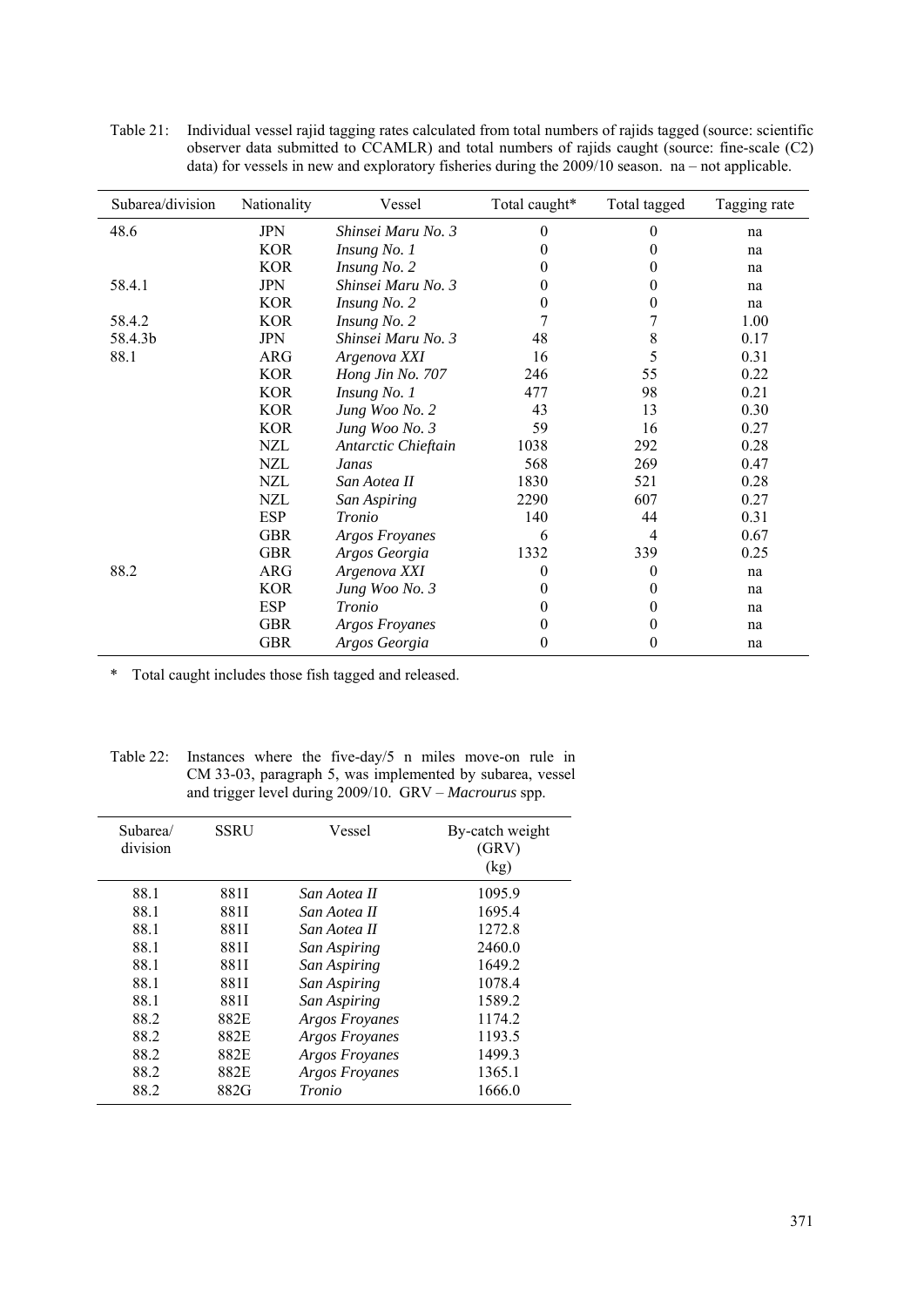| <b>Subarea</b> | Vessel                | <b>SSRU</b> | <b>Occurrences</b> | First<br>occurrence | Last<br>occurrence | Advice  |
|----------------|-----------------------|-------------|--------------------|---------------------|--------------------|---------|
| 88.1           | Antarctic Chieftain   | 881I        |                    | $11$ -Jan-10        | $11$ -Jan- $10$    |         |
| 88.1           | Argos Georgia         | 881H        |                    | $01$ -Jan-10        | $01$ -Jan-10       |         |
| 88.1           | Argos Georgia         | 881I        | 2                  | $11$ -Jan-10        | $21 - Jan - 10$    | Move-on |
| 88.1           | Janas                 | 881I        |                    | $11$ -Jan-10        | $11$ -Jan- $10$    |         |
| 88.1           | San Aotea II          | 881I        |                    | $21 - Jan - 10$     | $21 - Jan - 10$    |         |
| 88.1           | San Aspiring          | 881I        | 2                  | $11 - Jan - 10$     | $21 - Jan - 10$    | Move-on |
| 88.2           | <b>Argos Froyanes</b> | 882E        | 2                  | $01$ -Feb-10        | $11$ -Feb- $10$    | Move-on |
| 88.2           | Tronio                | 882G        |                    | $01-Mar-10$         | $01$ -Mar-10       |         |

Table 23: Conservation Measure 33-03, paragraph 6, triggers by subarea, vessel and action during 2009/10.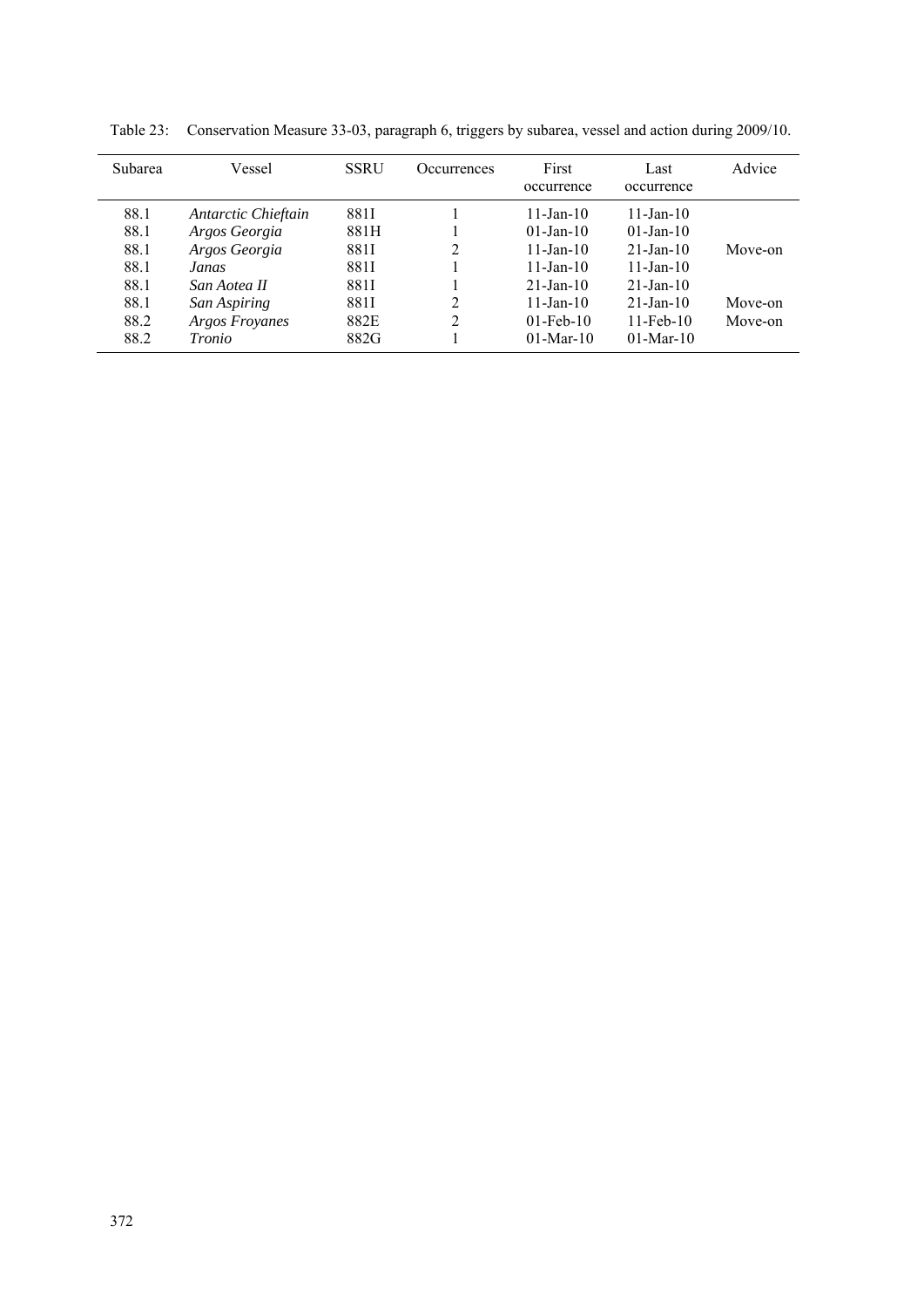Table 24: Report card review of Members' preliminary assessments of the effects of bottom fishing on VMEs under CM 22-06. Individual assessments were not ranked relative to each other, but reviewed relative to compliance, completeness and level of detail provided.

| Member/gear                                                    |                 |        |                 |                   |                |                 |                 |                |         |       |
|----------------------------------------------------------------|-----------------|--------|-----------------|-------------------|----------------|-----------------|-----------------|----------------|---------|-------|
|                                                                |                 |        | Republic of     | New Zealand       |                | South Africa    |                 |                |         |       |
|                                                                | Argentina       | Japan  | Korea,          |                   | Russia         |                 | Spain           | ŬК             | Uruguay | Total |
| 1.1 Scope                                                      |                 |        |                 |                   |                |                 |                 |                |         |       |
| <b>Number of vessels</b>                                       | 1               | 1      | $\tau$          | $\overline{4}$    | 4              | 1               | 1               | $\overline{2}$ | 1       | 22    |
| <b>Number of subareas/divisions</b>                            | 2               | 6      | 5               | 4                 | $\overline{2}$ | 3               | $\overline{4}$  | $\overline{2}$ | 2       | 30    |
| Notifications (vessel*fishery)                                 | $\overline{2}$  | 6      | 25              | 12                | 7              | 3               | $\overline{4}$  | 4              | 2       | 65    |
| <b>Assessment submitted</b>                                    | $+$             | $+$    | $^{+}$          | $+$               | $^{+}$         | $+$             | $^{+}$          | $+$            | $+$     |       |
| 1.2 Proposed fishing activity                                  |                 |        |                 |                   |                |                 |                 |                |         |       |
| 1.2.1 Detailed description of gear                             | L               | M      | H               | H                 | H              | H               | H               | H              | M       |       |
| 1.2.2 Scale of proposed activity<br>(number of sets)           | 90              | 400    | 840             | 550               | 875            | <b>NA</b>       | 125             | 250            | 64      |       |
| 1.2.3 Spatial distribution of activity                         | $+$             | $+$    | $^{+}$          | $+$               | $^{+}$         | $+$             | $+$             | $+$            | $+$     |       |
| 1.3 Mitigation measures to be used                             | $^{+}$          | $^{+}$ | $^{+}$          | $^{+}$            | $^{+}$         | $^{+}$          |                 | $^{+}$         | $^{+}$  |       |
| <b>Effectiveness</b>                                           | $+$             | $+$    | $^{+}$          | $+$               | $^{+}$         | $+$             | $+$             | $+$            | $^{+}$  |       |
| 2.1 Assessment of known/                                       |                 |        |                 |                   |                |                 |                 |                |         |       |
| anticipated impacts on VMEs                                    |                 |        |                 |                   |                |                 |                 |                |         |       |
| 2.1.1 Estimated spatial effort                                 | $+$             | $+$    | $+$             | $+$               | $^{+}$         | $+$             | $+$             | $^{+}$         | $+$     |       |
| footprint<br>Please provide details of %                       |                 |        |                 |                   |                |                 |                 |                |         |       |
| area covered by fishing effort.                                |                 |        |                 |                   |                |                 |                 |                |         |       |
| 2.1.2 Summary of potential VMEs<br>present within areas of     | $\! + \!\!\!\!$ | $+$    | $\! + \!\!\!\!$ | $+$               | $^{+}$         | $^{+}$          | $\! + \!\!\!\!$ | $^{+}$         | $^{+}$  |       |
| activity                                                       |                 |        |                 |                   |                |                 |                 |                |         |       |
| 2.1.3 Probability of impacts                                   | $+$             | $+$    | $+$             | $+$               | $^{+}$         | $+$             | $+$             | $^{+}$         | $+$     |       |
| 2.1.4 Magnitude/severity of the<br>interaction of the proposed | $\! + \!\!\!\!$ | $+$    | $^{+}$          | $^{+}$            | $^{+}$         | $+$             | $\! + \!\!\!\!$ | $^{+}$         | $+$     |       |
| fishing gear with VMEs                                         |                 |        |                 |                   |                |                 |                 |                |         |       |
| 2.1.5 Physical and                                             | $^{+}$          | $^{+}$ | $\! + \!\!\!\!$ | $+$               | $^{+}$         | $\! + \!\!\!\!$ | $\! + \!\!\!\!$ | $+$            | $^{+}$  |       |
| biological/ecological<br>consequences of impact                |                 |        |                 |                   |                |                 |                 |                |         |       |
| 2.2 Estimated cumulative footprint                             | $+$             | $+$    | $^{+}$          | $\! + \!\!\!\!$   | $^{+}$         | $^{+}$          | $+$             | $^{+}$         | $^{+}$  |       |
| 2.3 Research activities related to                             |                 |        |                 |                   |                |                 |                 |                |         |       |
| provision of new information on<br><b>VMEs</b>                 |                 |        |                 |                   |                |                 |                 |                |         |       |
| 2.3.1 Previous research                                        | $^{+}$          | $+$    | $^{+}$          | $+$               | $^{+}$         | $^{+}$          | $+$             | $^{+}$         | $+$     |       |
| 2.3.2 In-season research                                       | $+$             | $+$    | $+$             | $\qquad \qquad +$ | $^{+}$         | $^{+}$          | $+$             | $^{+}$         | $+$     |       |
| 2.3.3 Follow-on research                                       | $^{+}$          | $^{+}$ | $^{+}$          | $^{+}$            | $^{+}$         | $^{+}$          | $^{+}$          | $^{+}$         | $^{+}$  |       |
| Cumulative assessment quality                                  | H               | H      | H               | H                 | H              | H               | H               | Η              | H       |       |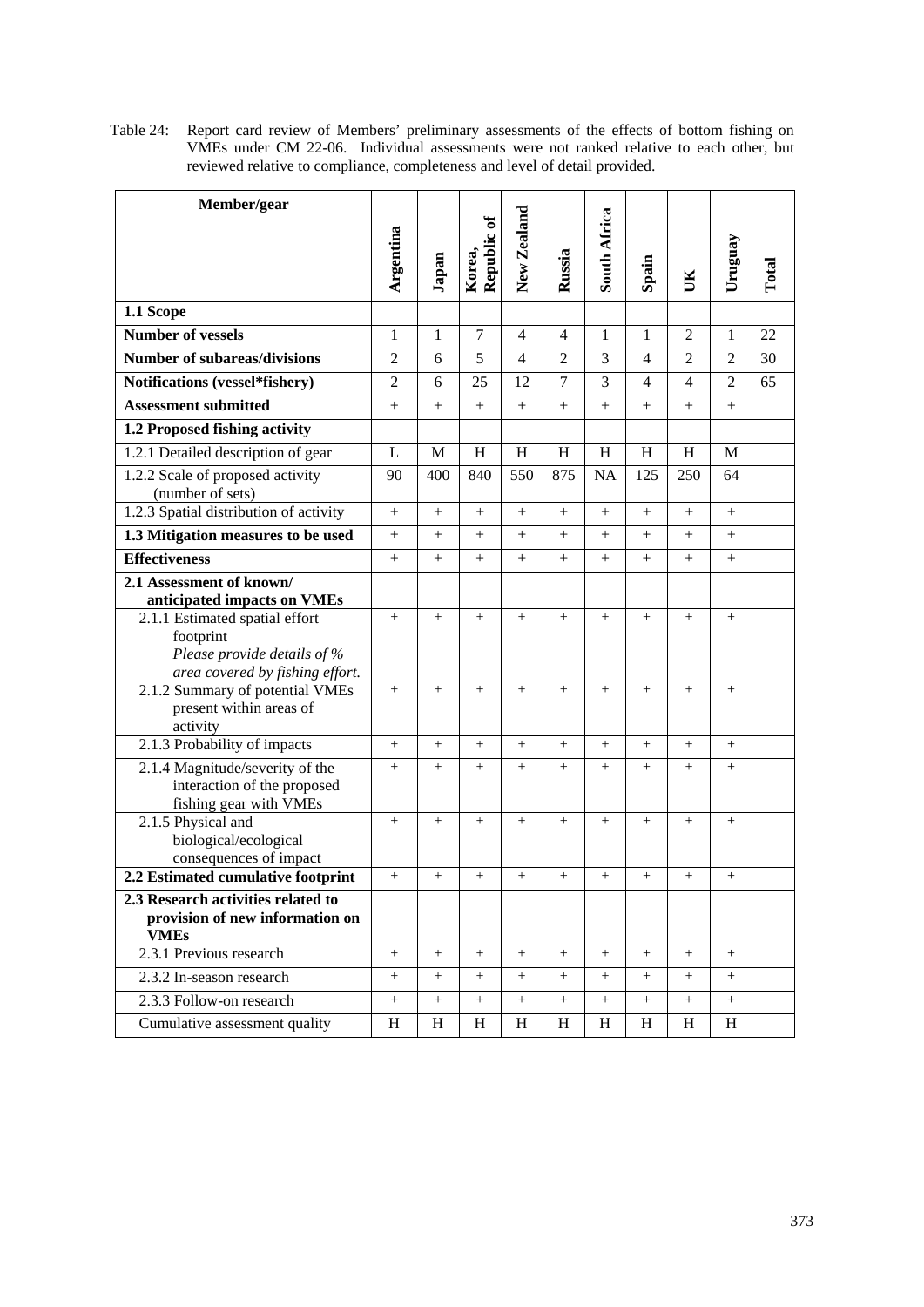

Figure 1: Example plots of the length frequencies of fish caught (solid lines) and tagged (circles) for vessels where the overlap data metric was (a) low (overlap of 20%), (b) medium (59%) and (c) high (75%).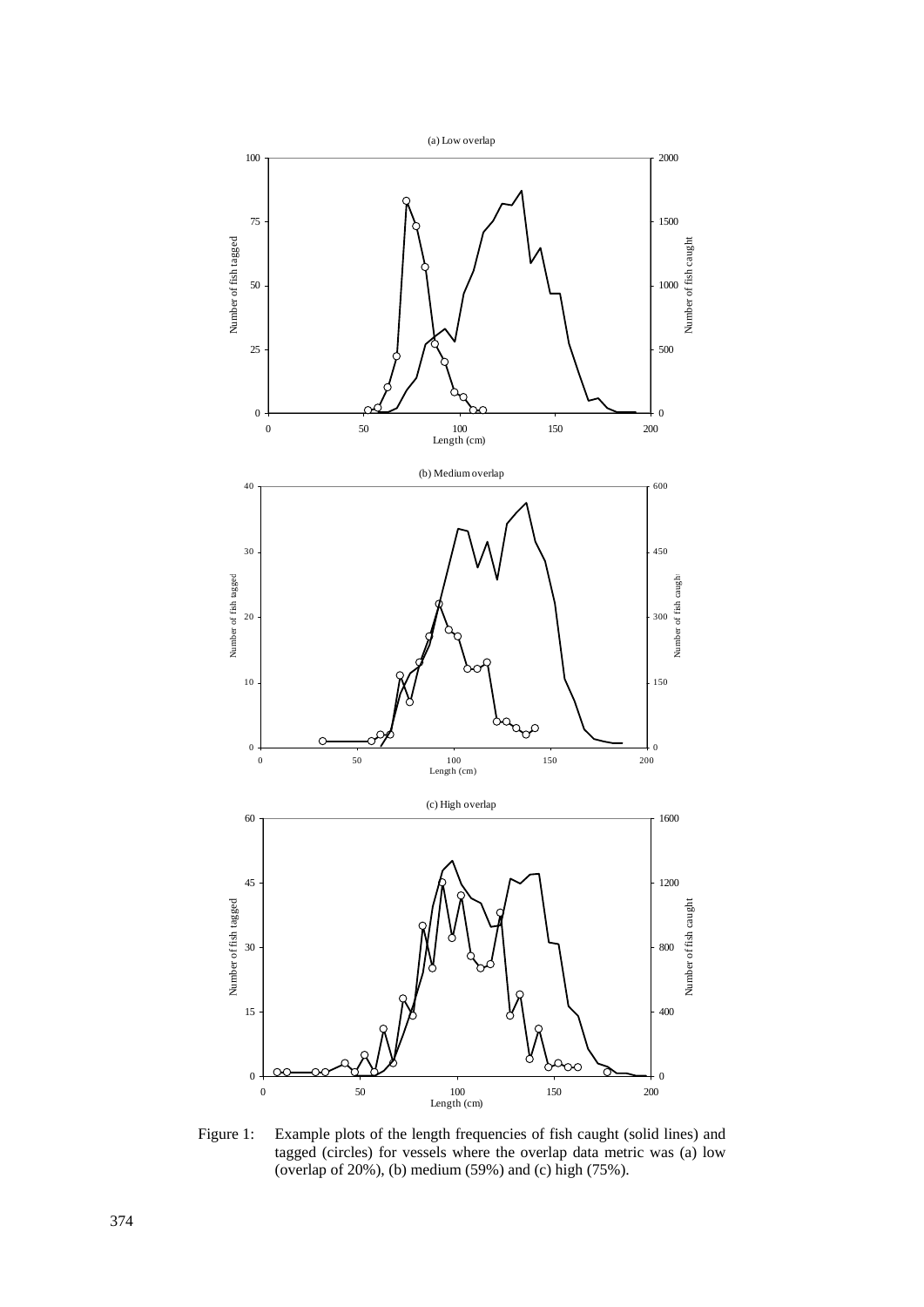

Figure 2: Distribution of fishing effort (including research fishing) and tag-recaptures in 2009/10, and tag-releases (all season) for *Dissostichus* spp. in Subareas 48.6 and 58.4.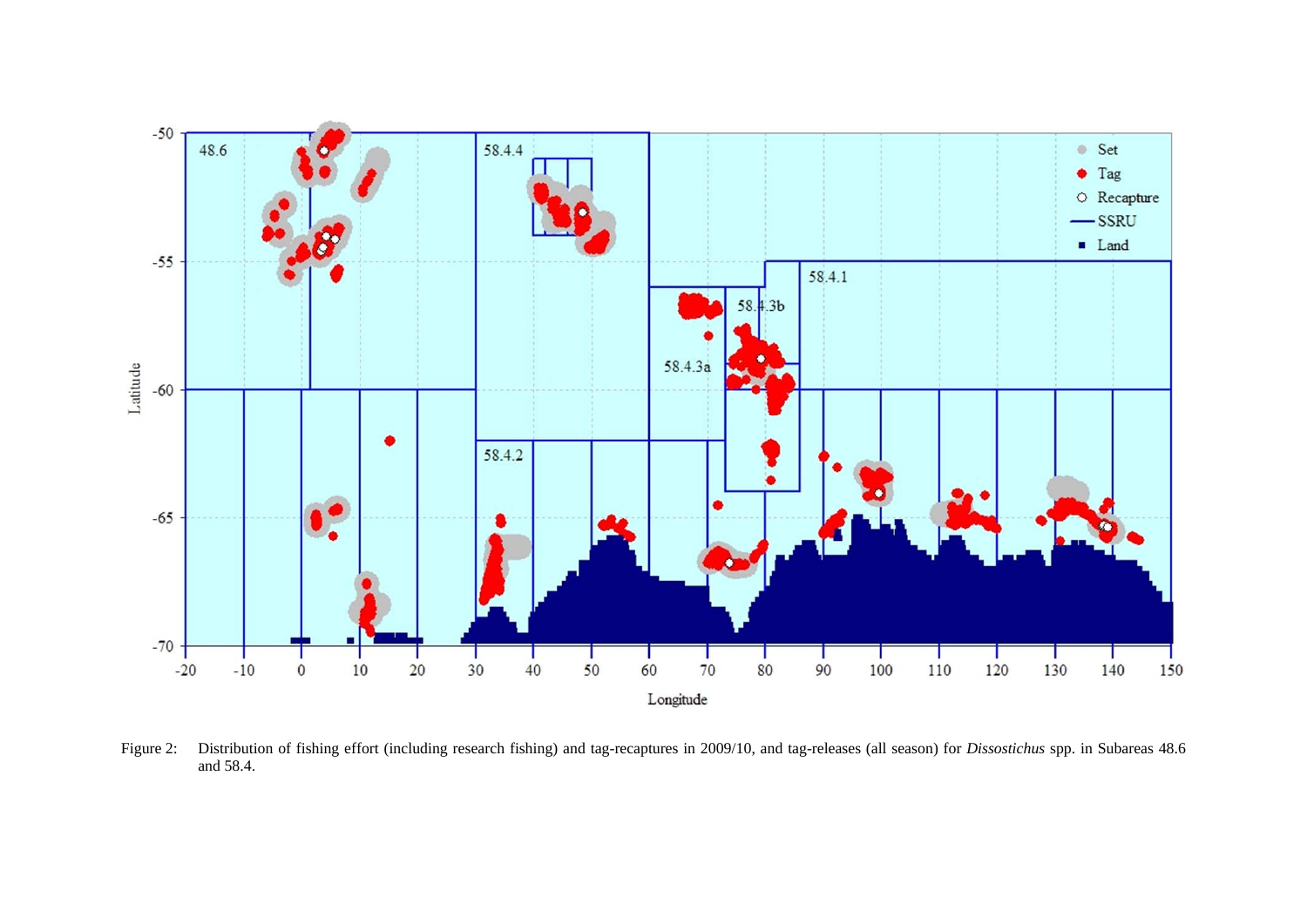

Figure 3: Conceptual diagram of the relationships among the terms used in the VME glossary. The thick black box indicates aspects of ecosystem dynamics and the relationship of the fishery to the ecosystem. Data are derived either from the fishery or as fishery-independent activities. These data are used in the management strategy, which determines the operational requirements of the fishery. A management strategy includes assessment method/s and decision rules or approaches by which the results of the assessment, which can include estimates of risk, can be used to adjust the operations of the fishery as needed.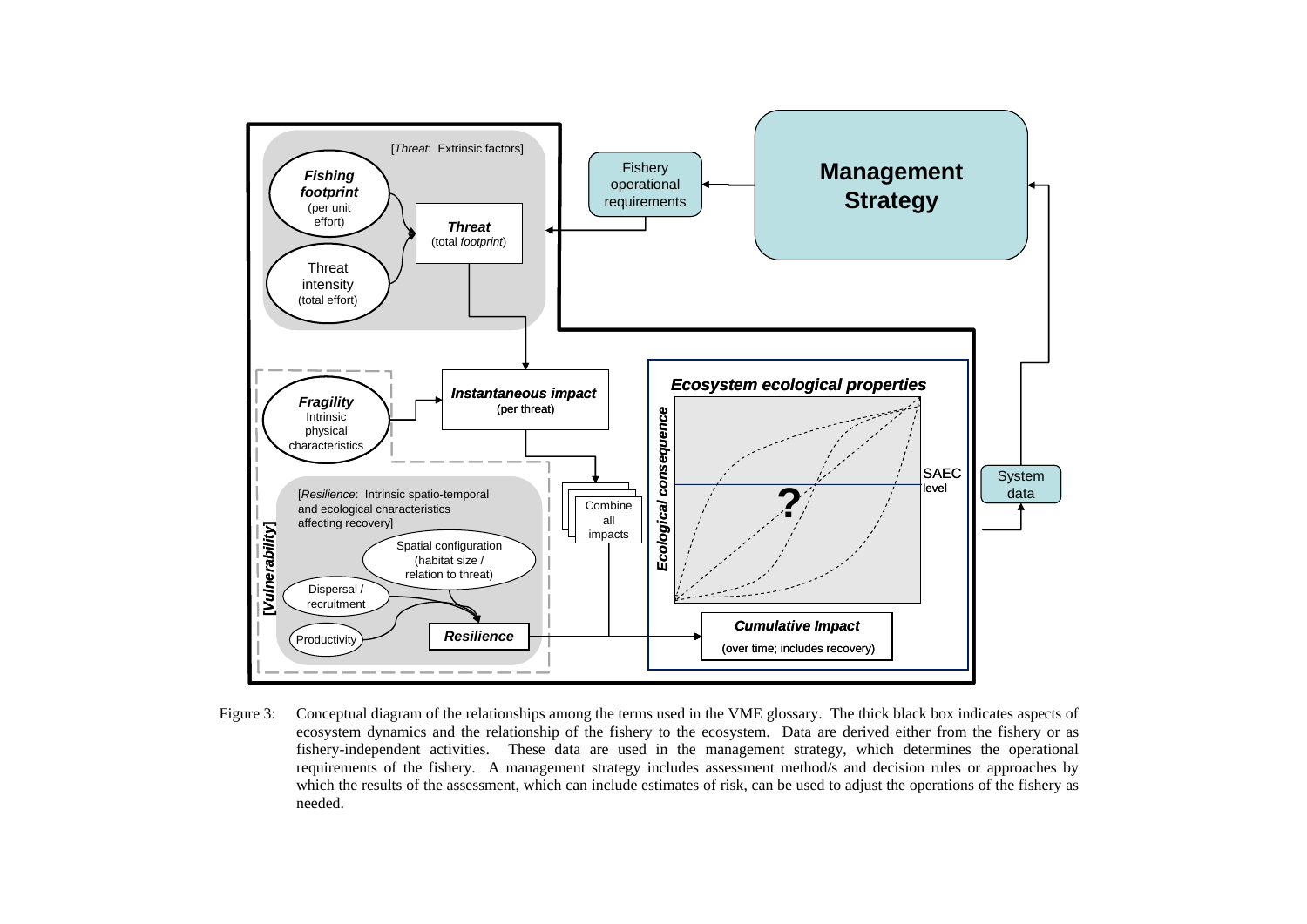# APPENDIX A

## **LIST OF PARTICIPANTS**

Working Group on Fish Stock Assessment (Hobart, Australia, 11 to 22 October 2010)

| AGNEW, David (Dr)<br>(Chair, Scientific Committee) | <b>MRAG Ltd</b><br>18 Queen Street<br>London W1J 5PN<br><b>United Kingdom</b><br>d.agnew@mrag.co.uk                                                                                                             |
|----------------------------------------------------|-----------------------------------------------------------------------------------------------------------------------------------------------------------------------------------------------------------------|
| <b>BELCHIER, Mark (Dr)</b>                         | <b>British Antarctic Survey</b><br><b>Natural Environment Research Council</b><br>High Cross, Madingley Road<br>Cambridge CB3 0ET<br><b>United Kingdom</b><br>markb@bas.ac.uk                                   |
| BROWN, Judith (Ms)                                 | C/- Foreign and Commonwealth Office<br><b>Government House</b><br><b>Ross Road</b><br>London<br>United Kingdom<br>judith.brown@fco.gov.uk                                                                       |
| CANDY, Steve (Dr)                                  | <b>Australian Antarctic Division</b><br>Department of Sustainability, Environment,<br>Water, Population and Communities<br>203 Channel Highway<br>Kingston Tasmania 7050<br>Australia<br>steve.candy@aad.gov.au |
| COLLINS, Martin (Dr)                               | C/- Foreign and Commonwealth Office<br><b>King Charles Street</b><br>London<br><b>United Kingdom</b><br>martin.collins@fco.gov.uk                                                                               |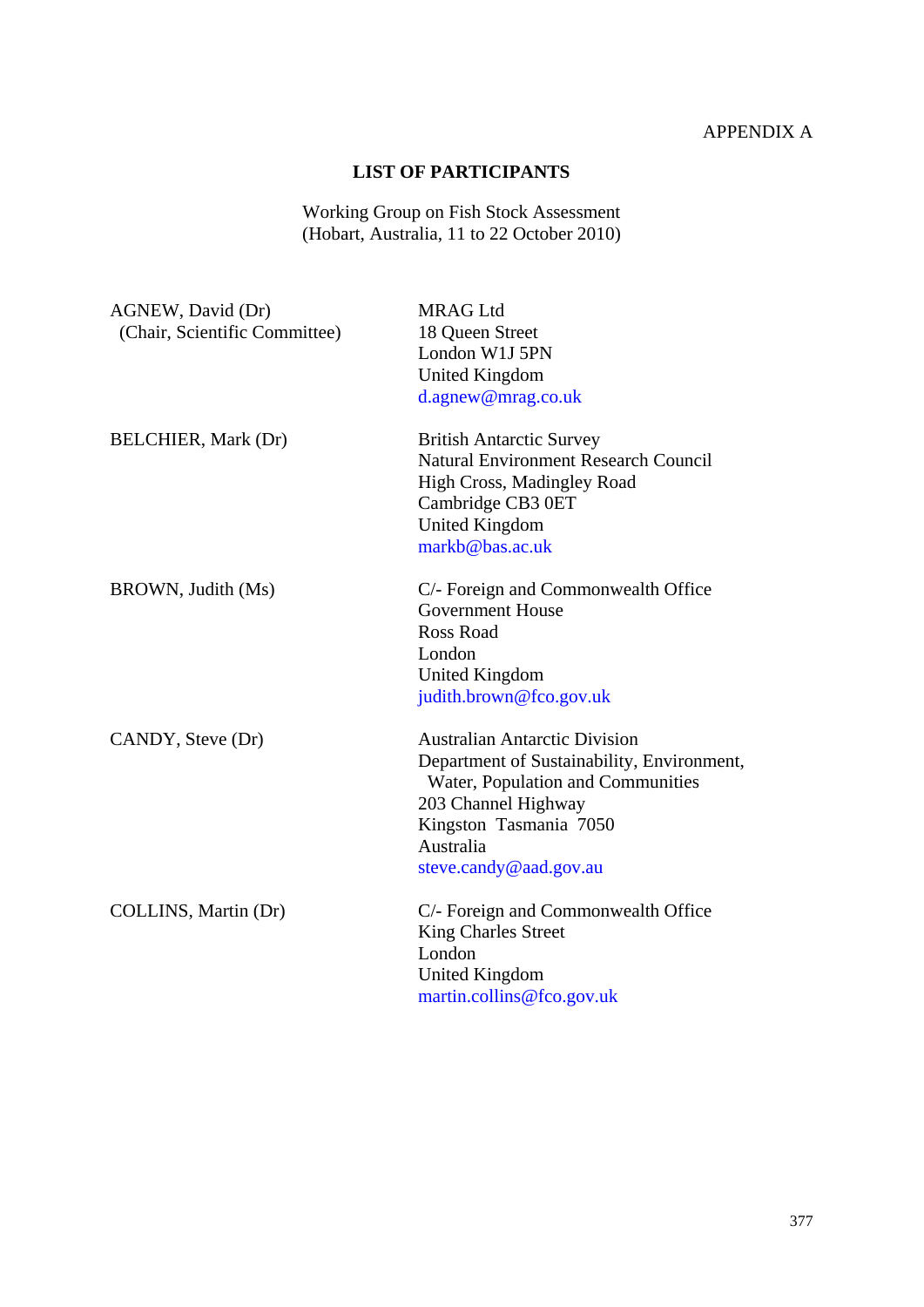| CONSTABLE, Andrew (Dr) | <b>Australian Antarctic Division</b>       |
|------------------------|--------------------------------------------|
| (Convener, WG-SAM)     | Department of Sustainability, Environment, |
|                        | Water, Population and Communities          |
|                        | 203 Channel Highway                        |
|                        | Kingston Tasmania 7050                     |
|                        | Australia                                  |
|                        | andrew.constable@aad.gov.au                |
|                        |                                            |
| DUNN, Alistair (Mr)    | National Institute of Water and            |
|                        | Atmospheric Research (NIWA)                |
|                        | Private Bag 14-901                         |
|                        | Kilbirnie                                  |
|                        | Wellington                                 |
|                        | New Zealand                                |
|                        |                                            |
|                        | a.dunn@niwa.co.nz                          |
|                        |                                            |
| FENAUGHTY, Jack (Mr)   | Silvifish Resources Ltd                    |
|                        | PO Box 17-058                              |
|                        | Karori, Wellington 6147                    |
|                        | New Zealand                                |
|                        | jmfenaughty@clear.net.nz                   |
|                        |                                            |
| GASCO, Nicolas (Mr)    | la Clotte, l'ermitage                      |
|                        | 33550 Tabanac                              |
|                        | France                                     |
|                        | nicopec@hotmail.com                        |
| HANCHET, Stuart (Dr)   | National Institute of Water and            |
|                        | Atmospheric Research Ltd (NIWA)            |
|                        | PO Box 893                                 |
|                        | Nelson                                     |
|                        | New Zealand                                |
|                        |                                            |
|                        | s.hanchet@niwa.co.nz                       |
| HEINECKEN, Chris (Mr)  | <b>CAPFISH</b>                             |
|                        | PO Box 50035                               |
|                        | Waterfront                                 |
|                        | Cape Town 8002                             |
|                        | South Africa                               |
|                        | chris@capfish.co.za                        |
|                        |                                            |
| HIROSE, Kei (Mr)       | TAFO (Taiyo A & F Co. Ltd)                 |
|                        | Toyomishinko Building                      |
|                        | 4-5, Toyomi-cho, Chuo-ku                   |
|                        | Tokyo                                      |
|                        | 104-0055 Japan                             |
|                        |                                            |
|                        | kani@maruha-nichiro.co.jp                  |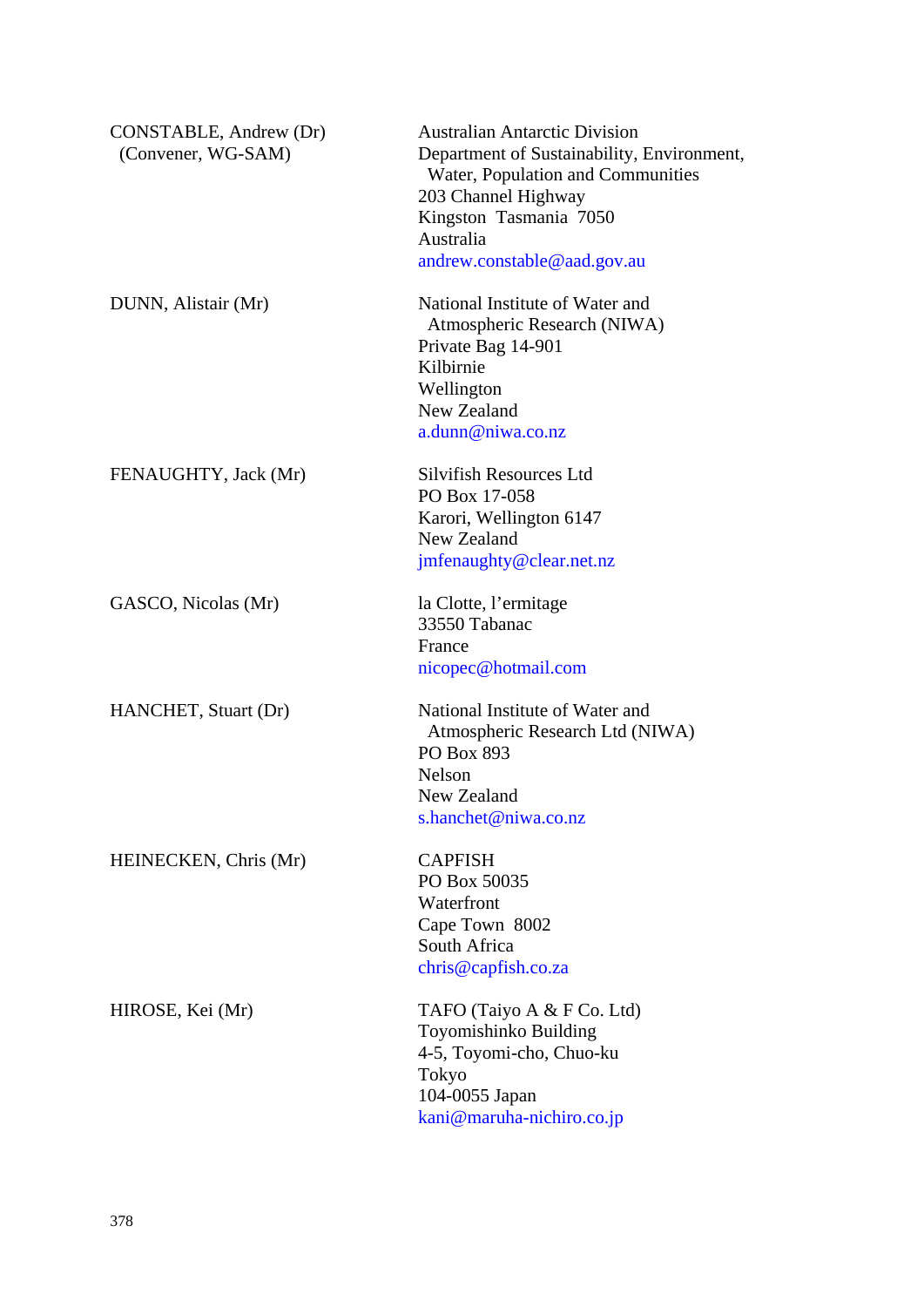| JONES, Christopher (Dr)<br>(Convener) | <b>US AMLR Program</b><br><b>Southwest Fisheries Science Center</b><br><b>National Marine Fisheries Service</b><br>3333 North Torrey Pines Court<br>La Jolla, CA 92037<br><b>USA</b><br>chris.d.jones@noaa.gov    |
|---------------------------------------|-------------------------------------------------------------------------------------------------------------------------------------------------------------------------------------------------------------------|
| JUNG, Taebin (Mr)                     | Sunwoo Corporation<br>Paju, Gyeonggi<br>Republic of Korea<br>tbjung@swfishery.com                                                                                                                                 |
| KINZEY, Douglas (Dr)                  | <b>US AMLR Program</b><br><b>Southwest Fisheries Science Center</b><br><b>National Marine Fisheries Service</b><br>3333 North Torrey Pines Court<br>La Jolla, CA 92037<br><b>USA</b><br>doug.kinzey@noaa.gov      |
| LESLIE, Robin (Dr)                    | Department of Agriculture, Forestry and Fisheries<br><b>Branch: Fisheries</b><br>Private Bag X2<br>Roggebaai 8012<br>South Africa<br>robl@daff.gov.za                                                             |
| MCKINLAY, John (Mr)                   | <b>Australian Antarctic Division</b><br>Department of Sustainability, Environment,<br>Water, Population and Communities<br>203 Channel Highway<br>Kingston Tasmania 7050<br>Australia<br>john.mckinlay@aad.gov.au |
| MITCHELL, Rebecca (Dr)                | <b>MRAG Ltd</b><br>18 Queen Street<br>London W1J 5PN<br><b>United Kingdom</b><br>r.mitchell@mrag.co.uk                                                                                                            |
| PARKER, Steve (Dr)                    | National Institute of Water and<br>Atmospheric Research Ltd (NIWA)<br>PO Box 893<br>Nelson<br>New Zealand<br>s.parker@niwa.co.nz                                                                                  |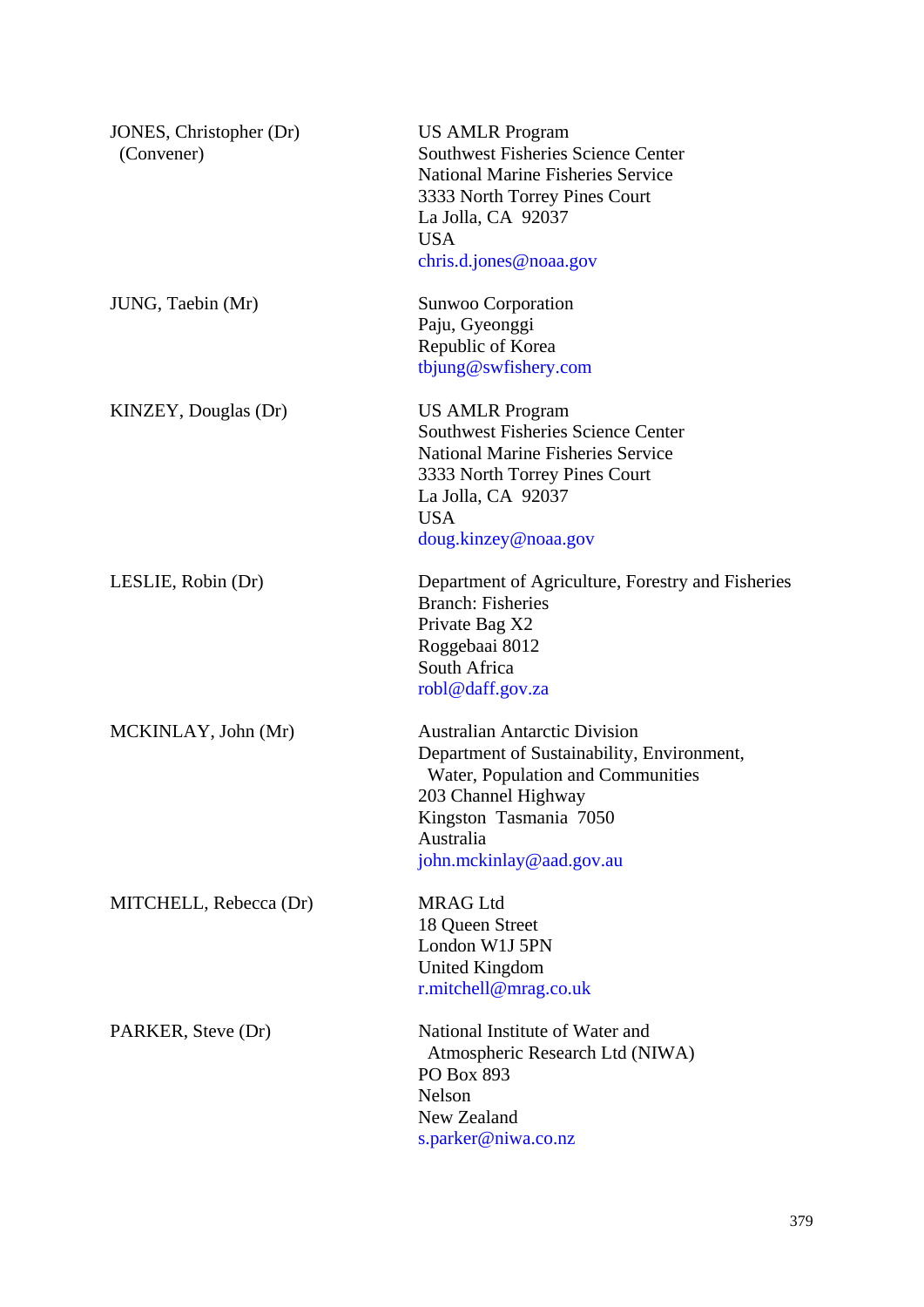| PSHENICHNOV, Leonid (Dr)       | YugNIRO<br>Sverdlov Street, 2<br>Kerch<br>98300 Crimea<br>Ukraine<br>lkpbikentnet@rambler.ru                                                                          |
|--------------------------------|-----------------------------------------------------------------------------------------------------------------------------------------------------------------------|
| RELOT, Aude (Ms)               | Muséum National d'Histoire Naturelle<br>Departement milieux et peuplements aquatiques<br>43 rue Cuvier<br>75231 Paris Cedex 05<br>France<br>$a$ .relot.mnhn@gmail.com |
| ROBERTS, James (Mr)            | <b>Imperial College</b><br><b>Silwood Park Campus</b><br><b>Buckhurst Road</b><br>Ascot<br>Berkshire SL5 7PY<br>United Kingdom<br>james.o.roberts@imperial.ac.uk      |
| SARRALDE VIZUETE, Roberto (Mr) | Instituto Español de Oceanografía<br>Avenida de Brasil, nº 31<br>28020 Madrid<br>España<br>roberto.sarralde@ca.ieo.es                                                 |
| SEOK, Kyujin (Dr)              | National Fisheries Research and<br>Development Institute<br>408-1 Sirang-ri<br>Gijang-eup, Gijang-kun<br><b>Busan</b><br>Republic of Korea<br>pisces@nfrdi.go.kr      |
| SHARP, Ben (Dr)                | Ministry of Fisheries<br>PO Box 1020<br>Wellington<br>New Zealand<br>ben.sharp@fish.govt.nz                                                                           |
| SHUST, Konstantin (Dr)         | <b>VNIRO</b><br>17a V. Krasnoselskaya<br><b>Moscow 107140</b><br>Russia<br>antarctica@vniro.ru<br>kshust@vniro.ru                                                     |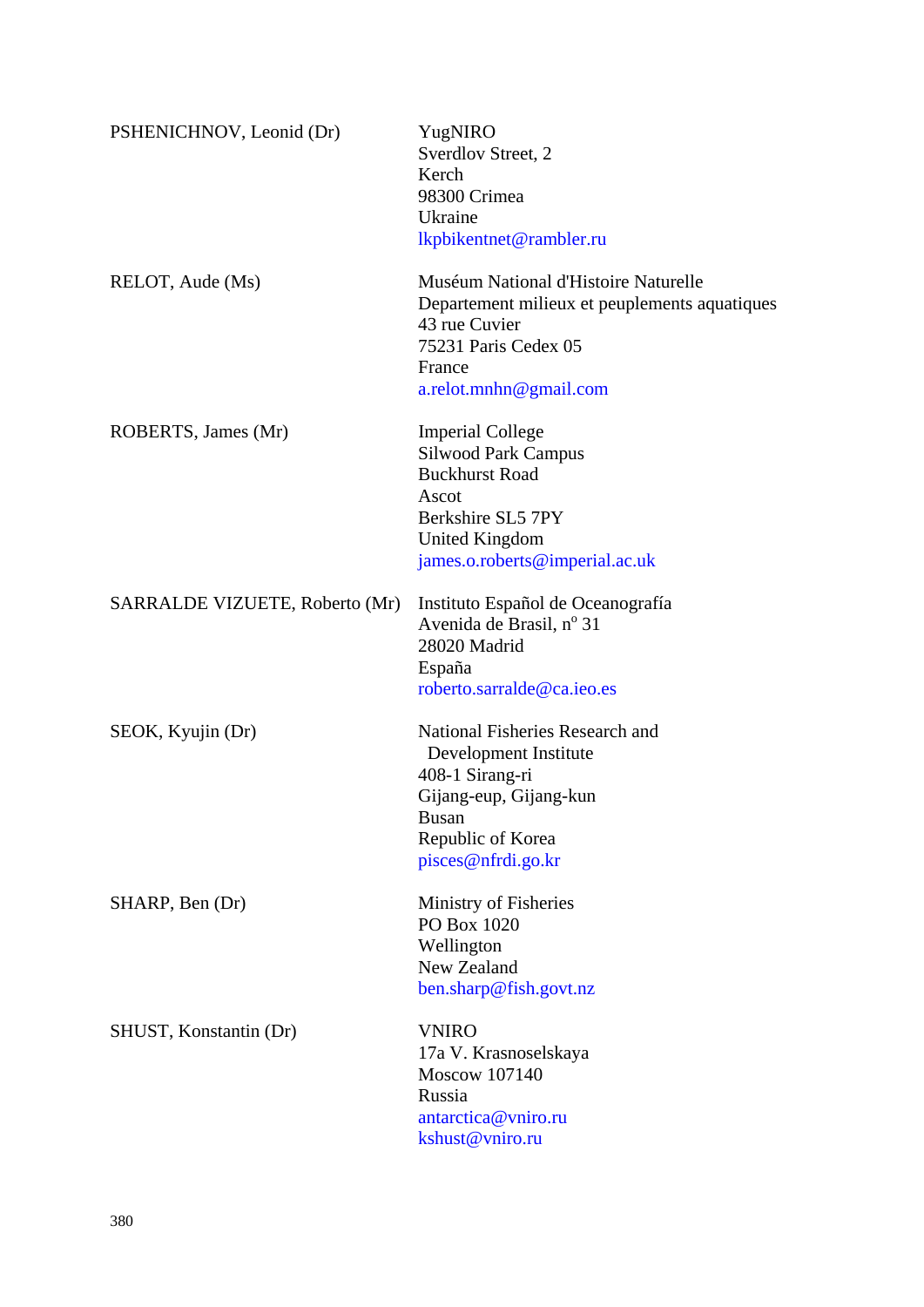| SIEGEL, Volker (Dr)                       | <b>Institute of Sea Fisheries</b><br>Johann Heinrich von Thünen-Institute<br>Federal Research Institute for Rural Areas,<br>Forestry and Fisheries<br>Palmaille 9<br>22767 Hamburg<br>Germany<br>volker.siegel@vti.bund.de |
|-------------------------------------------|----------------------------------------------------------------------------------------------------------------------------------------------------------------------------------------------------------------------------|
| TAKAGI, Noriaki (Mr)                      | Japan Overseas Fishing Association<br>NK-Bldg, 6F<br>3–6 Kanada Ogawa-cho<br>Chiyoda-ku, Tokyo<br>101-0052 Japan<br>nittoro@jdsta.or.jp                                                                                    |
| TAKI, Kenji (Dr)                          | National Research Institute of Far Seas Fisheries<br>2-12-4, Fukuura, Kanazawa-ku<br>Yokohama, Kanagawa<br>236-8648 Japan<br>takisan@affrc.go.jp                                                                           |
| YOON, Chang In (Dr)                       | Korea Institute for International Economic Policy<br>Yangdae daero 108, Seocho-gu<br>Seoul 137-747<br>Republic of Korea<br>yoonci@kiep.go.kr                                                                               |
| WATTERS, George (Dr)<br>(WG-EMM Convener) | <b>US AMLR Program</b><br><b>National Marine Fisheries Service</b><br>3333 North Torrey Pines Court<br>La Jolla, CA 92037<br><b>USA</b><br>george.watters@noaa.gov                                                         |
| WELSFORD, Dirk (Dr)                       | <b>Australian Antarctic Division</b><br>Department of Sustainability, Environment,<br>Water, Population and Communities<br>203 Channel Highway<br>Kingston Tasmania 7050<br>Australia<br>dirk.welsford@aad.gov.au          |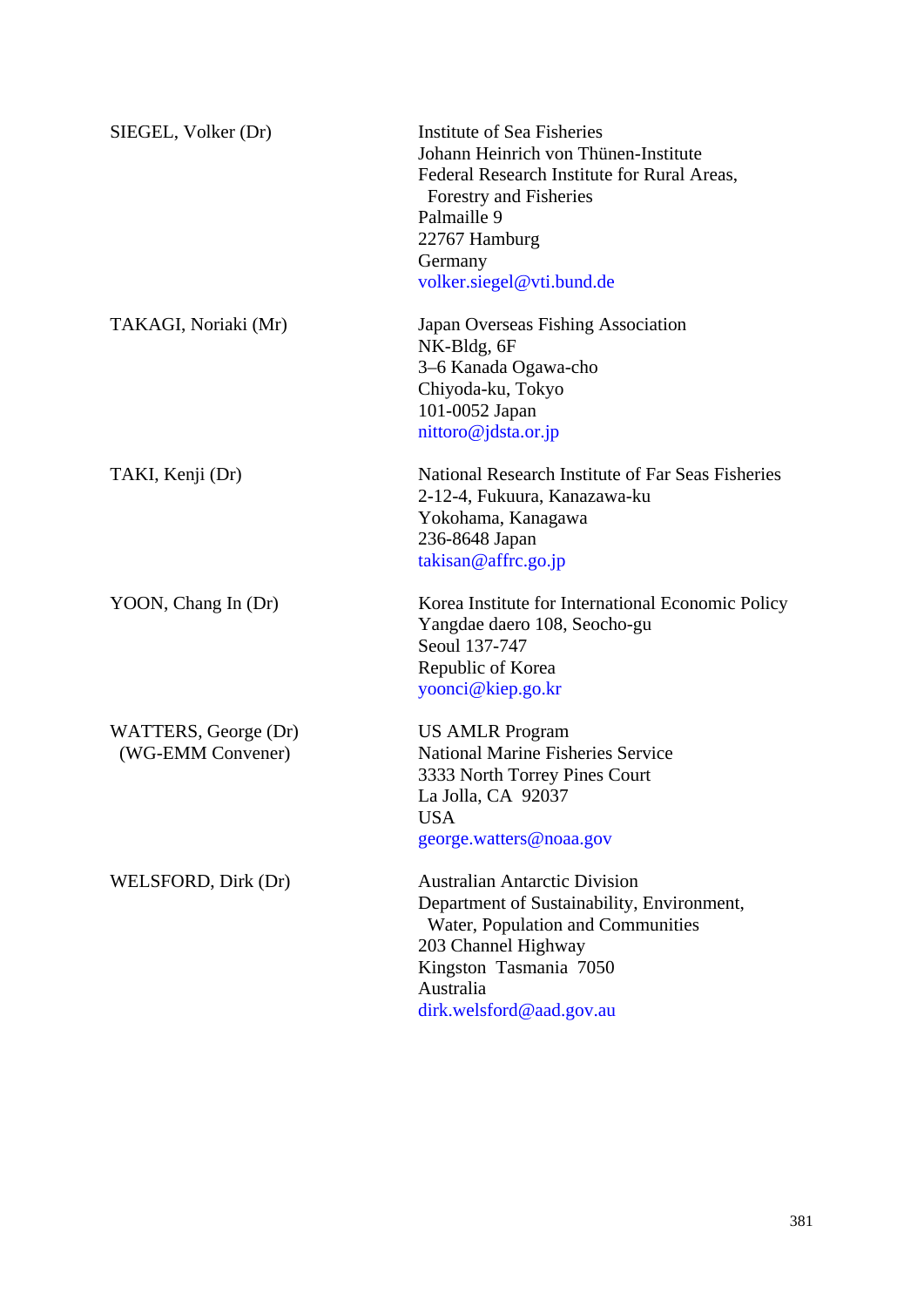| ZHU, Guoping (Mr)      | College of Marine Science                  |
|------------------------|--------------------------------------------|
|                        | Shanghai Ocean University                  |
|                        | 999 Hucheng Huan Road                      |
|                        | Pudong New Area                            |
|                        | Shanghai                                   |
|                        | People's Republic of China                 |
|                        | gpzhu@shou.edu.cn                          |
| ZIEGLER, Philippe (Dr) | <b>Australian Antarctic Division</b>       |
|                        | Department of Sustainability, Environment, |
|                        | Water, Population and Communities          |
|                        | 203 Channel Highway                        |
|                        | Kingston Tasmania 7050                     |
|                        | Australia                                  |
|                        | philippe.ziegler@aad.gov.au                |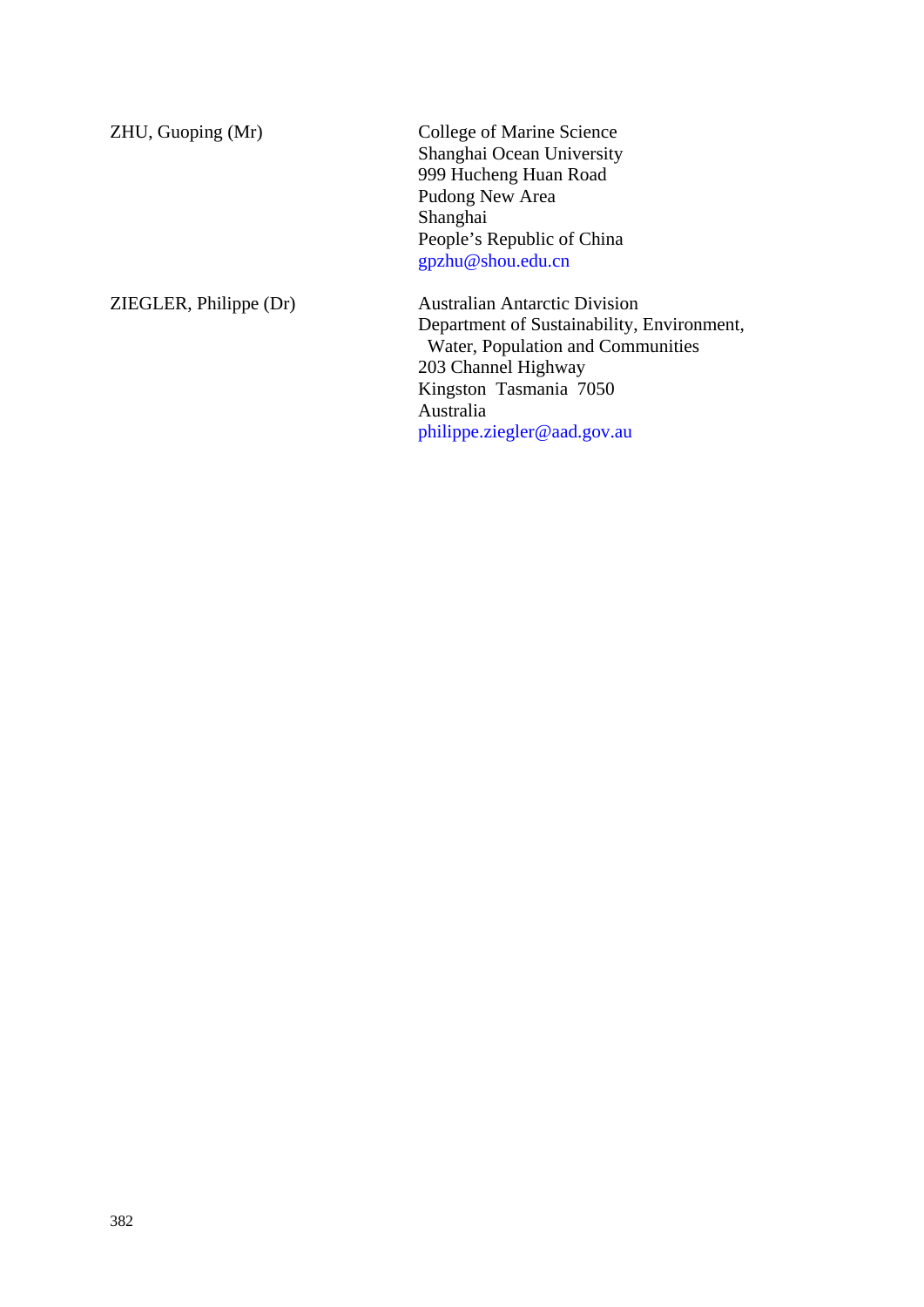### SECRETARIAT

#### **Executive Secretary**  Andrew Wright

**Science** Science Officer Neith Reid Scientific Observer Data Analyst Eric Appleyard Analytical Support Officer Jacquelyn Turner

**Data Management**  Data Manager David Ramm Data Administration Officer Lydia Millar

### **Implementation and Compliance**

Compliance Officer Natasha Slicer Compliance Administrator Ingrid Karpinskyj

#### **Administration/Finance**

Administration/Finance Officer Ed Kremzer Finance Assistant Christina Macha General Office Administrator Maree Cowen General Administrative Assistant Rita Mendelson

#### **Communications**

**Communications Officer** Genevieve Tanner Publications and Website Assistant Doro Forck French Translator/Team Coordinator Gillian von Bertouch French Translator Bénédicte Graham French Translator **Floride Pavlovic** Floride Pavlovic Russian Translator/Team Coordinator Natalia Sokolova Russian Translator Ludmila Thornett Russian Translator Vasily Smirnov Spanish Translator/Team Coordinator Anamaría Merino Spanish Translator Margarita Fernández Spanish Translator Marcia Fernández

#### **Website and Information Services**

Website and Information Services Officer Rosalie Marazas Information Services Assistant Philippa McCulloch

#### **Information Technology**

Information Technology Manager Fernando Cariaga Information Technology Support Specialist Tim Byrne

## **Information Systems**

Information Systems Officer Nigel Williams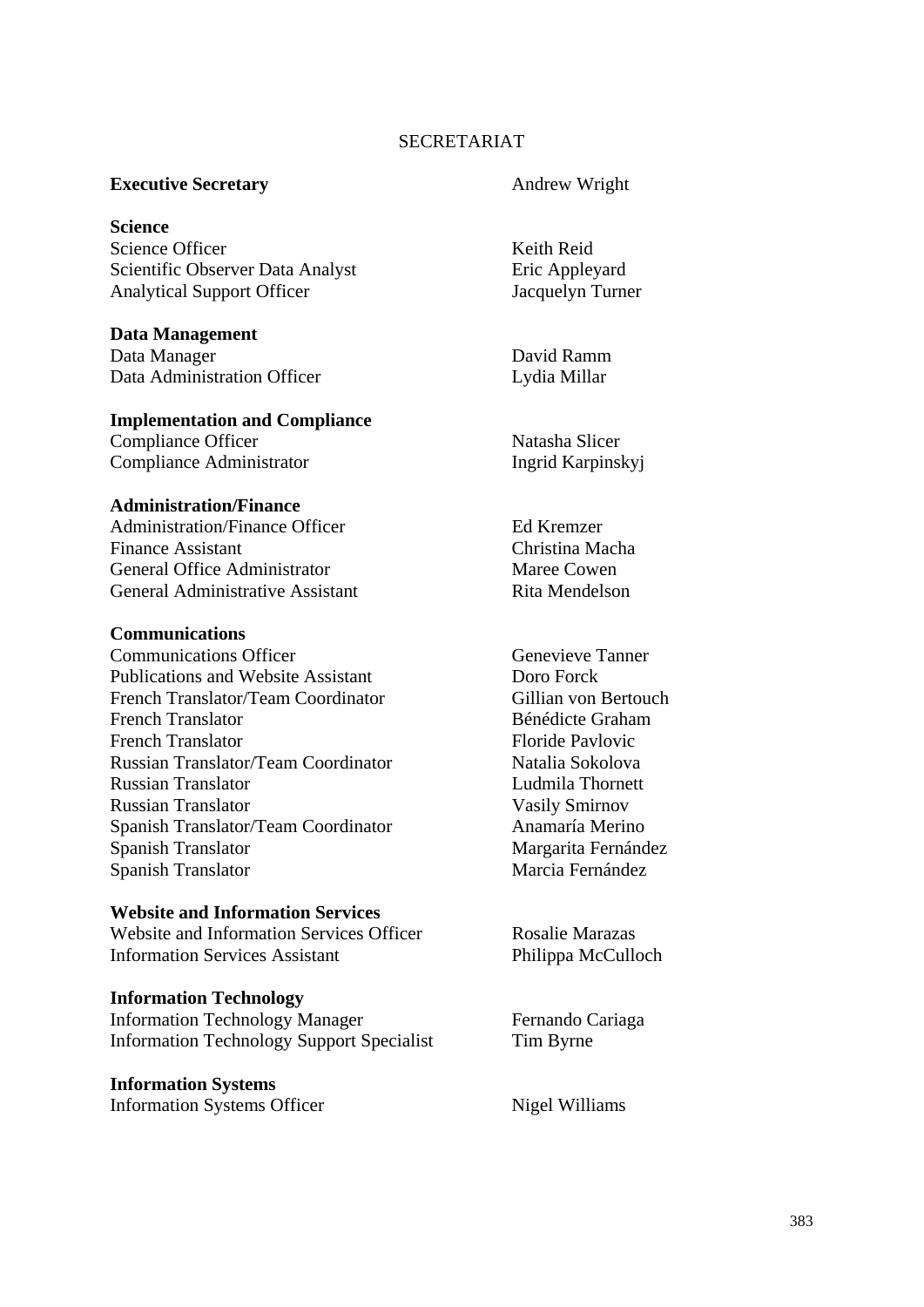#### APPENDIX B

#### **AGENDA**

Working Group on Fish Stock Assessment (Hobart, Australia, 11 to 22 October 2010)

- 1. Opening of the meeting
- 2. Organisation of the meeting and adoption of the agenda
	- 2.1 Organisation of meeting
	- 2.2 Subgroup organisation and coordination
- 3. Review of available information
	- 3.1 Data requirements specified in 2009
	- 3.2 Fisheries information
	- 3.3 Inputs for stock assessment
- 4. Preparation for assessments and assessment timetable
	- 4.1 Report from the Working Group on Statistics, Assessments and Modelling (WG-SAM)
	- 4.2 Review of preliminary stock assessment papers
	- 4.3 Assessments to be carried out and assessment timetable
- 5. Assessments and management advice
	- 5.1 New and exploratory fisheries
		- 5.1.1 New and exploratory fisheries in 2009/10
		- 5.1.2 New and exploratory fisheries notified for 2010/11
		- 5.1.3 Update Fishery Reports for new and exploratory fisheries
		- 5.1.4 Research plans notified under Conservation Measure 24-01
	- 5.2 Development of methods to assess exploratory fisheries in the future
	- 5.3 Update Fishery Reports for assessed fisheries
	- 5.4 Assessment and management advice for other fisheries
	- 5.5 Progressing scientific issues identified in the Performance Review Panel (PRP) Report
- 6. Fish and invertebrate by-catch
- 7. Evaluation of the threats arising from IUU activities
- 8. Biology, ecology and demography of target and by-catch species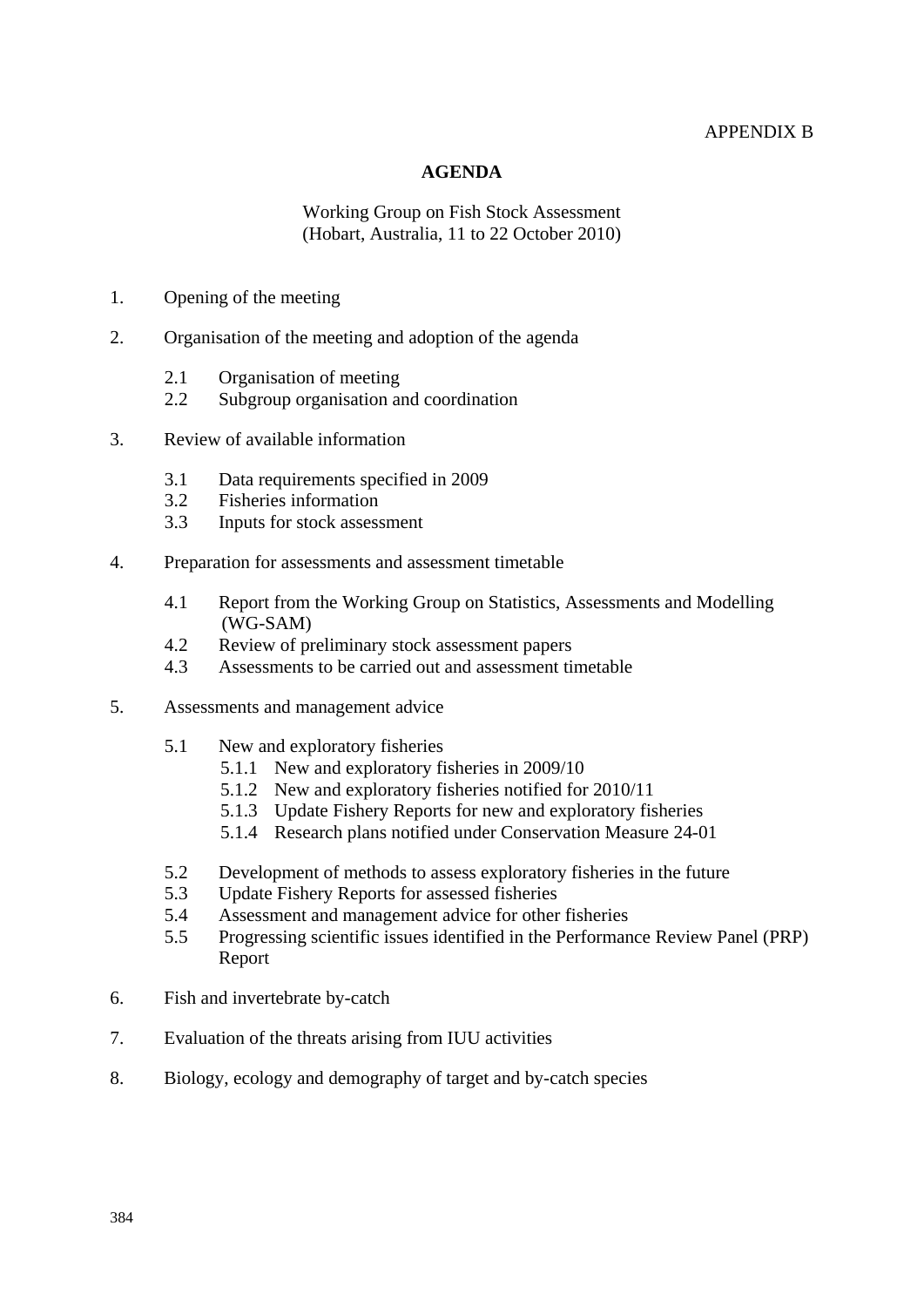- 9. Considerations of ecosystem management
	- 9.1 Bottom fishing activities and vulnerable marine ecosystems (VMEs)
	- 9.2 Depredation
	- 9.3 Other interactions with WG-EMM
- 10. Scheme of International Scientific Observation
	- 10.1 Report from the ad hoc Technical Group for At-Sea Operations (TASO)
	- 10.2 Summary of information extracted from observer reports and/or provided by technical coordinators
	- 10.3 Implementation of the observer program
- 11. Future work
	- 11.1 Organisation of intersessional activities in subgroups
	- 11.2 Intersessional meetings
	- 11.3 Notification of scientific research
- 12. Other business
- 13. Advice to Scientific Committee
- 14. Adoption of the report
- 15. Close of the meeting.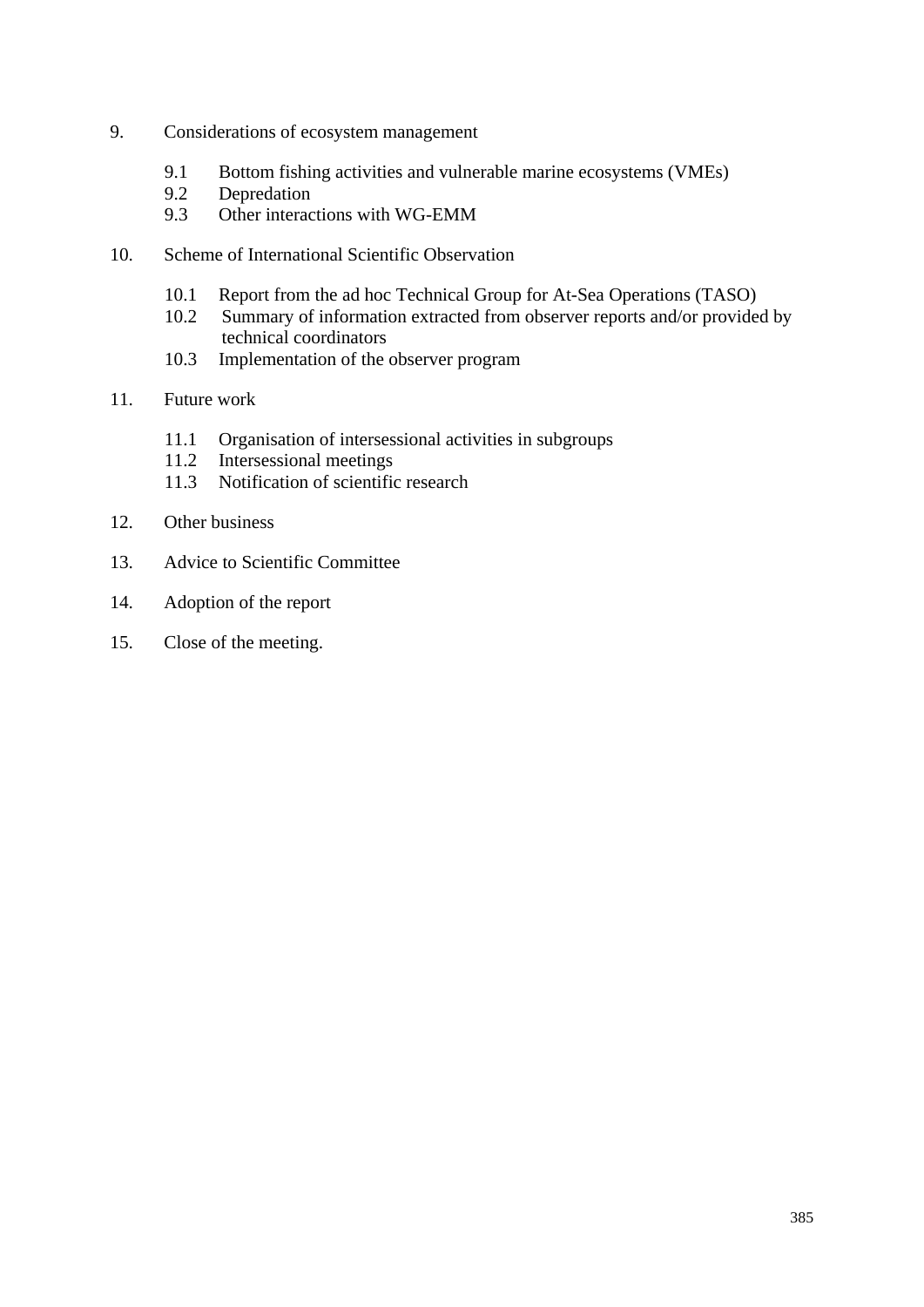# APPENDIX C

### **LIST OF DOCUMENTS**

Working Group on Fish Stock Assessment (Hobart, Australia, 11 to 22 October 2010)

| <b>WG-FSA-10/1</b> | Provisional Agenda and Provisional Annotated Agenda for the<br>2010 Meeting of the Working Group on Fish Stock<br>Assessment (WG-FSA)                                                                 |
|--------------------|-------------------------------------------------------------------------------------------------------------------------------------------------------------------------------------------------------|
| <b>WG-FSA-10/2</b> | List of participants                                                                                                                                                                                  |
| <b>WG-FSA-10/3</b> | List of documents                                                                                                                                                                                     |
| WG-FSA-10/4 Rev. 1 | <b>CCAMLR</b> fishery information 2010<br>Secretariat                                                                                                                                                 |
| WG-FSA-10/5 Rev. 2 | Summary of Scientific Observations in the CAMLR<br>Convention Area for the 2009/10 season<br>Secretariat                                                                                              |
| WG-FSA-10/6 Rev. 1 | Estimation of IUU catches of toothfish inside the Convention<br>Area during the 2009/10 fishing season<br>Secretariat                                                                                 |
| <b>WG-FSA-10/7</b> | Development of the VME registry<br>Secretariat                                                                                                                                                        |
| <b>WG-FSA-10/8</b> | A summary of scientific observations related to Conservation<br>Measures 25-02 (2009), 25-03 (2009) and 26-01 (2009)<br>Secretariat                                                                   |
| <b>WG-FSA-10/9</b> | Scientific research notifications (Conservation Measure 24-01)<br>Collated by the Secretariat                                                                                                         |
| WG-FSA-10/10       | Results of trials undertaken around Crozet Island using pots to<br>target Patagonian toothfish<br>N. Gasco, P. Tixier and C. Guinet (France)                                                          |
| WG-FSA-10/11       | Short communication: Diet composition of deepwater icefish<br>Chionobathyscus dewitti Andriashev et Neelov, 1978<br>(Chionobathyscus, Channichthyidae) from the Ross Sea area<br>A.F. Petrov (Russia) |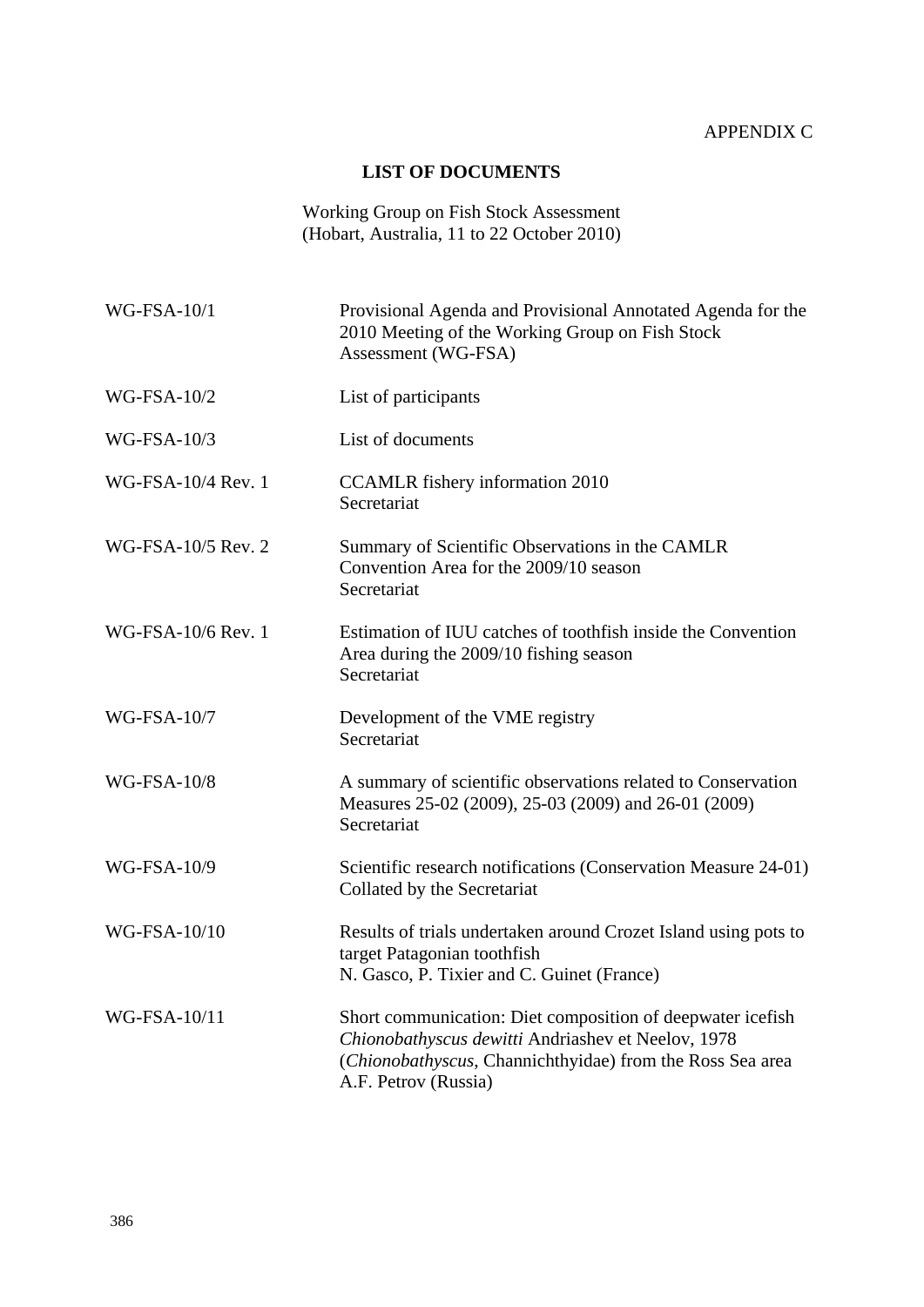| WG-FSA-10/12 | Preliminary assessment of mackerel icefish (Champsocephalus<br>gunnari) in the vicinity of Heard Island and McDonald Islands<br>(Division 58.5.2), based on a survey in March-April 2010,<br>including a revised growth model<br>D.C. Welsford (Australia)<br>(CCAMLR Science, submitted) |
|--------------|-------------------------------------------------------------------------------------------------------------------------------------------------------------------------------------------------------------------------------------------------------------------------------------------|
| WG-FSA-10/13 | Definition of age characteristics of Antarctic toothfish<br>(Dissostichus mawsoni) from the Indian Ocean sector of the<br>Antarctic region<br>L. Pshenichnov, I. Slypko and K. Vyshniakova (Ukraine)                                                                                      |
| WG-FSA-10/14 | Brief information on Patagonian toothfish (Dissostichus<br>eleginoides) fishery outside the zone of CCAMLR<br>responsibility (Statistical Area 41)<br>Delegation of Ukraine                                                                                                               |
| WG-FSA-10/15 | Manual: estimating the age of Patagonian toothfish<br>(Dissostichus eleginoides) using transverse cross-sections of<br>otoliths<br>K. Underkoffler, N. Ramanna and J. Ashford (USA)                                                                                                       |
| WG-FSA-10/16 | Connectivity and population structure in <i>Pleuragramma</i><br><i>antarcticum</i> along the west Antarctic Peninsula<br>J. Ashford, J. Ferguson, A. Piñones, J. Torres and W. Fraser<br>(USA)                                                                                            |
| WG-FSA-10/17 | Feasibility of lead-radium dating the otoliths of blackfin<br>icefish (Chaenocephalus aceratus) and ocellated icefish<br>(Chionodraco rastrospinosus)<br>A.H. Andrews, M. La Mesa and J. Ashford (USA)                                                                                    |
| WG-FSA-10/18 | How much do icefish (Notothenioidei, Channichthyidae) eat in<br>the southern Scotia Arc and the Antarctic Peninsula region?<br>K.-H. Kock (Germany), C.D. Jones (USA), J. Gröger and<br>S. Schöling (Germany)                                                                             |
| WG-FSA-10/19 | A preliminary assessment of age and growth of eel cod<br>(Muraenolepis sp.) and violet cod (Antimora rostrata) in the<br>Ross Sea, Antarctica<br>P.L. Horn and C.P. Sutton (New Zealand)                                                                                                  |
| WG-FSA-10/20 | A preliminary assessment of age and growth of Antarctic<br>silverfish (Pleuragramma antarcticum) in the Ross Sea,<br>Antarctica<br>C.P. Sutton and P.L. Horn (New Zealand)<br>(CCAMLR Science, submitted)                                                                                 |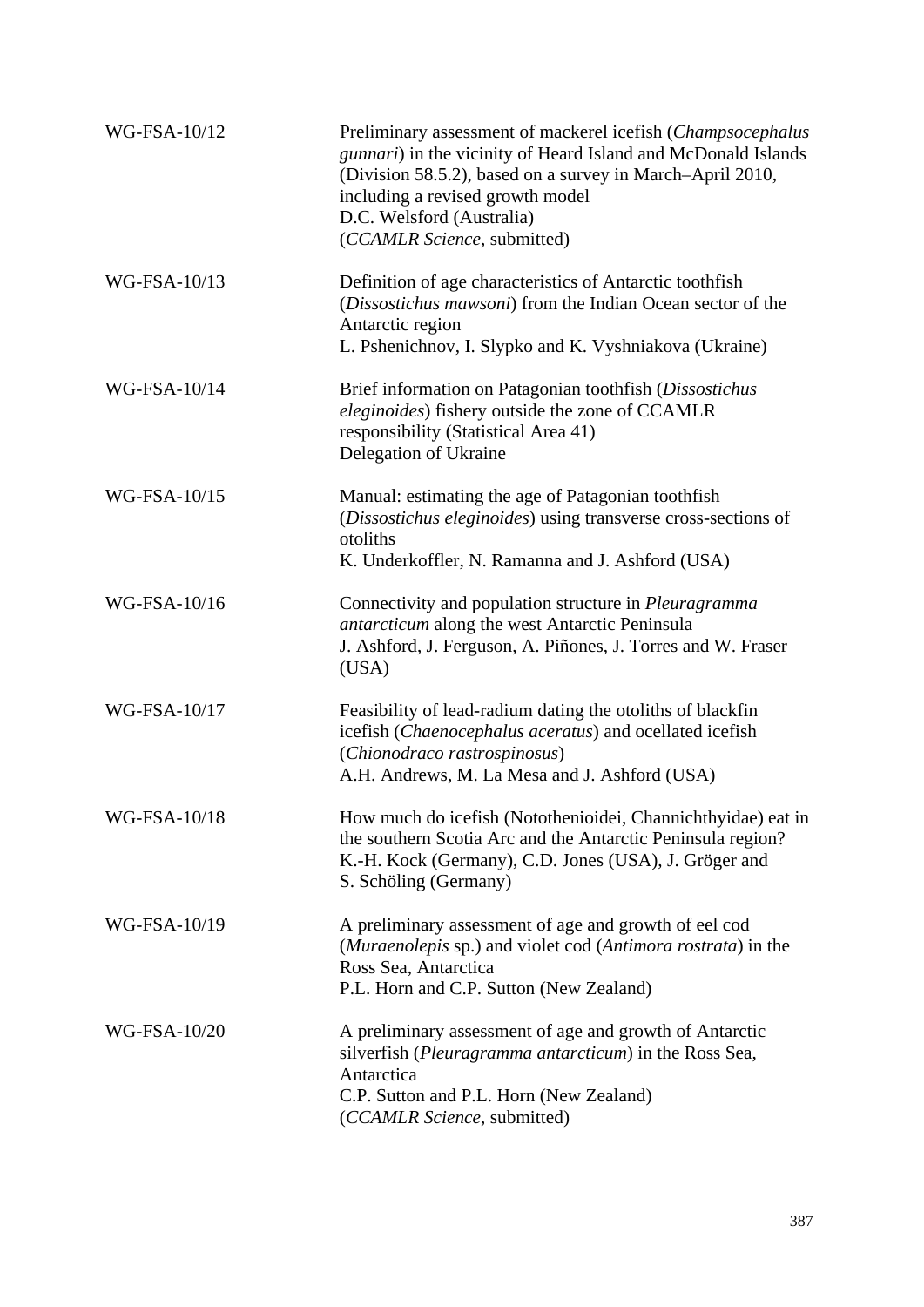| WG-FSA-10/21 | Manual for age determination of Antarctic toothfish<br>(Dissostichus mawsoni)<br>C.P. Sutton and P.L. Horn (New Zealand)                                                                                                        |
|--------------|---------------------------------------------------------------------------------------------------------------------------------------------------------------------------------------------------------------------------------|
| WG-FSA-10/22 | Stomach contents of Antarctic toothfish (Dissostichus<br><i>mawsoni</i> ) from the Ross Sea region in 2010 and a comparison<br>with 2003<br>D.W. Stevens, J. Forman and S. Hanchet (New Zealand)                                |
| WG-FSA-10/23 | A characterisation of the toothfish fishery in Subareas 88.1<br>and 88.2 from 1997/98 to 2009/10<br>S.M. Hanchet, M.L. Stevenson and A. Dunn (New Zealand)                                                                      |
| WG-FSA-10/24 | Updated species profile for Antarctic toothfish (Dissostichus<br>mawsoni)<br>S.M. Hanchet (New Zealand)                                                                                                                         |
| WG-FSA-10/25 | Characterisation of skate catches in the Ross Sea region<br>S. Mormede and A. Dunn (New Zealand)                                                                                                                                |
| WG-FSA-10/26 | Stability of trip selections for the assessment of Antarctic<br>toothfish in the Ross Sea<br>D.A.J. Middleton (New Zealand)                                                                                                     |
| WG-FSA-10/27 | Revised biological parameters for the Antarctic skates<br>Amblyraja georgiana and Bathyraja cf. eatonii from the<br>Ross Sea<br>M.P. Francis (New Zealand)                                                                      |
| WG-FSA-10/28 | An updated glossary of terms relevant to the management of<br>Vulnerable Marine Ecosystems (VMEs) in the CCAMLR Area<br>B.R. Sharp and S.J. Parker (New Zealand)                                                                |
| WG-FSA-10/29 | Development of methods for evaluating the management of<br>benthic impacts from longline fishing using spatially explicit<br>production models, including model validation<br>A. Dunn, S.J. Parker and S. Mormede (New Zealand) |
| WG-FSA-10/30 | Further analysis of spatial patterns of benthic invertebrate<br>habitats from fishery bycatch in the Ross Sea region<br>S.J. Parker, R.G. Cole and S.M. Hanchet (New Zealand)                                                   |
| WG-FSA-10/31 | Updated impact assessment framework to estimate the<br>cumulative footprint and impact on VME taxa of bottom<br>longline fisheries in the CCAMLR Area<br>B.R. Sharp (New Zealand)                                               |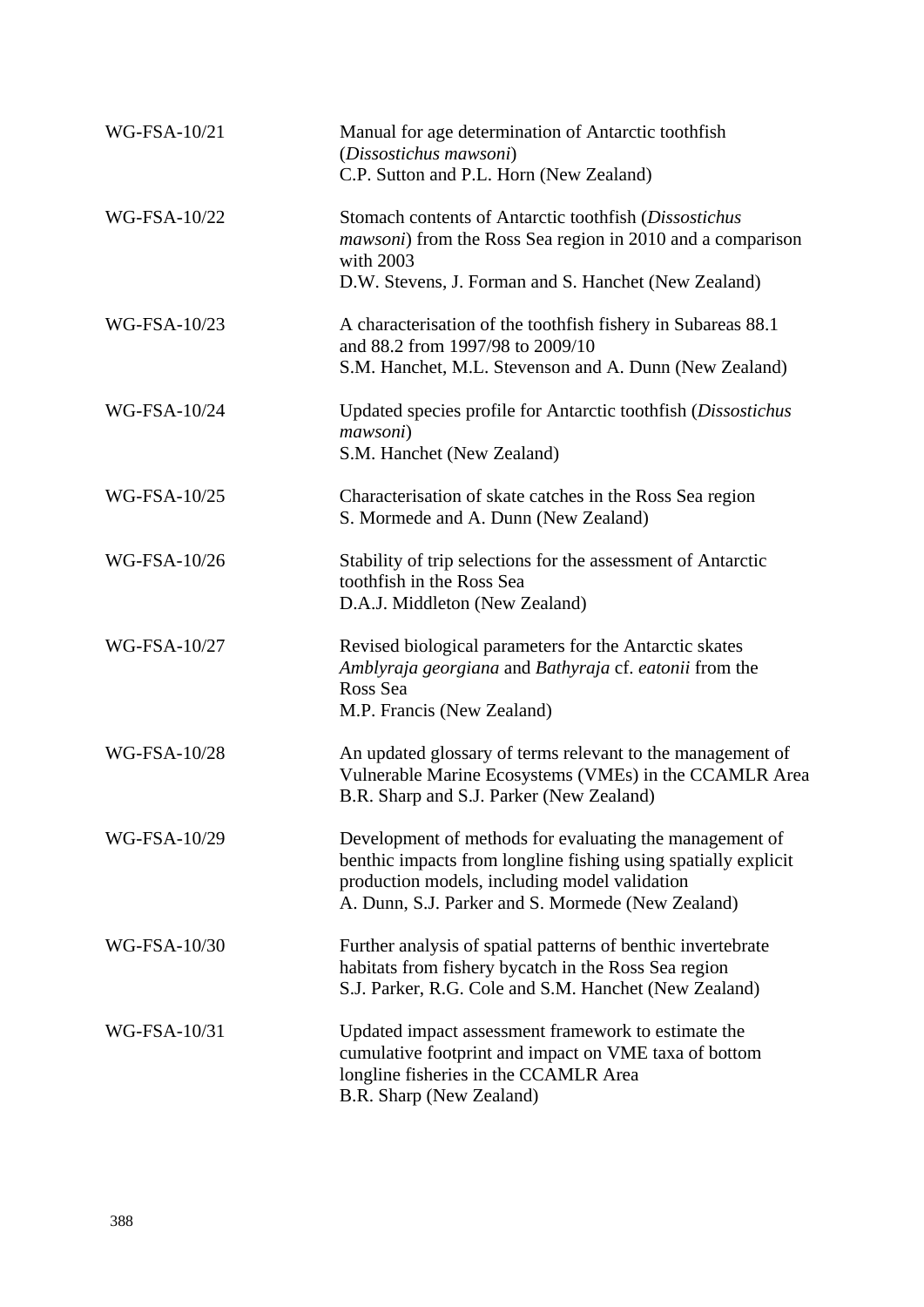| WG-FSA-10/32 | Developing a Ross Sea region medium-term data collection<br>plan<br>S. Mormede and S. Hanchet (New Zealand)                                                                                                                                                                                                                                   |
|--------------|-----------------------------------------------------------------------------------------------------------------------------------------------------------------------------------------------------------------------------------------------------------------------------------------------------------------------------------------------|
| WG-FSA-10/33 | DNA barcoding highlights a cryptic species of grenadier<br>(genus <i>Macrourus</i> ) in the Southern Ocean<br>P.J. Smith (New Zealand), D. Steinke (Canada),<br>P.J. McMillan, A.L. Stewart, S.M. McVeagh (New Zealand),<br>J.M. Diaz De Astarloa (Argentina), D. Welsford and<br>R.D Ward (Australia)<br>( <i>J. Fish Biol.</i> , submitted) |
| WG-FSA-10/34 | Non-target species in the Patagonian tooth fishery inside<br>the French EEZ<br>N. Gasco (France)                                                                                                                                                                                                                                              |
| WG-FSA-10/35 | Results of the research fishing activities conducted by Chile in<br>Management A of Subarea 48.3 from 2005-2008: the<br>importance of conserving the big older fishes<br>C.A. Moreno and P. Rubilar (Chile)                                                                                                                                   |
| WG-FSA-10/36 | On necessity of longline fishery and research of Antarctic<br>toothfish in all SSRUs of Subareas and Divisions 88.1, 88.2,<br>58.4.1, 58.4.2<br>K.V. Shust, A.F. Petrov, V.A. Tatarnikov and I.G. Istomin<br>(Russia)                                                                                                                         |
| WG-FSA-10/37 | Estimation of the 2011 catch limit for mackerel icefish<br>(Champsocephalus gunnari) in Subarea 48.3 using a length-<br>based population dynamics model<br>C.T.T. Edwards, R.E. Mitchell, J. Pearce and D.J. Agnew<br>(UK)                                                                                                                    |
| WG-FSA-10/38 | Results of the groundfish survey carried out in CCAMLR<br>Subarea 48.3 in January 2010<br>R.E. Mitchell, M. Belchier, S. Gregory, L. Kenny, J. Nelson,<br>J. Brown and L. Feathersone (UK)                                                                                                                                                    |
| WG-FSA-10/39 | Population assessment of Patagonian toothfish in the north of<br>Subarea $48.4 - 2010$ update<br>J. Roberts and D. Agnew (UK)                                                                                                                                                                                                                 |
| WG-FSA-10/40 | Proposal for an extension to the mark-recapture experiment to<br>estimate toothfish population size in the South of Subarea 48.4<br>J. Roberts and D. Agnew (UK)                                                                                                                                                                              |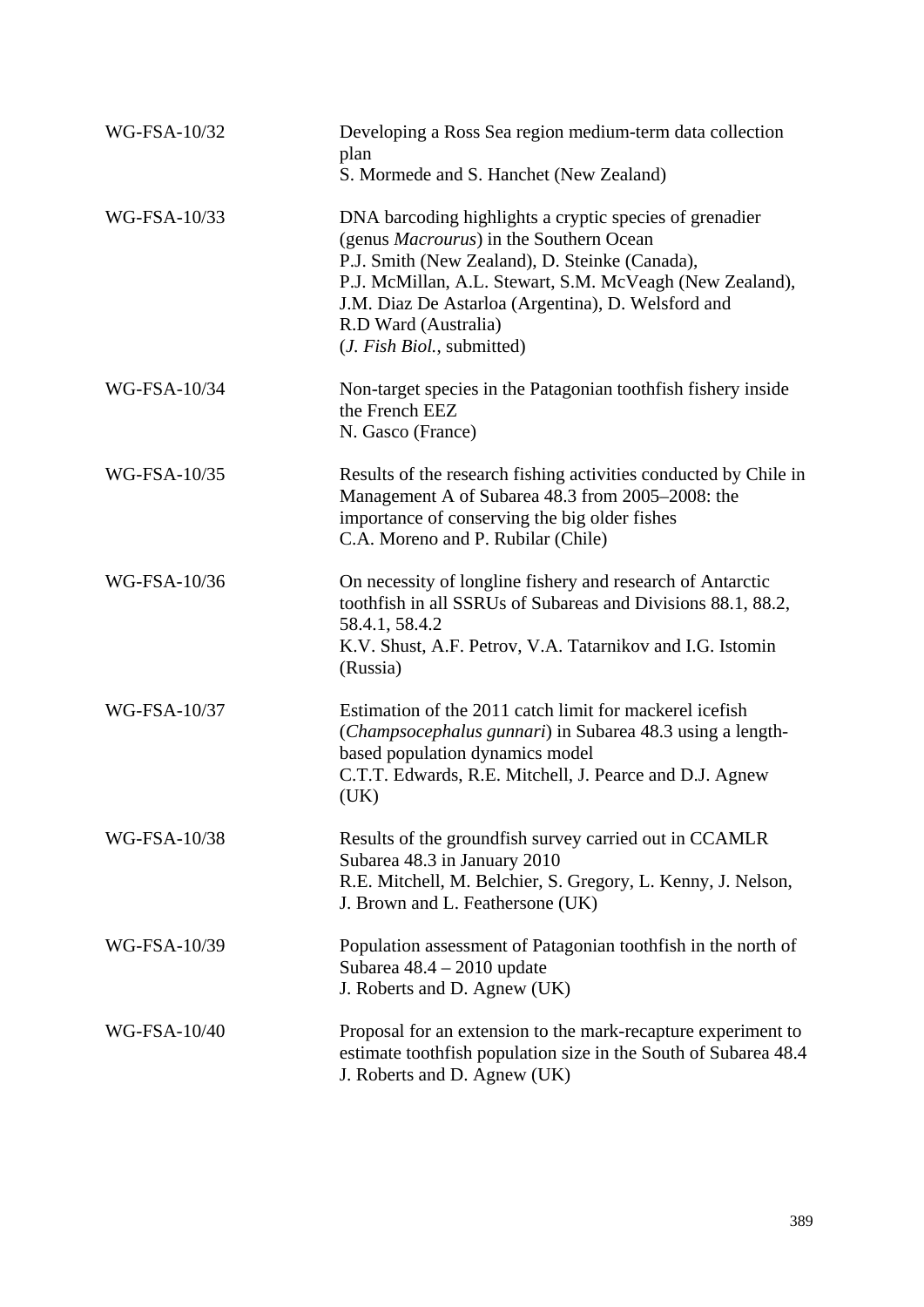| WG-FSA-10/41        | Estimation of natural mortality for the Patagonian toothfish at<br>Heard and McDonald Islands using catch-at-age and aged<br>mark-recapture data from the main trawl ground<br>S. Candy, D. Welsford, T. Lamb, J. Verdouw and J. Hutchins<br>(Australia)<br>(CCAMLR Science, submitted) |
|---------------------|-----------------------------------------------------------------------------------------------------------------------------------------------------------------------------------------------------------------------------------------------------------------------------------------|
| WG-FSA-10/42 Rev. 1 | Evaluating the impact of multi-year research catch limits on<br>overfished toothfish populations<br>D.C. Welsford (Australia)<br>(CCAMLR Science, submitted)                                                                                                                            |
| WG-FSA-10/43        | Evaluating length-frequency data and length-based<br>performance indicators in new and exploratory fisheries<br>P.E. Ziegler, D.C. Welsford and A.J. Constable (Australia)<br>(CCAMLR Science, submitted)                                                                               |
| <b>WG-FSA-10/44</b> | Brief report on results of experimental harvest regime for the<br>exploratory fishery for crab in the area of the South Orkney<br>Islands (CCAMLR Subarea 48.2) during the 2009/10 season<br>Yu.V. Korzun and S.E. Anosov (Ukraine)                                                     |
| WG-FSA-10/45        | Reports on stock status and biological information on toothfish<br>obtained from the scientific research survey by Shinsei Maru<br><i>No.</i> 3 in 2009/10 in the SE sector of Division 58.4.3b<br>K. Taki, M. Kiyota and T. Ichii (Japan)                                              |
| WG-FSA-10/46        | Reports on abundance and biological information on toothfish<br>in Divisions 58.4.4 a and 58.4.4b by the Shinsei Maru No. 3 in<br>the $2009/10$ season<br>K. Taki, M. Kiyota and T. Ichii (Japan)                                                                                       |
| WG-FSA-10/47        | Distribution and population structure of Dissostichus<br>eleginoides and D. mawsoni on BANZARE Bank (CCAMLR<br>Division 58.4.3b), Indian Ocean, Antarctic<br>K. Taki, M. Kiyota, T. Ichii and T. Iwami (Japan)<br>(CCAMLR Science, submitted)                                           |
| WG-FSA-10/48        | Preliminary studies on age and growth of <i>Dissostichus</i><br>eleginoides in the Ob-Lena Bank<br>K. Taki, M. Kiyota and T. Ichii (Japan)                                                                                                                                              |
| WG-FSA-10/49        | Revised research plan for toothfish in Divisions 58.4.4a and<br>58.4.4b by the Shinsei Maru No. 3 in 2010/11<br>Delegation of Japan                                                                                                                                                     |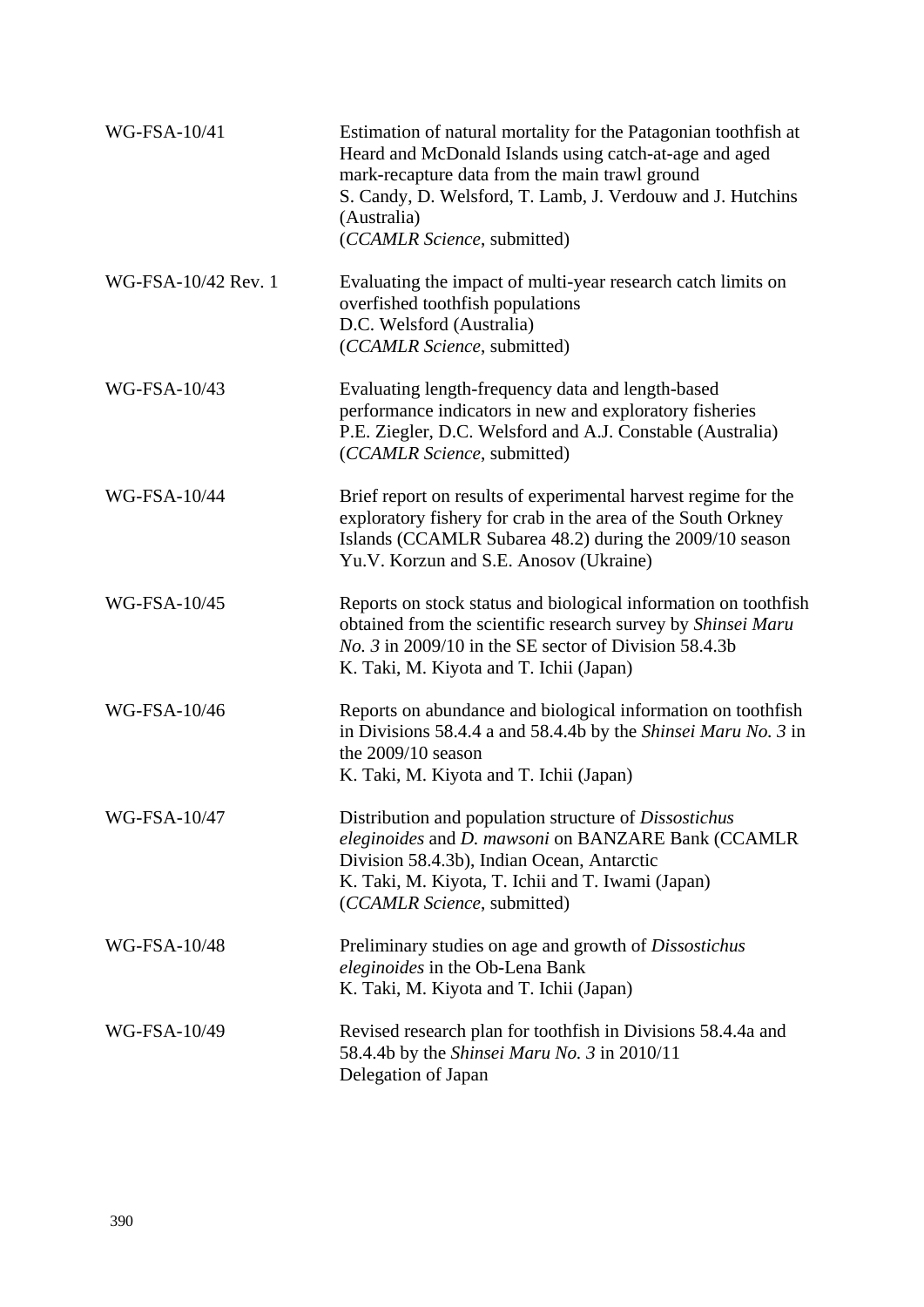| WG-FSA-10/50           | Analysis of maturity of Antarctic toothfish in the Amundsen<br>Sea<br>S.V. Piyanova and A.F. Petrov (Russia)<br>(CCAMLR Science, submitted)                                                                                                                                                              |
|------------------------|----------------------------------------------------------------------------------------------------------------------------------------------------------------------------------------------------------------------------------------------------------------------------------------------------------|
| WG-FSA-10/51           | Some aspects of the by-catch fish spawning and oogenesis<br>V. Prutko (Ukraine) and D. Chmilevsky (Russia)                                                                                                                                                                                               |
| <b>Other Documents</b> |                                                                                                                                                                                                                                                                                                          |
| WG-FSA-10/P1           | At-sea distribution and diet of an endangered top predator:<br>links of white-chinned petrels with commercial longline<br>fisheries<br>K. Delord, C. Cotté, C. Péron, C. Marteau, P. Pruvost,<br>N. Gasco, G. Duhamel, Y. Cherel and H. Weimerskirch<br>( <i>Endangered Species Research</i> , in press) |
| WG-FSA-10/P2           | Testing early life connectivity using otolith chemistry and<br>particle-tracking simulations<br>J. Ashford, M. La Mesa, B.A. Fach, C. Jones and I. Everson<br>(Can. J. Fish. Aquat. Sci., 67 (2010): 1303-1315)                                                                                          |
| WG-FSA-10/P3           | Latitudinal variation of demersal fish assemblages in the<br>western Ross Sea<br>M.R. Clark, M.R. Dunn, P.J. McMillan, M.H. Pinkerton,<br>A. Stewart and S.M. Hanchet<br>$(Ant. Sci. (2010), doi:10.1017/S0954102010000441)$                                                                             |
| WG-FSA-10/P4           | Distribution, abundance and acoustic properties of Antarctic<br>silverfish (Pleuragramma antarcticum) in the Ross Sea<br>R.L. O'Driscoll, G.J. Macaulay, S. Gauthier, M. Pinkerton and<br>S. Hanchet<br>(Deep-Sea Res. II (2010), doi:10.1016/j.dsr2.2010.05.018)                                        |
| <b>WG-FSA-10/P5</b>    | The Patagonian toothfish: biology, ecology and fishery<br>M.A. Collins, P. Brickle, J. Brown and M. Belchier<br>(Advances in Marine Biology, in press)                                                                                                                                                   |
| <b>WG-FSA-10/P6</b>    | Estimating the impact of depredation by killer whales and<br>sperm whales on longline fishing for toothfish (Dissostichus<br>eleginoides) around South Georgia<br>J. Moir Clark and D.J. Agnew<br>(CCAMLR Science, 17 (2010): 163-178.)                                                                  |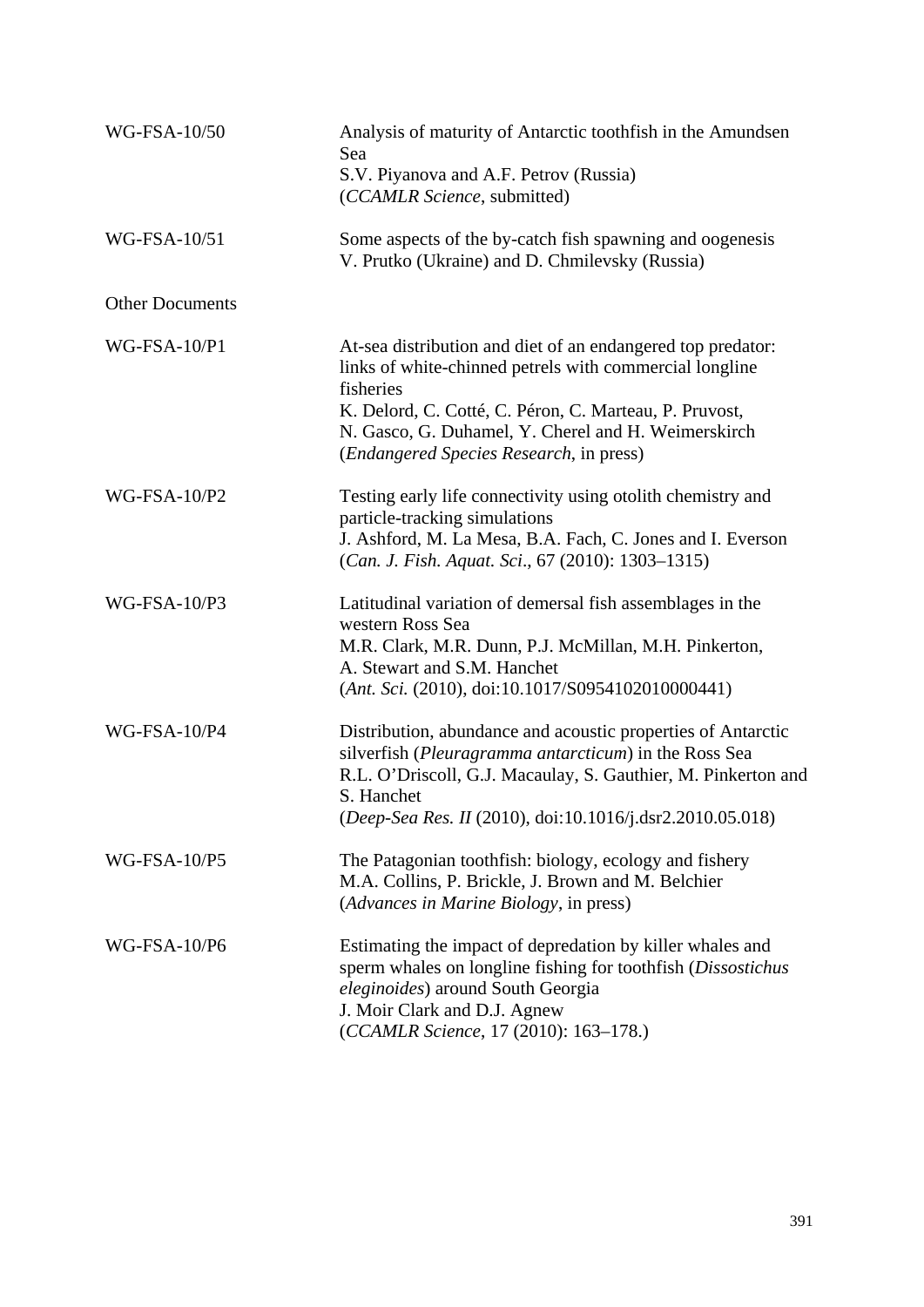## APPENDIX D

# **DRAFT REVISED CONSERVATION MEASURE 22-06, ANNEX A**

## **PRO FORMA FOR SUBMITTING PRELIMINARY ASSESSMENTS OF THE POTENTIAL FOR PROPOSED BOTTOM FISHING ACTIVITIES TO HAVE SIGNIFICANT ADVERSE IMPACTS ON VULNERABLE MARINE ECOSYSTEMS (VMEs)**

| 1. | <b>Scope</b>                                                                                |                                                                                                                                                                                                                                                                                                                                                                                                                                                                                                                                                                                                                           |
|----|---------------------------------------------------------------------------------------------|---------------------------------------------------------------------------------------------------------------------------------------------------------------------------------------------------------------------------------------------------------------------------------------------------------------------------------------------------------------------------------------------------------------------------------------------------------------------------------------------------------------------------------------------------------------------------------------------------------------------------|
|    | 1.1                                                                                         | Fishing method(s) notified<br>Longline type (e.g. Spanish, auto, trotline, pots etc.)                                                                                                                                                                                                                                                                                                                                                                                                                                                                                                                                     |
|    | 1.2                                                                                         | Subarea/division where fishing has been notified<br>e.g. Subareas 88.1 and 88.2                                                                                                                                                                                                                                                                                                                                                                                                                                                                                                                                           |
|    | 1.3                                                                                         | Period of notification<br>Fishing season                                                                                                                                                                                                                                                                                                                                                                                                                                                                                                                                                                                  |
|    | 1.4<br>Names of fishing vessels<br>Please provide the name of all vessels notifying to fish |                                                                                                                                                                                                                                                                                                                                                                                                                                                                                                                                                                                                                           |
| 2. |                                                                                             | Proposed fishing activity - please complete separately for each fishing gear method                                                                                                                                                                                                                                                                                                                                                                                                                                                                                                                                       |
|    | 2.1                                                                                         | Fishing gear details<br>- refer to CCAMLR fishing gear library for examples noted below.                                                                                                                                                                                                                                                                                                                                                                                                                                                                                                                                  |
|    | (i)                                                                                         | Fishing gear configuration<br>Provide a detailed description of each fishing gear type and its deployment<br>process including diagrams of the different components of the gear and their<br>dimensions – include line type, weight, anchors, size, spacing, material properties<br>(e.g. breaking strain), sink rates in water etc. $-$ so that the fishing footprint can be<br>estimated separately for each gear component. This description can simply cross-<br>reference gear descriptions included in the CCAMLR fishing gear library (see<br>examples or the diagrams available in the CCAMLR observer logbooks). |
|    | (ii)                                                                                        | Expected behaviour of fishing gear<br>Provide a detailed description of the fishing process and the known or expected<br>interaction of the gear with the seafloor, including gear movement (e.g. movement<br>in contact with the seafloor etc.) during the setting, soaking and hauling<br>processes. This description can reference other gear performance descriptions in<br>documents previously adopted and available in the CCAMLR fishing gear library.                                                                                                                                                            |
|    | (iii)                                                                                       | Estimated footprint associated with possible unusual fishing events<br>Provide a description of other fishing gear deployment events (e.g. line breakage,<br>gear loss etc.) that can be expected to have a footprint size or impact level<br>associated with fishing activity, with estimates of how frequently such events occur<br>and their associated footprint as in (ii) above. This estimate may reference other<br>gear performance description documents previously adopted and available in the<br>CCAMLR fishing gear library.                                                                                |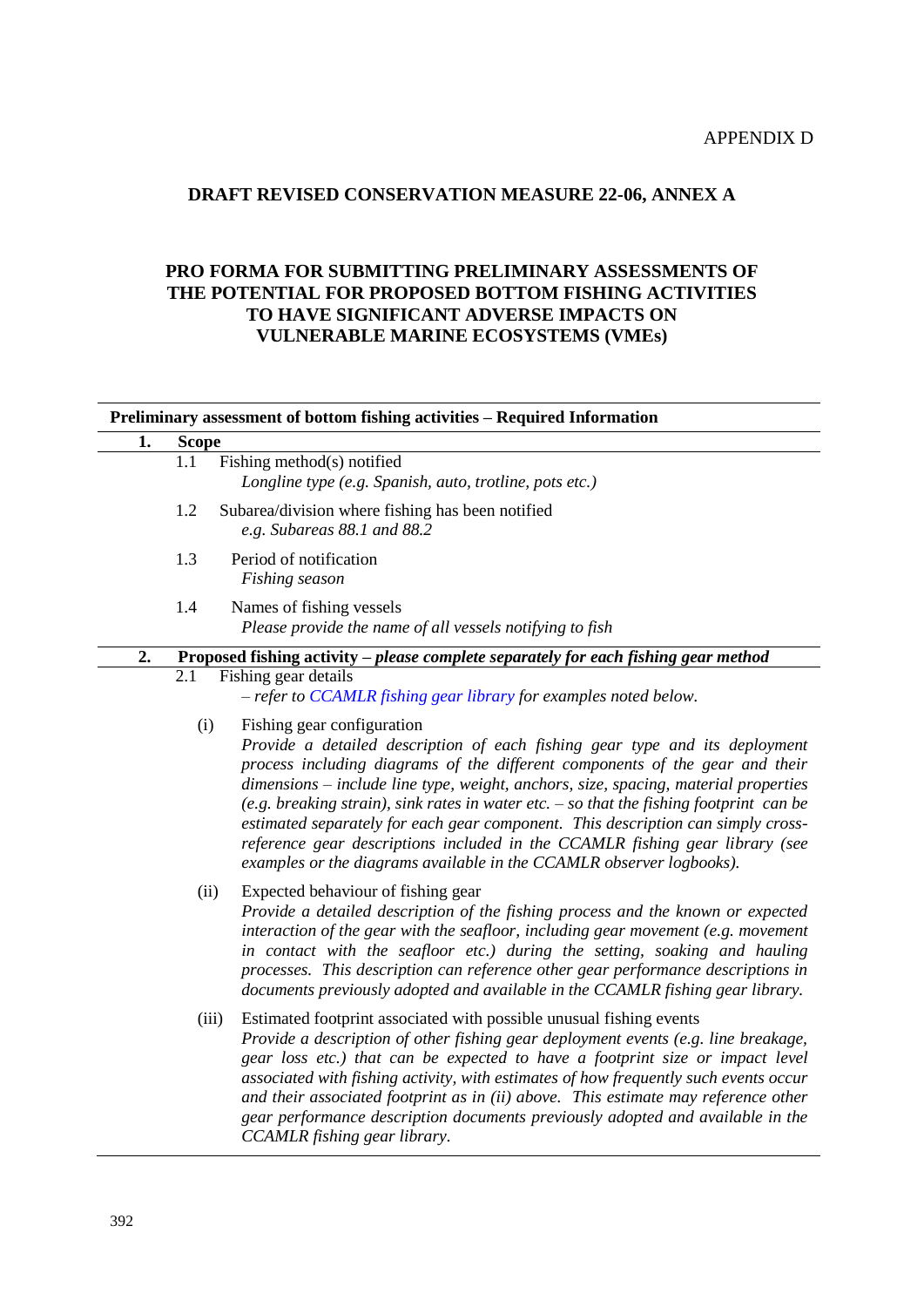(iv) Estimated footprint index  $(km^2$  per unit of fishing effort)

*Using the description of fishing gear configuration (i) and the expected behaviour of the fishing gear (ii), provide an estimate of the footprint index – i.e. the estimated maximum area within which contact with the seafloor may occur per unit of fishing effort (e.g. km 2 impacted per km mainline deployed or other unit defined in the fishing gear configuration description, or see examples). Describe uncertainties used in estimating the fishing gear footprint (e.g. extent of gear movement in contact with the seafloor etc). This estimate may reference other footprint estimation documents previously adopted and available in the CCAMLR fishing gear library.*

(v) Estimated 'impact index'

*Estimate the impact index per standard unit of fishing gear (i.e. the footprint index multiplied by the composite mortality rate expected within the footprint (see examples).*

2.2 Scale of proposed fishing activity

*Please provide proposed estimated effort within each subarea/division in which activities have been notified, including the expected depth range of fishing activities (e.g. expected effort in units used in (iv) – total km of mainline).*

#### **3. Methods used to avoid significant impacts on VMEs**

*Please provide details of modifications (if any) to gear configuration or methods of deployment aimed at preventing or reducing significant impacts on VMEs during the course of fishing.*